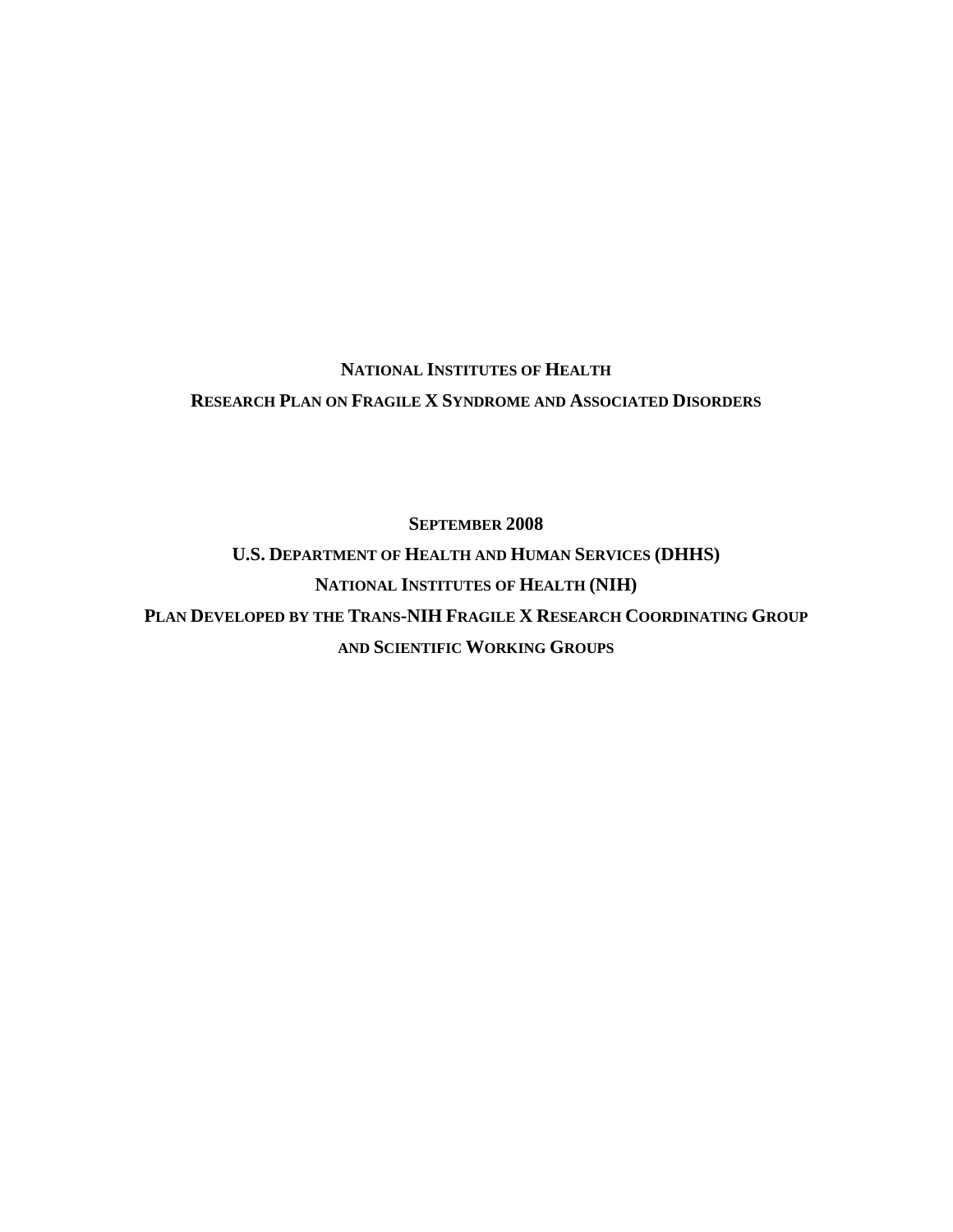| NIH FRAGILE X AND ASSOCIATED DISORDERS RESEARCH ACTIVITIES  6                                                                                                                                                                                                                                     |    |
|---------------------------------------------------------------------------------------------------------------------------------------------------------------------------------------------------------------------------------------------------------------------------------------------------|----|
| THE NIH FRAGILE X SYNDROME RESEARCH COORDINATING GROUP (FXRCG)  6<br>HIGHLIGHTS OF ONGOING RESEARCH AT THE NIH ON FXS AND ASSOCIATED DISORDERS 7<br>Eunice Kennedy Shriver National Institute of Child Health and<br>National Institute of Diabetes and Digestive and Kidney Diseases (NIDDK)  10 |    |
|                                                                                                                                                                                                                                                                                                   |    |
| <b>RESEARCH PLAN ON FRAGILE X SYNDROME AND</b>                                                                                                                                                                                                                                                    |    |
|                                                                                                                                                                                                                                                                                                   |    |
|                                                                                                                                                                                                                                                                                                   |    |
|                                                                                                                                                                                                                                                                                                   |    |
|                                                                                                                                                                                                                                                                                                   | 19 |
| GOAL 1 - ADVANCE UNDERSTANDING OF THE PATHOPHYSIOLOGY OF FXS  19<br><b>GOAL 2-IMPROVE APPROPRIATE AND TIMELY DIAGNOSIS OF</b>                                                                                                                                                                     |    |
| GOAL 3 — VALIDATE AND USE FUNCTIONAL MEASURES OF THE<br>GOAL 4 — INITIATE A BROAD-BASED PROGRAM OF RESEARCH ON THE                                                                                                                                                                                |    |
| GOAL 5 - ADVANCE UNDERSTANDING OF THE RAMIFICATIONS OF FXS FOR FAMILIES  33<br>GOAL 6 — CREATE A FXS RESEARCH INFRASTRUCTURE AND RESOURCES TO MAXIMIZE                                                                                                                                            |    |
| RESEARCH EFFICIENCIES AND PROMOTE LARGE-SCALE RESEARCH COLLABORATION  35                                                                                                                                                                                                                          |    |

# **TABLE OF CONTENTS**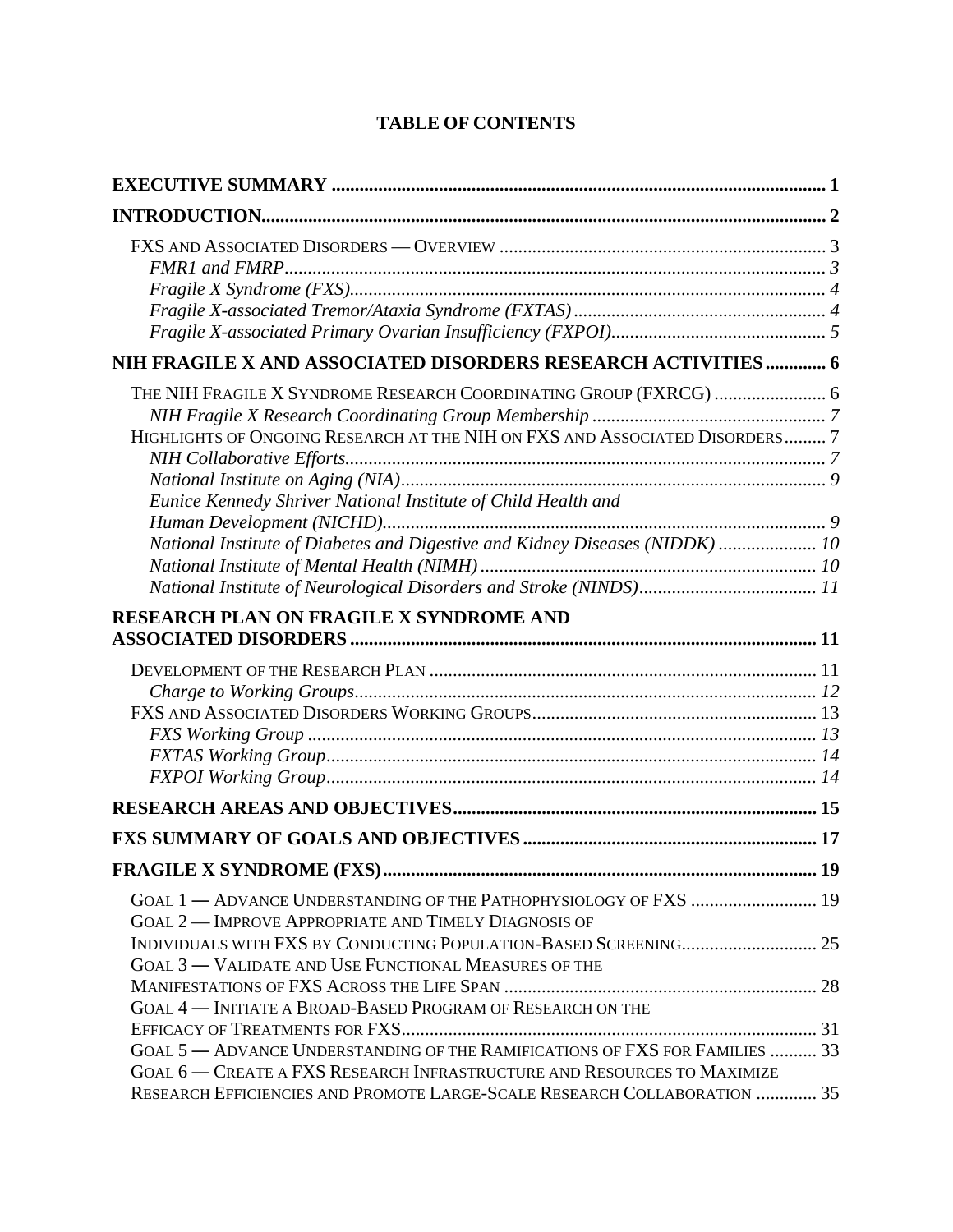| FRAGILE X-ASSOCIATED TREMOR/ATAXIA SYNDROME (FXTAS)  42                 |  |
|-------------------------------------------------------------------------|--|
|                                                                         |  |
|                                                                         |  |
| GOAL 3 - EPIDEMIOLOGY OF FXTAS AND FMR1 PREMUTATION ALLELES  46         |  |
| GOAL 4 - EARLY DIAGNOSIS/IDENTIFICATION OF INDIVIDUALS MOST             |  |
|                                                                         |  |
| GOAL 5 - SUPPORTIVE AND TARGETED THERAPEUTIC INTERVENTIONS FOR FXTAS 49 |  |
|                                                                         |  |
| GOAL 7 - BROADER IMPLICATIONS FOR OTHER NEURODEGENERATIVE DISEASES  54  |  |
| GOAL 8 - ESTABLISHING A GENERAL RESEARCH INFRASTRUCTURE FOR FXTAS  56   |  |
|                                                                         |  |
| FRAGILE X-ASSOCIATED PRIMARY OVARIAN INSUFFICIENCY (FXPOI) 62           |  |
| GOAL 1 - FXPOI DISEASE-SPECIFIC MECHANISM AND THERAPEUTIC TARGETS  62   |  |
|                                                                         |  |
| <b>GOAL 3 - GENETIC AND ENVIRONMENTAL FACTORS THAT INFLUENCE ONSET</b>  |  |
|                                                                         |  |
|                                                                         |  |
|                                                                         |  |
| <b>SUMMARY OF SIMILARITIES AND DIFFERENCES IN RESEARCH</b>              |  |
|                                                                         |  |
|                                                                         |  |
| APPENDIX A: NIH-SUPPORTED FMR1 GENE/FRAGILE X RESEARCH:                 |  |
|                                                                         |  |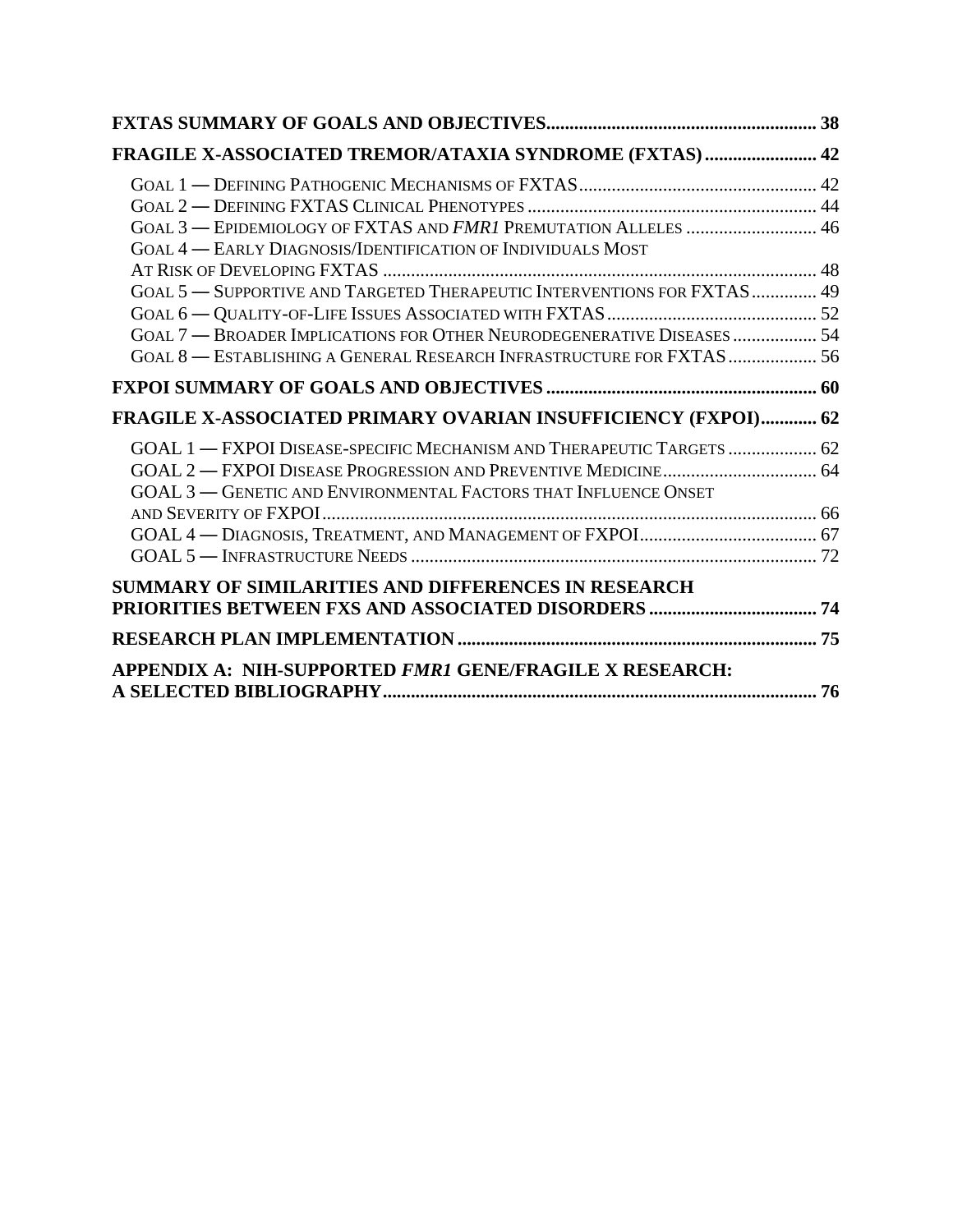# **EXECUTIVE SUMMARY**

## <span id="page-3-0"></span>**Background**

Fragile X syndrome (FXS), caused by a mutation in a specific gene on the X chromosome, is the most common inherited cause of intellectual and developmental disabilities (IDD). Variation within the same gene has been linked to Fragile X-associated Tremor/Ataxia Syndrome (FXTAS), a tremor/ataxia disorder occurring primarily in older men, and Fragile X-associated Primary Ovarian Insufficiency (FXPOI), generally identified in woman of child bearing age. Collectively, FXS, FXTAS, and FXPOI represent a major health burden and have far-reaching implications for individuals, families, and their future generations.

## **Charge to Working Groups**

In the spring of 2008 the National Institutes of Health (NIH) convened working groups charged with developing comprehensive recommendations for specific, high-priority research objectives for FXS and the associated disorders of FXTAS and FXPOI. The working groups were composed of scientific experts from the research and clinical communities, along with representatives for affected individuals and family members, other pertinent federal agencies and invested NIH Institutes and Centers (ICs). The goals were designed to be used by the NIH and FXS, FXTAS, and FXPOI research communities and to be shared with other federal agencies to facilitate coordinated research activities that will lead to timely detection, diagnosis, treatment, and prevention of the targeted disorders.

## **Research Goals**

The research goals that follow were generated by the disorder-specific working groups. Specific objectives for each of the goals are discussed in detail within the *Research Plan on Fragile X Syndrome and Associated Disorders*. The goals are grouped by disorder and are not listed by order of importance.

#### **Fragile X Syndrome (FXS)**

Goal I. Advance the understanding of the pathophysiology of FXS.

Goal II. Improve appropriate and timely diagnosis of individuals with FXS by conducting population-based screens.

Goal III. Validate and use functional measures of the manifestation of FXS across the life span.

Goal IV. Initiate a broad-based program of research on the efficacy of treatments of FXS. Goal V. Advance the understanding of the ramifications of FXS for families.

Goal VI. Create an FXS research infrastructure and resources to maximize research efficiencies and promote large-scale research collaborations.

#### **Fragile X-associated Tremor/Ataxia Syndrome (FXTAS)**

Goal I. Define pathogenic mechanisms of FXTAS. Goal II. Define clinical phenotypes of FXTAS.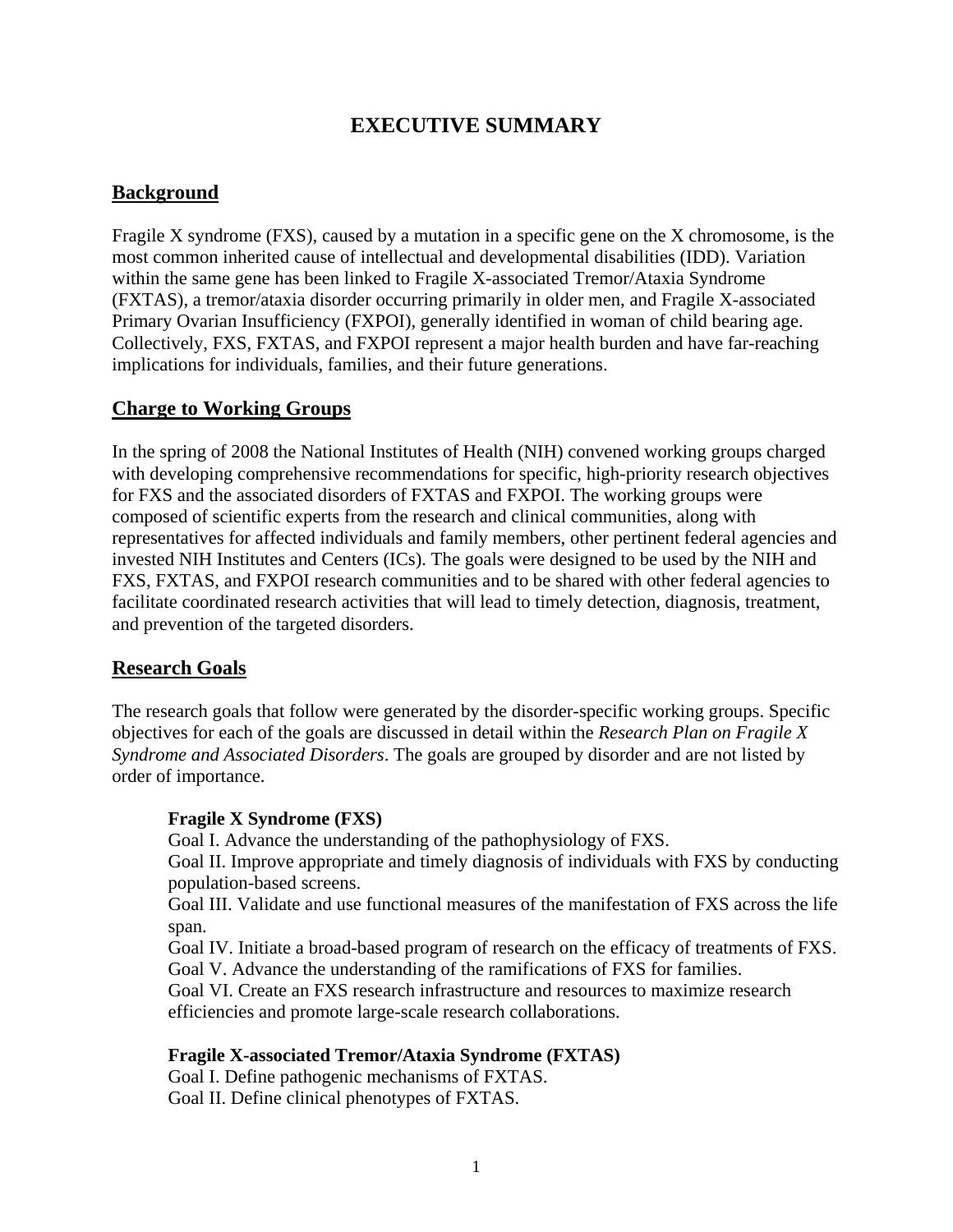<span id="page-4-0"></span>Goal II. Gain a better understanding of the epidemiology of FXTAS and premutation alleles.

Goal IV. Develop means of early diagnosis/identification of individuals most at risk of developing FXTAS.

Goal V. Develop supportive and targeted therapeutic interventions for FXTAS.

Goal VI. Examine quality-of-life issues associated with FXTAS.

Goal VII. Explore broader implications for other neurodegenerative diseases.

Goal VIII. Establish a general research infrastructure for FXTAS.

#### **Fragile X-associated Primary Ovarian Insufficiency (FXPOI)**

Goal I. Examine FXPOI disease-specific mechanisms and therapeutic targets.

Goal II. Examine FXPOI disease progression and preventive medicine.

Goal III. Examine genetic and environmental factors that influence the onset and severity of FXPOI.

Goal IV. Examine the diagnosis, treatment, and management of FXPOI.

Goal V. Establish FXPOI specific infrastructure needs.

## **INTRODUCTION**

In its report in the fiscal year 2008 budget for the U.S. Department of Health and Human Services (DHHS), the Senate Committee on Appropriations requested that "*the NIH, through the NICHD* [the *Eunice Kennedy Shriver* National Institute of Child Health and Human Development] *and other participating Institutes, convene a scientific session in 2008 to develop pathways to new opportunities for collaborative, directed research across Institutes, and to produce a blueprint of coordinated research strategies and public-private partnership opportunities for Fragile X*." The NIH Fragile X Research Coordinating Group (formed in March 2007) assumed the task of bringing together representatives from the research and clinical communities along with representatives for affected individuals and family members and other pertinent federal agencies. Three working groups, one for each of the primary disorders associated with Fragile X syndrome (FXS), were formed in March of 2008 and charged with developing comprehensive recommendations for specific high-priority research objectives for FXS and the associated disorders of Fragile X-associated Tremor/Ataxia Syndrome (FXTAS) and Fragile X-associated Primary Ovarian Insufficiency (FXPOI). The goals were designed to be used by the NIH and the FXS, FXTAS, and FXPOI research communities and to be shared with other federal agencies to facilitate coordinated research activities that will lead to timely detection, diagnosis, treatment, and prevention of the targeted disorders.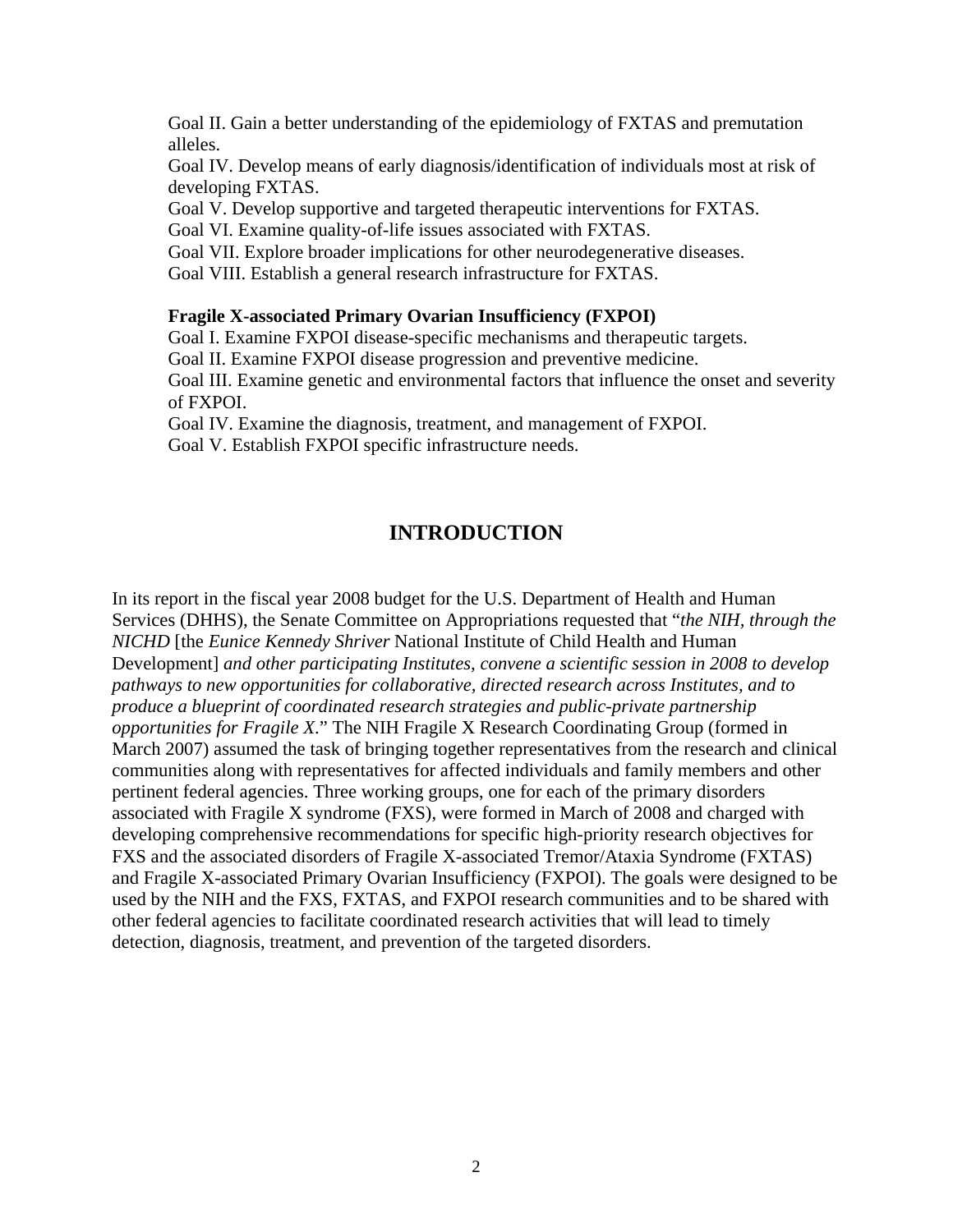## <span id="page-5-0"></span>**FXS and Associated Disorders — Overview**

## *FMR1* **and FMRP**

**Gene Terminology**  *FMR1* **– refers to the human gene**  *Fmr1* **– refers to the mouse gene**  *dfmr1* **– refers to the fly gene** 

The "Fragile X Mental Retardation 1" gene (*FMR1*) was named for its location on the X chromosome and its characteristic fragile appearance under the microscope under certain conditions when mutated. Three primary disorders have been associated with mutations of the *FMR1* gene: FXS, FXTAS, and FXPOI. Although the

three disorders have very different clinical symptoms, they all result from variations in a region of the *FMR1* gene that contains multiple repeats of three nucleotides, the individual building blocks of DNA. A number of other diseases are also caused by such trinucleotide repeats in other genes. In the case of *FMR1*-associated disorders, the specific repeated pattern is cytosineguanine-guanine (CGG), and differences in the number of CGG repeats in the gene determine the three most common forms of the gene: normal, premutation, and full mutation.

Individuals with fewer than ~55 repeats have a normal *FMR1* gene. Individuals with more than 200 repeats have a full mutation and FXS. The full mutation leads to a silencing of the gene through methylation and chromatin changes that lead to a deficiency of the Fragile X Mental Retardation Protein (FMRP). FMRP functions as an RNA-binding protein that appears to regulate the production of proteins from specific messenger RNAs, which are important for the creation and proper maintenance of synaptic connections between neurons in the central nervous system. Full mutations are generally associated with intellectual and development disabilities (IDD) apparent in early childhood. Repeats in the range of ~55 to 200 are called "premutations" and are associated with two primary adult-onset disorders: FXTAS and FXPOI. In addition to carrying a risk for later developing FXTAS and FXPOI, premutation carriers may show clinical symptoms as children. These include attention-deficit hyperactivity disorder (ADHD), anxiety, shyness, social deficits, and, on occasion, autism-spectrum disorders; boys appear to be more often affected than girls.

*FMR1*-associated disorders are heritable, and carriers of the premutation can transmit expanded forms of the gene to their children. As an unstable gene, there is also the risk that a premutation may expand to full mutation during transmission. The risk for the expansion of repeats during transmission depends on the premutation size and the parental origin. Among female carriers, a repeat length of ~100 or greater has almost a 100-percent chance of expanding to a full mutation in one generation, while repeat lengths of 70 to 79 have about a 30 percent chance. For repeat lengths of 45 to 54, expansion to a full mutation is unlikely in one generation, but the risk increases after several generations. When passed down through the father, the premutation repeat length is more stable and rarely, if at all, expands to a full mutation.

Collectively, the *FMR1-*associated disorders of FXS, FXTAS, and FXPOI represent a major health burden and have far-reaching implications for individuals, families, and their future generations. Each of the disorders is described more fully in the following sections.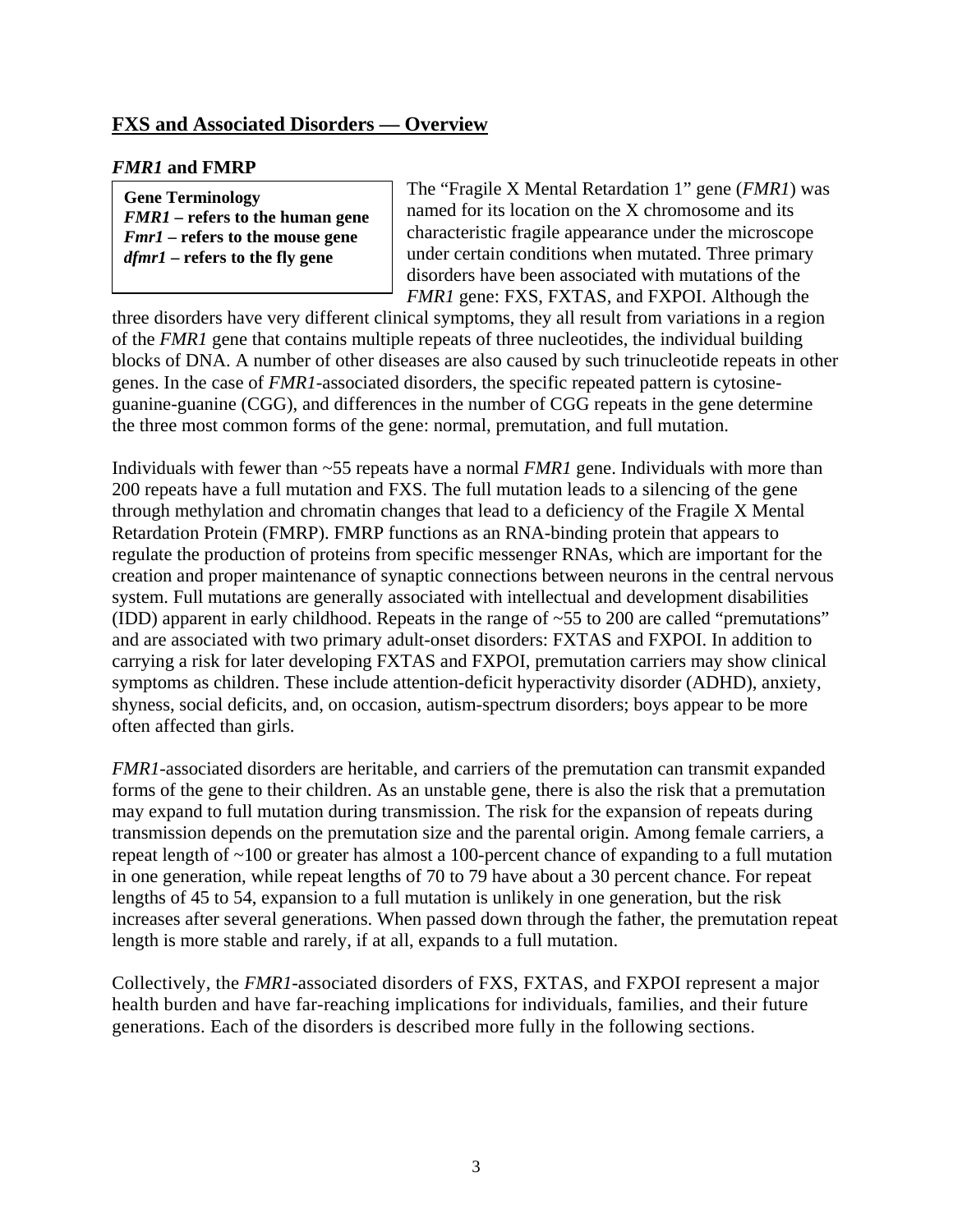## <span id="page-6-0"></span>**Fragile X Syndrome (FXS)**

FXS is the most common inherited cause of IDD and has been estimated to occur in approximately 1 in 2,500 males and females across all racial and ethnic groups. IDD in FXS ranges from mild to severe, and females are more mildly affected, on average, than males because of X inactivation on the single X chromosome in males. Emotional and behavioral problems, including attention problems, hyperactivity, anxiety, mood instability, tantrums, aggression, and social deficits, are common. As many as 30 to 50 percent of individuals with FXS meet the diagnostic criteria for autism or autism spectrum disorders (ASDs). FXS is considered a portal for understanding a variety of neurobehavioral disorders, including autism, ADHD, and anxiety disorders.

In FXS, the lack of FMRP leads to alterations in protein synthesis throughout the brain, as FMRP appears to be involved in a number of translational activities. Recent research shows that a number of key pathways are dysregulated in the absence of FMRP. These findings have led to the experimental use of medications to reverse the signaling and synaptic abnormalities seen in animal models of FXS, and human clinical trials have been initiated to test the possibility of reversing or decreasing the severity of IDD and behavioral problems. Research on several biomarkers is currently ongoing and could provide important information for treating FXS and other developmental disorders.

## **Fragile X-associated Tremor/Ataxia Syndrome (FXTAS)**

FXTAS is the most severe form of clinical involvement associated with premutation *FMR1* alleles. Its core features are intention tremor and/or ataxia, with lower-extremity neuropathy, autonomic dysfunction, and gradual cognitive decline beginning with memory and executive function deficits. Psychiatric features including anxiety, dysinhibition, depression, and apathy are also common problems. Associated clinical features include peripheral neuropathy, dysautonomia, and particularly in women with FXTAS, hypothyroidism and muscle pain/fibromyalgia. Symptoms of FXTAS typically appear after age 50, although the age of onset correlates with the CGG expansion within the premutation range — the higher the number of repeats, the earlier the onset of tremor or ataxia. The penetrance of FXTAS is incomplete, meaning that not all carriers develop symptoms, and men are more commonly affected than women. Preliminary data on life expectancy from age of onset are variable, with a range from five to 25 years.

Both males and females with FXTAS display the characteristic neuropathological feature of exclusively intranuclear spherical particles (inclusions) in neurons and astrocytes. The density of the inclusions throughout the central nervous system (CNS) correlates with the size of the CGG repeat expansion. Brain imaging of FXTAS with magnetic resonance imaging (MRI) globally shows brain atrophy, white matter disease in subcortical, middle cerebellar peduncles (MCP) and periventricular regions, and dilated ventricles.

Numerous lines of evidence from cell-, animal-, and human-based investigations point to an RNA "toxic" gain of function as the pathogenic basis of FXTAS: First, the disorder is largely confined to carriers of active premutation alleles of the *FMR1* gene. Second, *FMR1* gene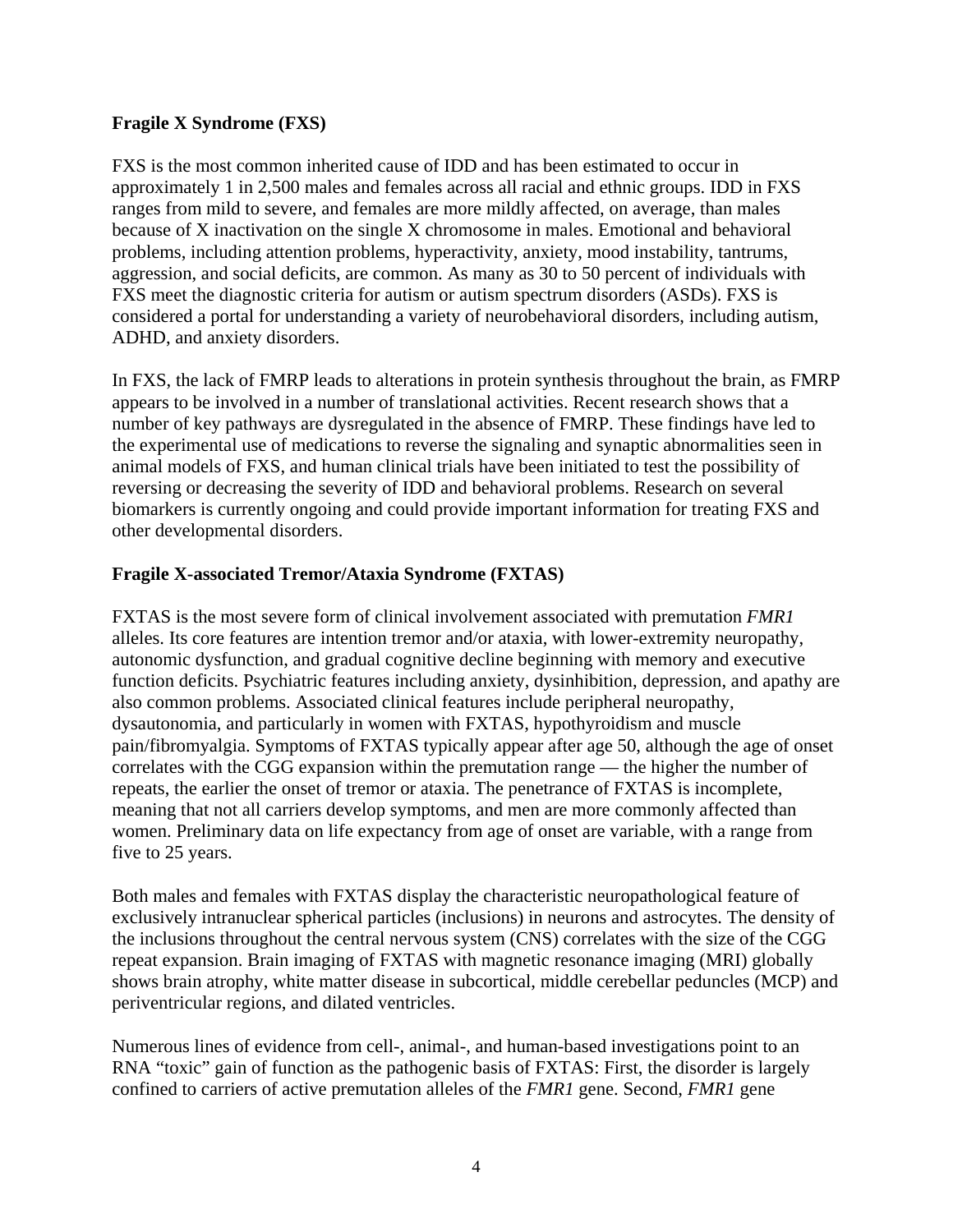<span id="page-7-0"></span>expression is abnormal in that *FMR1* mRNA levels are elevated by as much as eightfold; the mRNA itself is altered due to the presence of the expanded CGG repeat. Third, both mouse and fruit fly *(Drosophila)* models that harbor premutation CGG-repeat expansions (~90 to 100 CGG repeats), even without the coding portion of the *FMR1* gene, manifest features of the neuropathology of FXTAS.

It should be emphasized that the neurodegenerative disorder, FXTAS, and the neurodevelopmental disorder, FXS, are completely different clinical syndromes in whom they affect (premutation carriers vs. carriers of full-mutation alleles), age ranges of onset (late adult vs. childhood), and mechanism of pathogenesis (RNA toxicity due to increased gene expression vs. absence of protein due to gene silencing). This distinction is often unrecognized among members of the health profession.

The development of therapeutic approaches for many late-onset neurodegenerative disorders (e.g., late-onset Parkinson and Alzheimer disease) has been complicated by their generally sporadic nature, which largely precludes the identification of clear pathogenesis-phenotype relationships. As a late-onset neurodegenerative disorder with a known pathogenic trigger, FXTAS represents an important tool for understanding global mechanisms of neurodegeneration.

## **Fragile X-associated Primary Ovarian Insufficiency (FXPOI)**

Women with the fragile X premutation are at risk for premature ovarian failure (POF) or primary ovarian insufficiency (POI), which is the onset of menopausal symptoms before the age of 40 years. The term "premature ovarian failure" is often used, but the disorder can be better described as "primary ovarian insufficiency." POI reflects the continuum of ovarian dysfunction that ends with POF. However, POI encompasses the entire spectrum leading up to POF, which has been determined to include the first sign of infertility, regular menstrual cycles with an elevated follicle-stimulating hormone (FSH) level (indicating decreased ovarian follicles), and irregular menstrual cycles through the final menstrual period. Regardless of cause, women with POI not only experience loss of normal fertility but are also at increased risk for osteoporosis and cardiac disease and have higher rates of mortality. Thus, women who have a fragile X premutation face the increased health risks related to POI and FXTAS as well as the risk that their children will inherit the unstable repeat as either the pre- or full mutation.

This report refers to the ovarian dysfunction as "Fragile X-associated Primary Ovarian Insufficiency (FXPOI)," to reflect the continuum of ovarian function and the association with fragile X-associated disorders. Fragile X premutation carriers, as a group, experience menopause approximately five years earlier than normal women, and analysis of hormones in women with the premutation who still have regular menstrual cycles shows indications of early ovarian aging. While the rate of POI is low in the general population (1 percent), women with the premutation ascertained through families with FXS have up to a 24-percent rate of POI. The carrier frequency of the fragile X premutation in women in the general population is estimated to be around 1/130. However, in women who are experiencing POI, the prevalence ranges from 1/33 in isolated cases to 1/8 in women who have a positive family history of POI. Therefore, detecting this common triplet repeat disorder is one of the most fruitful means of identifying women at risk for POI and represents an important opportunity to increase knowledge regarding the underlying biological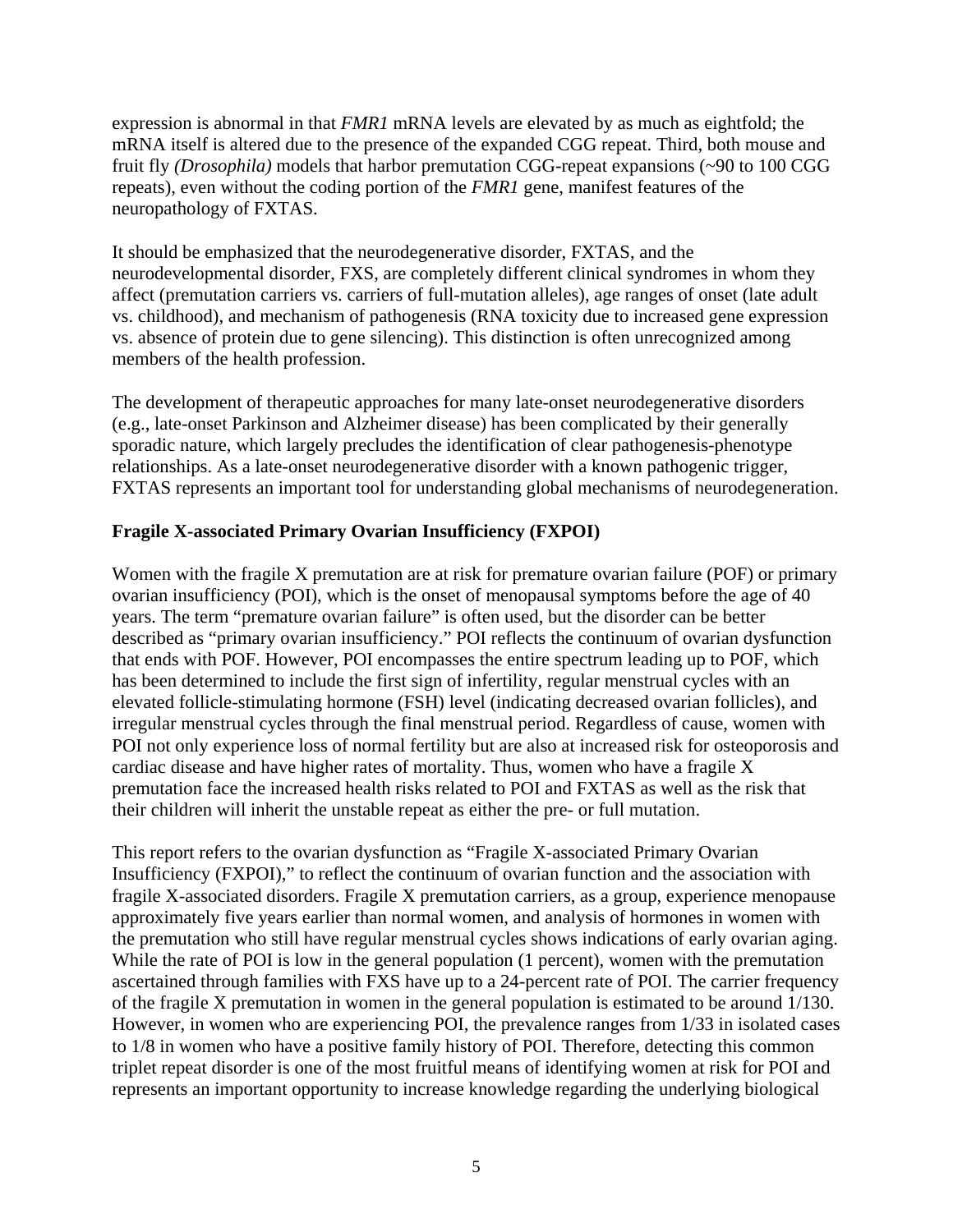<span id="page-8-0"></span>mechanism leading to POI. Additionally, because 20 percent of couples presenting to infertility practices show evidence of POI, it would be important to screen for the fragile X premutation in infertility patients to help develop tailored treatment strategies.

Despite its clinical importance, POI cannot be predicted in a majority of cases, nor can the longitudinal course of ovarian function be defined. Most often, a woman diagnosed with POI has few treatment options. Women who carry the fragile X premutation therefore provide an important window to further study mechanisms of POI. Genetic testing for fragile X premutations offers a unique opportunity to identify women at risk for POI and to study the risk factors and longitudinal course of the disease. Increased knowledge regarding the course of FXPOI may lead to improved health care for women experiencing POI from *FMR1* mutations as well as other causes.

There is no recommended standard of care for a woman carrying the fragile X premutation with respect to her prognosis for a shortened reproductive life span. Determining the risk factors and time course of the reproductive abnormalities associated with the fragile X premutation could have an enormous impact on counseling about prognosis, fertility potential, fertility treatment, and risks for FXS and could help define recommendations for testing and fertility preservation. From a broader health perspective, the time course could also impact counseling regarding the risks of osteoporosis and cardiovascular disease.

# **NIH FRAGILE X AND ASSOCIATED DISORDERS RESEARCH ACTIVITIES**

# **The NIH Fragile X Research Coordinating Group (FXRCG)**

Over the past several years, research programs with support from across NIH have made significant advances in the understanding of FXS and the associated disorders of FXTAS and FXPOI. While a number of NIH ICs have supported research relating to these disorders, the coordination of research efforts was informal until recently. In January 2007, the Director of the NICHD established the FXRCG to encourage coordinated research efforts and facilitate collaboration across NIH and with other federal agencies and advocacy groups. Participants were nominated by Institute directors at the invitation of the NICHD.

The coordinating group is composed of NIH extramural staff and intramural researchers at Institutes that support and conduct research projects related to FXS and the associated disorders of FXTAS and FXPOI. These Institutes include: the NICHD, the National Institute of Mental Health (NIMH), the National Institute of Neurological Disorders and Stroke (NINDS) the National Institute on Aging (NIA), the National Institute of Diabetes and Digestive and Kidney Diseases (NIDDK), the National Institute of General Medical Sciences [NIGMS], the National Cancer Institute (NCI), and the National Institute on Deafness and Other Communication Disorders (NIDCD). In March 2007 the coordinating group met for the first time and shared a review of research activities currently conducted and supported by the NIH.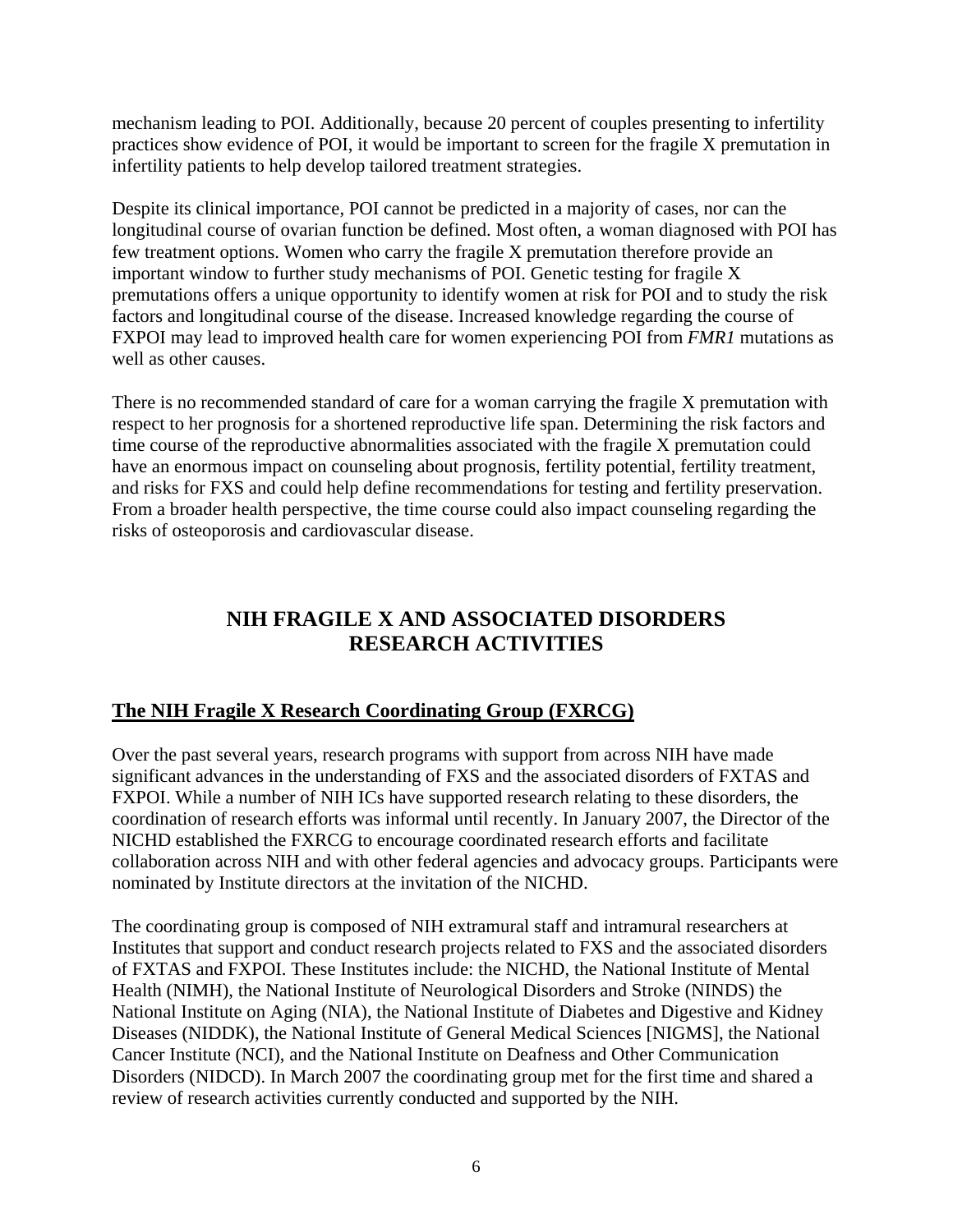## <span id="page-9-0"></span>**NIH Fragile X Research Coordinating Group Membership**

Tiina K. Urv, Ph.D., Health Scientist Administrator, NICHD (GROUP CHAIR) Cara Allen, Ph.D., Health Science Policy Analyst, NINDS Richard Anderson, M.D., Ph.D., Program Director, NIGMS Andrea Beckel-Mitchener, Ph.D., Chief, Functional Neurogenomics Program, NIMH Dana Bynum, Psychologist, Referral & Program Analysis Branch, NICHD Diane Cooper, Informationist, Division of Library Services, NIH Library George Gaines, Chief, Office of Program and Public Liaison, NICHD Lisa Gilotty, Ph.D., Chief, Social Behavior and Autism Program, NIMH Lawrence Nelson, M.D., Division of Intramural Research, NICHD Michele Pearson, Program Analyst, NIMH Robert Riddle, Ph.D., Program Director, Neurogenetics Cluster, NINDS David Schlessinger, Ph.D., Laboratory Chief, NIA Christina Stile, Writer-Editor, NICHD Stephen Snyder, Program Director, NIA Margaret Tucker, MD, Director Human Genetics Program, NCI Susan Taymans, Ph.D., Program Director NICHD Karen Usdin, Ph.D., Senior Investigator, NIDDK Bracie Watson, Program Director, Hearing Division of Scientific Programs, NIDCD

## **Highlights of Ongoing Research at the NIH on FXS and Associated Disorders**

A number of NIH ICs have a longstanding history of supporting research relating to FXS and the associated disorders of FXTAS and FXPOI. Current research activities of the ICs with significant portfolios in these areas are summarized below beginning with collaborative efforts that cross ICs and include public-private partnerships.

## **NIH Collaborative Efforts**

The NIH has continuously supported annual conferences on FXS held at Cold Spring Harbor Laboratory's Banbury Conference Center since 2001. With primary support from the NIMH and joint funding from the NICHD and FRAXA—the Fragile X Research Foundation (FRAXA), this highly successful conference focuses on basic and clinical research relevant to FXS. The conference brings together a broad range of scientists, both those working on FXS and others in allied or relevant fields, to share recent research findings and explore additional collaborations.

Through the NIH Common Fund, the NIA, the National center for Research Resources (NCRR), and the NINDS support the Neurotherapeutics Research Consortium, which began in 2007 as an interdisciplinary approach aimed at developing targeted molecular therapeutics for neurogenetic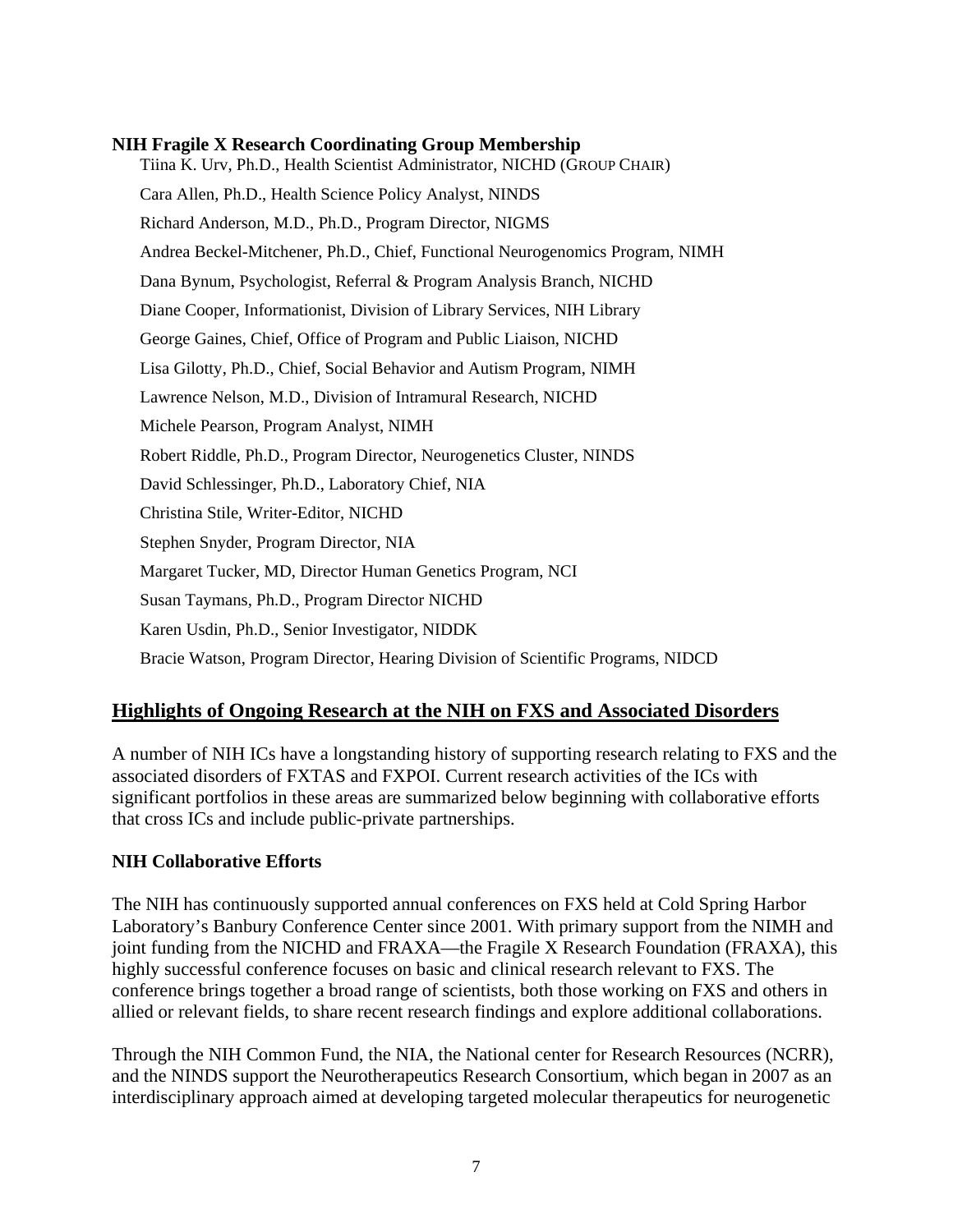disorders, using FXTAS as its principal research paradigm. The projects supported under the consortium include molecular/cellular neuroscience, animal models, quantitative phenotyping and clinical research, and cognitive neuroscience, all with the common objectives of developing therapeutic interventions and quantitative measures for assessing their efficacy.

There are currently multiple research efforts aimed at developing treatments and novel interventions. One such effort is related to clinical trials of pharmaceuticals for FXS includes an ongoing cooperative agreement led by the NIMH in partnership with the NICHD, NINDS, FRAXA, and Autism Speaks to develop therapeutics related to metabotropic glutamate receptor (mGluR) antagonists to treat FXS and autism. Because of the genetic mutation that causes FXS, individuals with the disorder do not make the protein FMRP. Scientists theorize that, without FMRP, brain cells produce too much of certain other proteins, including those whose production is stimulated by mGluR5, a receptor for the neurotransmitter glutamate. Research in animals suggests that excess production of these other proteins contributes to the weakened connections between brain cells seen in people with FXS. The compounds being developed through the NIHsupported cooperative agreement partially block mGluR5 and were shown to reverse many symptoms associated with the loss of FMRP in mouse models of FXS. This project has been making steady progress, and if further testing confirms the compounds' safety in animals, the scientists will request a U.S. Food and Drug Administration (FDA) permit for research to determine dosage and safety in nonaffected human volunteers before moving forward with clinical trials in people with FXS.

In May of 2008, the NICHD, in collaboration with the Office of Rare Diseases (ORD), NINDS, NIMH, FRAXA, the National Fragile X Foundation (NFXF), and representatives of the Fragile X Clinics Consortium (FXCC), held a two-day scientific meeting to discuss clinical trials with children with FXS. The goal of the meeting was to establish a working group that will develop suggestions related to cognitive and behavioral outcome measures for clinical trials with children with FXS. Participants included members of constituency groups, representatives from the FDA, clinicians who treat children with FXS and researchers with experience in clinical trials of pharmaceuticals with children with FXS. Additional participants included researchers with experience in designing successful clinical trials, psychometric assessments, and in conducting behavioral and cognitive studies of children with FXS. The working group established at this meeting will continue to meet via teleconference to develop suggestions for the field.

The NIH's focus on efforts to understand the relationships between FXS and autism continues through the Program Announcement (PA) soliciting research to study the *Shared Neurobiology of FXS and Autism*. This PA, originally issued in 2005, was reissued in 2007 and remains active. It is a public-private partnership led by the NIMH in collaboration with NINDS and the NICHD. The partnership also includes the Canadian Institutes of Health (Institute of Neurosciences, Mental Health and Addiction and the Institute of Genetics), the Health Research Board of Ireland, FRAXA, the National Alliance for Autism Research, and Autism Speaks. Eleven grants have been awarded through this mechanism since its inception. These studies include a wide array of research ranging from studies examining language in children with FXS to studies in mouse models to explore structural abnormalities in neurons observed in FXS.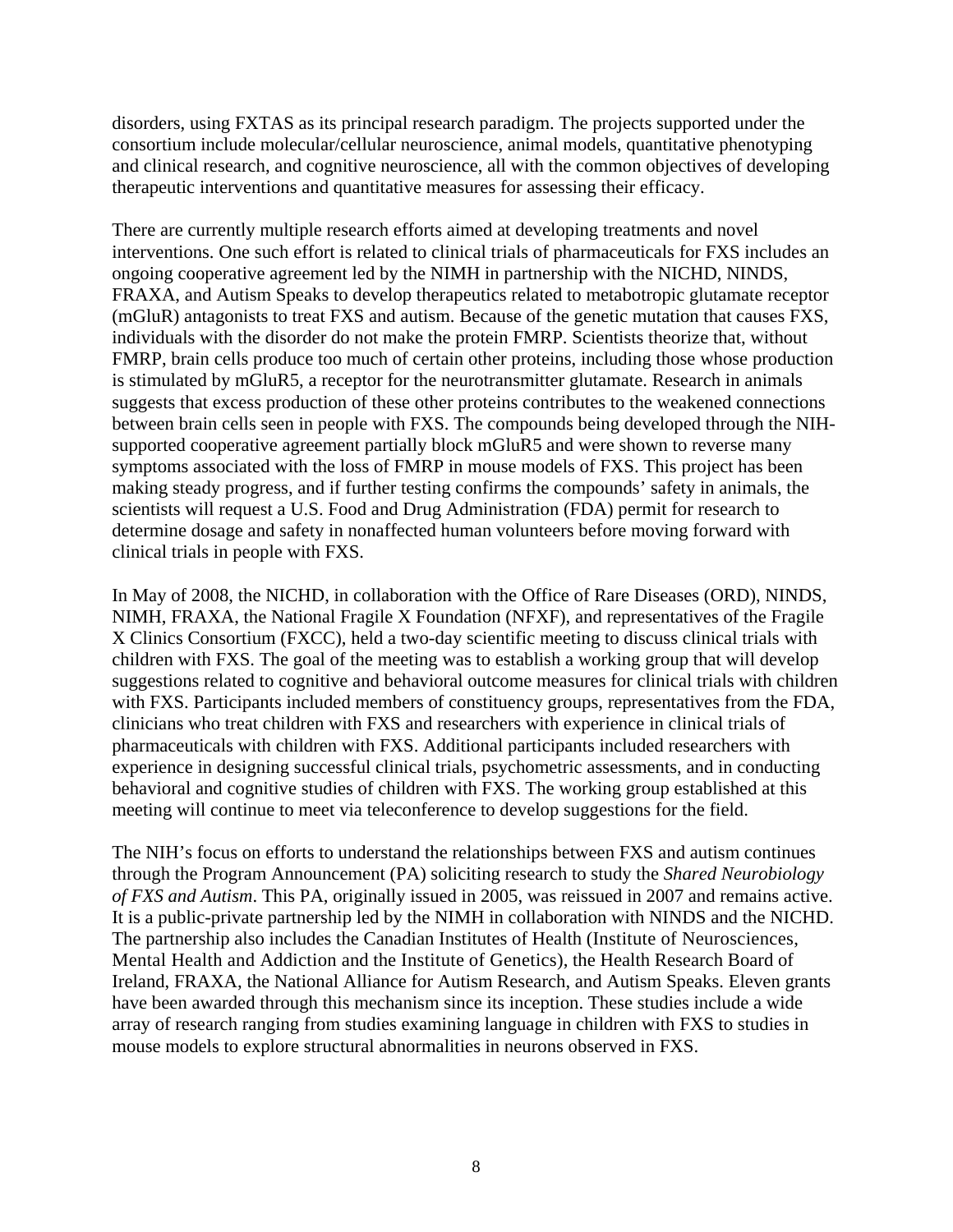## <span id="page-11-0"></span>**National Institute on Aging (NIA)**

Most of the FXS-related research supported by the NIA has focused on the disorder FXTAS, an adult-onset (beyond age 50) neurological disorder characterized by gait ataxia and intention tremor that predominately affects older male carriers of the premutation allele in the 5' untranslated region of the *FMR1* gene. Changes in cognition in FXTAS range from mild frontal executive and memory deficits to global dementia. NIA-funded investigations involve mechanistic studies related to inclusion formation, cell loss, brain plasticity and structure, and quantitative measures of CNS dysfunction in FXTAS. The portfolio of grants supported by the NIA examines mainly the cellular and molecular physiology of the synapse and the number and shape of spines that decorate the dendrites forming those synapses. While research on FXS and on FXTAS is important in its own right, the NIA views such efforts as 'instructive' in that the study of these diseases may provide insights into a number of other neurodegenerative diseases associated with the aging brain, including Alzheimer disease.

## *Eunice Kennedy Shriver* **National Institute of Child Health and Human Development (NICHD)**

The NICHD has funded three Fragile X Research Centers since fiscal year 2003. The Centers, which were originally authorized in the Children's Health Act of 2000, are intended to stimulate the formation of multidisciplinary, multi-institutional teams with a goal of facilitating the translation of basic research findings from "bench-to-bedside-to-community." Research findings from the Centers have helped propel the field of research in FXS and associated disorders forward at a rapid pace. To maintain this momentum of discovery and further develop research relevant to FXS and associated disorders, the NICHD held a successful recompetition in early fiscal year 2008 to fund three Fragile X Research Centers. The three centers include research programs in both basic and clinical science and will be funded late in fiscal year 2008. Several projects will focus on newborn screening, including studies that assess methods of testing immediate and extended family members and the impact of newborn screening on the family.

The NICHD maintains a diverse portfolio of investigator-initiated research related to FXS, FXTAS, and FXPOI that is conducted by both seasoned and new investigators. Clinical studies include examination of the effects of autism on the development of language in children with FXS and the role of visual processing and eye gaze in social and cognitive development. The NICHD also funds numerous projects examining mechanisms and their function involved in FXS.

An area of special interest for the NICHD is newborn screening. The Institute is supporting the development of a screening tool for expanded *FMR1* alleles. The method is applicable for screening both males and females and for allele sizes throughout the premutation (55 to 200 CGG repeats) and full-mutation ranges. The method is capable of rapid detection of expanded alleles using as little as 1 percent of the DNA from a single dried blood spot. The methodology is suitable for screening large populations of newborns or those at high risk (e.g., persons with autism, POI, or ataxia) for expanded *FMR1* alleles.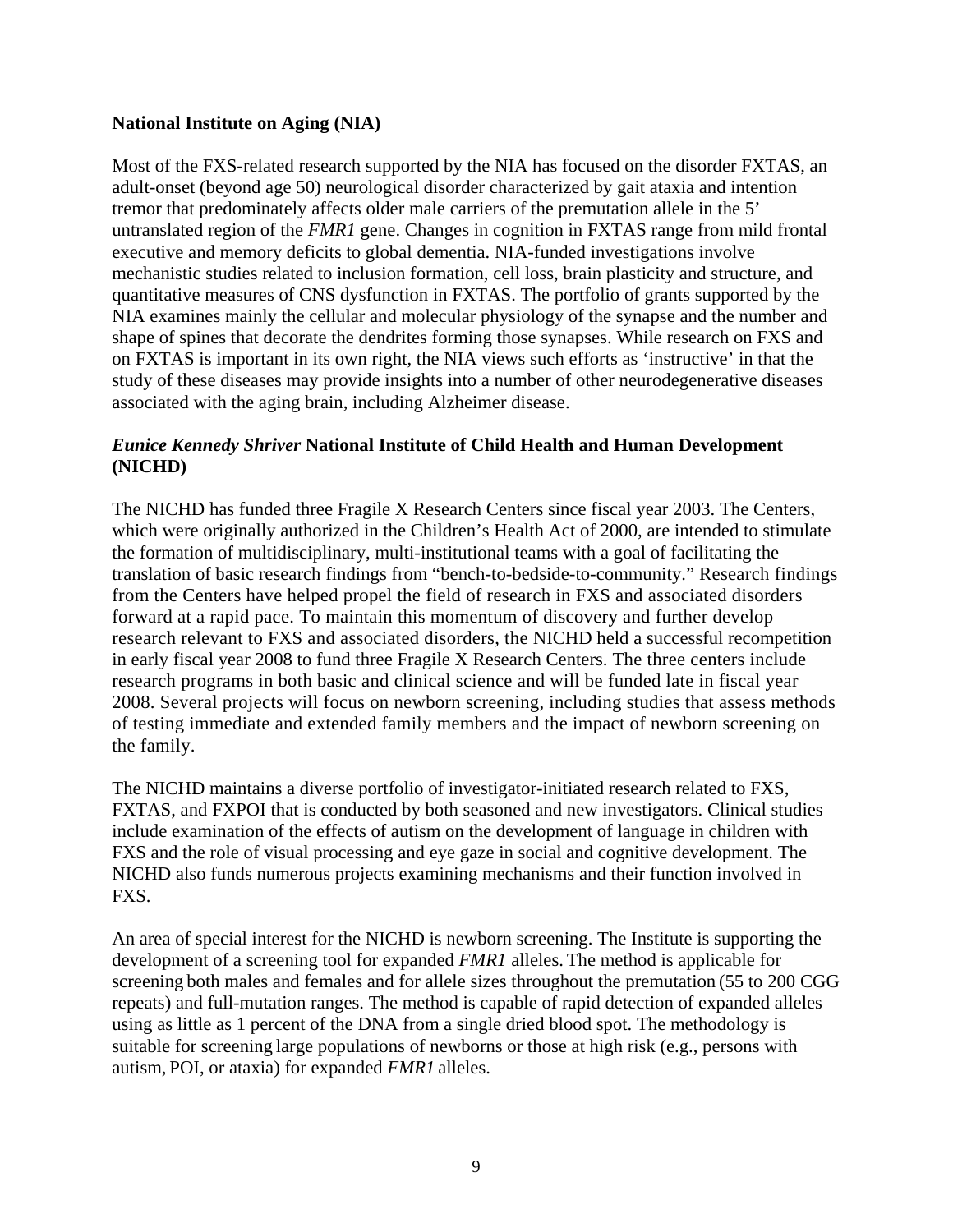<span id="page-12-0"></span>The NICHD issued a PA entitled *Fragile X Premutation and Ovarian Function* in 2007. This PA encourages investigator-initiated research on basic, clinical, or translational research on the effects of the fragile X premutation on ovarian function, with a focus on POF or early menopause, in women and/or animal models. To date, three applications have been submitted for peer review through this mechanism. This program runs through 2010. The NICHD also funds intramural research related to FXPOI through its Intramural Integrative Reproductive Medicine Unit. This unit is focusing research efforts on spontaneous POI. The unit is also investigating mouse models of POI related to autoimmune oophoritis and the *FMR1* premutation.

## **National Institute of Diabetes and Digestive and Kidney Diseases (NIDDK)**

The intramural program of the NIDDK supports the research of the Gene Structure and Disease section, which studies the *FMR1*-associated disorders. This group is working to understand how the *FMR1* gene becomes silenced in FXS and what can be done to reverse this process. The intramural researchers have recently identified a specific epigenetic change on fragile X alleles that is an important late step in the silencing process. The researchers have also shown that this step can be inhibited quite effectively, thereby allowing the *FMR1* gene to be reactivated in patient cells. They have also developed a mouse model for the *FMR1* associated disorders. Studies using this model system, performed in collaboration with other intramural and extramural clinicians/scientists, will help clarify the biological basis of FXTAS and FXPOI. Working with this model, the research group has also identified two different mutationassociated mechanisms that contribute to the instability of the *FMR1* gene. They have shown that the large maternal mutations that give rise to FXS probably arise from aberrant repair of DNA damage during genesis of egg cells. Identifying the source of the DNA damage may help determine whether there is any possibility of reducing the incidence of the subsequent mutation.

## **National Institute of Mental Health (NIMH)**

In addition to the collaborative PA *Shared Neurobiology of FXS and Autism*, the NIMH has issued a PA entitled *Research on Psychopathology in Intellectual Disabilities*, through which it encourages research designed to elucidate the epidemiology, etiology, treatment, and prevention of mental disorders in persons with IDD, including FXS.

NIMH-funded research on FXS also includes preclinical investigations and studies in patient populations to better understand the processes and biological mechanisms disrupted in FXS. For example, a longitudinal study is examining 120 school-age children with FXS and their families to assess the biological and environmental factors contributing to clinical outcomes. The NIMH continues its support of another longitudinal study, in which researchers are using brain imaging to examine the relationships between the *FMR1* expression, brain abnormalities, and behavior throughout development in a cohort of individuals. Scientists in the NIMH Intramural Research Program are investigating *Fmr1* expression in mouse models of FXS. Early results suggest that there are defects in brain protein synthesis that may underlie disease symptoms. In addition, the NIMH is continuing to support programs focused on training postdoctoral and clinician researchers with an interest in developmental disabilities, including FXS.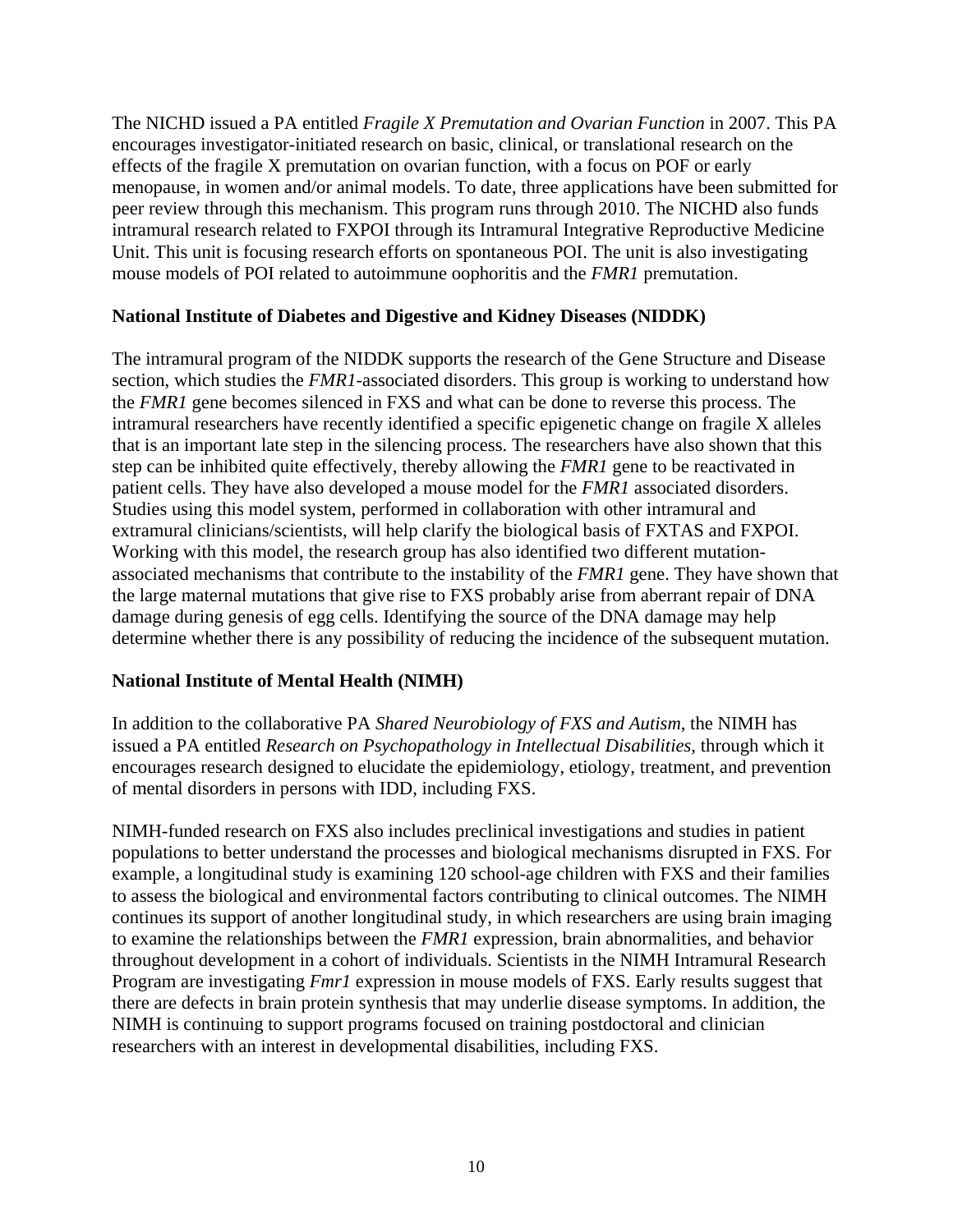## <span id="page-13-0"></span>**National Institute of Neurological Disorders and Stroke (NINDS)**

The NINDS supports research to understand how alterations in the *FMR1* gene disrupt neurological development and function, as in FXS and FXTAS, and to ultimately develop treatments or preventive strategies. Research projects related to FXS currently supported by the NINDS include studies on how the FMRP regulates the expression of other proteins in neurons and on its role in a cell-signaling pathway important for learning and memory and known to be disrupted in a mouse model of FXS. The NINDS also supports a training program for research on developmental brain disorders that is associated with one of the NICHD's Fragile X Research Centers.

Research on FXTAS with current support from the NINDS includes a study of how premutation expansions in the *dFmr1* gene lead to neurodegeneration in a fly model of the disorder. It also includes a study of the clinical features and progression of FXTAS using brain imaging and neurological, psychological, and molecular testing in affected individuals, asymptomatic carriers, and healthy subjects without *FMR1* mutations. Along with the NIA and the NCRR, the NINDS also supports the Neurotherapeutics Research Institute, an interdisciplinary consortium funded through the NIH Common Fund that focuses on developing treatments for FXTAS. The two NINDS components are a project to develop mouse models for FXTAS and a clinical study to assess cognitive function in individuals with different sizes of repeat expansions in the *FMR1* gene.

# **RESEARCH PLAN ON FRAGILE X SYNDROME AND ASSOCIATED DISORDERS**

In its report on the fiscal year 2008 budget for the DHHS, the Senate Committee on Appropriations stated:

"The Committee urges the NIH, through the NICHD and other participating Institutes, to convene a scientific session in 2008 to develop pathways to new opportunities for collaborative, directed research across Institutes and to produce a blueprint of coordinated research strategies and public-private partnership opportunities for Fragile X. In these efforts, the NICHD is urged to collaborate with the three existing federally funded Fragile X Centers of Excellence as well as the Fragile X Clinics Consortium. The Committee requests the NICHD to report to Congress by September 1, 2008, on its progress in achieving these goals." (Senate Report 110-107, page 132).

## **Development of the Research Plan**

Multiple steps were taken to develop the *Research Plan on Fragile X Syndrome and Associated Disorders*, as requested by the Senate Committee, in a manner that encouraged input from diverse sources. The first step was an outreach meeting convened in December 2007. Groups from the fragile X research community representing affected individuals and their families (FRAXA, NFXF) and the FXCC, along with other interested federal agencies in the DHHS,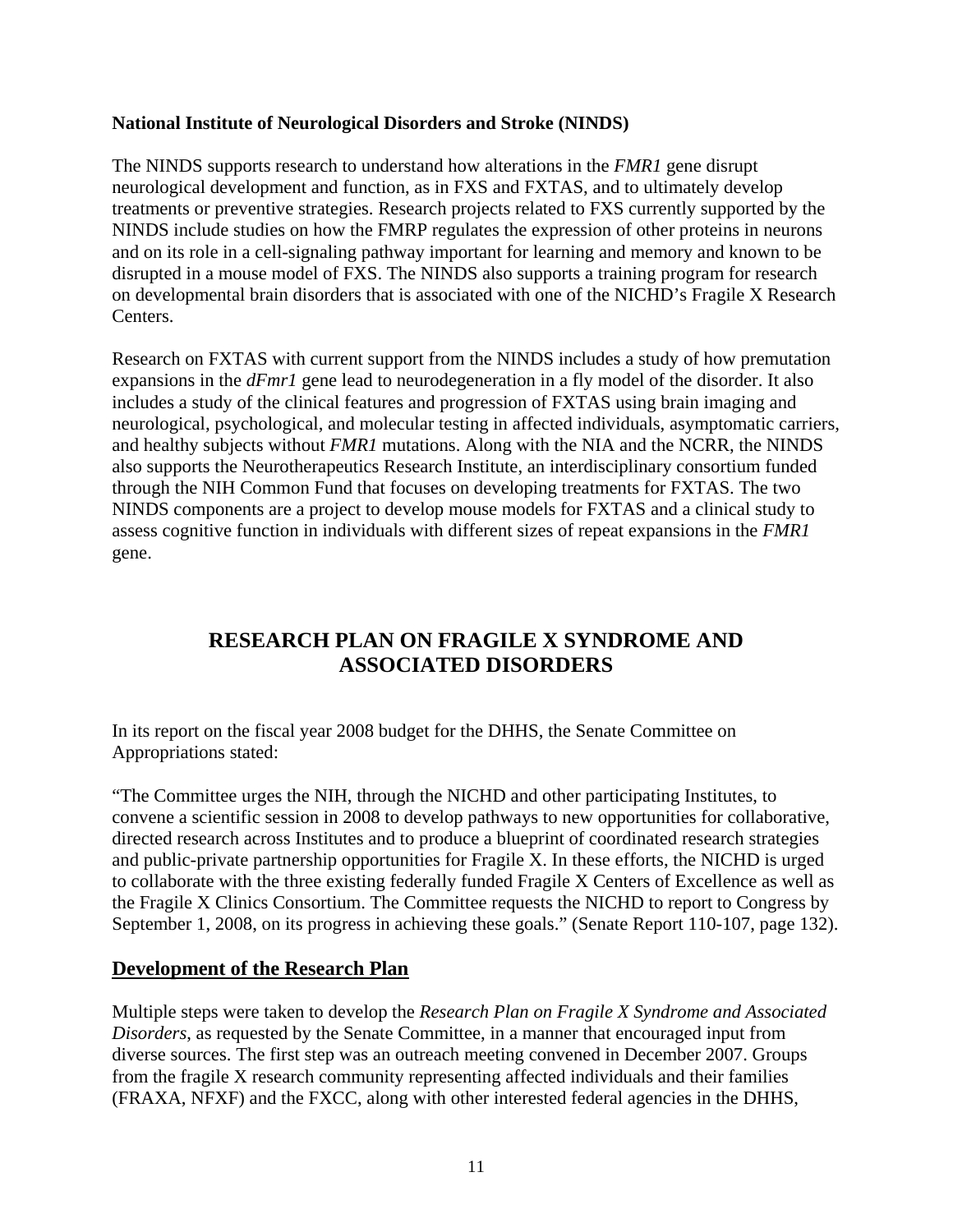<span id="page-14-0"></span>including the Centers for Disease Control and Prevention (CDC) and the Health Resources and Services Administration (HRSA), and in the Department of Education, were invited for the purpose of sharing current research activities and exploring possible opportunities to coordinate and collaborate in research efforts related to FXS and associated disorders.

The second step was to publish a Request for Information (RFI) in the NIH Guide for Grants and Contracts. *Research Priorities in Fragile X syndrome, Fragile X Tremor Ataxia syndrome, Premature Ovarian Failure and Other Relevant Conditions Associated with FMR1 Gene Function* was published in January 2008 cooperatively by the NICHD, the NIMH, the NINDS, the NIA, and the NIDDK and was distributed broadly throughout the scientific and fragile X advocacy community. The RFI sought input from the scientific community, health professionals, advocates, and industry related to future research priorities in the genetically related disorders of FXS, FXTAS, and FXPOI.

The third step was to establish three working groups of experts in the areas of FXS and the associated disorders of FXTAS and FXPOI to produce a plan of coordinated research strategies. The working groups included prominent researchers with diverse scientific expertise in areas such as psychology, genetics, epidemiology, neurology, genetic counseling, psychiatry, endocrinology, and molecular science. Most participating scientists had direct research experience in the area of FXS, FXTAS, or FXPOI, while others brought new research perspectives from fields focusing on similar or related disorders. The working groups also included clinicians who regularly treat individuals with FXS, FXTAS, and/or FXPOI. Advocates, parents, and participants from other interested federal agencies were also active and contributing members of the working groups. A chair was appointed to head each of the working groups. A roster of the working group members is included in this report, immediately following this section.

## **Charge to Working Groups**

The charge to each working group was to identify priority areas of research to be used by the NIH and the FXS, FXTAS, and FXPOI research communities and shared with other federal agencies.

Each of the three working groups initially met via teleconference in March 2008. Through a series of teleconference calls and electronic communications, each working group developed a draft of specific goals and objectives. Working drafts of each working group's goals and objectives were available electronically, and members of the three working groups actively participated in developing, editing, and commenting on the documents.

In May 2008 the three working groups gathered in Bethesda, Maryland, for a two-day scientific meeting led by the NICHD and partners ORD, NIA, NINDS, and NIMH. The purpose of the meeting was to synthesize, fine-tune, and build upon drafts of goals and objectives developed by the working groups in the previous months. At the meeting each working group presented a draft of its goals to meeting participants. Discussion and constructive critiques from each of the three working groups and meeting participants led to further modification of the goals and objectives.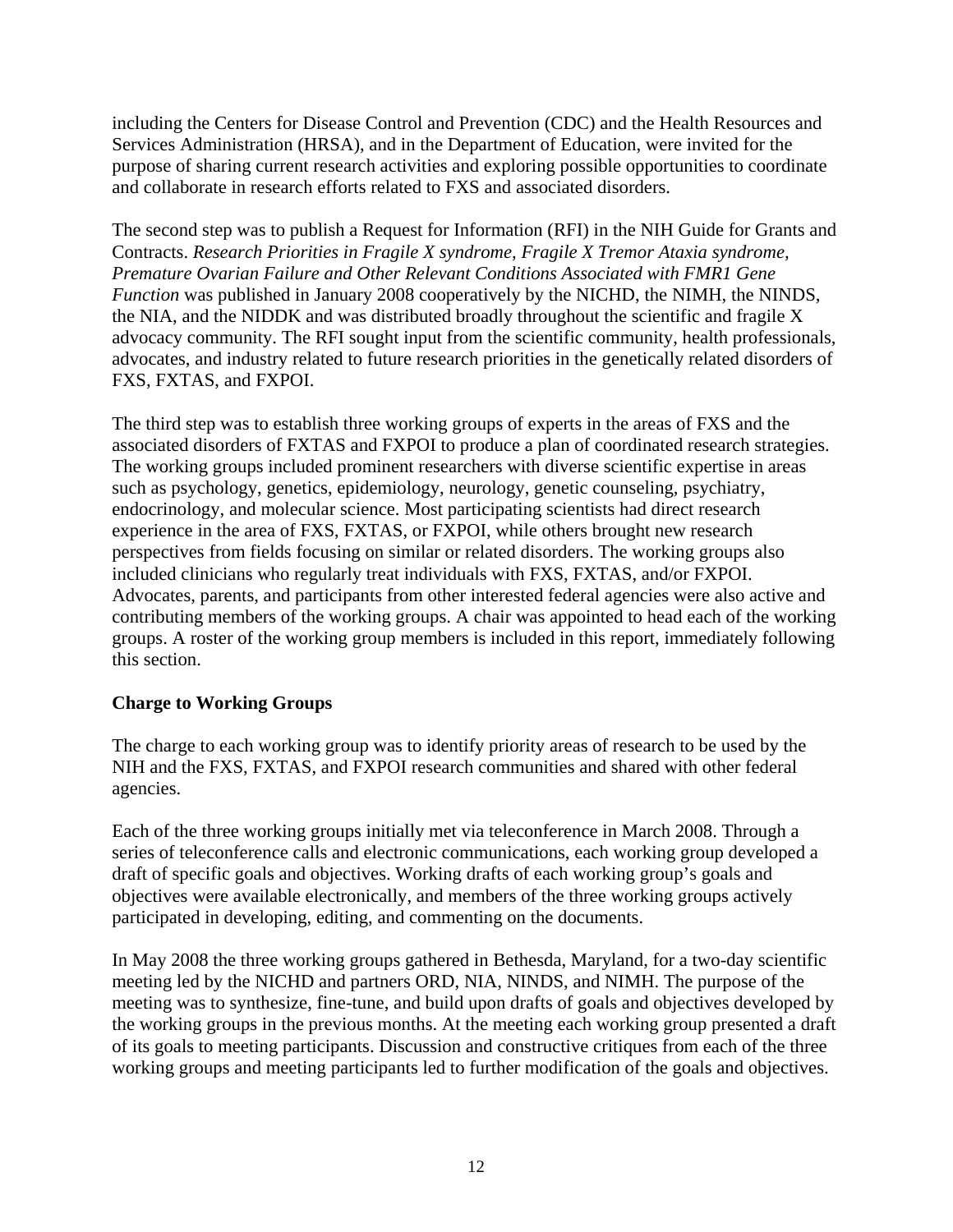<span id="page-15-0"></span>Subsequent to the two-day scientific meeting, each working group submitted a final draft of goals and objectives which NIH program and policy staff combined into a comprehensive research plan. The final draft report was submitted to each of the working groups for final editing and concurrence.

## **FXS and Associated Disorders Working Groups**

#### **FXS Working Group**

*Scientific and Constituency Group Participants (\*DENOTES WORKING GROUP CHAIR)* 

\*Don Bailey, Ph.D., Distinguished Fellow, RTI International

Leonard Abbeduto, Ph.D., Professor, Educational Psychology, University of Wisconsin–Madison

Elizabeth Berry-Kravis, M.D., Ph.D., Professor, Rush University Medical Center

W. Ted Brown, M.D., Ph.D., Director, New York State Institute for Basic Research in Developmental **Disabilities** 

Katie Clapp, M.S., President/Cofounder, FRAXA–the Fragile X Research Foundation

William Greenough, Ph.D., Professor, University of Illinois at Urbana-Champaign

Randi Hagerman, M.D., Professor and Medical Director, M.I.N.D. Institute, University of California, Davis Health System

John March, M.D., M.P.H., Professor of Psychiatry and Chief of Child and Adolescent Psychiatry, Duke University Medical Center

Richard Paylor, Ph.D., Professor, Departments of Molecular and Human Genetics and Neuroscience, Baylor College of Medicine

Allan L. Reiss, M.D., Professor of Psychiatry and Director, Center for Interdisciplinary Brain Sciences Research, Department of Psychiatry and Behavioral Studies, Stanford University School of Medicine

Steven Warren, Ph.D., Chair, Department of Human Genetics, Emory University School of Medicine

*Federal Participants* 

Judy Shanley, Ph.D., Education Program Specialist, Office of Special Education Programs, U.S. Department of Education

Julia Martin Eile, Ed.M., Education Program Specialist, U.S. Department of Education

Mark Swanson, M.D., Senior Medical Adviser, Department of Molecular Genetics and Microbiology, CDC

Carolyn Constantine, CDC

Marie Mann, M.D., M.P.H., Deputy Chief, Genetic Services Branch, HRSA

Cara Allen, Ph.D., Health Science Policy Analyst, NINDS

Richard Anderson, M.D., Ph.D., Program Director, NIGMS

Andrea Beckel-Mitchener, Ph.D., Chief, Functional Neurogenomics Program, NIMH

Lisa Gilotty, Ph.D., Chief, Social Behavior and Autism Program, NIMH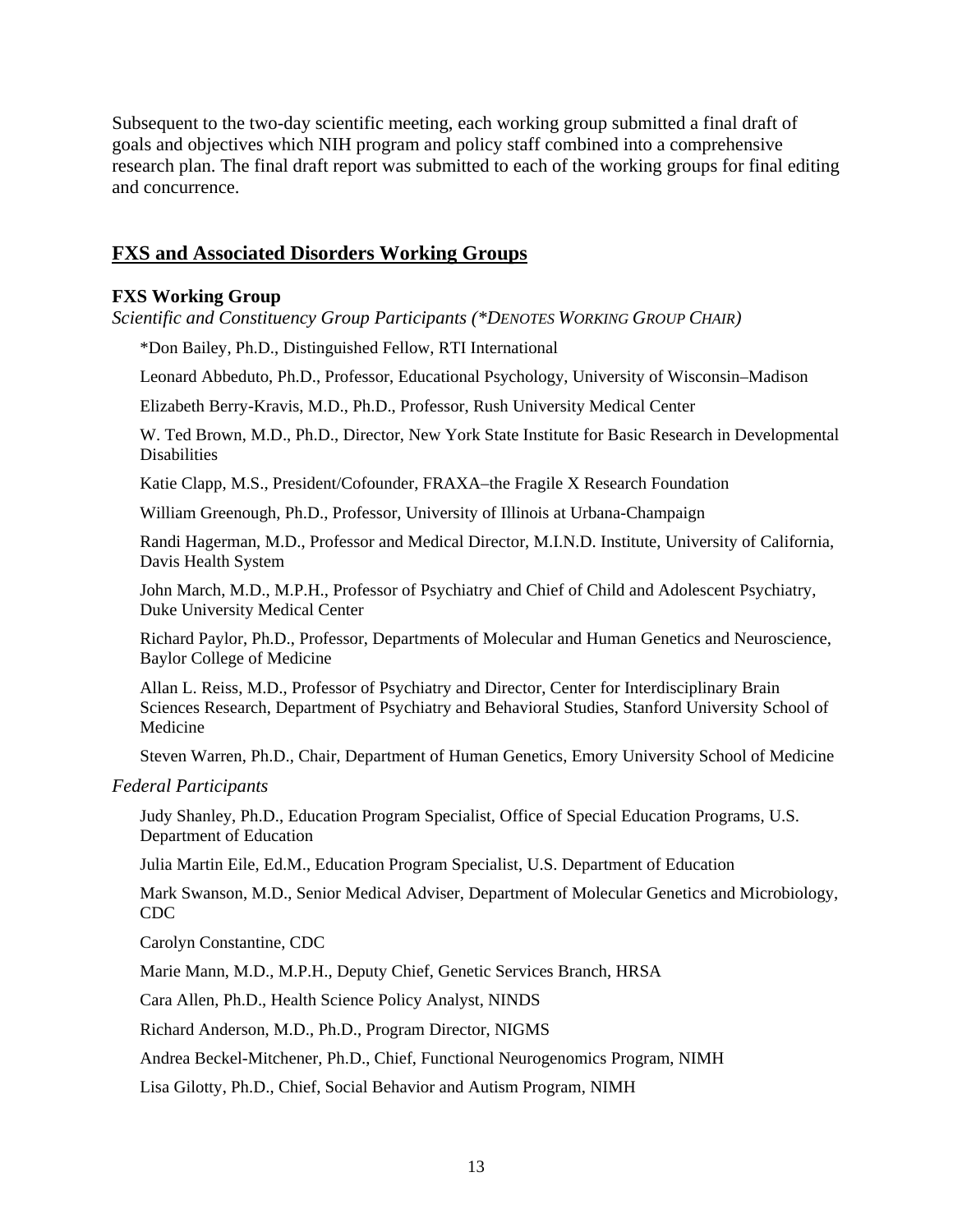<span id="page-16-0"></span>Robert Riddle, Ph.D., Program Director, Neurogenetics Cluster, NIMH

Tiina Urv, Ph.D., Health Scientist Administrator, NICHD

#### **FXTAS Working Group**

*Scientific and Constituency Group Participants (\*DENOTES WORKING GROUP CHAIR)* 

\*Paul Hagerman, M.D., Ph.D., Professor and Director, NeuroTherapeutics Research, University of California, Davis

Tetsuo Ashizawa, M.D., Professor and Chairman of Neurology, University of Texas Medical Branch at Galveston

Elizabeth Berry-Kravis, M.D., Ph.D., Professor, Rush University Medical Center

Mary Beth Busby, FRAXA-the Fragile X Research Foundation

David Hessl, Ph.D., Assistant Professor, Department of Psychiatry and Behavioral Sciences, M.I.N.D. Institute, University of California, Davis

Peng Jin, Ph.D., Assistant Professor, the Department of Human Genetics, Emory University School of Medicine

Maureen LeeheyM.D., Professor of Neurology, University of Colorado at Denver and Health Sciences Center

David Nelson, Ph.D., Professor, Department of Molecular and Human Genetics, Co-director, Interdepartmental Program in Cell and Molecular Biology, Baylor College of Medicine

Maurice Swanson, Ph.D., Professor, University of Florida

*Federal Participants* 

Pam Costa, M.A., Acting Director, National Center on Birth Defects and Developmental Disabilities, CDC

Robert Riddle, Ph.D., Program Director, Neurogenetics Cluster, NINDS

Stephen Snyder, Ph.D., Program Director, NIA

Tiina Urv, Ph.D., Health Scientist Administrator, NICHD

Karen Usdin, Ph.D., Senior Investigator, NIDDK

#### **FXPOI Working Group**

*Scientific and Constituency Group Participants (\*DENOTES WORKING GROUP CHAIR)* 

\*Stephanie Sherman, Ph.D., Professor, Department of Human Genetics, Emory University

Mary Beth Busby, FRAXA (Fragile X Research Foundation)

Jodi Flaws, Ph.D., Professor, Epidemiology and Preventive Medicine, University of Illinois at Chicago

Gail Heyman, Parent Advocate, FRAXA-the Fragile X Research Foundation

Karima Hijane, Advocate, Rachel's Well

Corrine Kolka Welt, M.D., Assistant Professor of Medicine, Harvard University School of Medicine and Massachusetts General Hospital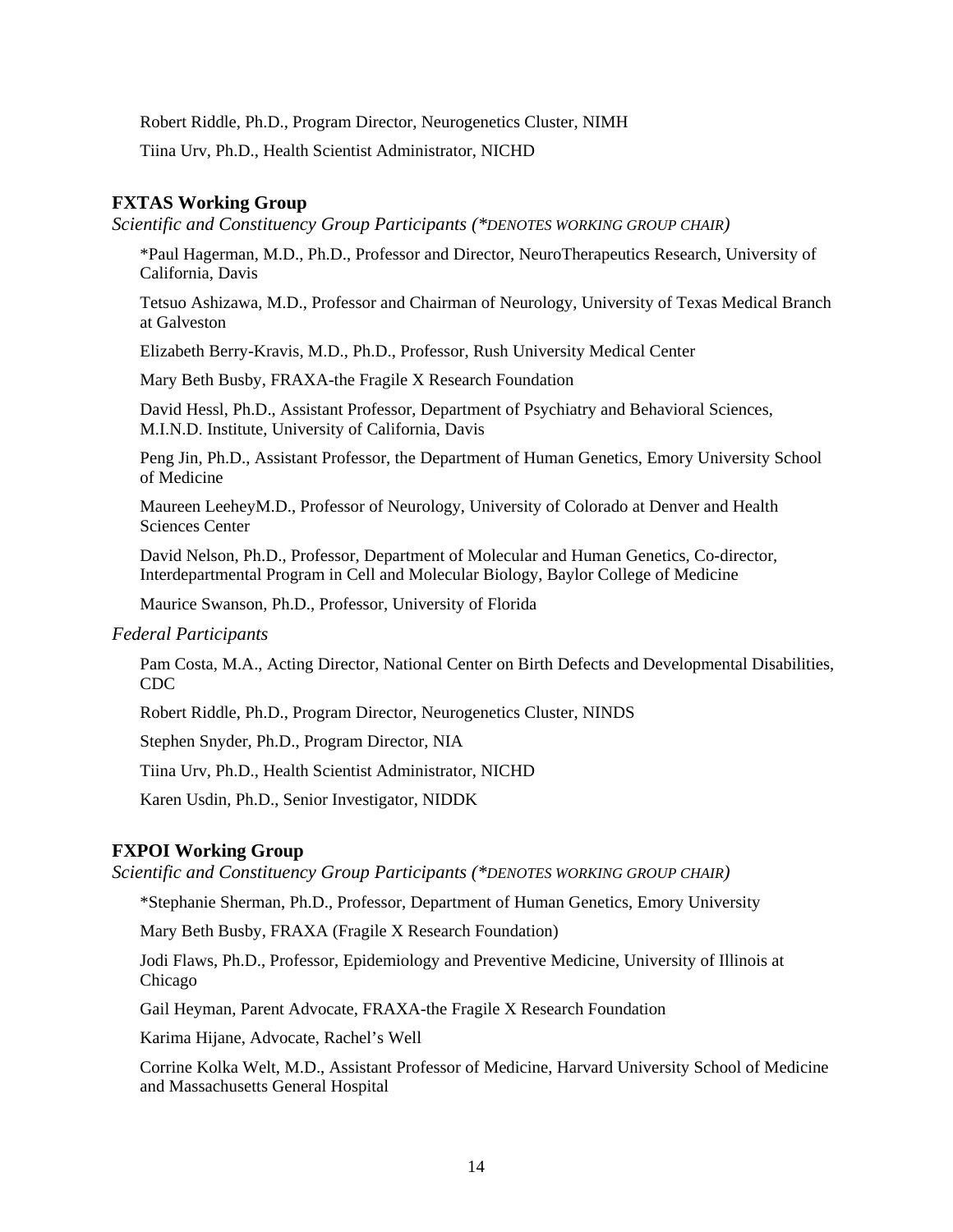<span id="page-17-0"></span>Allyn McConkie-Rosell, Ph.D., CGC, Assistant Professor, Division of Medical Genetics, Department of Pediatrics, Duke University Medical Center

Kutluk Oktay, M.D., Professor and Section Chief, New York Medical College

Joe Leigh Simpson, M.D., Executive Associate Dean of Academic Affairs, Florida International University College of Medicine

*Federal Participants* 

Joan Bailey-Wilson, Ph.D., Branch Chief, National Human Genome Research Institute, National Institutes of Health

Lawrence Nelson, M.D., Division of Intramural Research, NICHD

Natalie Street, Health Scientist, CDC

Susan Taymans, Ph.D., Program Director, NICHD

Tiina Urv, Ph.D., Health Scientist Administrator, NICHD

# **RESEARCH AREAS AND OBJECTIVES**

In response to their charge the working groups developed a list of research priorities to guide future collaborative and directed efforts regarding FXS, FXTAS, and FXPOI. The goals are intended to be comprehensive (although not exhaustive) and include research priorities that extend from "bench-to-bedside-to-community." The goals were designed to be used by the NIH and the FXS, FXTAS, and FXPOI research communities and to be shared with other federal agencies to facilitate coordinated research activities that will lead to timely detection, diagnosis, treatment, and prevention of the targeted disorders.

The goals and objectives for each disorder are presented separately; this allows each section addressing a specific disorder to be part of the current document or to stand alone. While each disorder has unique research needs, there are some shared research themes that are discussed at the end of the *Research Areas and Objectives* section.

Each section (FXS, FXTAS, FXPOI) begins with a table summarizing research goals and objectives. The goals are listed in the table according to research theme and are presented in the order in which they appear in the plan. The working groups took care to balance the goals and objectives by the perceived risk in terms of success and the approximate time needed for achievment. Therefore, the objectives are categorized in the tables by: 1) the estimated time that it could take to accomplish them—short-term: zero to three years; intermediate-term: four to six years; or long-term: seven to ten years; and 2) the perceived risk in terms of success―low risk (LR), moderate risk (MR), high risk (HR). The working groups recognize that the perceived risk and time frames are subjective estimates and are only provided for guidance. The rationale for selecting goals and objectives and the impact of success on the field are described in each section.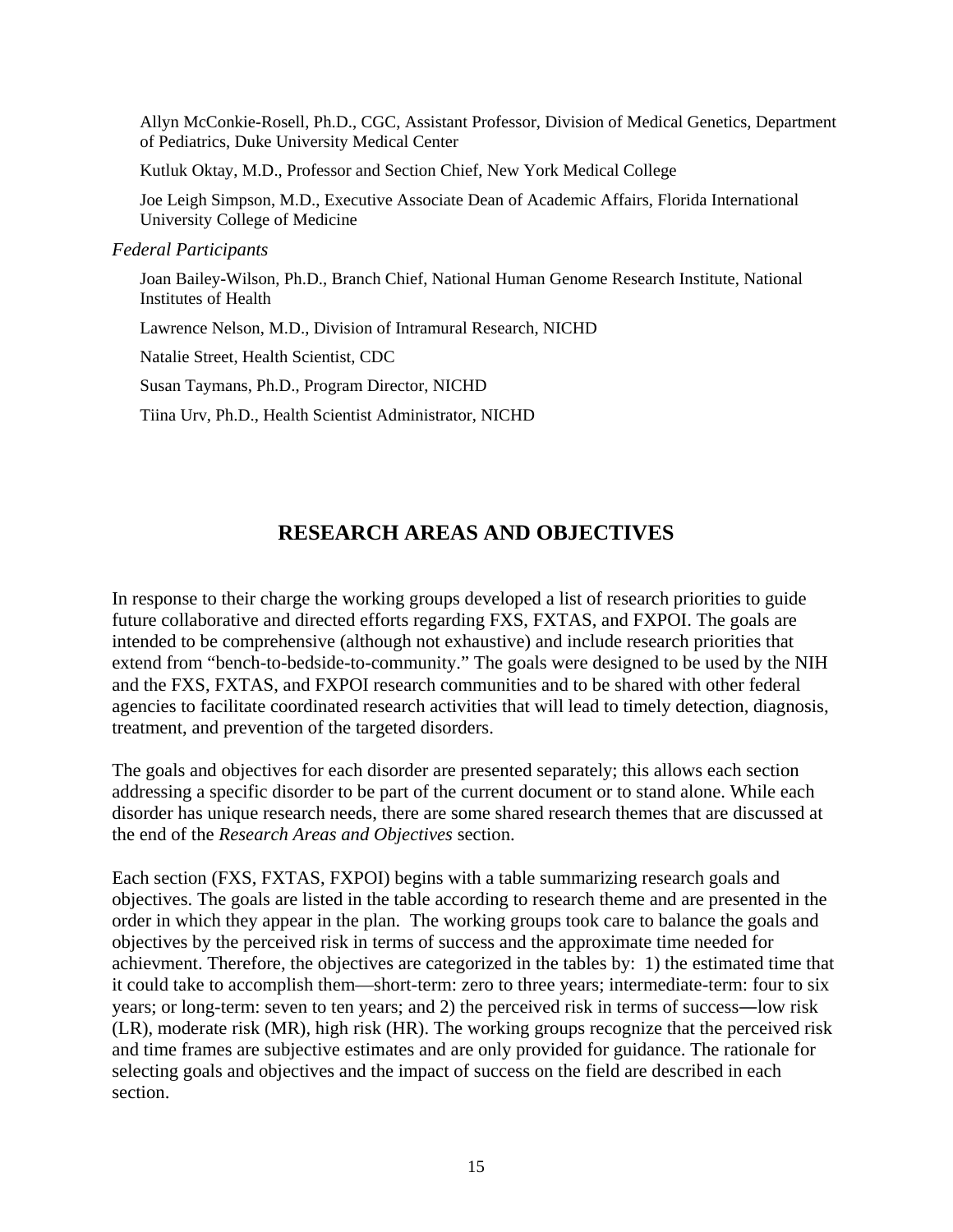The goals and objectives that follow are inspired by the current state of knowledge regarding each disorder. It is important to note that this knowledge remains incomplete, and therefore, the specific objectives recommended should not be interpreted to constrain creative research resulting from unforeseen novel discoveries.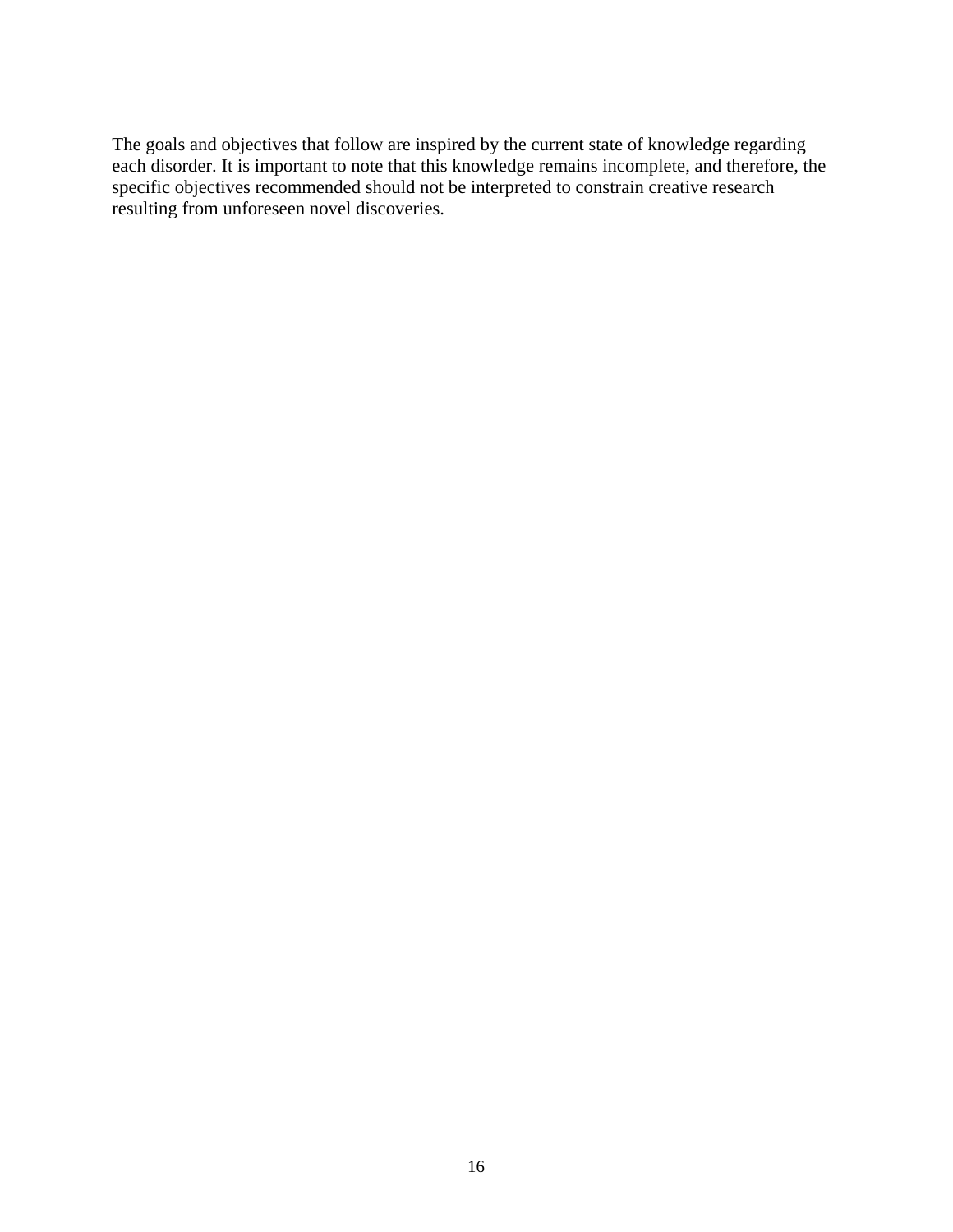# **FXS SUMMARY OF GOALS AND OBJECTIVES**

Estimated time to accomplish goal: short-term (ST), zero to three years; intermediate-term (IT), four to sixyears; long-term (LT), seven to ten years. Perceived risk in terms of success: low risk (LR), moderate risk (MR), high risk (HR).

#### <span id="page-19-0"></span>**Goal I - Advance Understanding of the Pathophysiology of FXS**  Promote detailed examination of the *FMR1* gene and its mutations. Solidify understanding of the molecular mechanisms that lead to CGG repeat mutations and the consequences that alter *FMR1* gene expression, including modifications to or in regulatory and promoter regions as well as epigenetic modifications that lead to transcriptional silencing or modification (LT, MR). Understand regulation of *FMR1* gene silencing and seek methods for targetable sequencedependent restoration of expression. A first step in this regard is better models of gene silencing (LT, HR). Work to create better models that more closely recapitulate the genetic instability and expansion mosaicism present in most cases of FXS (LT, MR). Identify additional *FMR1* mutations in human populations and evaluate any functional variants that may inform pathophysiology and other phenotypes (IT,  $LR$ ). Delineate the cellular roles of FMRP and the macromolecules (mRNAs, microRNAs, proteins) with which it interacts (LT, IR). Delineate the nervous system functional and structural phenotypes of FXS and of appropriate models (IT, MR). Determine the impact of FXS and FMRP deficiency on neural systems. Investigate the mechanisms by which FMRP deficiency impacts synapses, plasticity, and connectivity (LT, MR). Delineate the relationships(s) between behavioral abnormalities in animal models of FXS and underlying pathology and understand their relationship to the behavioral phenotype of individuals with FXS to ensure the use of optimal models of the disorder (LT, MR). **Goal II - Improve Appropriate and Timely Diagnosis of Individuals with FXS by Conducting Population-Based Screens**  Develop and evaluate screening protocols to promote earlier identification of individuals with FXS in the broader population (ST, LR). Develop and validate costeffective and highly accurate laboratory tools for screening large numbers of individuals with all *FMR1* gene variations (IT, MR). Evaluate the full range of costs and benefits of various approaches to population screening for FXS (LT, HR). Determine the true incidence of *FMR1* gene variations and the extent to which the rate of these variants is consistent across major ethnic minority groups (IT, MR). **Goal III - Validate and Use Functional Measures of the Manifestation of FXS Across the Life Span**  Develop a standard battery of functional, objective measures to better characterize the emergence of the FXS phenotype across the life span and provide precise indicators of treatment Develop a standard battery of functional, objective measures to describe behavioral and psychosocial effects in *FMR1* premutation carriers across the life span and serve as indicators of treatment need and efficacy Develop a biomarker discovery program of FXS, incorporating diverse technologies, approaches, and models to provide targets for treatment, accelerate the discovery of targeted pharmaceuticals, and Conduct longitudinal studies of both humans and animal models to characterize the dynamic nature of the FXS phenotype across the life span and to identify moderators and mediators of the phenotype (LT,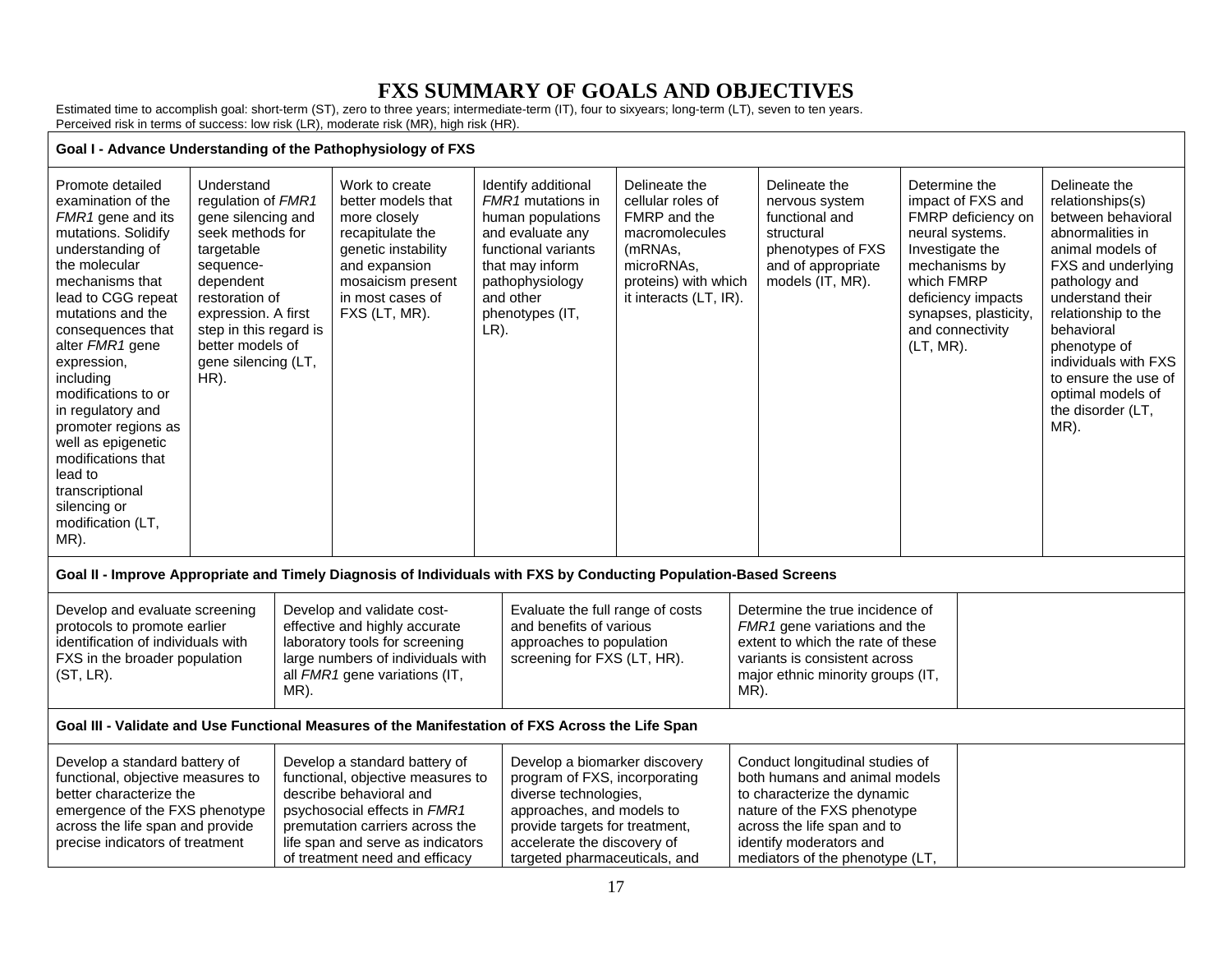| effectiveness (ST, LR).                                                                                                                                                                                                                                                                 | (IT, LR).                                                                                                                                                                                                                                                                                                               | measure their efficacy (LT, MR).                                                                                                                          | MR).                                                                                                                                                          |                                                                                                                                                                                                                         |  |  |  |
|-----------------------------------------------------------------------------------------------------------------------------------------------------------------------------------------------------------------------------------------------------------------------------------------|-------------------------------------------------------------------------------------------------------------------------------------------------------------------------------------------------------------------------------------------------------------------------------------------------------------------------|-----------------------------------------------------------------------------------------------------------------------------------------------------------|---------------------------------------------------------------------------------------------------------------------------------------------------------------|-------------------------------------------------------------------------------------------------------------------------------------------------------------------------------------------------------------------------|--|--|--|
| Goal IV - Initiate a Broad-Based Program of Research on the Efficacy of Treatments for FXS                                                                                                                                                                                              |                                                                                                                                                                                                                                                                                                                         |                                                                                                                                                           |                                                                                                                                                               |                                                                                                                                                                                                                         |  |  |  |
| Evaluate and adapt current<br>educational/behavioral<br>interventions for individuals with<br>the FMR1 FXS and develop new<br>interventions where indicated (IT,<br>$LR$ ).                                                                                                             | Pursue treatment targets that<br>have shown promise in preclinical<br>studies, including those for which<br>drugs are currently in<br>development and those for which<br>approved drugs already exist,<br>and carry out controlled trials of<br>these drugs in adults and children<br>with FXS as appropriate (IT, MR). | Understand the best timing of<br>treatments and interventions<br>across the life span for individuals<br>with FXS (LT, MR).                               | Develop effective interventions<br>for individuals with the<br>premutation who may experience<br>developmental, psychosocial, and<br>aging problems (LT, MR). | Leverage knowledge about<br>biological pathways in FXS to<br>design treatment studies for<br>individuals with other<br>developmental disabilities that<br>share common<br>pathophysiological mechanisms<br>$(LT, MR)$ . |  |  |  |
| Goal V - Advance Understanding of the Ramifications of FXS for Families                                                                                                                                                                                                                 |                                                                                                                                                                                                                                                                                                                         |                                                                                                                                                           |                                                                                                                                                               |                                                                                                                                                                                                                         |  |  |  |
| Conduct longitudinal research to<br>more completely understand how<br>families and family members<br>adapt to FXS and related<br>disorders (FXTAS, POI) and how<br>adaptation changes over time<br>and in response to developments<br>within and external to the family<br>$(LT, LR)$ . | Expand knowledge about how<br>families from different cultures<br>and ethnic minority groups<br>interpret, respond to, and use<br>information about FXS and the<br>extent to which all families have<br>equitable access to quality<br>services (IT, LR).                                                               | Develop and evaluate the<br>effectiveness of a wide range of<br>supports for FXS families (LT,<br>MR).                                                    |                                                                                                                                                               |                                                                                                                                                                                                                         |  |  |  |
| Goal VI - Create a FXS Research Infrastructure and Resources to Maximize Research Efficiencies and Promote Large-Scale Research Collaboration                                                                                                                                           |                                                                                                                                                                                                                                                                                                                         |                                                                                                                                                           |                                                                                                                                                               |                                                                                                                                                                                                                         |  |  |  |
| Support and expand the<br>availability of key research<br>resources, from existing cellular-<br>molecular level through digital<br>imaging data (ST, LR).                                                                                                                               | Create new research resources<br>and maximize their availability to<br>the scientific community to<br>enhance and accelerate<br>understanding of biological and<br>environmental effects on brain<br>development and function<br>associated with FMR1 mutations<br>(LT, MR).                                            | Support of multisite research<br>consortia and shared FXS<br>databases to improve the<br>efficiency and power of current<br>and future research (LT, MR). |                                                                                                                                                               |                                                                                                                                                                                                                         |  |  |  |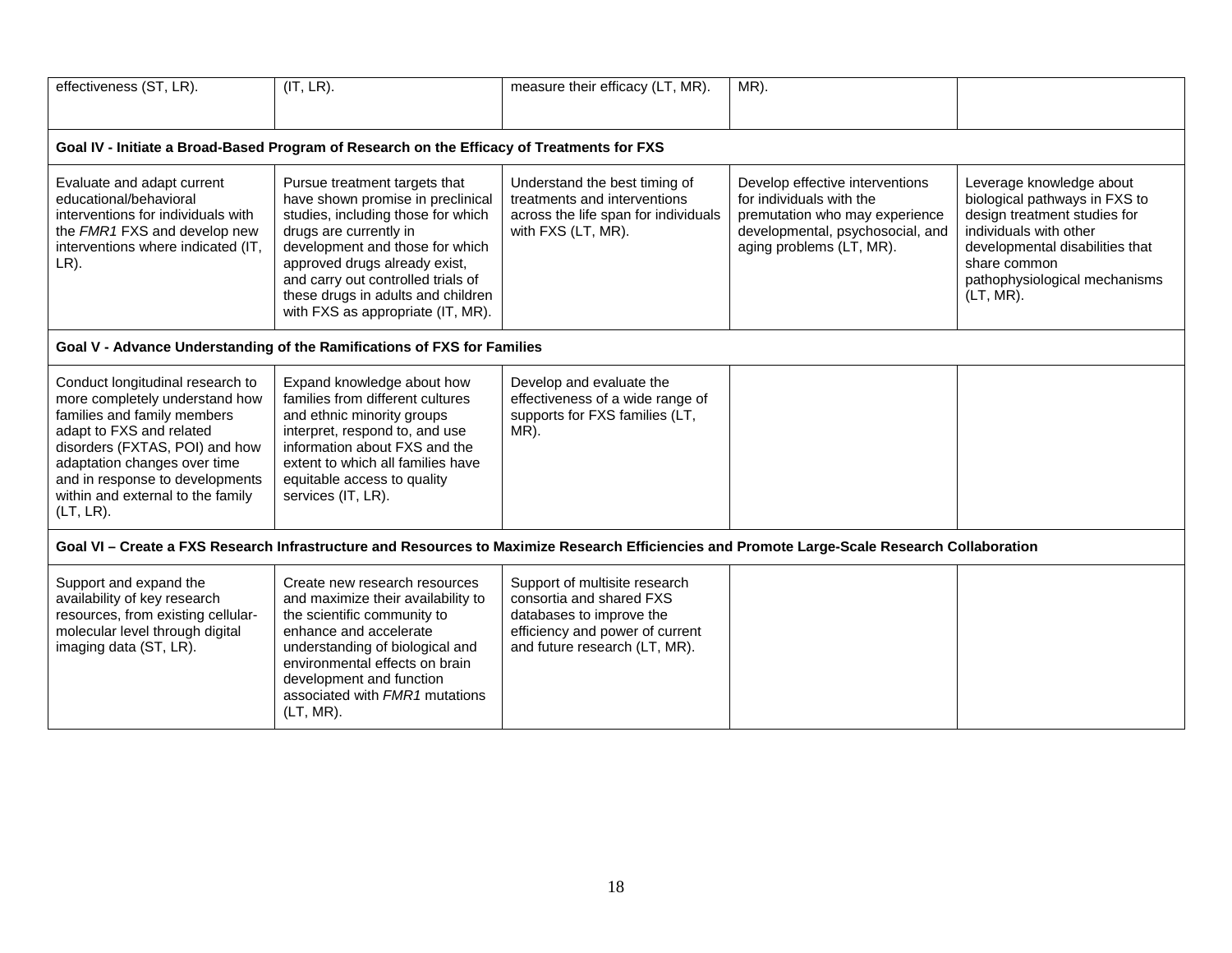# **FRAGILE X SYNDROME (FXS)**

## <span id="page-21-0"></span>**Goal 1 ― Advance Understanding of the Pathophysiology of FXS**

The most effective treatment for a complex disorder such as FXS is likely to emerge from a complete understanding of the anatomical, cellular, and molecular alterations that cause and result from the disorder. Treatments developed for other purposes, while possibly effective for aspects of the disorder, are unlikely to offer a complete substitute for the consequences of the absence of a gene product that likely modulates the expression of many other gene products. For this reason, understanding FXS at the genetic, molecular, cellular, nervous system, and behavioral levels is of vital importance to facilitate the development of rationally targeted treatments and more complete therapeutic interventions. Restated, it is through basic research into the biology of FXS that we are likely to develop insight into possibilities for effective therapeutic interventions.

**Objective 1.1. Promote detailed examination of the FMR1 gene and its mutations. Solidify understanding of the molecular mechanisms that lead to CGG repeat mutations and the consequences that alter FMR1 gene expression, including modifications to or in regulatory and promoter regions as well as epigenetic modifications that lead to transcriptional silencing or modification.** 

*Rationale.* Nearly all known cases of FXS result from expansion of the CGG repeat in *FMR1* to sizes beyond ~230 triplets, a threshold above which the gene undergoes silencing due to chromatin alterations and methylation of the CGG repeats and the nearby promoter. Expansion from premutation-length repeats to the disease-causing full mutation requires female transmission. The mechanism of transition from premutation to full mutation has not been adequately defined, in part due to the absence of adequate animal models. Similarly, while much has been learned about the nature of the silenced *FMR1* locus in FXS, including detailed analysis of methylation and chromatin changes, the order and timing of events that lead to gene silencing remain incompletely understood.

*Impact.* Efforts to understand the aspects of repeat expansion and gene silencing that are unique to FXS have the potential to offer avenues to prevent or reverse them. The most likely effective characteristics of medicines will be those that restore, replace, or re-initiate normal chromatin regulatory functions. If the silencing of transcription of the *FMR1* gene could be selectively reversed in individuals with the disorder, it would be a major step towards restoring normal biological and behavioral functions in people with FXS.

## **Objective 1.2. Understand regulation of** *FMR1* **gene silencing and seek methods for targetable sequence-dependent restoration of expression. A first step in this regard is better models of gene silencing.**

*Rationale.* A complementary, therapeutically oriented approach to Objective 1.1 would be to investigate the gene silencing by the *FMR1* full mutation with a goal to develop methods to restore expression. Work in this area has focused on both demethylating agents and compounds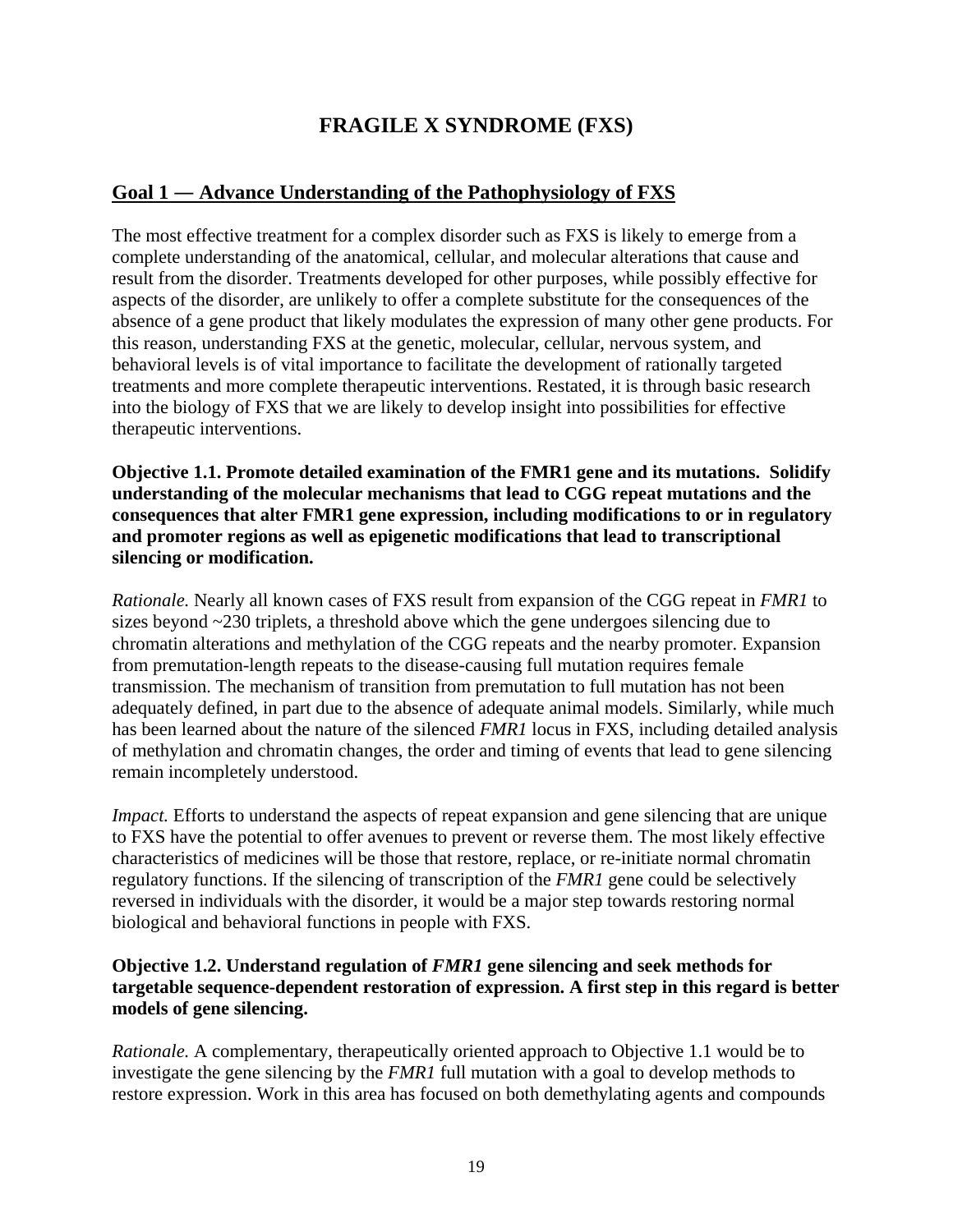that alter chromatin methylation or acetylation. A potential approach to this problem would be to utilize a broader screen of agents using an appropriate assay for re-expression. Chemical libraries may be of use in such a screen. Alternatively, siRNA libraries, with each member able to suppress expression of each known human gene, may illuminate biochemical pathways controlling *FMR1* silencing and provide potential drug targets. A variation on this theme is the study of suppressed translation of *FMR1* mRNA carrying long CGG repeats. Some individuals with apparently full-mutation-length repeats have been observed to produce adequate amounts of FMRP—further study of the mechanistic aspects of this phenomenon, focused on translation, is warranted. Assays and chemical screens may also be of utility in understanding and potentially treating this aspect of gene silencing.

*Impact.* A targeted approach to the problem of *FMR1* gene silencing may offer new insights into the mechanism and point to possible treatment strategies.

## **Objective 1.3. Work to create better models that more closely recapitulate the genetic instability and expansion mosaicism present in most cases of FXS.**

*Rationale.* Current mouse models do not adequately recapitulate this common *Fmr1* mutation. Loss-of-function (knockout [KO]) mice do not express full-length *Fmr1* at any time from their conception. This is in contrast to individuals with FXS, who often express *FMR1* in the majority of their cells early in development and in a fraction of their cells later in life due to the mosaic nature of the full mutation (mosaicism refers to a condition in which two or more cell populations differ in genetic makeup). Mice designed to carry expanded CGG repeats in the *Fmr1* gene have not adequately modeled the behavior of the human CGG triplets. Thus, improved models that offer animals that more closely mimic the human may prove advantageous. Alternatively, understanding the differences between the mouse and the human in triplet repeat behavior may offer mechanistic insight into the process in humans.

*Impact.* Improved animal models are essential to provide preclinical models of intervention. Current models are well suited to test treatment strategies for modifying complete loss of function but may not respond to therapy in a manner that will fully predict response by individuals with more complicated mosaic mutations. Improved models may also assist in understanding the impact of mosaic mutations and heterogeneity of CGG repeat length as well as the consequences of transcription/expression of full-mutation mRNA during early development (before methylation and silencing mechanisms).

## **Objective 1.4. Identify additional** *FMR1* **mutations in human populations and evaluate any functional variants that may inform pathophysiology and other phenotypes.**

*Rationale.* Additional conventional mutations in individuals with aspects of FXS will provide significant insight into the functional domains of *FMR1* and consequences of alterations to gene and/or protein structure. A single missense mutation is known, along with numerous deletions and a small number of other loss-of-function mutations.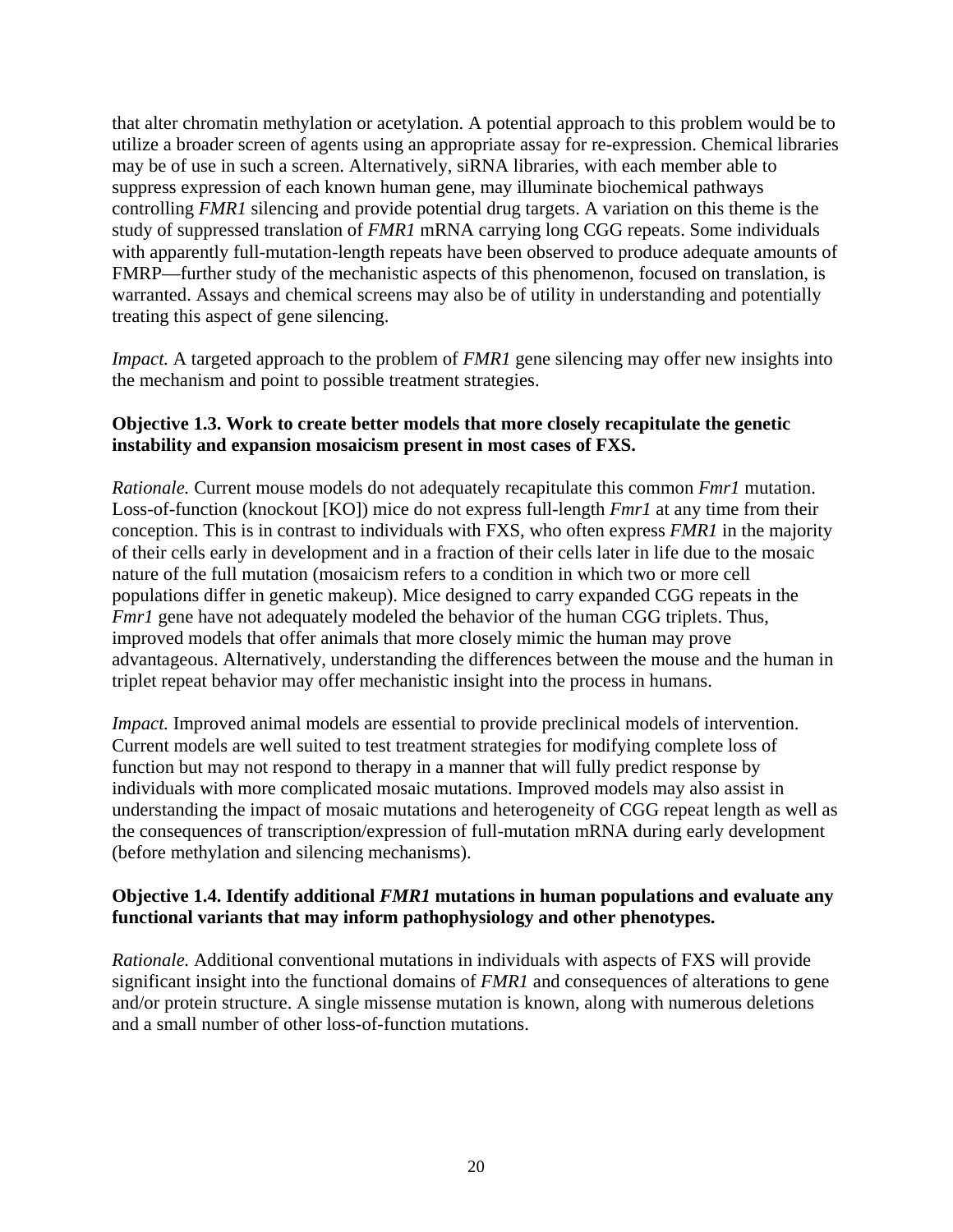*Impact.* A concerted effort to identify individuals with fragile X mutations in *FMR1* would provide phenotype/genotype correlations and the potential to model these in experimental organisms.

## **Objective 1.5. Delineate the cellular roles of FMRP and of the macromolecules (mRNAs, microRNAs, proteins) with which it interacts.**

*Rationale.* FMRP appears to operate in numerous cellular locations and may have multiple roles depending on the alternate splice variant isoform of FMRP, cell type, subcellular location, available binding partners, and/or posttranslational modification. This objective seeks to define the role(s) of FMRP in general, with emphasis on neuronal function in the presynaptic and postsynaptic compartments, cell body, dendrites, and in the nucleus. A key goal is to examine how FMRP operates in a synaptic activity-dependent manner to modulate plasticity in neurons. Current knowledge suggests a signal transduction pathway in dendrites that stems from signaling to Group 1 mGluRs that results in alterations in FMRP phosphorylation, mRNA translation, and AMPA (alpha-amino-3-hydroxy-5-methyl-4-isoxazoleproprionic acid) receptor internalization in the hippocampal mGluR5 long-term depression paradigm. It is likely that FMRP participates in other signaling pathways at other cellular locations, and these will be important to define. FMRP has been shown to control dendritic transport and modulate the translation of a large number of cargo mRNAs, including the mRNA for FMRP. Thus, a multiplicity of cellular effects result from its absence, and analysis of these effects may well suggest targets for drug intervention or replacement.

There are numerous avenues to approach FMRP function, many of which have received considerable attention to date. A number of these approaches are listed below. This is not meant to be an exhaustive list:

## *1.5.1. Characterize FMRP isoforms.*

The *FMR1* gene expresses a significant number of alternatively spliced mRNA variants that produce numerous FMRP isoforms in all tissues studied. Whether these variant proteins have functional differences is unknown, but some are produced that lack key components for intermolecular interactions. Further efforts to characterize these isoforms for functional differences are recommended. It is noteworthy that many studies of FMRP function have relied on single isoforms introduced into cells or in protein assays. These studies may have missed significant features of alternative isoforms.

## *1.5.2. Develop assays for FMRP function.*

Functional assays for FMRP have been challenging to develop. This is in part due to a lack of fundamental understanding of the protein's function but also due to its participation in a variety of activities involving other protein partners and target RNAs. Development of functional assays for FMRP and interacting (e.g., signaling) pathways would facilitate understanding of factors that contribute to FMRP function and allow the potential to screen for molecules that modify function. Currently, assays for FMRP function are best developed in intact animals, which are cumbersome for functional studies.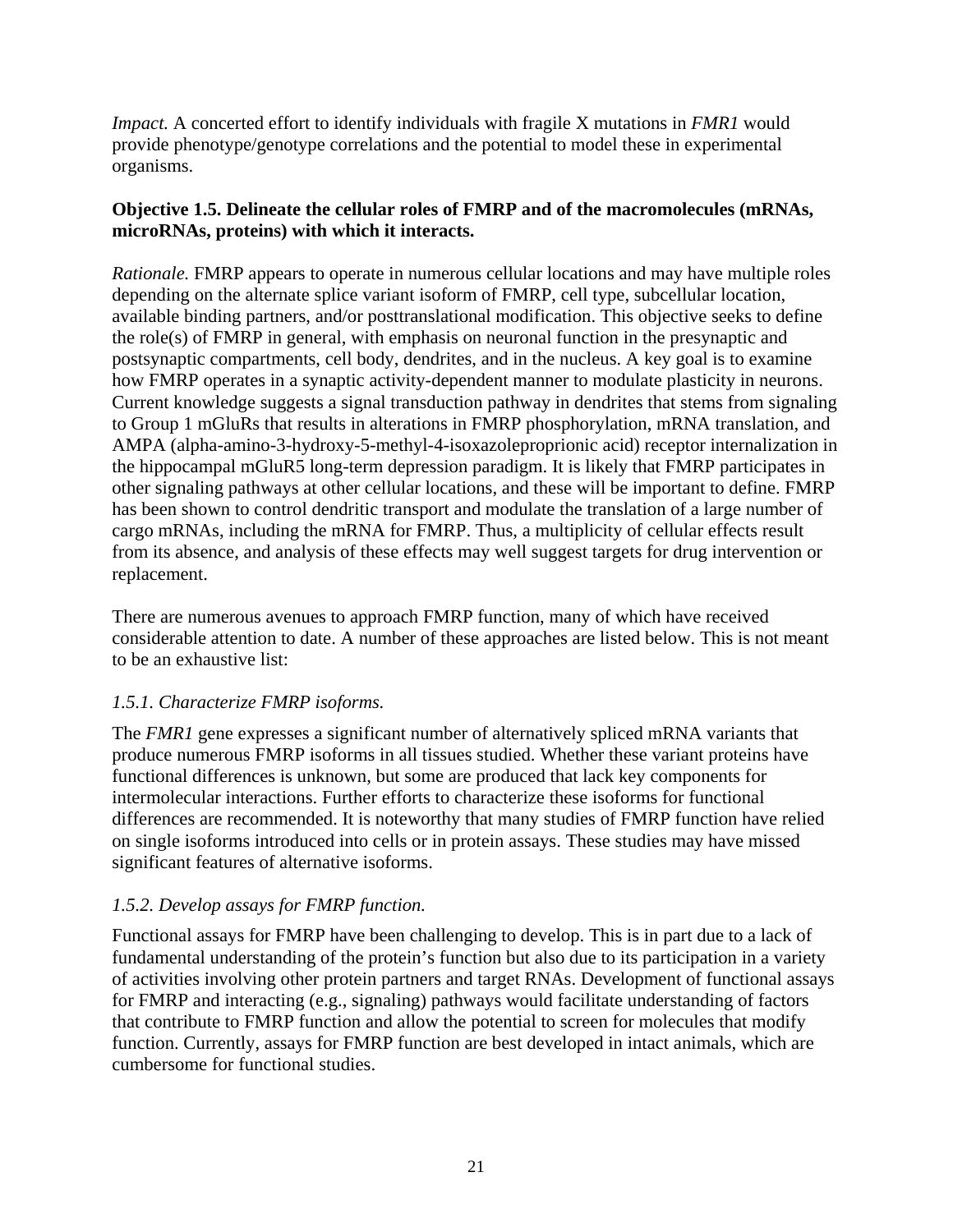## *1.5.3. Characterize FMRP interactors.*

Numerous protein partners have been identified, but the current list is unlikely to be complete. Among these are the paralogous proteins FXR1P and FXR2P, which are likely, based on similar amino acid sequence and structure, to carry out similar functions. Understanding their functions may lead to hypotheses regarding possible roles of FMRP. Moreover, these protein family members (FMRP, FXR1, and FXR2) can form complexes, and the consequences of absence of FMRP on the function(s) of these complexes will likely be informative from a basic science perspective and may prove to be relevant with regard to understanding FXS. In particular, the degree by which FXR1P and FXR2P may compensate in the nervous system for the loss of FMRP may be insightful. Other protein interactors include Cyfip1, Cyfip2 and Nufip, and analysis of their functions can similarly lead to better understanding of FMRP's role.

A significant body of evidence demonstrates the role of FMRP in mRNA metabolism, with likely roles in transport and control of local translation of a subset of cellular mRNAs. Efforts to define target RNAs have identified numerous candidates, with several showing significant alterations in models of the disorder. This catalog of target RNAs requires refinement, including additional validation of specific targets, in order to provide insight into pathways under the control of FMRP. Another key area that is incompletely understood is the role of microRNAs and the microRNA machinery in the mechanism of FMRP control of RNA location and translation. Investigation of these aspects of FMRP-mRNA interaction is also of particular interest.

## *1.5.4. Characterize FMRP's role in pathways.*

The mGluR theory proposed to explain symptoms of FXS and findings in animal models of FMRP deficiency posits an overresponse to mGluR stimulation. In the mouse model of FMRP deficiency, evidence in favor of this theory is strong: both chemical and genetic reductions of mGluR5 can ameliorate phenotypes specific to *Fmr1* mutation. Similar evidence from chemical treatment of the fly model has been developed. Treatments based on reducing mGluR5 activation are currently being tested in patient populations. Continued follow-up on these observations at the human treatment level would seem to offer the best hope for the short-term development of effective treatments, with the caveat that, for unknown reasons, different brain regions have been shown to respond differently to mGluR5 drugs. Understanding the details of FMRP's participation in the pathway(s) leading from glutamate stimulation of Group 1 mGluR to phenotypes in model systems is a vital goal that will likely offer additional opportunities for intervention. It is also likely that FMRP participates in other signaling pathways at numerous cellular locations, and these will be important to define. For example, recent evidence from the fruit fly model of FXS points to GABA (gamma-aminobutyric acid) signaling as an interesting pathway to investigate, and electrophysiology studies suggest that muscarinic receptor signaling is altered in *Fmr1* KO mice, implying a broader involvement of G protein-coupled receptor systems.

## *1.5.5. Characterize FMRP's role in development.*

It is frequently stated that FXS is a developmental disorder, in the sense that development is delayed and that delays are present from birth. There are also developmental anomalies in individuals that lead to some aspects of the physical phenotype. However, in a neuroanatomical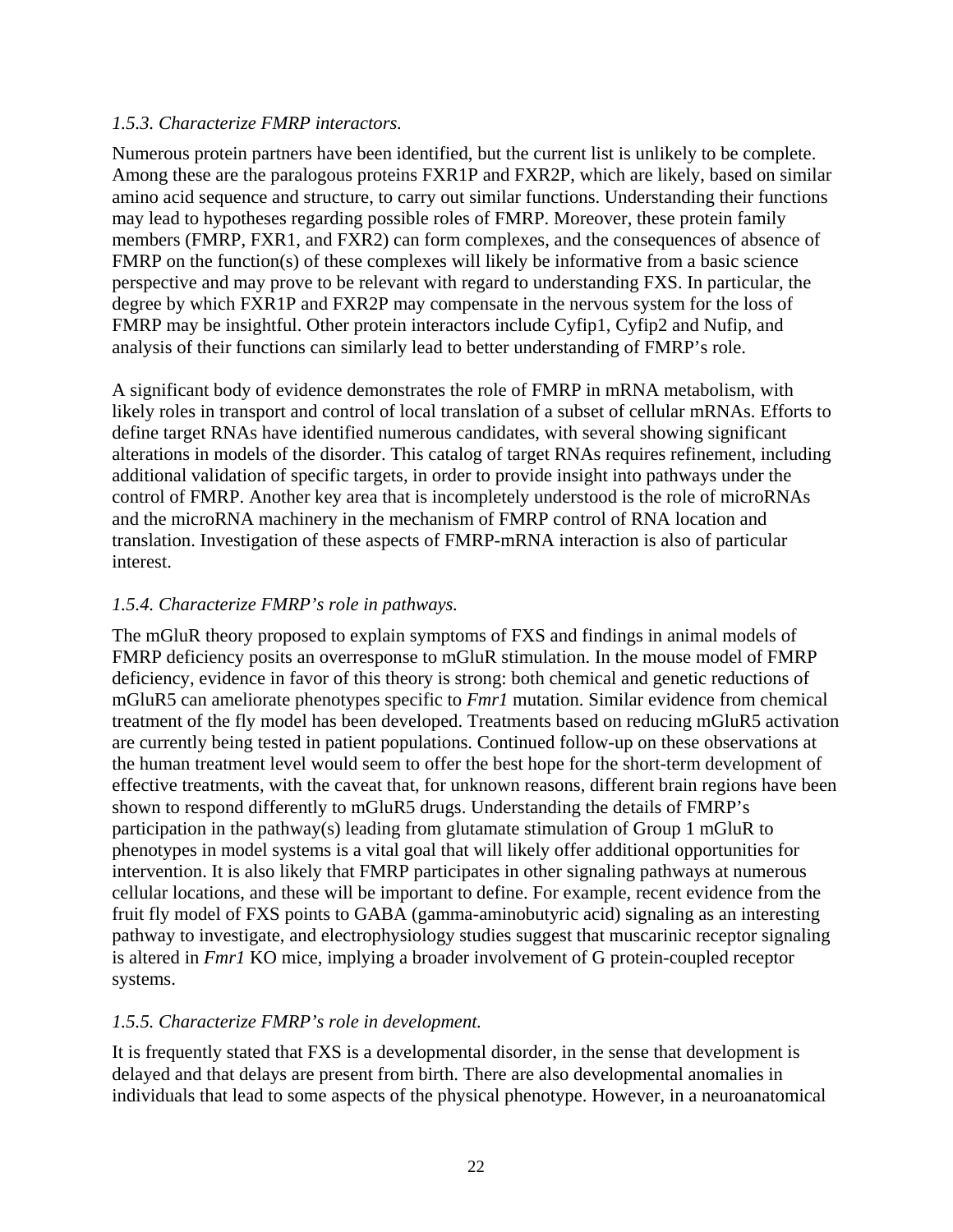sense, differences between the brains of individuals with FXS and typically developing individuals have been difficult to observe. Functional differences in cognition are clear, and it is currently not known what fraction of those differences stems from altered developmental trajectories and what comes from the acute absence of FMRP. Evidence from the fly model suggests that mGluR inhibitors can restore both functional and structural phenotypes late in development. The consequences of reintroduction of normally regulated levels of FMRP into a model that developed in the absence of FMRP are unknown. Studies of this type will help define the best outcome for treatment, and defining the developmental requirements for FMRP will also help to elucidate function.

*Impact*. FMRP, along with its interactors, appears to contribute to cell function by binding, transporting, and governing the local cellular translation of mRNA into the proteins it encodes. Whether that mechanism is related to the activity of mGluR5 receptors has not been determined. This research into G-protein-mediated cellular reactions, including mGluR5, may offer the best short-term approach for treatments of some of the most problematic behavioral symptoms, including aspects of autistic-like behavior. In the longer term, deficits in FXS likely involve failures in transport and localized translation. Replacement of either function of FMRP, or bypassing these functions to maintain appropriate cargo/target translation, could open the way to more effective therapeutic treatments.

## **Objective 1.6. Delineate the nervous system functional and structural phenotype of FXS and of appropriate models.**

*Rationale.* Major advances in understanding FXS pathology have been made through characterization of models of FMRP deficiency in the mouse and fly. For example, the mGluR theory stemmed from the observation of subtle changes in long-term depression seen in the hippocampus of young *Fmr1* KO mice. Additional effort to define structural and functional phenotypes in models, along with further characterization of known phenotypes, is important to understanding pathology and potential areas of intervention in FXS. Improvement of existing models and development of novel models will be valuable. The recent development of conditional alleles of *Fmr1* in the mouse is one such example that will allow the investigation of the requirements for *Fmr1* in both time and location. Additional efforts in the fruit fly, zebrafish, and other models will also be useful. In this regard, cell-based and cell-free *in vitro* assays may also prove significant for defining neuronal function.

*Impact.* Models with well-defined phenotypes will assist with evaluation of treatments. Better understanding of the consequences of FMRP deficiency to the nervous system will also provide a wider variety of approaches to treatment.

## **Objective 1.7. Determine the impact of FXS and FMRP deficiency on neural systems. Investigate the mechanisms by which FMRP deficiency impacts synapses, plasticity, and connectivity.**

*Rationale.* Initial findings of a difference in spine morphology and alterations in measures of plasticity in the nervous systems of FMRP-deficient mice have been encouraging. However, progress along other fundamental lines of inquiry with regard to brain phenotype has been slower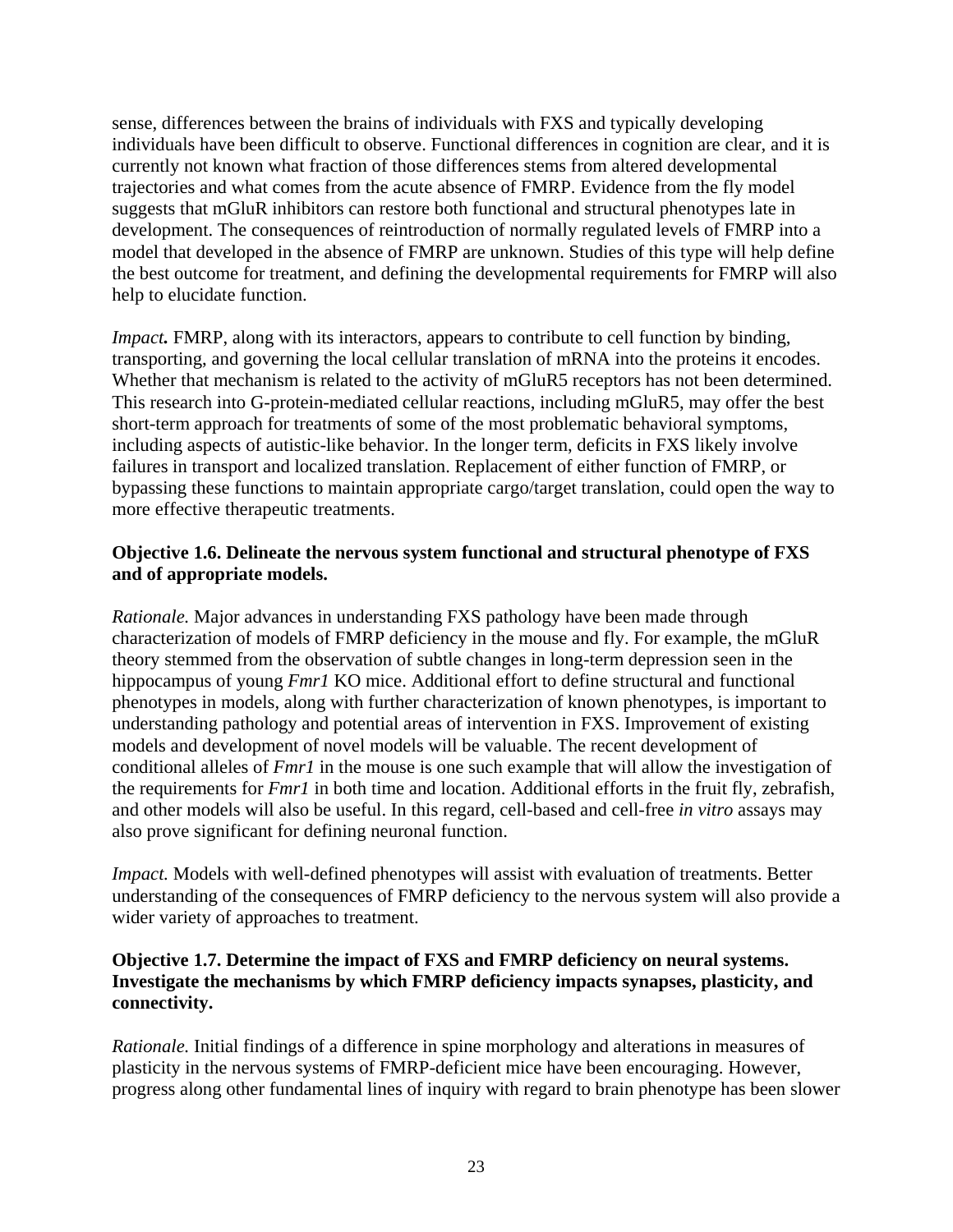than expected. Missing are fundamental data on cellular relationships ranging from the ultrastructure of synapses and neural tract studies to the consequences of neural architecture changes to behavior in both animal models and humans. There is a significant need to investigate these areas in patient samples and in a variety of models.

*Impact.* Understanding common consequences to neural systems will offer insight into the pathology of FXS and may provide additional avenues for potential amelioration of symptoms.

## **Objective 1.8. Delineate the relationship(s) between behavioral abnormalities in animal models of FXS and underlying pathology and understand their relationship to the behavioral phenotype of individuals with FXS to ensure the use of optimal models of the disorder.**

*Rationale.* To fully utilize animal models, especially the *Fmr1* KO mouse model, it is essential to understand the molecular changes in the KO model that contribute to the behavioral abnormalities, but this relationship will best be optimized by fully understanding the nature of the behavioral abnormalities in *Fmr1* KO mice.

There are several behavioral abnormalities in the *Fmr1* KO mouse model that appear to be reliable across multiple laboratories. These traits represent the most powerful responses that can be utilized for understanding the relationship between abnormal behavioral responses in *Fmr1* KO mice and underlying molecular, morphological, and electrophysiological mediating events. Similarly, these behavioral abnormalities represent current traits that are optimal for identifying therapeutic interventions. However, the challenge in the field is the limited number of behavioral abnormalities that appear to be consistent with *a priori* expectations based on features of individuals with FXS. Findings such as increased activity, altered social interactions, increased sensitivity to audiogenic seizures, and some increased 'anxiety' in limited assays represent consistent behavioral abnormalities. However, there are several behavioral abnormalities that could be considered 'unexpected,' such as reduced acoustic startle, enhanced sensorimotor gating, and minimal impairments in learning and memory assays. There is a clear need to (a) better understand the nature of the behavioral abnormalities in *Fmr1* KO mice that are 'unexpected' and (b) identify and develop systematic tools to capture reliable cognitive impairments in *Fmr1* KO mice. It is essential to determine whether the unexpected behavioral findings in *Fmr1* KO mice are mediated by phenotypic characteristics similar to those found in individuals with FXS, and/or whether these represent inadequacies of the model or of the organism used to model the disorder.

*Impact.* Defining a role for FMRP deficiency in behavioral and cognitive impairments in animal models of FXS will be achieved by identifying robust assays that capture the appropriate impairments in animals lacking FMRP. Particular attention might be given to experiments focused on capturing FMRP-deficient learning and memory and other cognitive impairments. It is important for assays to be reliable across laboratories, to identify phenotypic differences that can be modulated by experimental interventions, and to require minimal specialized equipment. Exploration of other models of FXS, such as the *Fmr1* KO2 and I304N knock-in models, will assess their capacity to recapitulate behavioral and cognitive impairments observed in FXS. Lastly, consideration of developing a rat model for FXS that may be used to better to understand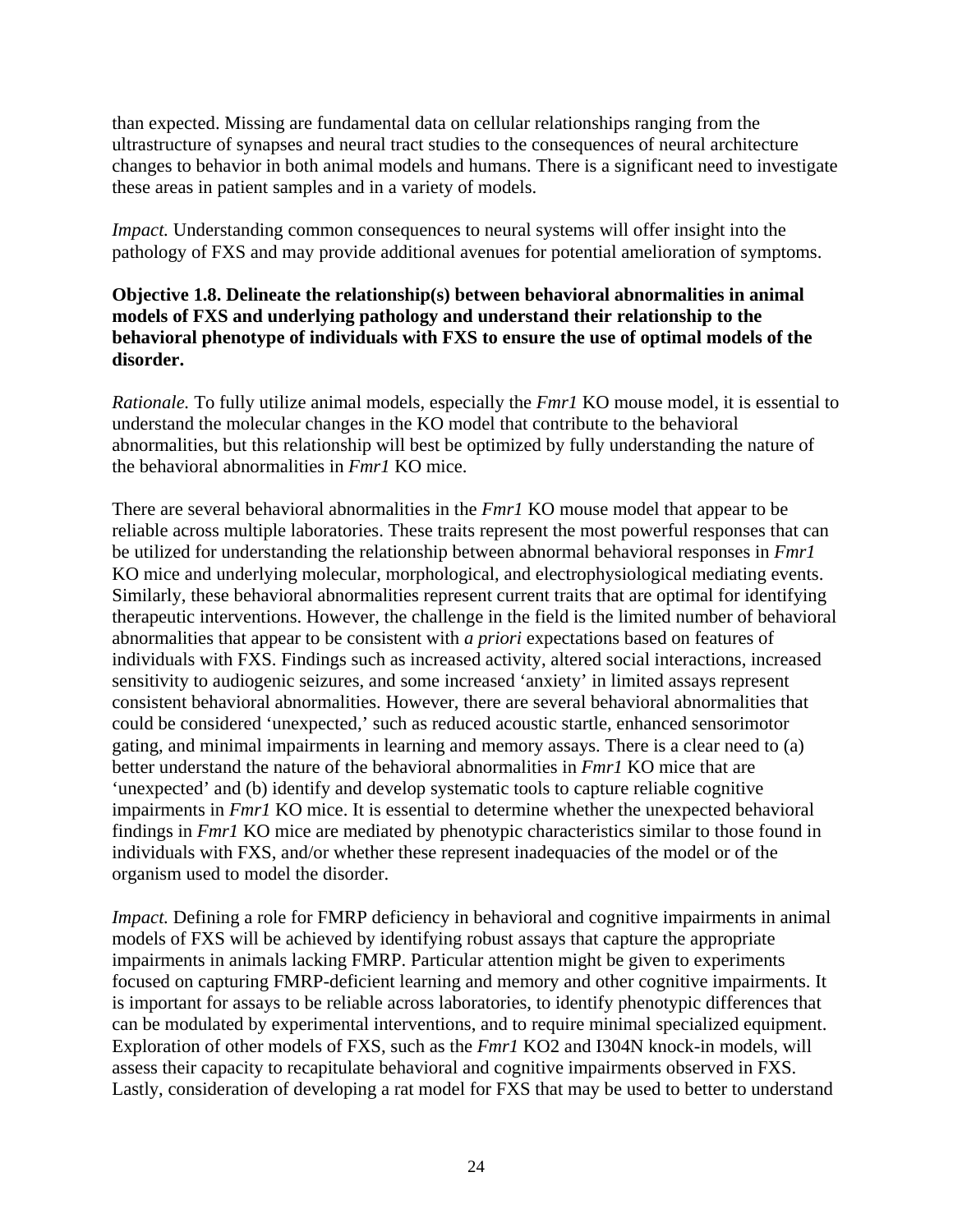<span id="page-27-0"></span>the role of FMRP deficiency in cognition is warranted, given the extensive literature on rat learning and behavior and its modification by psychoactive drug treatments.

The fragile X model in *Drosophila* has proven to be very useful for understanding the role of FMRP deficiency and abnormal behavioral responses associated with FXS. However, this model system is based on the *Drosophila* single FMRP/FXRP analog, which is not an exact parallel to FMRP in mammals. The fly model will doubtless continue to provide important insights into the relationship between FXS-related pathophysiology and behavior.

It is reasonable to begin to utilize mouse and fly models to screen for novel therapeutic interventions using *in vivo* behavioral endpoints that are robust and reliable across laboratories. In addition, both mouse and fly models may be used to identify and understand the role of modifier genes in regulating behavioral abnormalities in FXS.

## **Goal 2 — Improve Appropriate and Timely Diagnosis of Individuals with FXS by Conducting Population-Based Screening**

FXS is still underdiagnosed, and many affected children are identified too late to maximize participation in early-intervention programs. Strategies are needed to increase physicians' awareness of FXS and promote early identification. Population-based screening is needed to determine the true prevalence of FXS within and across ethnic groups; assess the frequency of allele/carrier frequencies in the general population; create a more complete description of the full range of phenotypic expression (both primary consequences and secondary conditions); and further explicate the relationship between genotype and phenotype in both carriers and individuals with the full mutation. Screening studies would also be useful to understand the public's willingness to participate in screening for FXS status (both carrier and affected) at different life stages (preconception, prenatal, newborn, during childhood), and to understand the ways in which families and individuals adapt to and use genetic information obtained from screening.

## **Objective 2.1. Develop and evaluate screening protocols to promote earlier identification of individuals with FXS in the broader population.**

*Rationale.* FXS has no physical features that are obvious at birth. Consequently, most individuals with FXS are identified after a family member becomes concerned about developmental or behavioral problems and a knowledgeable physician acknowledges these problems and specifically requests fragile X testing. For many families this process can take two to three years for males with the full mutation and much longer for females who typically demonstrate milder symptoms. Some children are identified much later and many may never be diagnosed, although the extent to which this occurs is unknown. As a result, many children miss the opportunity to benefit from early intervention programs, families experience costs and frustrations associated with their "diagnostic odyssey," and families make a range of decisions unaware of genetic risk for FXS. In the absence of newborn screening, other models for promoting earlier and broader identification of individuals with the full-mutation FXS need to be developed and evaluated. Various approaches that could be studied independently, or in combination, include increasing physicians' awareness of FXS, the incorporation in pediatric practice of routine developmental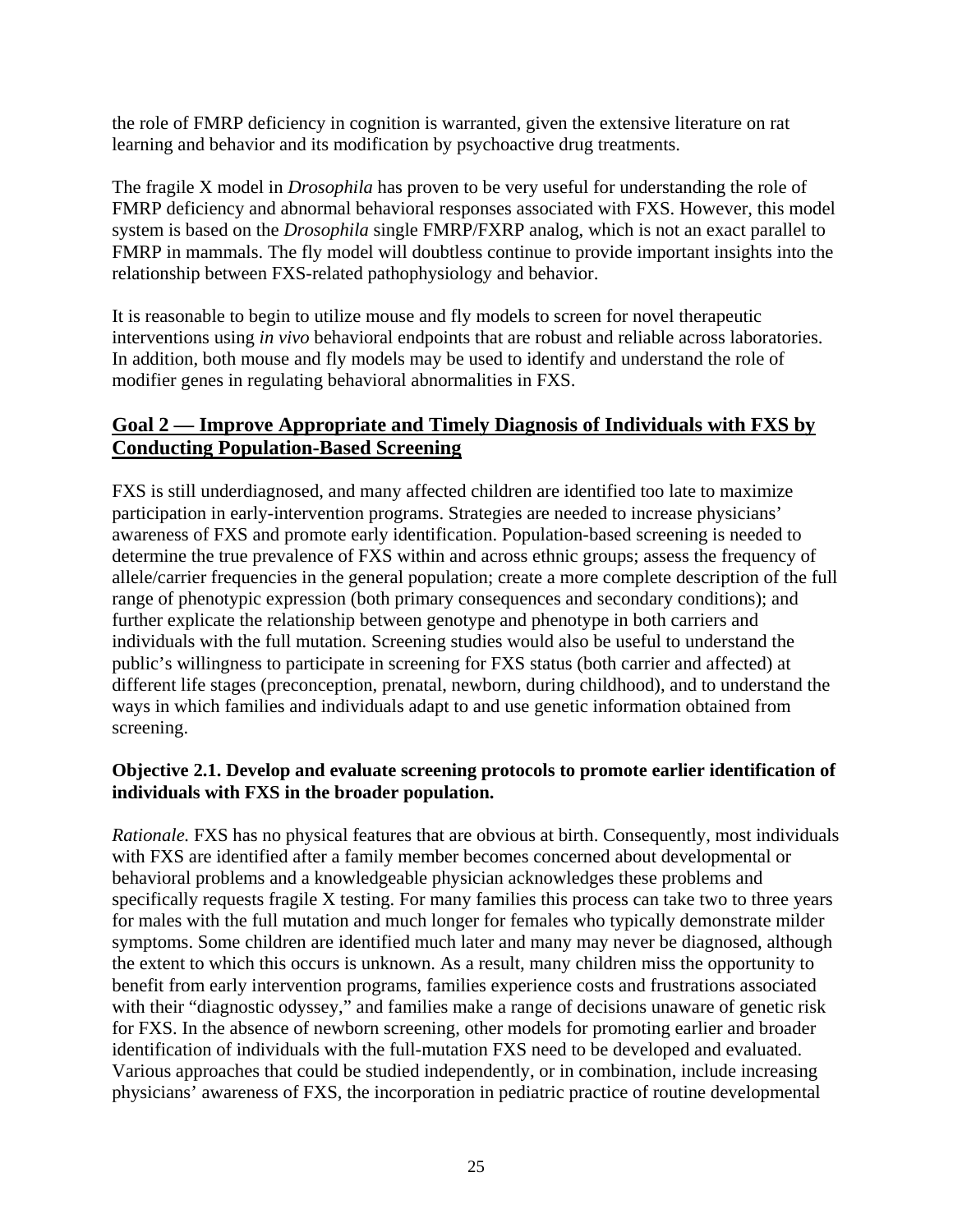screening for all infants, developing and evaluating the usefulness of FXS-specific checklists, and prompt referral for genetic testing of any infant showing developmental delays. The ultimate goal would be to identify, evaluate, and implement comprehensive community-based practices to promote effective early identification of children with FXS.

*Impact.* Accomplishing this objective could reduce the age of identification of most children with FXS to 12 to 24 months. This would provide earlier access to early-intervention services and provide families with important information about their own genetic status and likelihood of additional children with FXS. Routine developmental screening in pediatric practice would also have positive ramifications for earlier identification of children who have or are at risk for other developmental disabilities.

## **Objective 2.2. Develop and validate cost-effective and highly accurate laboratory tools for screening large numbers of individuals with all** *FMR1* **gene variations.**

*Rationale.* Currently, FXS syndrome is diagnosed using a combination of polymerase chain reaction (PCR) and Southern blot testing. These procedures are highly accurate for identifying individuals with the full mutation as well as premutation carriers, but the testing requires a blood sample and the cost (\$250 to \$400) is too great for large-scale research or screening. An inexpensive (\$1 to \$5) laboratory test would accelerate research to define the true incidence of *FMR1* gene variants, advance knowledge about the full range of genotype-phenotype correlations, and make possible broad-based public health screening. Ideally, such a test would be highly accurate, differentiate carriers from those with the full mutation, work equally well for males and females, and require only a small amount of blood (as in the case of blood spots on filter paper used for newborn screening) or other noninvasive biologic samples (e.g., saliva). The possibilities for useful applications will increase dramatically if FXS screening could be part of a platform that simultaneously tested for multiple conditions (as in the case of tandem mass spectrometry or oligonucleotide microarrays). Studies are needed to validate the accuracy of recently proposed screening methods, develop and evaluate alternative screening methodologies, and build capacity for rapid high-throughput screenng of large numbers of samples. An ultimate goal would be a multiplex platform that simultaneously screens for large numbers of conditions with great accuracy, low cost, and the capacity for large-sample testing.

*Impact*. The absence of a low-cost, accurate screening test is the primary impediment to more comprehensive identification of individuals with or at risk for FXS. Accomplishing this objective would make it possible to offer population-based screening and study the costs and benefits of offering screening at various ages. It would also facilitate large-scale research not currently possible, such as studies to determine the real incidence of FXS or the relationship between *FMR1* gene variations and various adverse health, emotional, or developmental outcomes. Studies such as these would be prohibitively expensive using current technology.

## **Objective 2.3. Evaluate the full range of costs and benefits of various approaches to population screening for FXS.**

*Rationale.* Screening for FXS could be offered at different life stages ― adults prior to conception, prenatal, newborn, during childhood. Currently, such screening is not routinely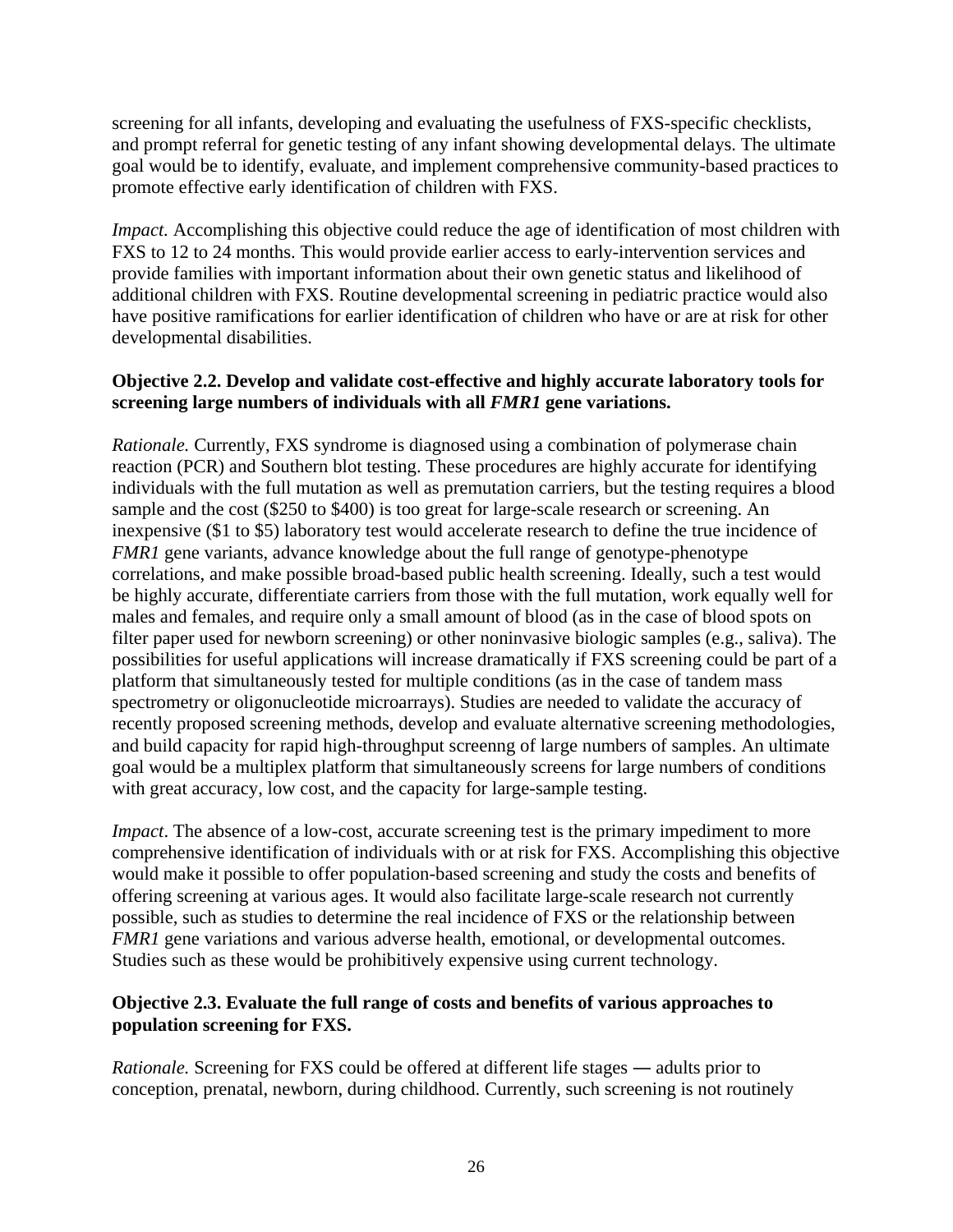offered. For example, currently newborns in the United States are routinely screened for 20 to 55 conditions, depending on their state of residence. Conditions routinely screened for are primarily those for which an accurate and cost-effective screening test exists and for which an effective treatment exists that reduces morbidity and mortality associated with the disease.

FXS is not currently included in commonly used newborn screening panels because of the unavailability of an accurate, cost-effective screen and the lack of medical treatment for the disorder. However, recent developments are encouraging with regard to screening alternatives, and new medications may be more effective if started early in life. Detection of carrier status is an issue that needs to be considered when assessing the desirability of newborn screening for FXS. Additional issues arise if screening occurs at other times (e.g., prenatal screening), and these factors as well as others make FXS a good prototype for studying issues that will emerge in a new era of technological capabilities for genetic screening. Research is needed to understand the public's willingness to participate in screening for FXS status (both carrier and affected) at different life stages, how families and individuals adapt to and use genetic information obtained from screening, and the full range of costs and benefits of various forms and timing of screening.

*Impact*. The benefits and costs of screening, especially for carriers, are widely debated. Accomplishing this objective would provide critical information to help inform public policy and medical practice with regard to when, how, and whether screening for FXS can and should be offered on a population basis. Studies of screening for FXS would serve as a prototype for other genetic conditions and thus would be extremely informative in anticipation of technological advances that would make screening for many conditions possible.

## **Objective 2.4. Determine the true incidence of** *FMR1* **gene variations and the extent to which the rate of these variants is consistent across major ethnic minority groups.**

*Rationale.* The true incidence of FXS is unknown. It is assumed that FXS occurs in almost every ethnic group and throughout the world, but some studies have suggested variability as a function of ethnic group or region of origin. However, samples have been far too small to provide definitive answers. Without this information, it is difficult to estimate the public health burden of FXS, whether rates of FXS are changing over time, or the extent to which some groups are at more or less risk for FXS than others. Population studies are needed to provide answers to these questions. Ideally these studies would be able to describe variations in allele frequencies as opposed to categorical reporting (e.g., full mutation, premutation, gray zone, normal). Data on gender and ethnicity would greatly add to this work, although race, ethnicity, and region of origin are increasingly complex constructs. Thus, research on cross-ethnic or cross-country variation will need to be conducted carefully to take such complexity into consideration when interpreting results. It is important that dissemination of findings on cross-ethnic variations be done with sensitivity to how these groups might interpret the results and that members of the groups studied should be included as stakeholders in designing an appropriate dissemination plan.

*Impact.* Accomplishing this objective would provide critical information about the real and potential public health burden of FXS. This information would enable a more accurate projection of the possible results and costs as well as be informative with regard to the evolutionary history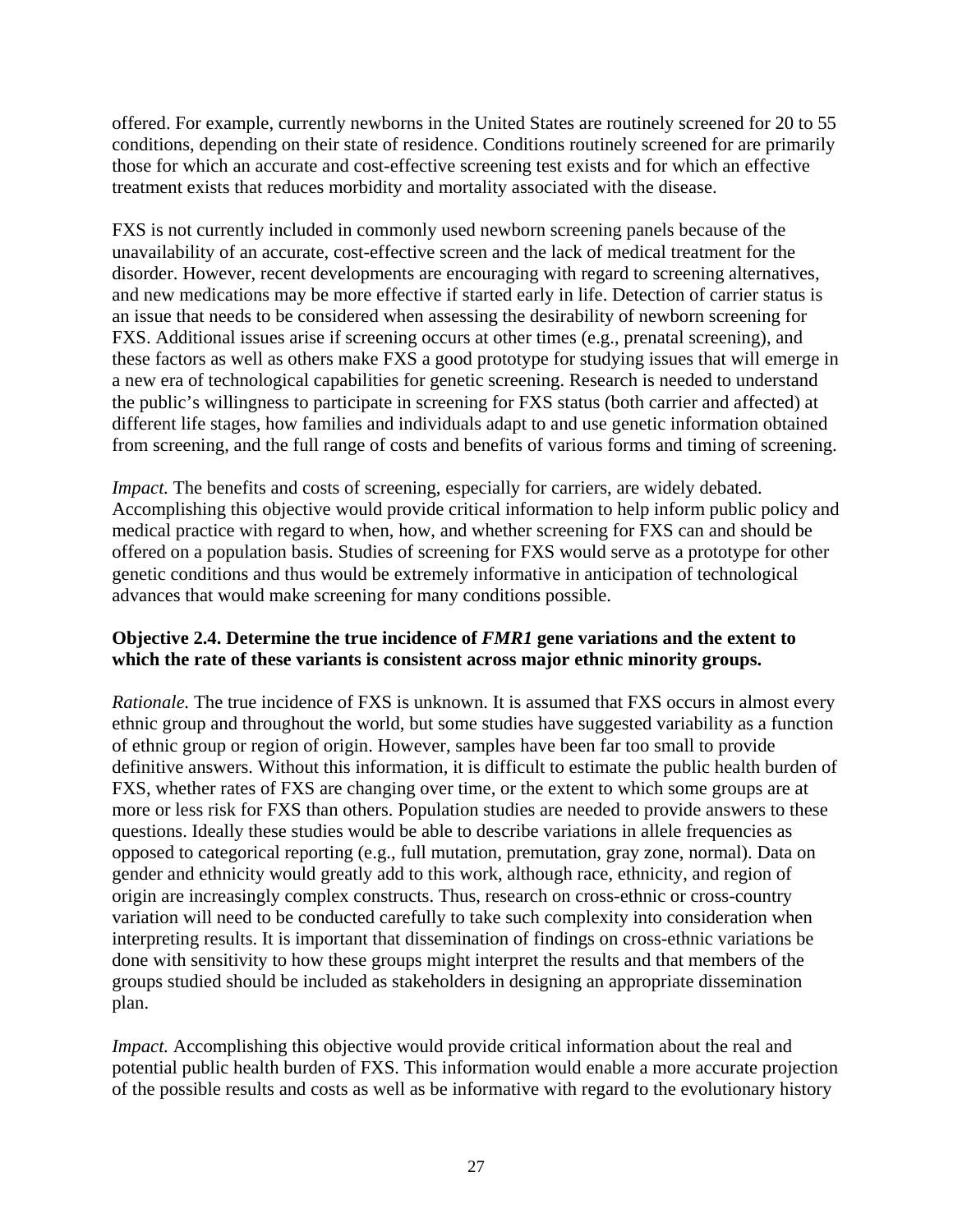<span id="page-30-0"></span>of the *FMR1* gene. Better information on ethnic group variation could identify populations at greater or lesser risk and thus determine the extent to which ethnicity-related disparities exist in opportunities for diagnosis, treatment, and access to other necessary health care and services.

## **Goal 3 ― Validate and Use Functional Measures of the Manifestations of FXS Across the Life Span**

Many studies have documented a wide range of biological and behavioral effects of FXS. However, samples have been small and not population based. Symptoms associated with FXS (e.g., autism, anxiety, arousal, hyperactivity) have been measured in many different ways, with variable findings. Carriers have been understudied, and questions about whether and to what extent carriers are affected need to be addressed. There is no consensus on a core battery of behavioral and psychosocial assessments. A variety of physiological and neuroimaging techniques show promise and may be investigated further to determine their feasibility and validity. An intensive biomarker discovery program could help overcome these problems and could achieve these goals, particularly if it incorporates diverse technologies, methodological approaches, and models to provide targets for treatment, accelerate the discovery of targeted pharmaceuticals, and measure their efficacy. More research is needed to develop a standard battery of functional, objective measures to better assess phenotype and provide gold-standard indicators of treatment effectiveness.

## **Objective 3.1. Develop a standard battery of functional, objective measures to better characterize the emergence of the FXS phenotype across the life span and provide precise indicators of treatment effectiveness.**

*Rationale.* There is little doubt that FXS is associated with effects on numerous dimensions of the phenotype, from the physical to the cognitive (e.g., executive function) and the socialaffective (e.g., anxiety-related behaviors). The expression is variable across individuals, with some, especially females, displaying milder and more circumscribed effects and others displaying more severe and pervasive effects, including those leading to secondary diagnoses (e.g., autism). The current measures used to characterize the nature and severity of phenotypic effects, however, have been variable across studies and have involved small samples of participants. In addition, many of the measures used have poorly understood psychometric properties, have not been hypothesis driven, and have lacked precision (i.e., they often are influenced by many variables besides those of interest). The consequences of these measurement limitations are that the natural history of the disorder has not been fully characterized, the neurological underpinnings of many of the behavioral dimensions of the phenotype are unknown, and few phenotypic "targets" that could be used to measure treatment efficacy exist. Data are needed on a wide range of clinical symptoms associated with FXS, and studies of the relationship between FXS and other symptoms such as autistic behaviors or hyperactivity could increase understanding of both FXS and other clinically diagnosed conditions.

*Impact.* Accomplishing this objective would allow for a more complete understanding of the true nature and consequences of FXS. New measures could have applicability to a broad range of ages, degrees of affectedness, and range of contexts, from school to community and laboratory. Better measures would allow a more complete understanding of the relationships among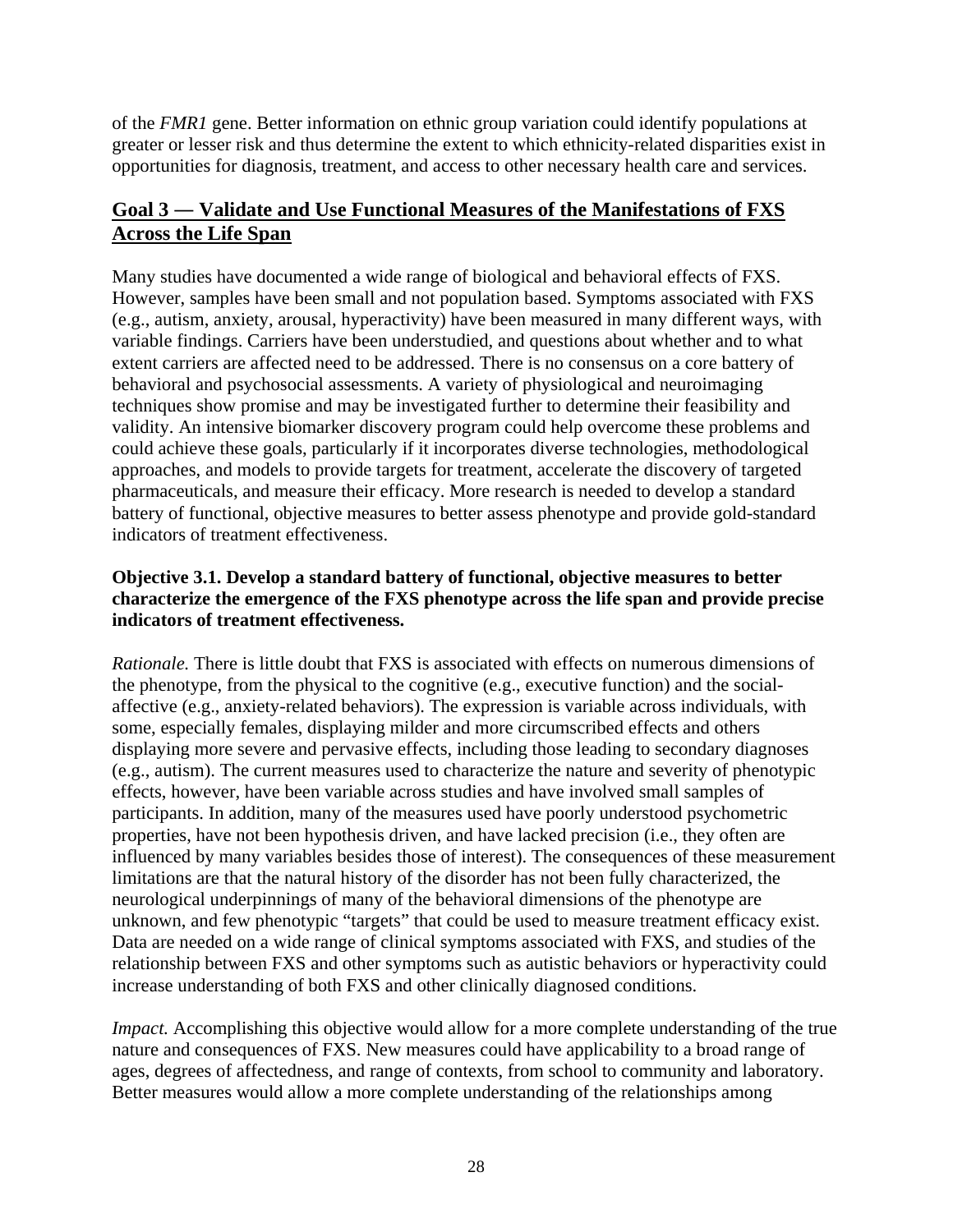measures at different levels of analysis, with the mapping of behavioral features onto underlying brain pathologies and onto biomarkers of the condition being especially important for understanding and treating the syndrome. This information could be used to evaluate the outcomes of various therapies, both pharmacological and educational, and to set the stage for development of FXS-specific environmental interventions that can optimize response to biological treatments.

## **Objective 3.2. Develop a standard battery of functional, objective measures to describe behavioral and psychosocial effects in** *FMR1* **premutation carriers across the life span and serve as indicators of treatment need and efficacy.**

*Rationale.* Early assumptions that carriers of the *FMR1* premutation have no health effects have proven to be inacurate. Recent evidence has found that in some individuals the premutation is associated with serious health effects such as FXPOI in women and FXTAS, predominantly in aging men. There is also evidence of effects in the behavioral, neurocognitive, and psychosocial domains of individuals with the premutation who do not have FXPOI or FXTAS; however, these effects, if present, are more subtle and variable across studies, owing perhaps to a lack of robust measures for detecting effects and a reliance on small, nonrepresentative samples of participants. Recent findings using in-depth clinical interviews suggest that effects in the psychosocial realm may be of sufficient severity to warrant the provision of mental health services to a proportion of adult women who do not have FXPOI or FXTAS. As in the case of affected individuals with the full mutation, studies of premutation carriers may prove useful to focus on both core (i.e., condition-specific) features and co-occurring conditions and diagnoses (e.g., anxiety disorders, depression). These measures can be the foundation for research into the mechanisms producing the carrier phenotype and into the occurrence of the symptoms and conditions in the general population.

*Impact.* Accomplishing this objective would help determine to what extent premutation carriers experience challenges that adversely affect quality of life. Accomplishing this objective would also help identify the factors that moderate the expression of behavioral, neurocognitive, and psychosocial effects in carriers, with attention to both risk and protective factors. Ultimately, these may serve as outcome measures in tests of both drug and education/psychosocial interventions. Improving the physical and mental health of carriers would also have a positive impact on overall family function, including the outcome of children with FXS (i.e., full mutation).

## **Objective 3.3. Develop a biomarker discovery program of FXS, incorporating diverse technologies, approaches, and models, to provide targets for treatment, accelerate the discovery of targeted pharmaceuticals, and measure their efficacy.**

*Rationale.* In recent years, a number of potential cell and molecular biomarkers that go beyond the genetic causes of FXS have been developed. These range from hormonal responses to stress to differences in the levels of some neurotransmitters and/or their receptors to differences in enzymatic and molecular phenomena that alter cellular metabolism and function. Examples include genotype-associated patterns of response to the neurotransmitter glutamate and alterations in enzyme pathways involved in cellular signaling. Considerable research remains to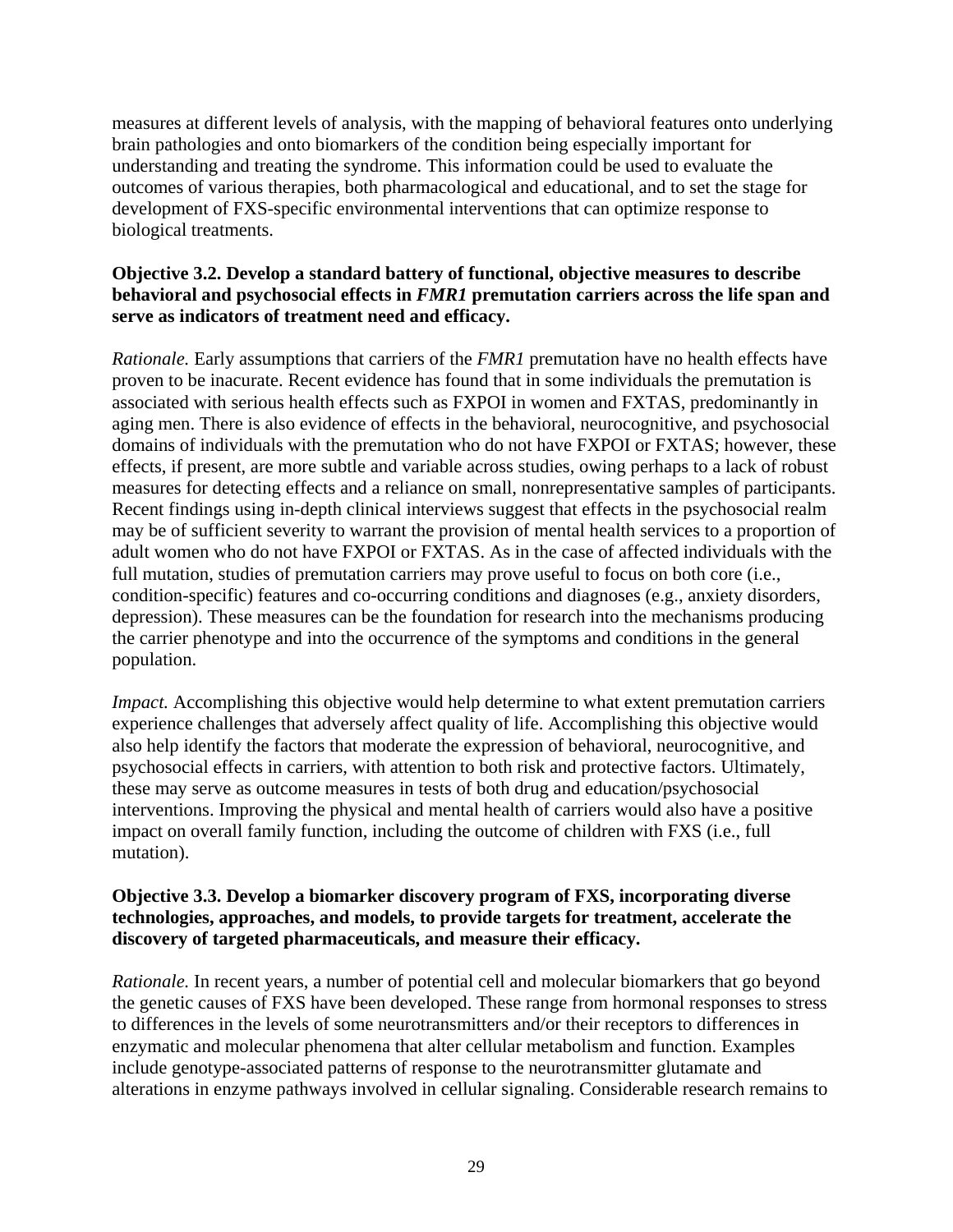be conducted on these biomarkers. Indeed, many of the biomarkers available for human studies are crude (e.g., FMRP levels), although the science is more advanced in the development of biomarkers useful in other animal models. There is a need to determine empirically the relationships among these markers to determine if they organize themselves into clusters or constellations of biomarkers. In the case of human studies, this work is likely to involve physiological measures of CNS development and might include automated analysis of activity, movement, or facial expression, skin conductance, heart rate, event-related potentials, prepulse inhibition, MRI brain imaging techniques (anatomic magnetic resonance imaging [MRI], diffusion-tensor imaging [DTI], functional MRI [fMRI]), functional near-infrared spectroscopy (fNIRS), and positron emission tomography (PET) studies. In the case of nonhuman animal studies, this work will involve a wider range of variables, including neurotransmitters, enzymes, and other molecular measures. In studies of humans and other animals, it will be important to document how these measures differ from normal, to determine their consistency across species, and to find out how they relate to age-related changes and variability in individuals with FXS.

*Impact.* Accomplishing this objective would provide new information about treatment targets and could lead to the development of more effective pharmaceutical treatments. A more complete list of biomarkers and characterization of their responses to therapeutic drugs would position the field to identify the variables that might predict the efficacy and requisite dosage of new and traditional therapeutic drugs. These biomarkers could also be used to understand the biological systems that are affected in FXS and that mediate and moderate the expression of the phenotype.

## **Objective 3.4. Conduct longitudinal studies of both humans and animal models to characterize the dynamic nature of the FXS phenotype across the life span and to identify moderators and mediators of the phenotype.**

*Rationale.* The identification of true "cause and effect" can be a difficult endeavor in human clinical research, and yet such information is crucial for developing more optimized interventions that address both genetic and environmental influences on outcome. Although investigators often make assumptions regarding etiology or pathophysiological mechanisms from cross-sectional research data, such assumptions are often later contradicted by longitudinal studies of the same clinical population. The manifestations of genetically influenced cognitive function or behaviors can be highly dynamic over development in the same individuals (or animals). Thus, there is a critical need for longitudinal studies to provide for more accurate phenotypic description for all *FMR1*-associated conditions. From a practical perspective, there is a need to understand the functional and adaptive abilities of individuals with FXS over time. Few data are available about early development and the precursors to later conditions (e.g., autistic behavior). Little is known about the nature of educational experiences, peer relations, physical and recreational activities, employment, or independent living for adults with FXS.

*Impact*. Accomplishing this objective could identify optimal times for intervention or prevention efforts, and it could provide additional insights into the mechanisms by which FXS affects functioning. It would also provide important information about the nature of support and ageappropriate services that would best meet the needs of individuals with FXS throughout the life span. Such information could also be used to develop early targeted interventions that prevent or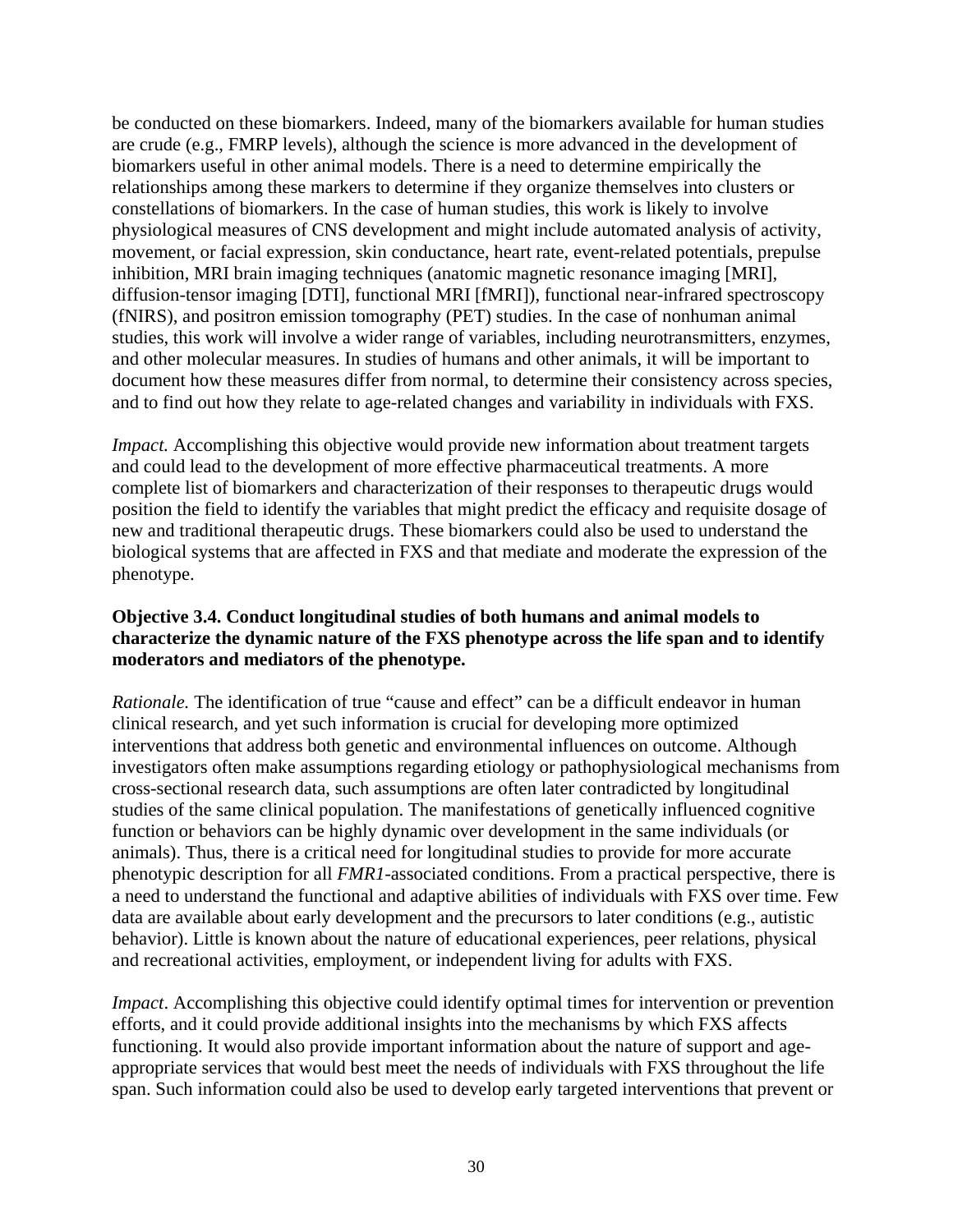<span id="page-33-0"></span>at least decrease the severity of other conditions that may occur later in some individuals (e.g., self-injury).

## **Goal 4 ― Initiate a Broad-Based Program of Research on the Efficacy of Treatments for FXS**

Although many studies have focused on the nature and consequences of FXS, there is a dearth of research on the efficacy of treatments. A few studies have examined the efficacy of traditional medications (e.g., stimulants) in humans, and recent early-stage trials have begun using more targeted treatments. Promising studies in the past two years have shown significant treatment effects of targeted medications, such as mGluR antagonists, in selected nonhuman models. Virtually no research has been conducted on the efficacy of educational, psychological, or therapeutic interventions in FXS. Major work is needed to study the efficacy of a wide range of treatment options, both known and emerging, in both animal and human models. This research may combine disease-specific knowledge about FXS with more general knowledge about effective interventions derived from studies of other conditions. Research is needed not only on individual treatments but also on the effectiveness of combinations of treatments, including the integration of targeted pharmaceutical treatments with optimization of the social and educational environment to maximize learning and adaptation.

## **Objective 4.1. Evaluate and adapt current educational/behavioral interventions for individuals with FXS and develop new interventions where indicated.**

*Rationale.* Animal models have demonstrated that an enriched environment can normalize the synaptic structure in the *Fmr1* null mouse. There have been few studies to assess the efficacy of educational or behavioral interventions in individuals diagnosed with FXS. The behavioral interventions used for autism have not widely been tested in individuals with FXS diagnosed either with or without autism. Controlled studies may be useful in assessing the effects of a range of behavioral and educational interventions, including those that make use of assistive technology devices. These issues become particularly important if targeted pharmaceutical or other biological treatments for FXS can make synaptic connections more receptive to environmental interventions. This research is an exciting endeavor both for adults with FXS who may now be able to learn from a lifetime of education and for children whose development can be more normalized. Effective supports and services for adults with FXS need to be identified to maximize independence, peer socialization, physical health, and adaptive living. In addition, cutting-edge educational interventions, such as the use of virtual-reality paradigms, may be fruitful areas of study.

*Impact.* This research could significantly change the way that education and support services are provided for both children and adults with FXS. Demonstrating the efficacy of a wide range of educational, psychological, therapeutic, and other functional interventions could enhance the speed with which they are incorporated into birth-to-three services, the public school curriculum, or adult supports and services. These interventions can also be implemented in conjunction with medical interventions, and their relative and combined efficacy may be studied.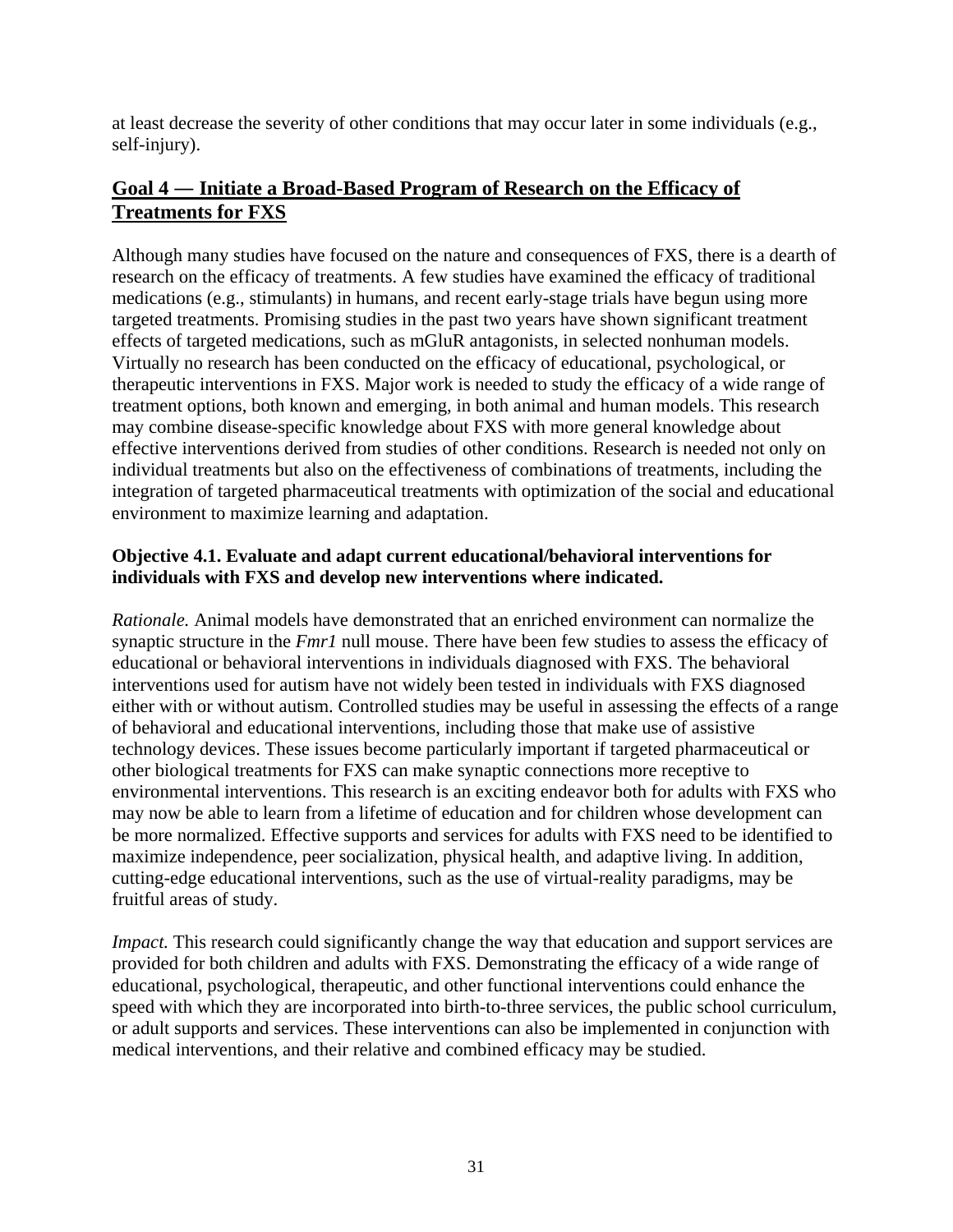## **Objective 4.2. Pursue treatment targets that have shown promise in preclinical studies, including those for which drugs are currently in development and those for which approved drugs already exist, and carry out controlled trials of these drugs in adults and children with FXS as appropriate.**

*Rationale.* Trials of medications such as mGluR5 antagonists, including MPEP (2-methyl-6- [phenylethynyl]pyridine), fenobam, and other compounds, have been carried out in various animal models of FXS, including the *Fmr1* null mouse model, the *Drosophila dfmr1*-null model, and even the zebrafish model, demonstrating evidence of efficacy in improving learning, seizures, and some behavior. Fenobam has recently been identified as an mGluR5 antagonist. Toxicity studies have now been carried out, and controlled trials can be initiated regarding fenobam in adults and subsequently children with FXS. Other mGluR5 antagonists have been developed and are also close to human studies. The stress pathway (hypothalic-pituitary-adrenal axis) and cholinergic brain systems also appear to be important in the pathogenesis of cognitive and behavioral dysfunction in animal models and human FXS. As with the mGluR compounds, trials are under way to "normalize" function of these systems in FXS with already available pharmacological agents. Numerous additional potential drug targets have also been suggested, based upon animal models of FXS. Thus, multiple potential drug targets may exist, and there is a need for simple cellular or protein-based assays that mimic abnormalities in FXS that could be used for small molecular screening of chemical libraries.

*Impact.* The development of effective disease-specific treatments would have a dramatic impact on the clinical condition of FXS, leading to improved behavior and learning. This would be tremendously helpful for individuals and families who struggle on a daily basis with their children, and it would dramatically improve the functioning of these individuals, including their long-term prognosis and integration into society.

## *Objective 4.3.* **Understand the best timing of treatments and interventions across the life span for individuals with FXS.**

*Rationale.* Human and animal studies to date have not yet determined how effective specific treatments and interventions for FXS may be across the life span ― the newborn period, childhood, adolescence, and adulthood. Critical periods in development may limit the usefulness of certain specific treatments to childhood. As more-specific treatments are explored, it becomes increasingly important to understand when these treatments might be useful so as to design appropriate animal and human trials. If newborn screening becomes a reality, many more babies will be identified, providing the opportunity to conduct research to evaluate the most effective intervention paradigms for babies. Information regarding how infants process information can help to shape new intervention techniques. Ultimately, to be most effective new medical interventions may need to be provided early in life, but this assumption will need rigorous testing. The development of new intervention programs may be beneficial to a larger population of children with developmental delays.

*Impact*. These studies could significantly improve treatment at all ages from newborns to old age. Although the emphasis currently is on treatment in children, studies throughout the age span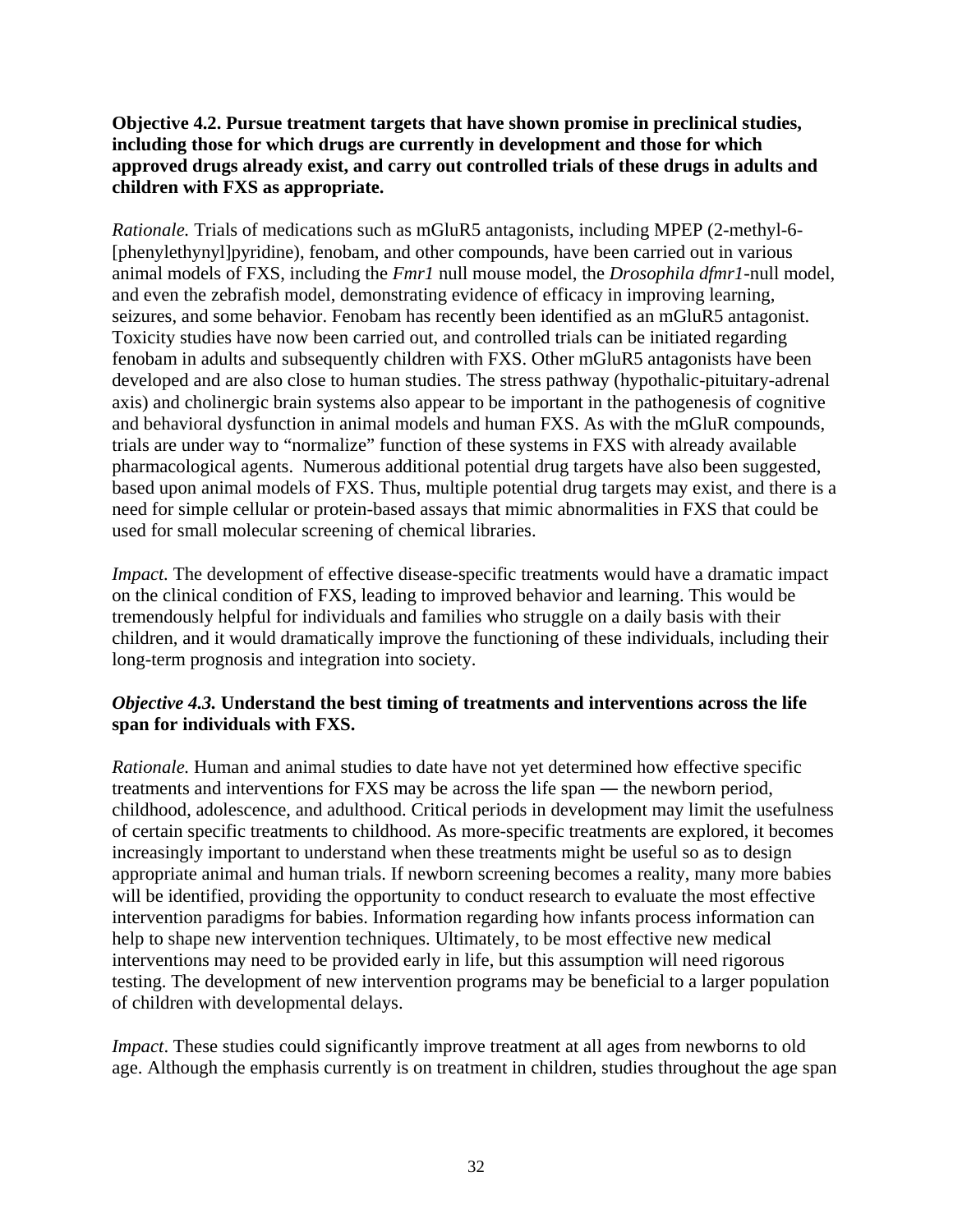<span id="page-35-0"></span>will improve the interventions offered to adults. In addition to treatment protocols, preventive interventions could help avoid future problems.

## **Objective 4.4. Develop effective interventions for individuals with the** *FMR1* **premutation who may experience developmental, psychosocial, and aging problems.**

*Rationale*. A subgroup of individuals with the *FMR1* premutation may experience physical, developmental, or psychosocial problems that interfere with function and/or quality of life. There is a need to better understand the nature and consequences of effects experienced by carriers and to identify which individuals are most vulnerable to developmental problems either from lowered FMRP levels, elevated mRNA levels, or other additive factors to these molecular changes. The pathophysiology of developmental problems could be studied along with interventions that might be efficacious in childhood to prevent the later onset of possible problems. Effective counseling and other support strategies need to be studied in order to promote positive psychosocial adaptation of carriers.

*Impact. FMR1* premutation carriers not only experience the burden of their reproductive risk status but may also experience problems in health and development and lower quality of life. Identifying the carriers who are at risk for these problems and intervening early could enhance the lives of these individuals, their children, and their families. Prophylactic intervention for FXTAS or related conditions could significantly increase the productive lifetime and quality of life for carriers.

## **Objective 4.5. Leverage knowledge about biological pathways in FXS to design treatment studies for individuals with other developmental disabilities that share common pathophysiological mechanisms.**

*Rationale.* Many individuals with FXS experience other conditions such as attention deficits, anxiety, aggression, hyperactivity, and seizure disorders, and they may also meet the diagnostic criteria for autism. Multiple lines of study suggest that overlapping pathways are affected in several developmental disorders. If this is the case, treatments being developed for FXS might effectively treat many other patient populations, and vice versa.

*Impact.* Developing and evaluating the efficacy of treatments for FXS could have implications for improving function in some individuals with autism or other conditions, especially those with shared symptoms (such as attention-related problems), and individuals with FXS and carriers may benefit from knowledge gained from other disorders. Sharing knowledge and increasing opportunities for dialogue between different communities of researchers and would be beneficial to all.

## **Goal 5 ― Advance Understanding of the Ramifications of FXS for Families**

Families of individuals with FXS, like families of all children with disabilities, must help their children learn functional skills, develop social competence, and regulate or control challenging behaviors. But FXS poses unique issues for families. Families need to inform siblings and their own parents and often feel obligated to encourage relatives to obtain genetic testing. Families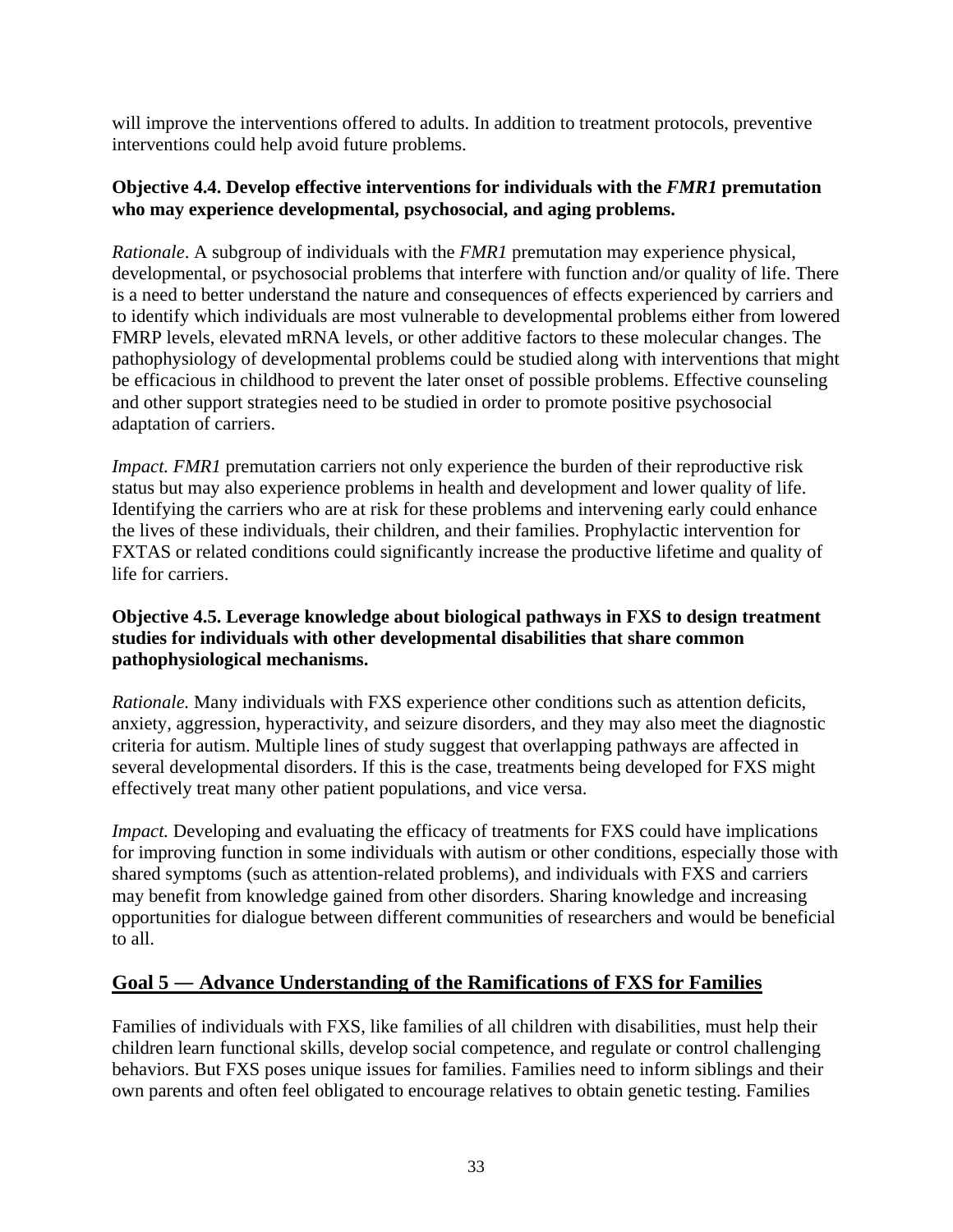may deal with guilt for having transmitted a disorder to their child. They must decide when and how to tell carrier children about their reproductive risk status. Carriers may also be at risk for social, emotional, and other challenges by virtue of carrying the premutation, they may feel stigmatized, and their reproductive risk status may affect their ability to establish and maintain relationships. Some mothers have the full mutation themselves and may face challenges in their capacity to care for their children. Research is needed to develop a deeper understanding of the family consequences of FXS at the level of the individual as well as at the level of the family, and to identify the types of supports needed to promote positive adaptation.

### **Objective 5.1. Conduct longitudinal research to more completely understand how families and family members adapt to FXS and related syndromes (FXTAS, FXPOI) and how adaptation changes over time and in response to developments within and external to the family.**

*Rationale.* Research on family adaptation to FXS has almost exclusively focused on maternal adaptation. Continued research on mothers is needed, but little is known about how fathers, siblings, grandparents, and other extended family members adapt to information about FXS, despite the inevitable ramifications for extended family members. More needs to be known about communication patterns within families and whether or how family relationships change as a result of FXS, FXTAS, or FXPOI. Little is known about how families cope with fragile X across the life span, especially as children become adults and families adjust to changing patterns of services, residential accommodations, and aging. It may prove valuable to examine a range of outcomes, including the challenging consequences of FXS as well as the ways families have used FXS to enhance their lives. Full understanding of family adaptation will likely require a mixture of quantitative and qualitative research to understand how families are affected by FXS as well as how families in turn can influence the characteristics and level of functioning of individuals with FXS.

*Impact.* Accomplishing this objective would provide important insights into the complicated ramifications of FXS for families and the various strategies that families use to adapt successfully. The identification of factors associated with successful adaptation could lead to the development of effective supports and interventions for families, including those that can prevent or at least lessen later negative outcomes that might otherwise occur.

### **Objective 5.2. Expand knowledge about how families from different cultures and ethnic minority groups interpret, respond to, and use information about FXS and the extent to which all families have equitable access to quality services.**

*Rationale.* Virtually nothing is known about FXS in families from ethnic minority groups and low-resource families. It is widely thought that FXS is underdiagnosed in ethnic minority groups. Research with other genetic conditions suggests that some people are uncertain about the value of genetic information or are concerned about potential stigmatization of groups. Different cultures have different family structures and patterns of support. It is unknown how families from diverse cultures would respond to population-based screening programs for FXS. Substantial research is needed in this area. A short-term objective would be to conduct small descriptive studies of families from diverse cultures. Ultimately, however, such studies would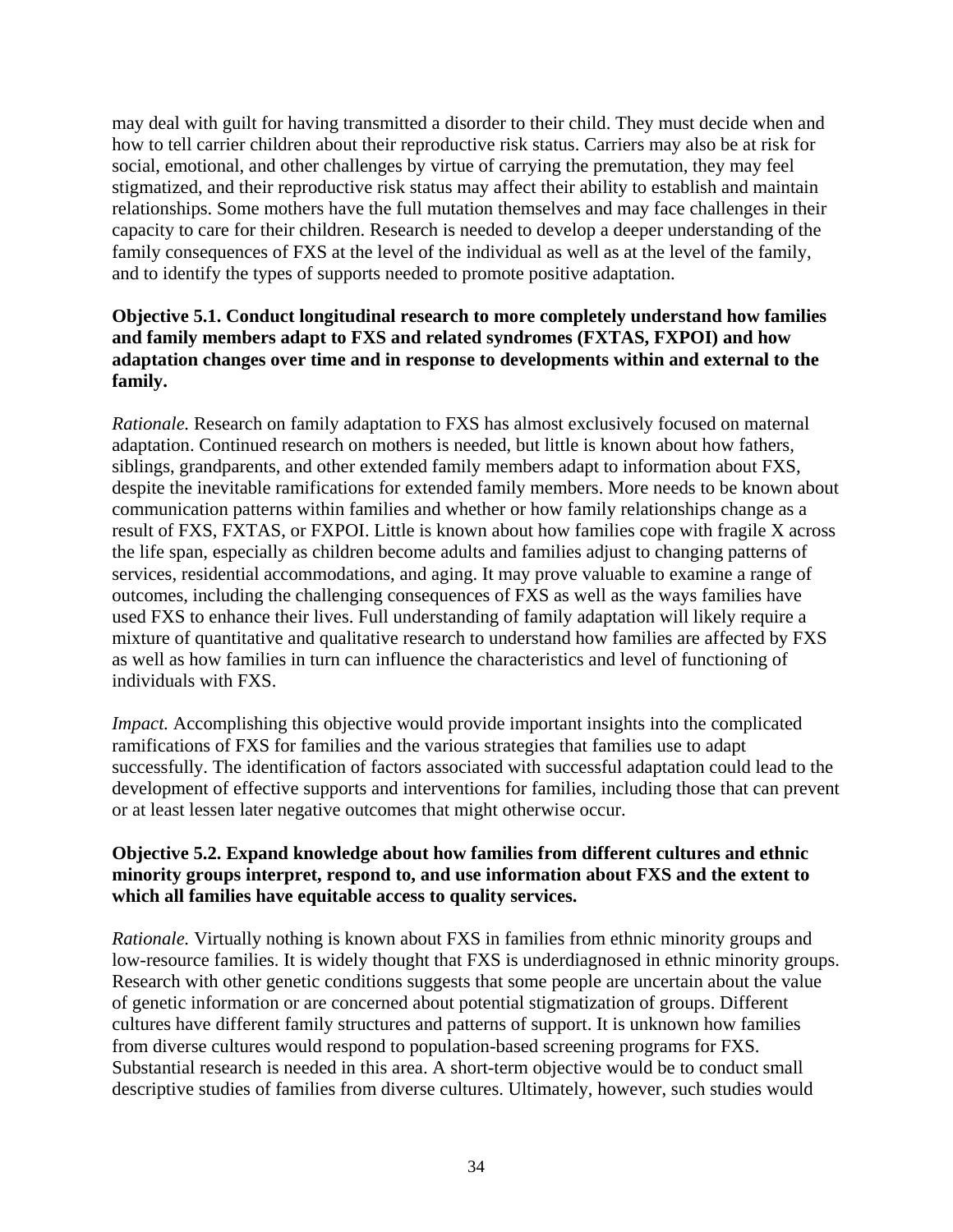need much larger samples and more diverse populations. This, in turn, would require a costeffective screening test and a concentrated effort to assure the acceptability of genetic information to diverse cultures.

*Impact*. Accomplishing this objective would help to put in place the tools and knowledge needed to promote access to diagnosis and quality services for all families and would provide important information about ways to provide culturally sensitive genetic counseling and family support services.

### **Objective 5.3. Develop and evaluate the effectiveness of a wide range of supports for FXS families.**

*Rationale.* Despite the challenges experienced by families with FXS, little research has systematically evaluated the efficacy of various approaches to and models for the provision of services, such as genetic counseling, family support, general and mental health, or enhanced parenting skills. A broad-based program of treatment research is needed to enhance understanding among families about FXS; maximize the quality of the home environment; and help families deal with the learning, behavioral, and emotional challenges they face. A near-term objective would be to evaluate the efficacy of known family support programs (e.g., training in parenting, parent-to-parent support groups) that have been developed for families of children with other disabilities. A longer-term objective would be the development and evaluation of strategies that are unique to supporting families with FXS.

*Impact.* FXS has widespread ramifications for families, but little is available in terms of systematic support for families. Accomplishing this objective would identify evidence-based practices to support families.

## **Goal 6 ― Create a FXS Research Infrastructure and Resources to Maximize Research Efficiencies and Promote Large-Scale Research Collaboration**

Most research in FXS to date has relied on individual investigator-initiated efforts, with little in the way of broad infrastructure support. While this might have been sufficient in the early stages of research, the field has made sufficient advances so that specific core supports would now enhance the quality, timeliness, and efficiency of research. Four examples of areas of needed infrastructure are: (1) a broader array of appropriate nonhuman models of FXS easily accessible by researchers from a variety of institutions; (2) a human brain and tissue bank; (3) better, standardized and more widely available research reagents (e.g., antibodies) and experimental compounds for preclinical studies; and (4) a patient registry or research consortium to maximize access to a large number of individuals with FXS for both descriptive and intervention studies.

### **Objective 6.1. Support and expand the availability of key research resources, from the existing cellular-molecular level through digital imaging data.**

*Rationale.* At this time, the field is sufficiently mature to offer a number of key resources that cross multiple scientific levels of investigation. For example, the original *Fmr1* null mouse is available on several genetic backgrounds, as are cell lines for various FXS- related conditions.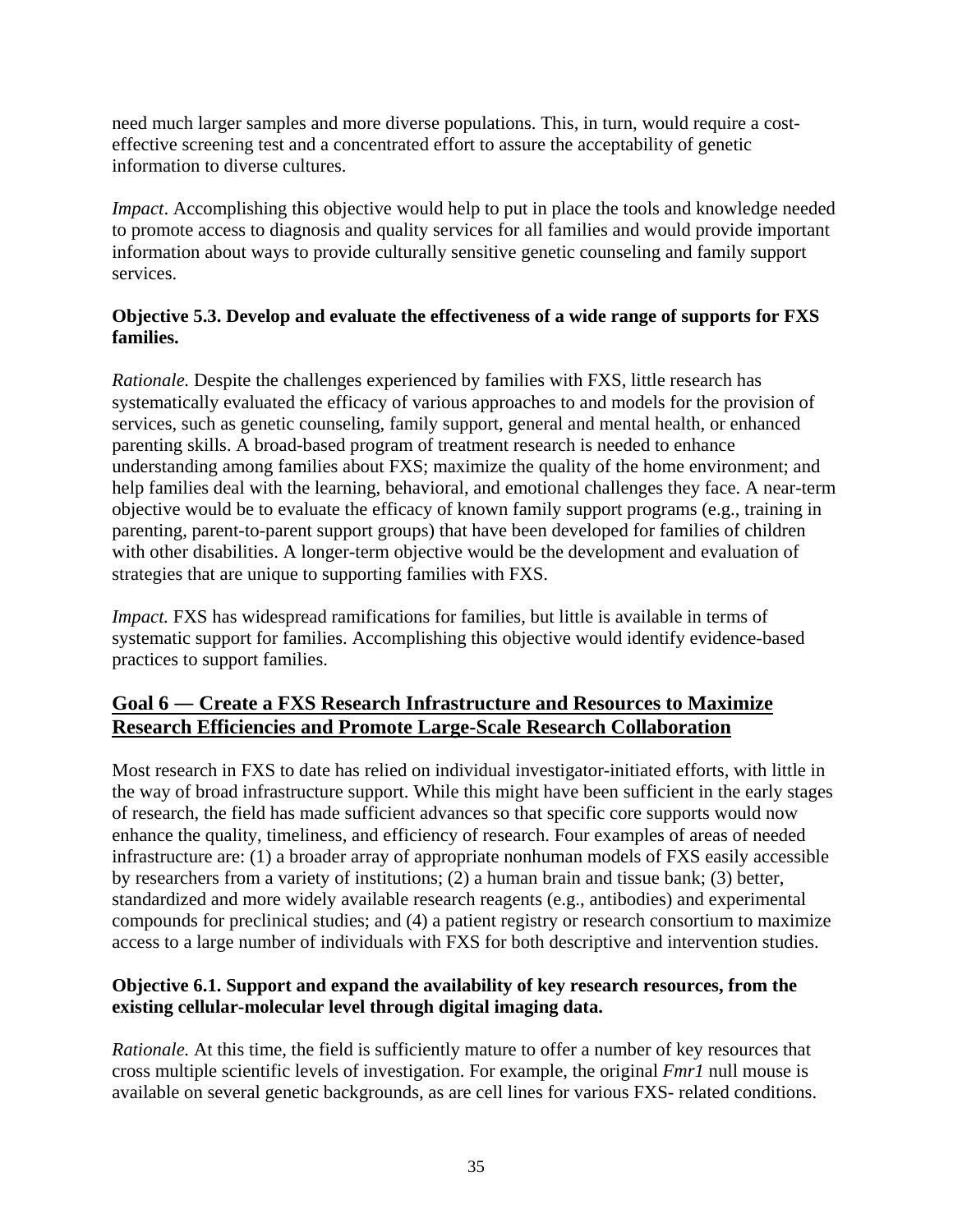The *Drosophila* model system is also available for study and increasingly used by investigators. For example at the tissue or brain bank level, there are relatively fewer resources available, and these are not widely publicized. Augmented support is needed to enhance the availability and distribution of current resources such as animal models (e.g., mice, *Drosophila*), brain, and other tissue cell lines, including stem cells.

*Impact.* Greater availability of key research resources will permit larger numbers of investigators to test important hypotheses and replicate previous findings related to *FMR1* mutation-related disorders. Greater resource availability and larger samples will also allow for more robust study results with greater validity.

### **Objective 6.2. Create new research resources and maximize their availability to the scientific community to enhance and accelerate understanding of biological and environmental effects on brain development and function associated with** *FMR1* **mutations.**

*Rationale.* Current animal models have been very useful in developing and testing hypotheses related to human FXS. However, new models (Objective 1.3) and biological samples are needed to augment and enhance this work. In addition to animal models and biological tissues, digital data such as those acquired from human or animal imaging studies will be of potential benefit, particularly as related to future treatment studies that will rely on in vivo serial imaging to follow or predict treatment effects. Specific examples of needed resources include: (1) new KO and transgenic mice (e.g., I304N KI, YAC Tg298, various CGG repeat expansion mice, and KO mice for Fxr1/2); (2) new model systems, in addition to *Drosophila*, with emphasis on viable conditional KOs; (3) improved reagents, including monoclonal antibodies; and (4) imaging data banks from animal and human studies including MRI, PET, and gene expression imaging.

*Impact.* New animal models, tissue samples, and digital databases will allow investigators to develop and test new hypotheses directly related to the identification, pathogenesis, and treatment of *FMR1* mutation-related disorders. These advanced research resources will usher in the next generation of basic and clinical research studies in this area.

### **Objective 6.3. Support of multisite research consortia and shared FXS databases to improve the efficiency and power of current and future research.**

*Rationale.* Enhancing inter-institution collaboration for multisite and multidisciplinary studies and shared databases provides clear-cut advantages for advancing research, particularly for rare disorders. In the short term, important activities would include: (1) the development of a Web site that describes ongoing fragile X-related human research projects and clinical trials similar to that implemented at NCI; (2) investigator meetings focused on data sharing, registries, and the development of new interdisciplinary and cross-disciplinary research consortia; and (3) expanded ways to include subjects with FXS in clinical trials, including trials for other disorders such as autism. It would be valuable for private and public agency personnel to meet with lead investigators to discuss collaborative research, including private-public partnerships, policies about data sharing, and collaborative and multidisciplinary/interdisciplinary research proposals. A multisite clinical research consortium (e.g., the existing FXCC) is needed to test new FXSspecific treatments based on rapidly expanding knowledge of disease pathophysiology. These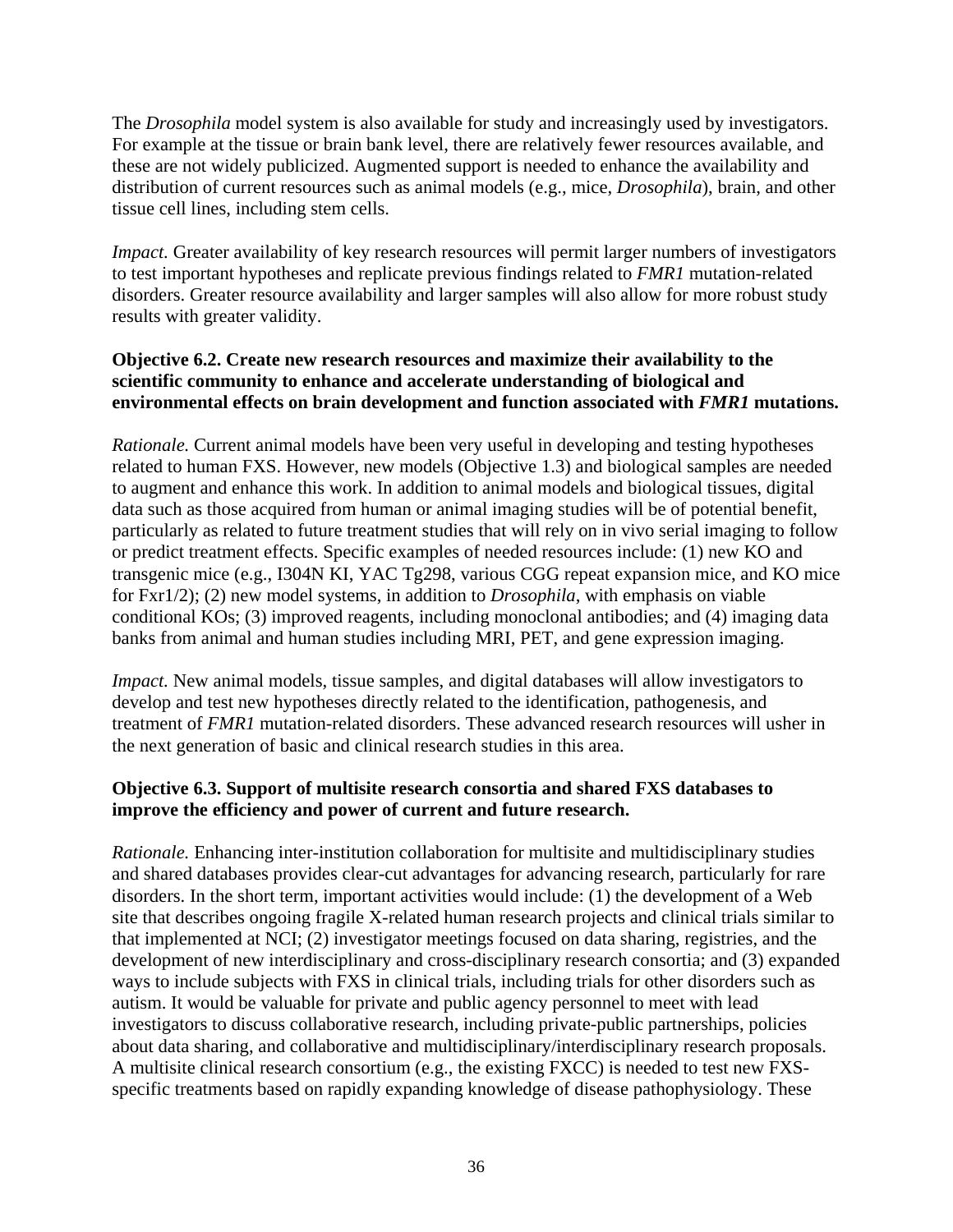clinics would be prepared to use standardized methods for assessment and treatment, thus maximizing subject numbers and representation from the general population.

*Impact.* As shown in other research fields, the benefits to enhancing organization and infrastructure to facilitate data sharing and research collaboration include the ability to recruit larger numbers of more representative subjects for research studies and the standardization of clinical trials relative to assessment and/or treatment methods, the collection and availability of significantly larger samples of biological samples or digital data, cross-fertilization of ideas across investigators and institutions and, eventually, new and improved state-of-the-art practice parameters to improve outcome in affected individuals with disease-specific interventions. For *FMR1* mutation-related disorders, such benefits may be even more tangible, as the field stands on the brink of developing and testing new therapies that directly address disease pathogenesis.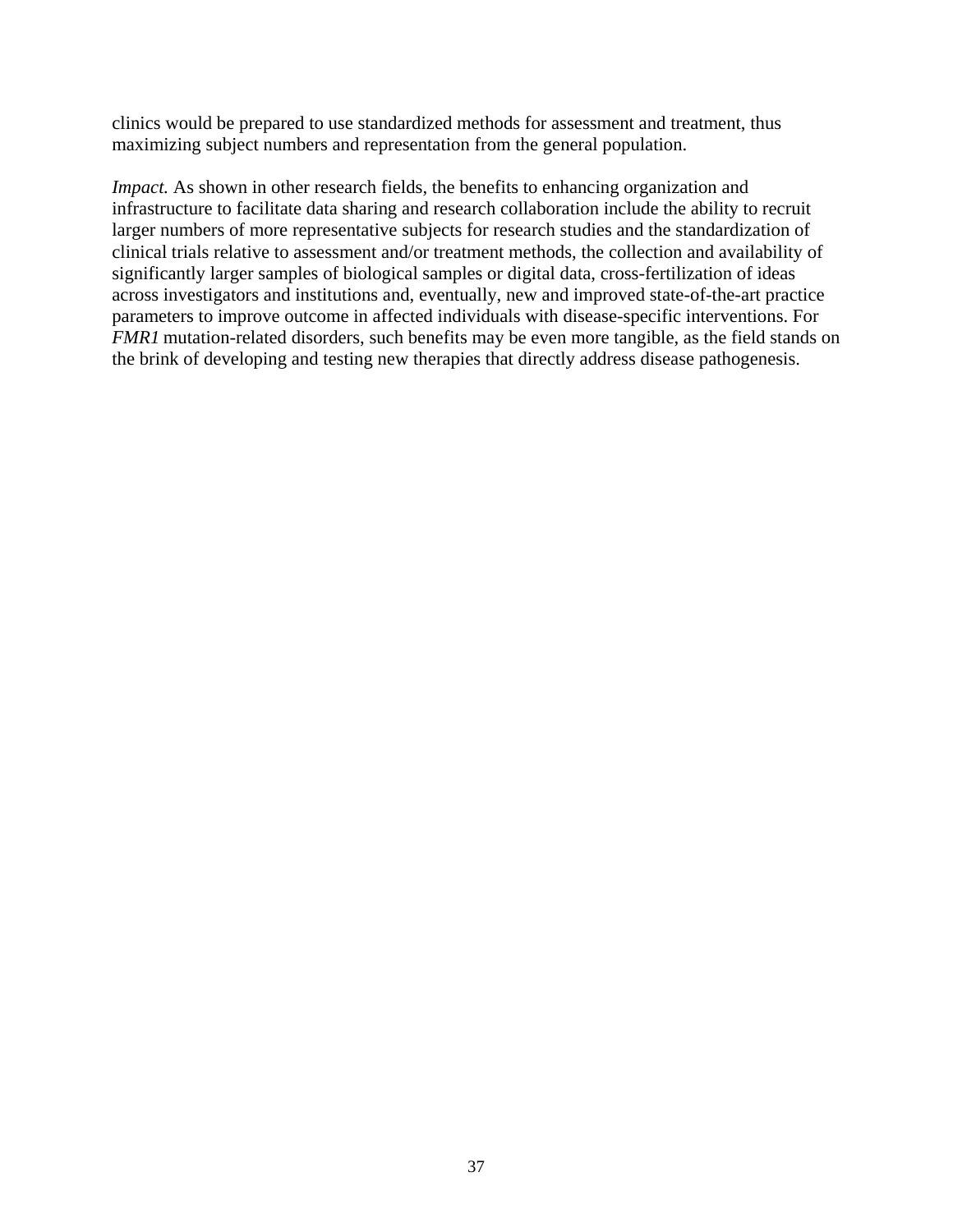# **FXTAS SUMMARY OF GOALS AND OBJECTIVES**

Estimated time to accomplish goal: short-term (ST), zero to three years; intermediate-term (IT), four to six years, long-term (LT), seven to ten years. Perceived risk in terms of success: low risk (LR), moderate risk (MR), high risk (HR).

#### **Goal I – Defining Pathogenic Mechanisms of FXTAS**

| Define the specific<br>molecular mechanisms<br>(e.g., expanded CGG-<br>repeat FMR1 mRNA)<br>that initiate<br>downstream events<br>leading to FXTAS<br>pathology (IT, LR). | Define the mechanisms<br>leading to<br>overexpression of the<br>expanded CGG-repeat<br>$mRNA$ (IT, LR).                                                                                                                                                                | Identify the molecular<br>basis for incomplete<br>penetrance of FXTAS.<br>including gender-specific<br>differences in penetrance,<br>and the extent to which<br>penetrance reflects<br>second-gene effects<br>and/or environmental<br>factors (LT, HR). | Determine the<br>mechanism of formation<br>and pathogenic<br>significance of the<br>intranuclear inclusions<br>of FXTAS (IT, MR). |                                                                                                                                                                                                                 | Understand the<br>pathogenic basis for the<br>significant white matter<br>disease present in<br>FXTAS (IT, MR). |                                                                                                                                                       | Define the<br>programmed cell-<br>death<br>mechanism(s)<br>(e.g., apotosis or<br>paraptosis) that are<br>operating in FXTAS<br>(IT, MR). |  | Establish additional animal<br>models (e.g., invertebrate,<br>mouse, primate, other) to<br>study pathogenetic<br>mechanisms of FXTAS (e.g.,<br>mice with inducible and<br>conditional expression of the<br>CGG repeat in various<br>reporter contexts, or primate<br>models of FXTAS, which will<br>display the behavioral and<br>cognitive phenotypes that<br>are more similar to the<br>human clinical phenotypes)<br>(IT, MR). |
|---------------------------------------------------------------------------------------------------------------------------------------------------------------------------|------------------------------------------------------------------------------------------------------------------------------------------------------------------------------------------------------------------------------------------------------------------------|---------------------------------------------------------------------------------------------------------------------------------------------------------------------------------------------------------------------------------------------------------|-----------------------------------------------------------------------------------------------------------------------------------|-----------------------------------------------------------------------------------------------------------------------------------------------------------------------------------------------------------------|-----------------------------------------------------------------------------------------------------------------|-------------------------------------------------------------------------------------------------------------------------------------------------------|------------------------------------------------------------------------------------------------------------------------------------------|--|-----------------------------------------------------------------------------------------------------------------------------------------------------------------------------------------------------------------------------------------------------------------------------------------------------------------------------------------------------------------------------------------------------------------------------------|
| <b>Goal II - Defining FXTAS Clinical Phenotypes</b>                                                                                                                       |                                                                                                                                                                                                                                                                        |                                                                                                                                                                                                                                                         |                                                                                                                                   |                                                                                                                                                                                                                 |                                                                                                                 |                                                                                                                                                       |                                                                                                                                          |  |                                                                                                                                                                                                                                                                                                                                                                                                                                   |
| Define the broader range of<br>neurological,<br>neurocognitive, behavioral,<br>and emotional dysfunction<br>associated with FXTAS<br>(ST, LR).                            | Develop and validate<br>instruments that quantify<br>clinical signs, including<br>motor and<br>neuropsychological signs,<br>and progression of disease<br>and instruments that are<br>sensitive to early signs of<br>FXTAS progression;<br>identify the most sensitive | Identify molecular, clinical,<br>and environmental risk and<br>protective factors<br>associated with the<br>penetrance of FXTAS (IT,<br>MR).                                                                                                            |                                                                                                                                   | Prospectively identify the<br>natural history of the FMR1<br>premutation carrier and<br><b>FXTAS</b> progression,<br>including factors associated<br>with rapid and slow<br>progression of disease (IT,<br>MR). |                                                                                                                 | Define the relationship<br>phenotype, FMR1<br>molecular genetic<br>measures of cellular<br>pathology; identify factors<br>(e.g., molecular, clinical, | between the FXTAS clinical<br>abnormalities, imaging, and<br>environmental) associated<br>with various FXTAS clinical                    |  |                                                                                                                                                                                                                                                                                                                                                                                                                                   |

**Goal III – Epidemiology of FXTAS and** *FMR1* **Premutation Alleles** 

LR).

and predictive parameters to include in these instruments through clinimetric testing (ST,

| Define the prevalence of          | Determine the prevalence   | Identify potential familial |  |  |
|-----------------------------------|----------------------------|-----------------------------|--|--|
| the <i>FMR1</i> allele lengths in | of elongated FMR1 alleles  | predisposition to FXTAS,    |  |  |
| the general population            | in adults with genetically | its association with FXPOI  |  |  |

signs (IT, MR).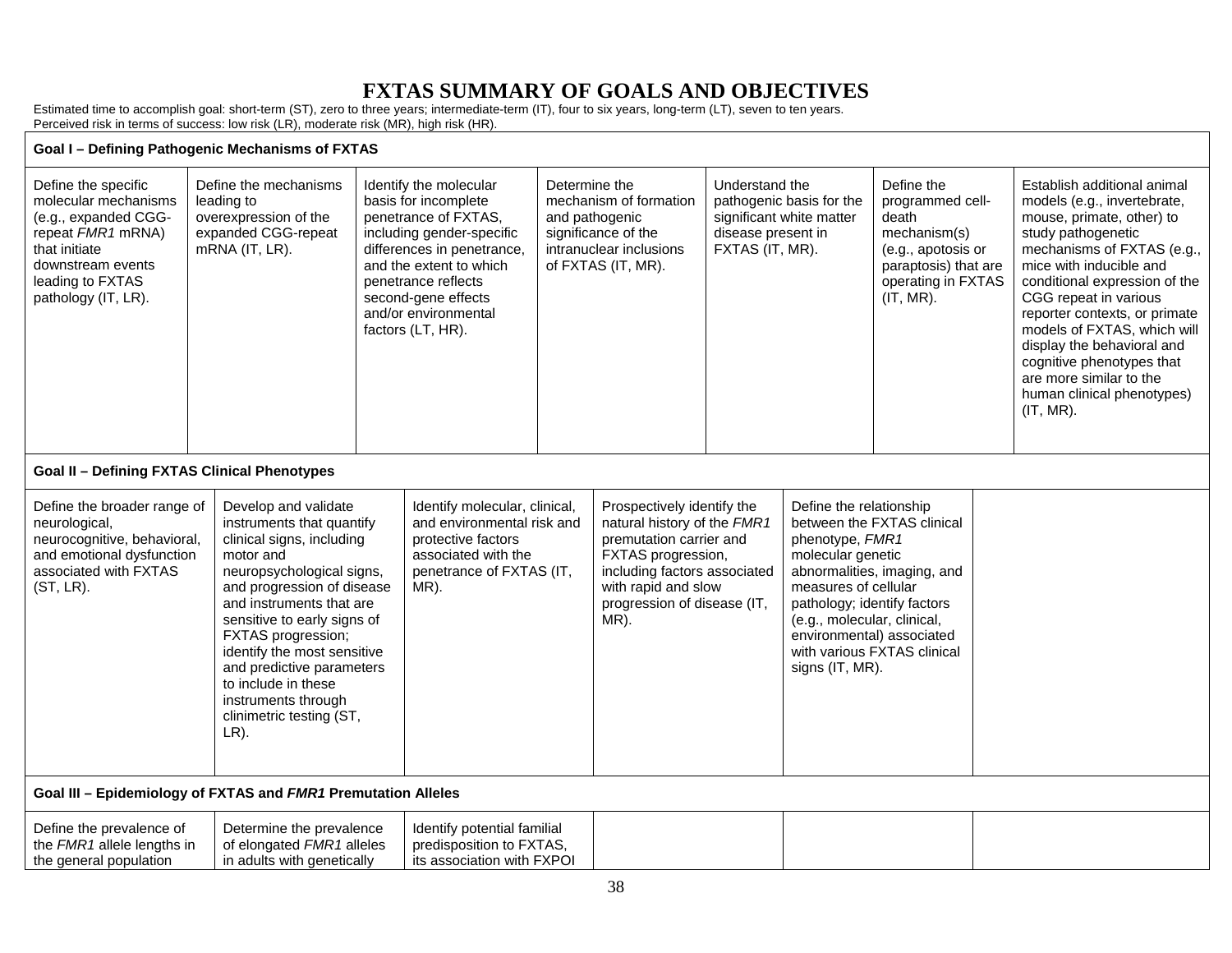| ascertained in an unbiased<br>fashion. Categorize these<br>data for age; data across<br>numerous age cohorts is<br>desirable (IT, LR).                                                                                                                                                                                                                                                                            | undefined movement<br>disorders (e.g., ataxia,<br>tremor, parkinsonism),<br>memory impairment or<br>dementia (e.g., Lewy body<br>dementias, Alzheimer<br>disease), dysautonomia,<br>and/or peripheral<br>neuropathy (IT, LR).           | and FXS, and find<br>molecular factors involved<br>in family clustering (IT, LR).                                                                                                                                                                                                                         |                                                                                                                                                                                                                                    |                                                                                                                                                                                                                                                                                                       |  |
|-------------------------------------------------------------------------------------------------------------------------------------------------------------------------------------------------------------------------------------------------------------------------------------------------------------------------------------------------------------------------------------------------------------------|-----------------------------------------------------------------------------------------------------------------------------------------------------------------------------------------------------------------------------------------|-----------------------------------------------------------------------------------------------------------------------------------------------------------------------------------------------------------------------------------------------------------------------------------------------------------|------------------------------------------------------------------------------------------------------------------------------------------------------------------------------------------------------------------------------------|-------------------------------------------------------------------------------------------------------------------------------------------------------------------------------------------------------------------------------------------------------------------------------------------------------|--|
|                                                                                                                                                                                                                                                                                                                                                                                                                   |                                                                                                                                                                                                                                         | Goal IV - Early Diagnosis/Identification of Individuals Most At Risk of Developing FXTAS                                                                                                                                                                                                                  |                                                                                                                                                                                                                                    |                                                                                                                                                                                                                                                                                                       |  |
| Develop molecular markers<br>of cellular toxicity (e.g.,<br>metabolic, regulatory) that<br>are assayable in a<br>peripheral tissue or fluid of<br>individual carriers to assist<br>with prediction of<br>impending disease before<br>symptoms develop, finding<br>those most at risk, and<br>tracking cellular toxicity in<br>carriers, with age, and after<br>interventions (IT, HR).                            | Utilize theser markers to<br>assist with drug discovery<br>for targeted treatments that<br>block the mechanism of<br>toxicity in the underlying<br>disorder (LT, HR).                                                                   | Develop radiological<br>markers of CNS toxicity<br>through more sensitive<br>measures, such as DTI or<br>MR spectroscopy (MR-<br>SPECT), that will indicate<br>individuals at risk for<br><b>FXTAS</b> before clinical<br>symptoms or standard<br>radiological signs of FXTAS<br>become evident (LT, LR). | Use the cellular,<br>radiological, and clinical<br>markers associated with<br>FXTAS to successfully<br>track improvements in<br>toxicity measures with<br>preventative or<br>symptomatic treatment in<br>clinical trials (LT, HR). |                                                                                                                                                                                                                                                                                                       |  |
|                                                                                                                                                                                                                                                                                                                                                                                                                   | Goal V - Supportive and Targeted Therapeutic Interventions for FXTAS                                                                                                                                                                    |                                                                                                                                                                                                                                                                                                           |                                                                                                                                                                                                                                    |                                                                                                                                                                                                                                                                                                       |  |
| Evaluate currently available<br>pharmaceutical treatments<br>targeteted at specific<br>symptoms in FXTAS to<br>determine if they are<br>helpful in well-designed<br>clinical trials. Examples<br>would be memantine for<br>neurodegeneration and<br>cognitive decline,<br>minocycline and other<br>putative neuroprotective<br>agents, and standard<br>treatments targeted at<br>reduction of tremor (ST,<br>LR). | Evaluate existing<br>supportive devices and<br>physical therapies to<br>determine if these improve<br>outcome (e.g., increase<br>time to becoming<br>wheelchair bound) or<br>lengthen survival of<br>persons with FXTAS (ST,<br>$LR$ ). | Evaluate new drugs<br>currently in development<br>(e.g., oxybate, mGluR5<br>blockers) that are targeted<br>to FXTAS symptoms in<br>trials in animal models and<br>human clinical trials (IR,<br>MR).                                                                                                      | Utilize screening<br>techniques that test the<br>effect of large numbers of<br>medications in cell culture<br>and in animal models in<br>reducing the toxic<br>mechanisms that occur in<br>FXTAS (IT, HR).                         | Evaluate novel therapeutic<br>agents (e.g., RNAi, proteins<br>or peptides, other small<br>molecules) that may<br>reverse cellular toxicity and<br>may reverse or prevent<br>FXTAS symptoms in<br>animal models and in<br>human clinical trials aimed<br>at both treatment and<br>prevention (LT, HR). |  |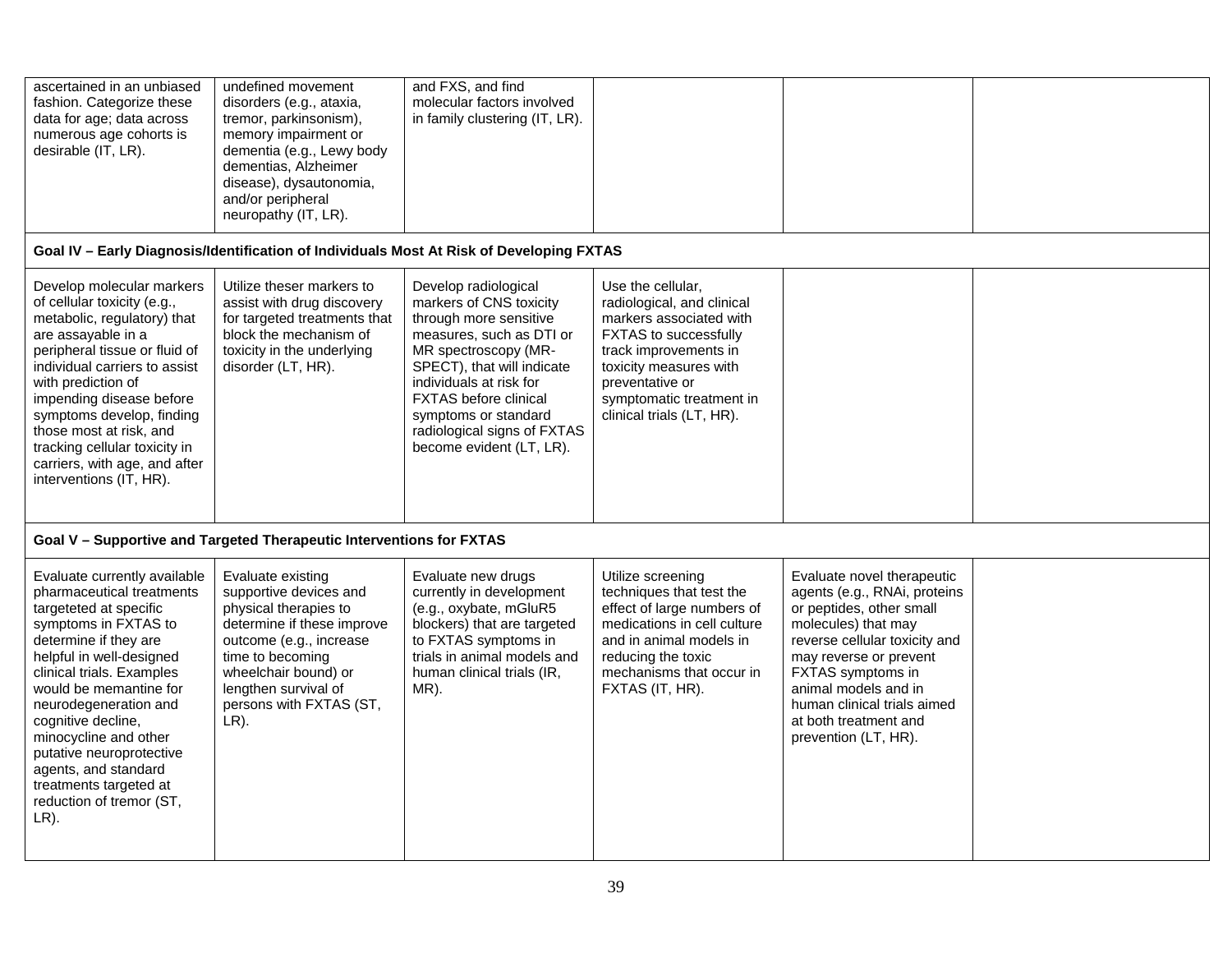#### **Goal VI – Quality-of-Life Issues Associated with FXTAS**

| Assess the attitudes of<br>individuals and their<br>families about receiving a<br><b>FMR1</b> premutation<br>diagnosis, the optimum<br>time to receive this<br>information, and their<br>interest level regarding<br>learning their carrier status<br>to determine how much<br>information may be shared<br>with parents when a child is<br>identified as being a carrier<br>and who in the family<br>needs to know (ST, LR). | Determine the availability<br>and adequacy of genetic<br>counseling for families, its<br>usefulness and complexity,<br>and the understandability of<br>information provided<br>through counseling after<br>diagnosis as an FMR1<br>premutation carrier (ST,<br>LR). | Determine the impact of the<br><b>FMR1</b> premutation carrier<br>diagnosis on the quality of<br>life of the carrier individual<br>and of other family<br>members and design<br>interventions to reduce the<br>negative effects on quality<br>of life (IT, MR). | Determine whether quality<br>of life for those affected<br>with FXTAS and their<br>family members is most<br>affected by motor,<br>psychological/psychiatric,<br>or cognitive dysfunction in<br>the individual with FXTAS<br>and determine which<br>aspects of the quality of life<br>are most affected (ST, LR). | Develop, implement, and<br>evaluate supportive<br>interventions for individuals<br>with FXTAS and their<br>families (LT, HR). | Determine the level of awareness<br>among FXTAS-affected families<br>regarding support systems at<br>fragile X clinics and resource<br>groups and their perception of<br>need, adequacy, and availability of<br>expertise in neurological<br>management,<br>psychological/counseling support,<br>and availability of information on<br>possible treatment options (IT, LR). |  |  |  |  |  |
|-------------------------------------------------------------------------------------------------------------------------------------------------------------------------------------------------------------------------------------------------------------------------------------------------------------------------------------------------------------------------------------------------------------------------------|---------------------------------------------------------------------------------------------------------------------------------------------------------------------------------------------------------------------------------------------------------------------|-----------------------------------------------------------------------------------------------------------------------------------------------------------------------------------------------------------------------------------------------------------------|-------------------------------------------------------------------------------------------------------------------------------------------------------------------------------------------------------------------------------------------------------------------------------------------------------------------|-------------------------------------------------------------------------------------------------------------------------------|-----------------------------------------------------------------------------------------------------------------------------------------------------------------------------------------------------------------------------------------------------------------------------------------------------------------------------------------------------------------------------|--|--|--|--|--|
| Goal VII - Broader Implications for other Neurodegenerative Diseases                                                                                                                                                                                                                                                                                                                                                          |                                                                                                                                                                                                                                                                     |                                                                                                                                                                                                                                                                 |                                                                                                                                                                                                                                                                                                                   |                                                                                                                               |                                                                                                                                                                                                                                                                                                                                                                             |  |  |  |  |  |
| Identify the disease                                                                                                                                                                                                                                                                                                                                                                                                          | Determine the extent to                                                                                                                                                                                                                                             | Determine whether the                                                                                                                                                                                                                                           | Develop                                                                                                                                                                                                                                                                                                           | Establish research                                                                                                            |                                                                                                                                                                                                                                                                                                                                                                             |  |  |  |  |  |

| Identify the disease     | Determine the extent to      | Determine whether the      | Develop                      | Establish research          |
|--------------------------|------------------------------|----------------------------|------------------------------|-----------------------------|
| pathways that are shared | which Parkinson disease-     | premutation influences the | conditional/inducible animal | initiatives and forums that |
| by FXTAS and more        | associated mechanisms        | course of other            | models that recapitulate     | promote collaborations      |
| common                   | (e.g., problems with the     | neurodegenerative or non-  | specific neurotoxic events   | between investigators       |
| neurodegenerative        | cell's ability to dispose of | CNS diseases (IT, MR).     | common to FXTAS and          | studying FXTAS and other    |
| disorders, such as       | abnormally folded proteins,  |                            | other neurodegenerative      | late-onset                  |
| idiopathic Parkinson     | dysfunction of the energy-   |                            | diseases (LT, HR).           | neurodegenerative           |
| disease and Alzheimer    | producing mitochondria,      |                            |                              | disorders (LT, LR).         |
| disease (LT, MR).        | and oxidative damage) also   |                            |                              |                             |
|                          | play roles in FXTAS          |                            |                              |                             |
|                          | pathogenesis (IT, MR).       |                            |                              |                             |
|                          |                              |                            |                              |                             |

**Goal VIII – Establishing a General Research Infrastructure for FXTAS** 

| <b>Clinical</b>                                             | Establish standardized<br>endpoints for preclinical<br>trials in animal models and<br>ensure that facilities are<br>available that enable<br>testing of drugs and other<br>therapeutic approaches<br>$(LT, LR)$ . | Create a mechanism to<br>maintain animal (e.g.,<br>mouse) models of FXTAS<br>at approved vendors in a<br>live state that are available<br>for easy and rapid<br>importation into academic<br>colonies (MT, LR). | Encourage the<br>development of cell-based<br>assays (e.g., stem cell-<br>based technologies) that<br>target aspects of<br>pathogenesis and<br>pathophysiology in FXTAS<br>(MT, HR). |  |
|-------------------------------------------------------------|-------------------------------------------------------------------------------------------------------------------------------------------------------------------------------------------------------------------|-----------------------------------------------------------------------------------------------------------------------------------------------------------------------------------------------------------------|--------------------------------------------------------------------------------------------------------------------------------------------------------------------------------------|--|
| <b>Clinical Research and</b><br><b>Trial Infrastructure</b> | Establish a FMR1<br>premutation patient registry<br>and clinical data and                                                                                                                                         | Develop a consortium of<br>clinics to work with<br>individuals with FXTAS,                                                                                                                                      | Monitor, coordinate, and<br>communicate the<br>rehabilitation and                                                                                                                    |  |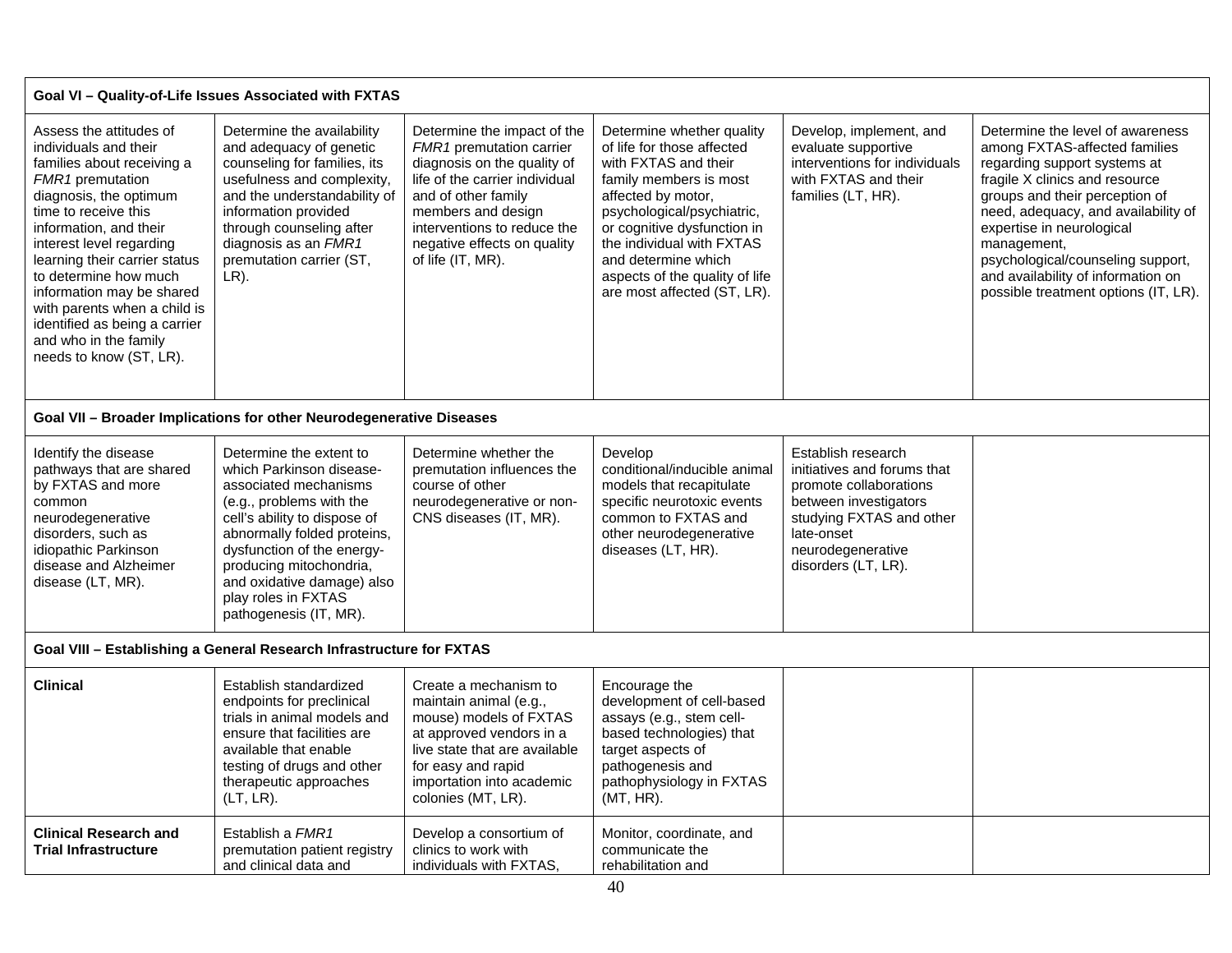|                                              | sample repositories,<br>including DNA, cells, and<br>tissues (IT, LR).                                                                                                        | where there would be<br>expertise in the use of<br>optimal outcome measures<br>and through which clinical<br>trials could be run at<br>multiple sites in a<br>standardized fashion for<br>future multicenter trials (LT,<br>LR). | educational assessment<br>activities of the various<br>federal agencies and<br>voluntary and advocacy<br>groups (LT, LR). |  |
|----------------------------------------------|-------------------------------------------------------------------------------------------------------------------------------------------------------------------------------|----------------------------------------------------------------------------------------------------------------------------------------------------------------------------------------------------------------------------------|---------------------------------------------------------------------------------------------------------------------------|--|
| <b>Communication and</b><br><b>Education</b> | Design and implement a<br>Web site that provides<br>information and links to all<br>existing FXTAS resources<br>in both the United States<br>and internationally (ST,<br>LR). | Stimulate international<br>collaborations and<br>infrastructure sharing to<br>ensure that opportunities in<br><b>FXTAS</b> research are<br>exploited and resources<br>are used to maximum<br>advantage (ST, IR).                 |                                                                                                                           |  |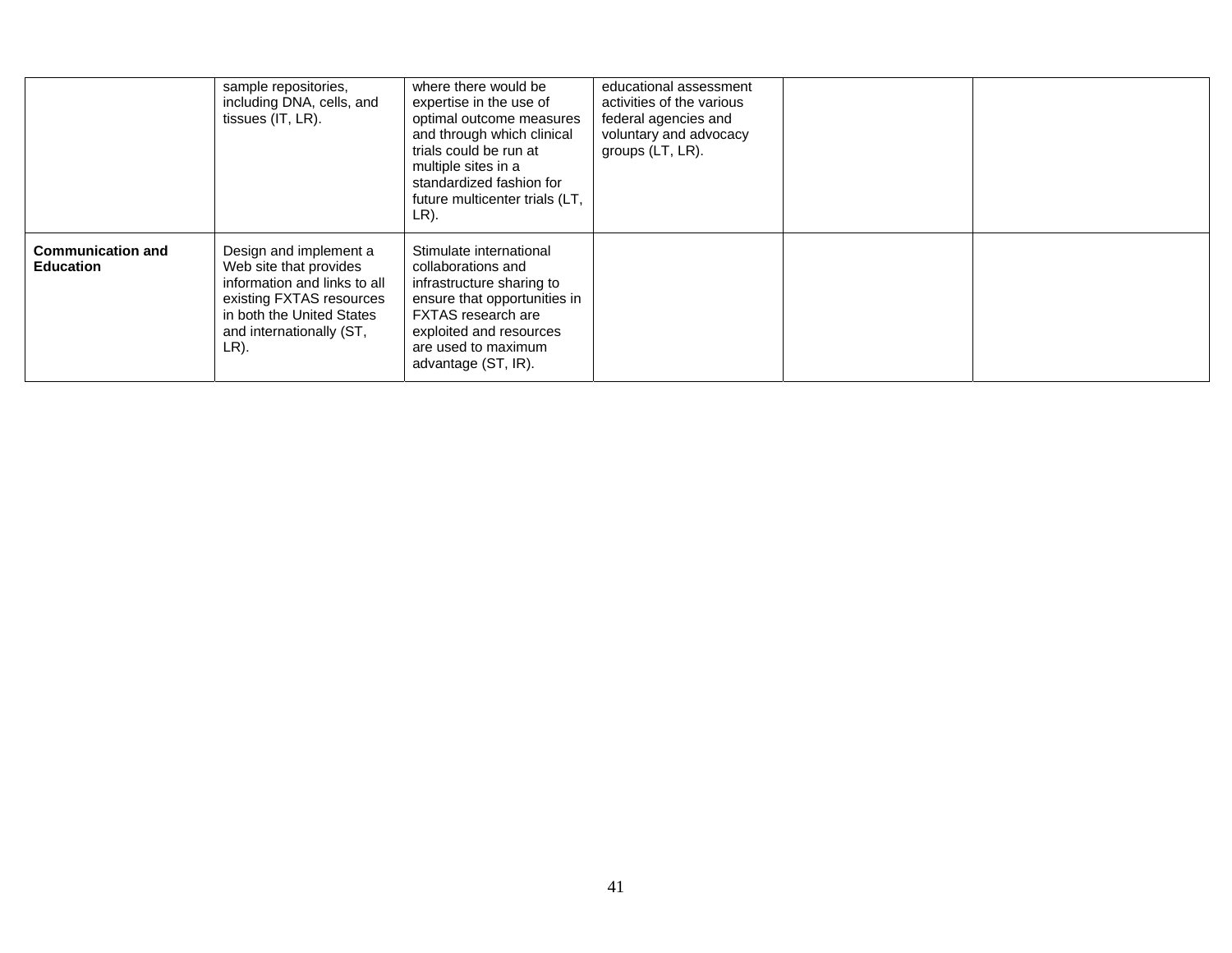# **FRAGILE X-ASSOCIATED TREMOR/ATAXIA SYNDROME (FXTAS)**

### **Goal 1 ― Defining Pathogenic Mechanisms of FXTAS**

FXTAS is a neurodegenerative disorder that results from the abnormal expression of moderately expanded (premutation) forms of the *FMR1* gene. A more detailed understanding of the consequences of this abnormal expression is likely to yield targeted (disease-specific) therapeutic approaches for FXTAS. Furthermore, because downstream events in FXTAS neurodegeneration are likely to at least partially overlap those of other neurodegenerative disorders (e.g., Parkinson and Alzheimer diseases), defining the pathogenic mechanisms of FXTAS may yield therapeutic approaches that could be more generally applied to the more common neurodegenerative disorders.

Research in FXTAS will provide a unique opportunity to develop a class of disease-targeted therapeutic agents because the fundamental triggering events are reasonably well understood. Because the cellular dysregulation and death mechanisms are likely to, at least partially, overlap the mechanisms associated with the major neurodegenerative disorders, the therapeutic agents developed for FXTAS would be expected to have broader therapeutic applicability.

### **Objective 1.1. Define the specific molecular mechanisms (e.g., expanded CGG-repeat**  *FMR1* **mRNA) that initiate downstream events leading to FXTAS pathology.**

*Rationale.* Unlike many other sporadic neurodegenerative disorders, FXTAS has a clearly defined genetic mutation, which provides greater opportunity to dissect the pathogenic mechanism and to define key elements in the degenerative pathway that would serve as targets for therapeutic intervention.

*Impact.* Understanding the regulatory mechanisms of CGG expansion and the initial pathogenic pathway immediately downstream of the gene mutation would guide the development of strategies for FXTAS-specific therapeutic interventions, which are expected to be more effective than interventions in the more indirect pathways.

### **Objective 1.2. Define the mechanisms leading to overexpression of the expanded CGGrepeat mRNA.**

*Rationale*. The reasons why carriers of the FXS premutation show overexpression of the *FMR1* mRNA are not understood. Because RNA toxicity appears to be the dominant pathogenic trigger, research to understand the regulation of *FMR1* mRNA expression may lead to the development of interventions that reduce expression below toxic levels.

*Impact*. Identification of the mechanism by which the *FMR1* gene overexpresses its mRNA will have general scientific impact for other genes where the CGG repeat may lead to toxicity and will serve as a basis for designing therapeutic approaches to treat FXTAS.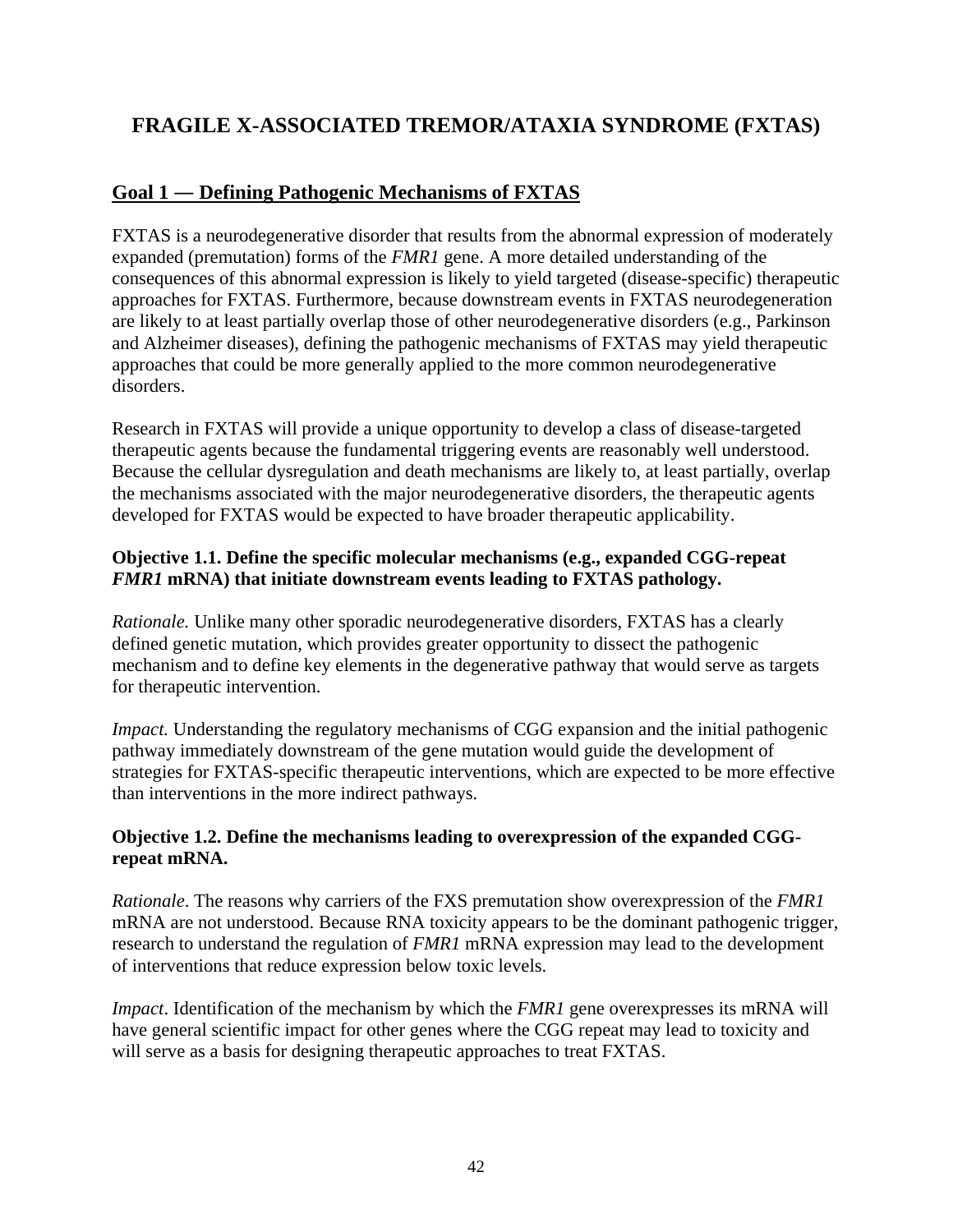### **Objective 1.3. Identify the molecular basis for incomplete penetrance of FXTAS, including gender-specific differences in penetrance, and the extent to which penetrance reflects second-gene effects and/or environmental factors.**

*Rationale*. The molecular basis of reduced penetrance and the gender dependency of the reduced penetrance are unknown. However, acquiring this knowledge is important both for identifying who is at risk and for determining whether there are any protective factors involved with nonpenetrance.

*Impact*. Accomplishing this objective will provide an explanation for the complex genotypephenotype correlation in FXTAS; understanding why some individuals remain non-penetrant may also lead to development of rational treatments for FXTAS.

### **Objective 1.4. Determine the mechanism of formation and pathogenic significance of the intranuclear inclusions of FXTAS.**

*Rationale*. The mechanism of formation and pathogenic role of the intranuclear inclusions in FXTAS is unknown.

*Impact*. Intracellular inclusions are a hallmark of many neurodegenerative diseases, and understanding the mechanism(s) of formation and the pathogenic significance of FXTAS inclusions may reveal the functional significance of the formation of inclusions in other neurodegenerative diseases.

### **Objective 1.5. Understand the pathogenic basis for the significant white-matter disease present in FXTAS.**

*Rationale*. White-matter disease is a prominent finding in FXTAS. However, the pathogenic basis for the white-matter disease is poorly understood. Identification of the causes of this brain pathology and when it develops may lead to chances of early intervention before there is substantial loss of neurons in the CNS.

*Impact.* An understanding of the factors leading to white-matter disease in FXTAS, including those interventions that may specifically reduce the extent of damage, may lead to both better prognosis and additional therapeutic targets for this disorder. Moreover, because features of the white-matter pathology in FXTAS are shared with other neurodegenerative disorders, lessons learned through the study of this pathology will have broader impact on therapeutic interventions in other neurodegenerative disorders.

### **Objective 1.6. Define the programmed cell-death mechanism(s) (e.g., apoptosis or paraptosis) that are operating in FXTAS.**

*Rationale*. There are a small number of cell-death mechanisms that represent the outcomes of the pathogenic processes in neurodegeneration; such mechanisms are common to many neurodegenerative diseases, although their triggers and pathways are generally poorly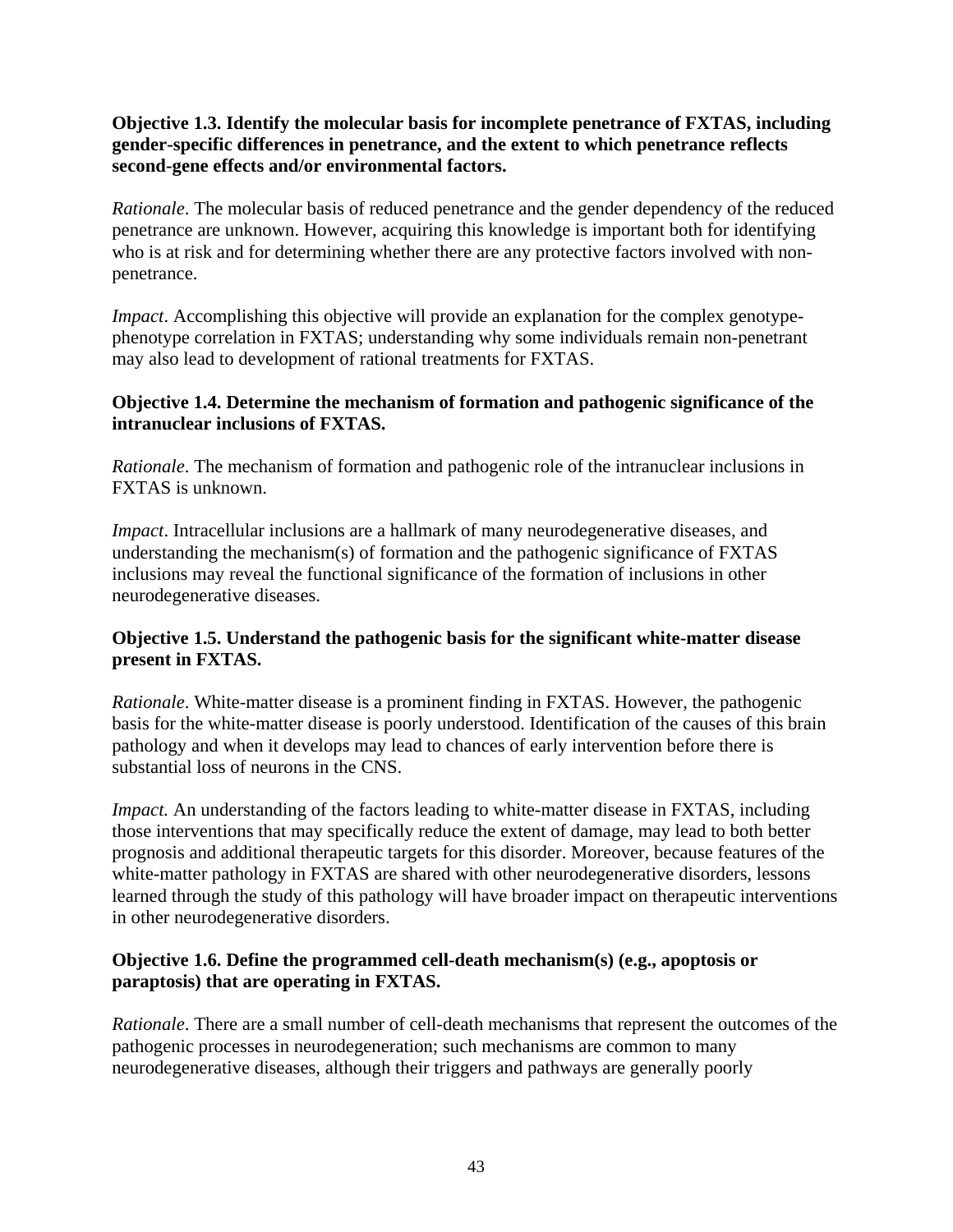understood. Because its pathogenic trigger (RNA toxicity) is known, FXTAS represents an important model for the study of neurodegeneration.

*Impact*. Understanding the cell-death mechanism in FXTAS may provide additional details of cell-death mechanisms operating in other neurodegenerative diseases. These same models may facilitate the development of preventative approaches as well as therapeutic measures.

### **Intrastructure Needs**

**Objective 1.7. Establish additional animal models (e.g., invertebrate, mouse, primate, other) to study pathogenetic mechanisms of FXTAS (e.g., mice with inducible and conditional expression of the CGG repeat in various reporter contexts, or primate models of FXTAS, which will display the behavioral and cognitive phenotypes that are more similar to the human clinical phenotypes).** 

*Rationale*. Studies on animal models are critical for our understanding of the pathogenic mechanisms. More sophisticated animal models for FXTAS that more closely parallel the features seen in humans will facilitate the dissection of mechanism, thus revealing potential therapeutic targets. Furthermore, refined animal models provide the necessary foundation for testing of therapeutic agents prior to Phase I studies in humans.

*Impact*. Studies in appropriate animal models are essential for the development of candidate therapeutic agents that can then proceed to testing in human drug trials. Thus, such studies provide an incubator for the next generation of targeted treatments for FXTAS. Of much broader significance, however, is the potential of such studies ― and the therapies developed through such studies ― to reveal treatment approaches to other neurodegenerative disorders, such as Alzheimer and Parkinson diseases.

### **Goal 2 ― Defining FXTAS Clinical Phenotypes**

Recent studies suggest that FXTAS is a spectrum disorder that often involves, in addition to tremor and ataxia, a broad range of other neurological, as well as psychiatric and cognitive, problems that include nerve conduction abnormalities, autoimmune disease, anxiety and depression, and dementia. Research is needed to identify the full range of the clinical spectrum of FXTAS in order to discover pathogenic mechanisms and guide treatment. The risk and protective factors, and the prevalence of the disease within clinical groups, are largely unknown, making it very difficult to determine which individuals are at greatest risk for developing FXTAS. Prospective longitudinal studies, as well as studies of the natural course of FXTAS, are needed to better understand the rate of progression of the condition, whether an early prodromal state can be identified, and how to identify those at risk who may benefit from neuroprotective treatment. Understanding the natural history of FXTAS is crucial to being able to identify the impact of future treatment on the time course of disease. The formal process of validation of tools to quantify clinical involvement for various clinical domains (e.g., clinimetric analysis; inter-rater reliability) is crucial for characterization of disease features and relating these to molecular and other parameters, tracking the time course of disease progression, and monitoring potential effect of treatments.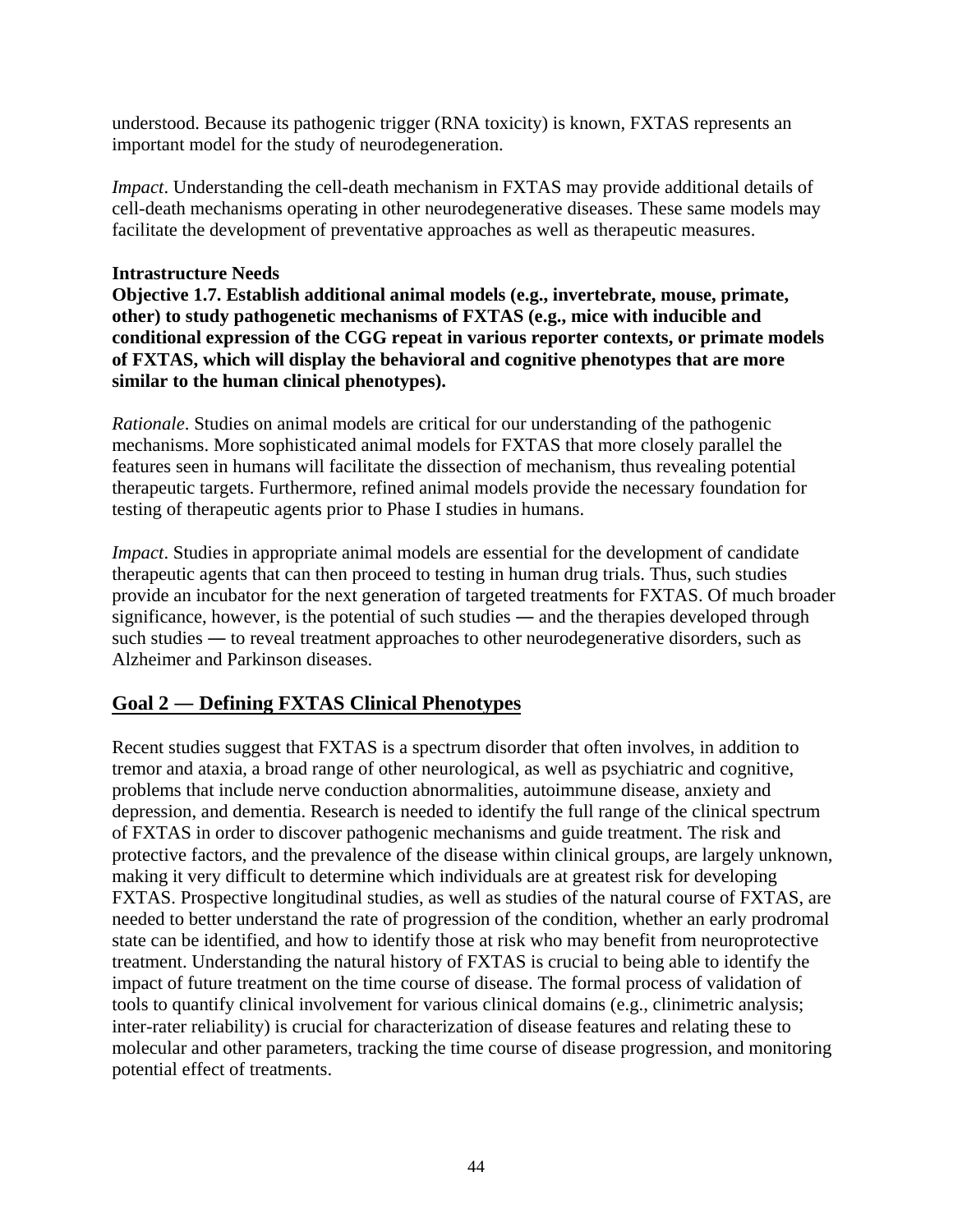The characterization of the full range of clinical effects of the fragile X premutation, its natural course, and the identification of the earliest markers of FXTAS disease are likely to lead to much more favorable outcomes and possibly to the prevention of disease in some individuals. The demonstration of therapeutic efficacy when monitoring treatment in clinical trials or general medical practice will depend on reliable, valid, and change-sensitive clinical instruments.

### **Objective 2.1. Define the broader range of neurological, neurocognitive, behavioral, and emotional dysfunction associated with FXTAS.**

*Rationale*. Recent work suggests that aging individuals with the *FMR1* premutation may develop a much broader range of neurological, emotional, and cognitive symptoms than are described in the narrow currently accepted diagnostic criteria for FXTAS.

*Impact*. Definition of the full range of clinical effects of the *FMR1* premutation will facilitate diagnosis and proper management of problems in premutation carriers and, given the prevalence of the premutation, could potentially have a substantial impact on management and genetic counseling for a large number of individuals in the general population.

### **Objective 2.2. Develop and validate instruments that quantify clinical signs, including motor and neuropsychological signs, and progression of disease and instruments that are sensitive to early signs of FXTAS progression; identify the most sensitive and predictive parameters to include in these instruments through clinimetric testing.**

*Rationale*. As neuroprotective and neurotherapeutic agents are developed, it will be essential to have a battery of well-validated and sensitive instruments to identify individuals at high-risk for or in the early stage of FXTAS and to enroll these individuals in clinical trials for outcomes measurement. Instruments should be sensitive enough to identify very early signs of disease.

*Impact*. Development of such instruments would result in improved, objective clinical characterization of premutation carriers with symptoms of FXTAS, the progress of their symptoms over time, and their response to therapeutic interventions.

### **Objective 2.3. Identify molecular, clinical, and environmental risk and protective factors associated with the penetrance of FXTAS.**

*Rationale*. The fact that not all individuals who are carriers of premutation forms of the *FMR1* gene will develop FXTAS (incomplete penetrance) implies that factors other than the expanded repeat also play roles in the development of the disorder. This conclusion, in turn, implies that there are other genetic and/or environmental factors that confer additional risk or protection from disease occurrence and progression. Identification of these additional factors may provide new clues as to treatments or efforts to either reduce the severity of FXTAS or prevent its occurrence.

*Impact*. The identification of risk and protective factors may lead to interventions or lifestyle modifications in premutation carriers that reduce their risk for disease.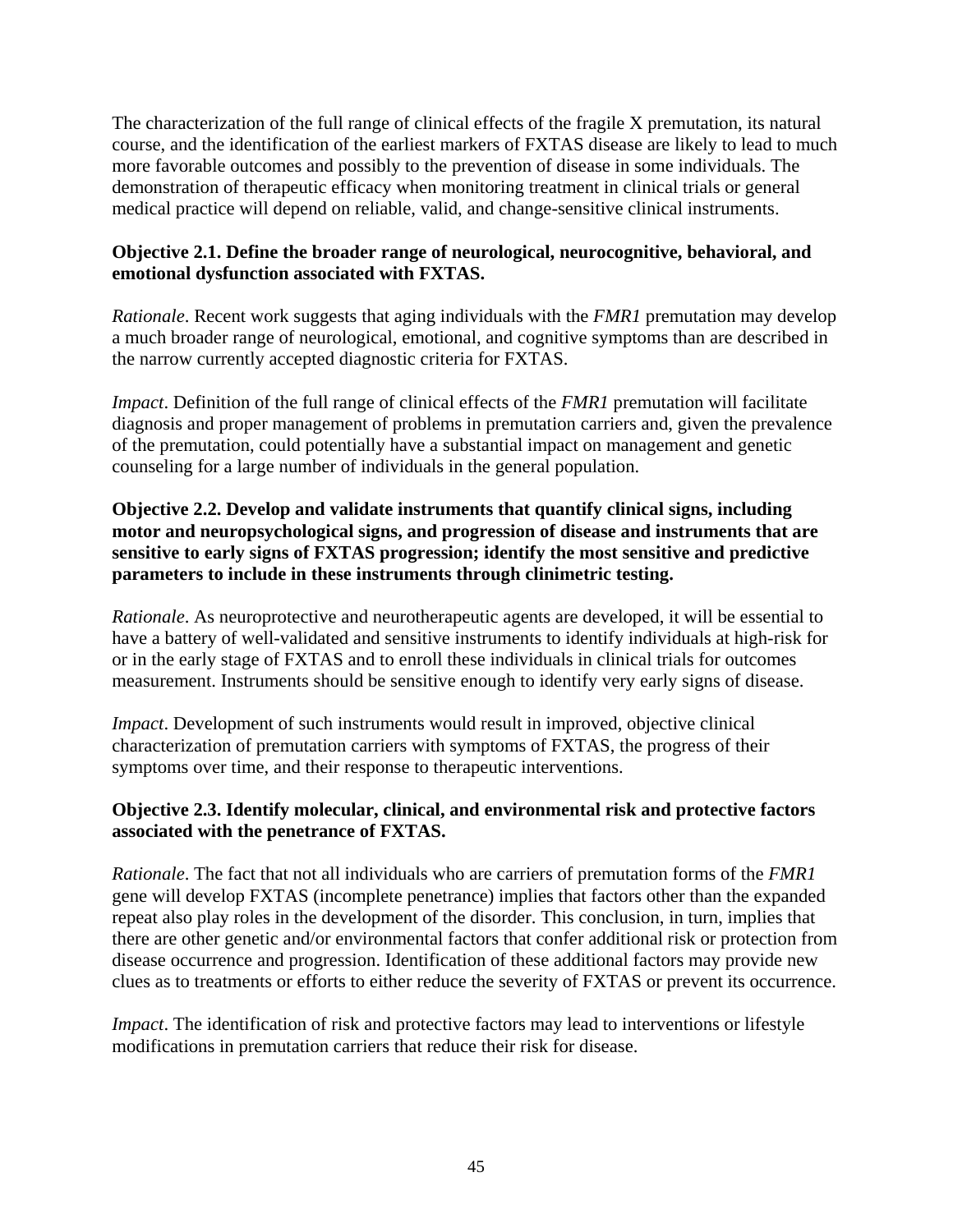### **Objective 2.4. Prospectively identify the natural history of the** *FMR1* **premutation carrier and FXTAS progression, including factors associated with rapid and slow progression of disease.**

*Rationale*. While it is evident from case reports that some affected persons have highly variable rates of disease progression, it is unknown what the usual rate of progression is and what factors slow or exacerbate progression.

*Impact*. This knowledge would improve the ability of individuals and families with FXTAS to cope with the disorder and plan for the future. Knowledge of factors that slow or exacerbate disease progression would shed light on the pathophysiology of the disease and may offer affected persons the potential to slow the disease's progression and/or offer unaffected carriers methods to reduce risk of disease.

### **Objective 2.5. Define the relationship between the FXTAS clinical phenotype,** *FMR1* **molecular genetic abnormalities, imaging, and measures of cellular pathology; identify factors (molecular, clinical, environmental) associated with various FXTAS clinical signs.**

*Rationale.* Affected persons have a range of clinical signs, e.g., some have prominent dementia and little tremor while others have prominent tremor and minimal cognitive impairment. The molecular, cellular, and imaging abnormalities associated with various phenotypes are unknown. Further, the specific factors that predispose a person to have a specific clinical sign, e.g., frontal executive dysfunction, are unknown.

*Impact*. This knowledge would improve understanding of the pathophysiology of FXTAS. Moreover, the delineation of the relative impact of these various factors associated with the development of FXTAS signs may lead to a broader range of interventions to prevent or slow progression of disease.

### **Goal 3 ― Epidemiology of FXTAS and** *FMR1* **Premutation Alleles**

The incidence of FXTAS is currently unknown, and estimates are drawn from frequency measures for large normal and premutation repeat-length alleles in the general and in more restricted populations. However, the incomplete penetrance of FXTAS, coupled with the potential for poorly defined clinical phenotypes, suggests the need for more detailed surveys to establish the prevalence of FXTAS and related neurological disorders that result from *FMR1* premutation alleles.

Epidemiological data will determine the significance of FXTAS as a public health problem and help in developing strategies to approach individuals with FXTAS and their families for clinical studies.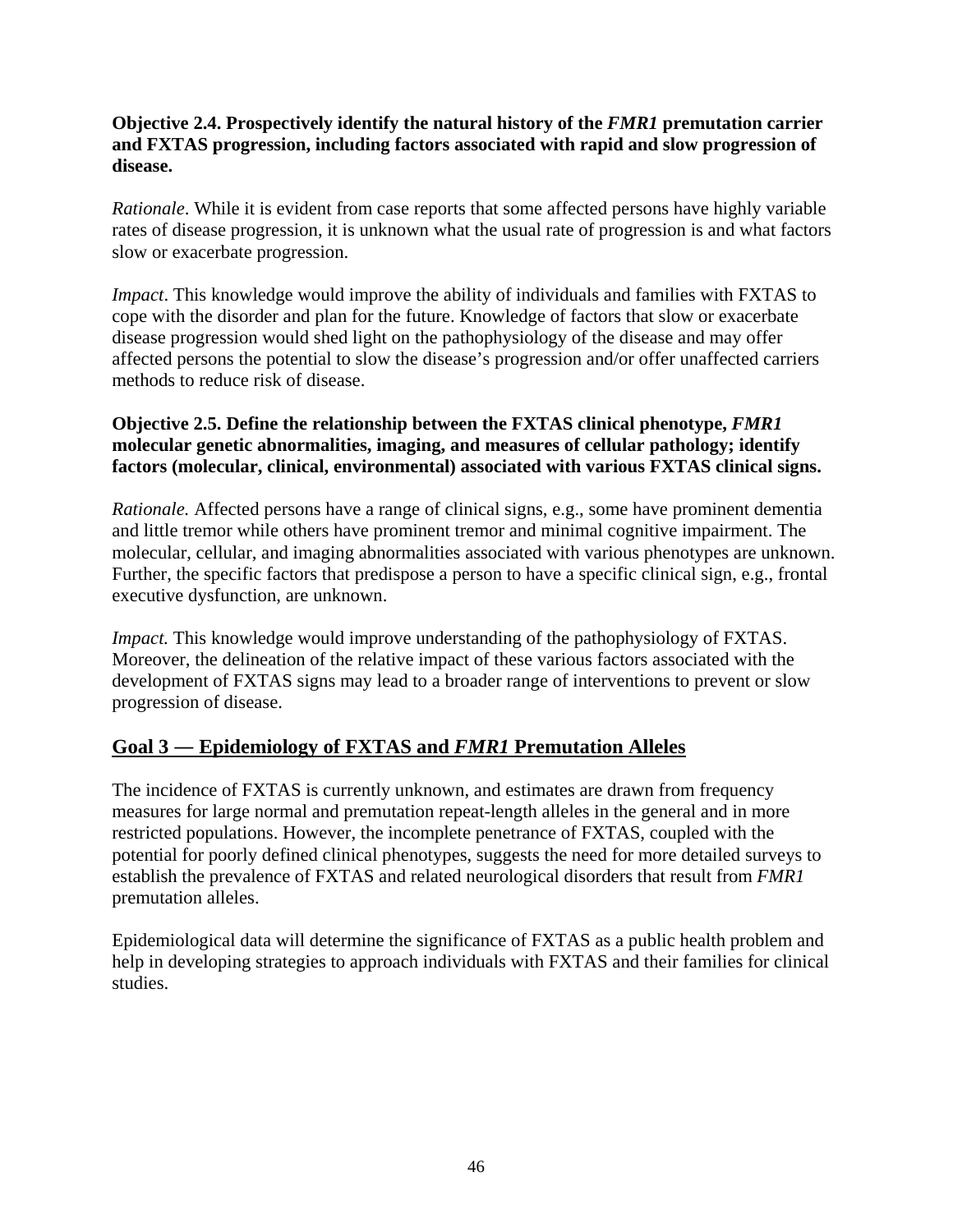### **Objective 3.1. Define the prevalence of the** *FMR1* **allele lengths in the general population ascertained in an unbiased fashion. Categorize these data for age; data across numerous age cohorts is desirable.**

*Rationale*. Defining the frequency of expanded forms of the fragile X gene in the general population, and in an unbiased fashion, is critical for assessing the societal impact of FXTAS. At the present time, there is no unbiased estimate for premutation frequency in any large-scale population in the United States.

*Impact*. FXTAS may be among the most common single-gene causes of late-onset neurodegeneration in the United States. Unlike the majority of cases of late-onset Parkinson or Alzheimer disease, which are sporadic, the genetic basis of FXTAS allows estimates to be made for the total population at risk. As targeted therapies are developed, the ability to screen provides the added advantage of identification of individuals for preemptive therapeutic intervention.

### **Objective 3.2. Determine the prevalence of expanded** *FMR1* **alleles in adults with genetically undefined movement disorders (e.g., ataxia, tremor, Parkinsonism), memory impairment or dementia (e.g., Lewy body dementias, Alzheimer disease), dysautonomia, and/or peripheral neuropathy.**

As a component of this Objective, additional consideration might be given as to how to establish the appropriate high-risk groups for screening. In particular, movement disorders or dementia clinics may not be the most appropriate venue for screening, as sampling bias can be introduced. For example, only a small minority of individuals with FXTAS might visit dementia clinics.

*Rationale*. FXTAS usually presents as a movement disorder, with other, more variable, associated neurological, medical, and neuropsychiatric impairments. However, the disorder may present with one of the associated features (e.g., dementia), thus escaping recognition, particularly in the absence of a recognized family history of fragile X-related disorders. It is thus expected that carriers of premutation alleles of the *FMR1* gene will be increased in individuals with various disorders (e.g., Parkinson disease, ataxia, dementia) that have substantial clinical overlap with FXTAS. Screening studies of these "high-risk" populations will identify the extent to which FXTAS cases are present within cohorts with a differing initial diagnosis.

*Impact*. Identification of appropriate high-risk populations would enhance the diagnostic opportunity for FXTAS.

### **Objective 3.3. Identify potential familial predisposition to FXTAS, its association with FXPOI and FXS, and find molecular factors involved in family clustering.**

*Rationale*. Preliminary observations provide strong support for familial clustering of FXTAS cases within families, suggesting the presence of genetic or environmental factors common to these affected family members. In many cases, the study of families with a heavy burden of clinical involvement, or those with almost no involvement other than the initial diagnosis, provides the only means for identifying the second-gene effects. In the same vein, studies of such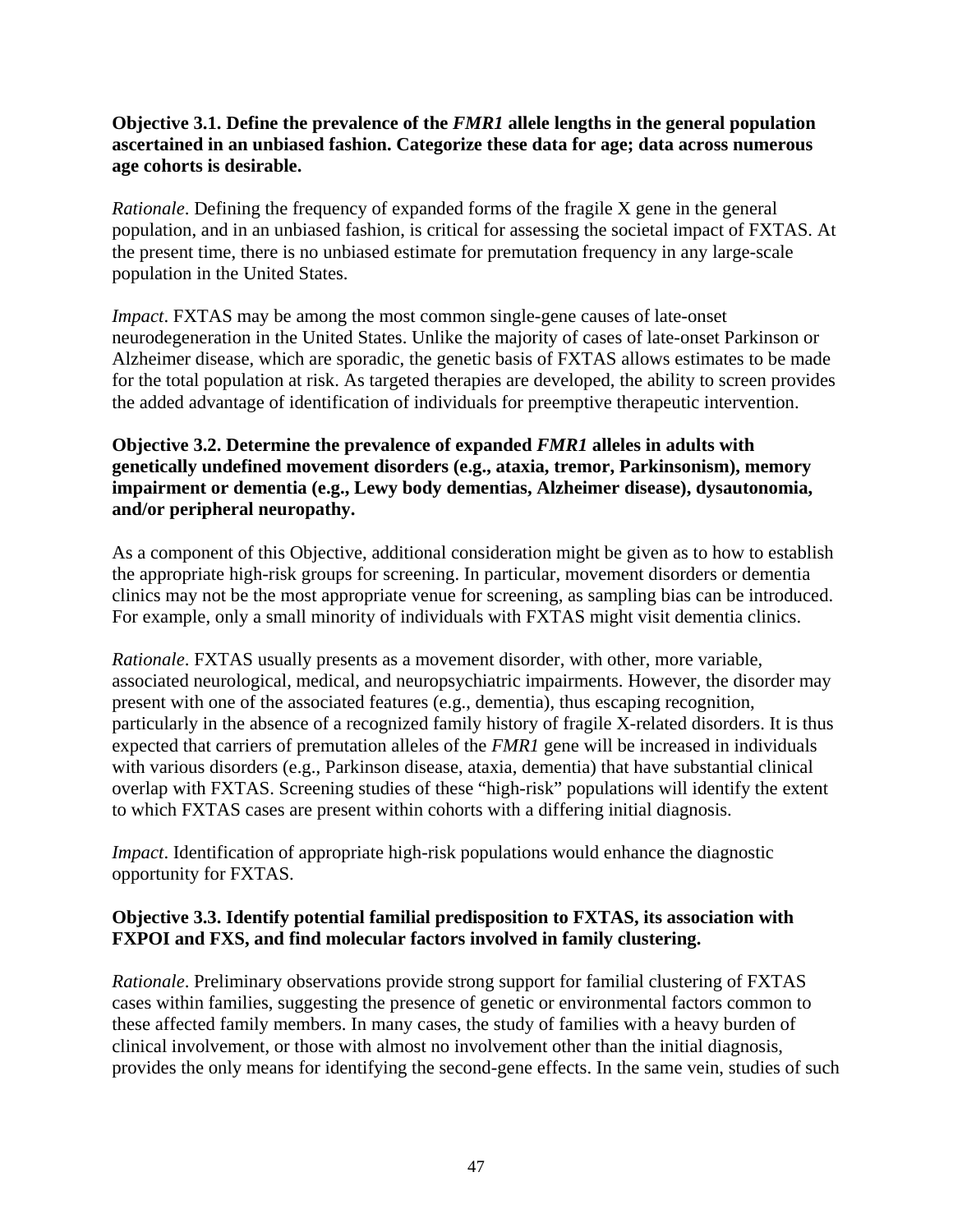families may reveal different exposures (i.e., toxic chemicals, medications used to treat other disorders, etc.) that will lead to the identification of environmental influences.

*Impact*. Documenting the familial predisposition to FXTAS will provide the basis for sound clinical management of the entire family of the individual first identified with FXTAS. It will identify the familial relationships between neuroendocrine problems leading to POI and those leading to FXTAS, and it will help to identify the linkage between them. One of the major consequences of this understanding is cross-communication between clinical domains (obstetrics and gynecology, neurology, etc.).

## **Goal 4 ― Early Diagnosis/Identification of Individuals Most At Risk of Developing FXTAS**

Although the ascertainment of a CGG repeat in the premutation range confers carrier status and therefore the *a priori* possibility of developing FXTAS because longer repeats are associated with increased relative risk, neither the presence of a CGG repeat nor its length provides an accurate individual risk. There are carriers with a large premutation who never get disease and carriers with a small premutation who get relatively severe disease. In particular, it is very difficult to identify which female carriers are in the 8 percent to 10 percentwho are at increased risk for FXTAS, as this is dependent on both repeat length and activation ratios, and even these parameters together are poor predictors. This increased risk no doubt reflects underlying interacting genetic and environmental factors that have yet to be defined.

Studies in this area will lead to improved early diagnosis and knowledge of an individual's risk for FXTAS. This will enable clinicians to provide prognostic information that will help families with planning for the future, enable the identification of individuals most appropriate for studies of preventative treatments targeting the underlying mechanisms of cellular toxicity, and add to our knowledge of the complex interactions that predispose to FXTAS.

**Objective 4.1. Develop molecular markers of cellular toxicity (e.g., metabolic, regulatory) that are assayable in a peripheral tissue or fluid of individual carriers to assist with prediction of impending disease before symptoms develop, finding those most at risk, and tracking cellular toxicity in carriers, with age, and after interventions.** 

*Rationale.* Whether an individual premutation carrier will develop FXTAS is unknown; this objective will provide metrics for involvement to be used for longitudinal studies.

*Impact.* This information will allow counseling of premutation carriers regarding their risk, will allow human studies to be focused on individuals at higher risk, and will allow tracking of the disease process at a cellular level.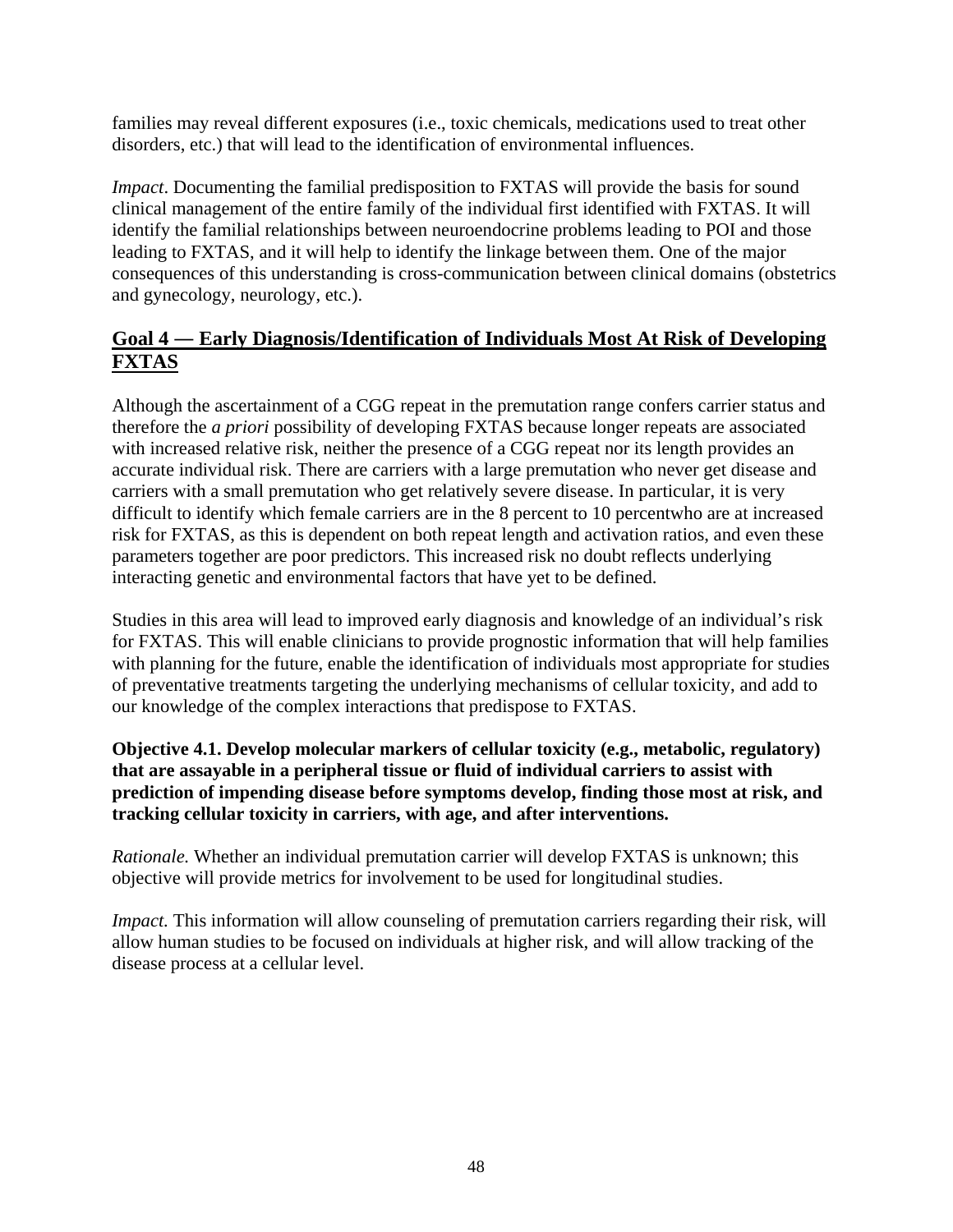### **Objective 4.2. Utilize these markers to assist with drug discovery for targeted treatments that block the mechanism of toxicity in the underlying disorder.**

*Rationale.* No agents have been found that alter the pathophysiology of the disease; the development of markers will provide the necessary tools for assessing cellular response to candidate treatments for cellular toxicity.

*Impact.* Drugs that alter the disease process will be identified more efficiently, leading to clinical trials that are more likely to alter the course of the disease.

### **Objective 4.3. Develop radiological markers of CNS toxicity through more sensitive measures, such as DTI or MR spectroscopy (MR-SPECT), that will indicate individuals at risk for FXTAS before clinical symptoms or standard radiological signs of FXTAS become evident.**

*Rationale.* Sensitive radiological markers have the potential to measure abnormal brain function representative of the disease process, thus identifying preclinical disease and individuals who may be at-risk for FXTAS.

*Impact.* This would allow *FMR1* premutation carriers to be counseled more accurately regarding their risk, and it will allow human studies to be focused on individuals at higher risk and allow tracking of the disease process radiologically.

### **Objective 4.4. Use the cellular, radiological, and clinical markers associated with FXTAS to successfully track improvements in toxicity measures with preventative or symptomatic treatment in clinical trials.**

*Rationale.* No drugs have been shown to alter the pathophysiology of the disease or reduce symptoms; better quantifiers of CNS involvement are needed to measure CNS pathophysiology and therapeutic response.

*Impact.* This will allow confirmation of reversal of the disease process in human clinical trials of drugs or other agents.

# **Goal 5 ― Supportive and Targeted Therapeutic Interventions for FXTAS**

Currently there is no targeted treatment for FXTAS, and it is not known whether supportive treatments targeted to symptoms are truly helpful. Only one retrospective study exists to suggest that some individuals derive benefit from medication targeted to symptoms. Individuals with FXTAS are often treated with medications empirically, and these may be unhelpful or even detrimental; however, there is no information available to guide practice. Further, although there are likely to be some benefits of currently available supportive treatments, these are likely to be limited. Therefore, development of new therapeutics targeting the underlying disorder is crucial, and this can be aimed at both treatment to reduce symptoms and progression in symptomatic individuals and prevention of symptoms in at-risk presymptomatic individuals.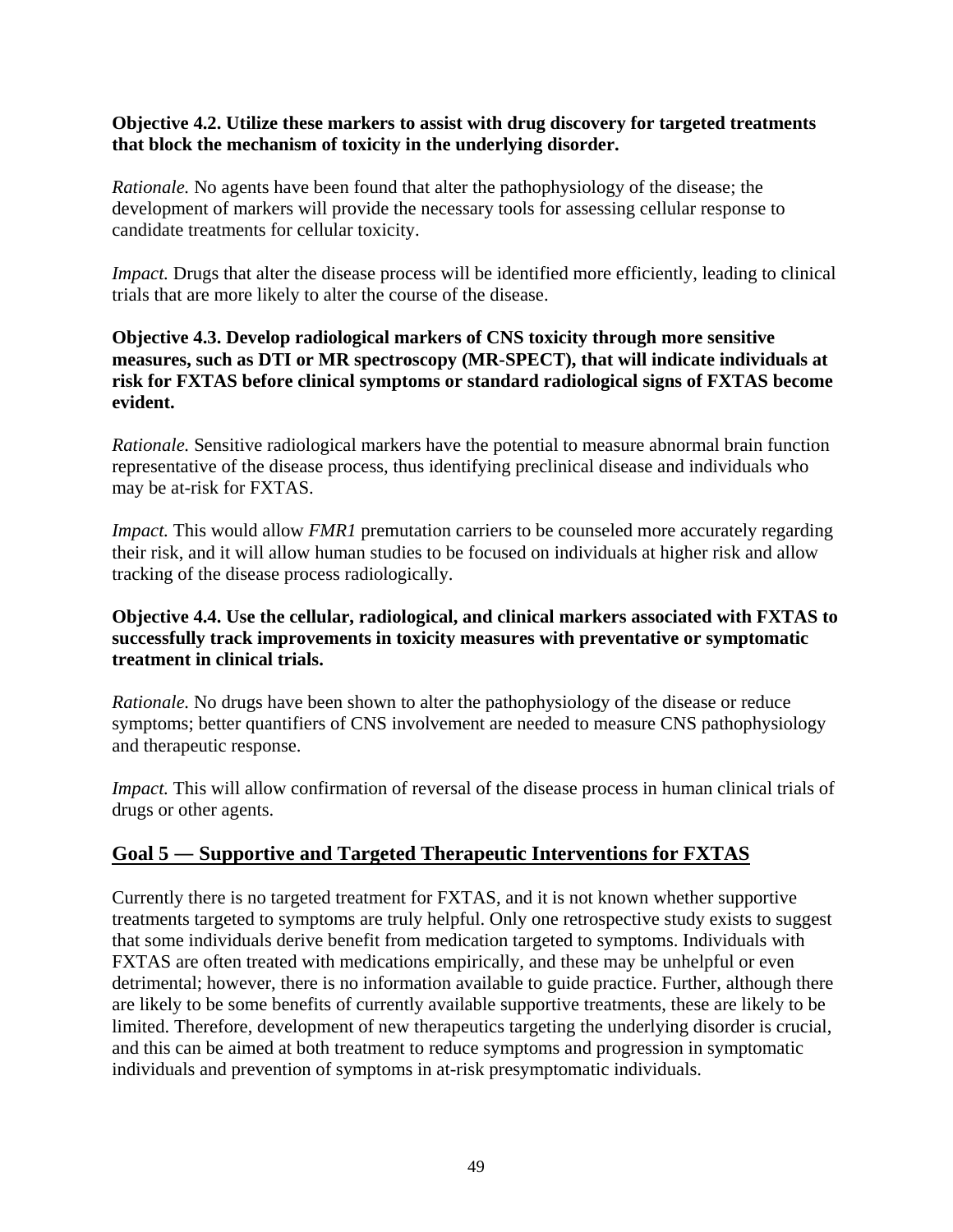The identification of therapies that reduce symptoms will improve quality of life for those affected by FXTAS and potentially reduce burden on caregivers. Development of new therapies that slow or reverse the underlying disease or prevent FXTAS from occurring in those at risk would clearly provide a tremendous health-and-life benefit to fragile X premutation carriers and would reduce demands on public health resources.

**Objective 5.1. Evaluate currently available pharmaceutical treatments targeted at specific symptoms in FXTAS to determine if they are helpful in well-designed clinical trials. Examples would be memantine for neurodegeneration and cognitive decline, minocycline and other putative neuroprotective agents, and standard treatments targeted at reduction of tremor.** 

*Rationale.* It is not currently known whether symptomatic medication treatments currently available are helpful, have no effect, or have deleterious effects in FXTAS.

*Impact.* Identification of helpful supportive medication therapies would improve quality of life and reduce burden for those with FXTAS and their families, while understanding which treatments provide no benefit or elicit negative effects would prevent fruitless treatment with such agents and exposure to unnecessary side effects.

### **Objective 5.2. Evaluate existing supportive devices and physical therapies to determine if these improve outcome (e.g., increase time to becoming wheelchair bound) or lengthen survival of persons with FXTAS.**

*Rationale.* Persons with FXTAS have progressive loss of balance until they are confined to a wheelchair. Many have worsening action tremor that interferes with writing, eating, and other routine daily activities. Persons with FXTAS also become progressively weaker as they are forced to reduce activity due to their neurological symptoms. It is not currently known whether supportive devices and physical therapies can improve quality of life and adaptive skills in individuals with FXTAS. Many different types of canes and walkers and varied exercise programs are available, but use of these assistive walking devices and various exercise therapies in FXTAS has not been studied. Similarly, devices that reduce tremor are useful in other disorders but have not been studied in FXTAS. Of note, the provision of therapies that have no benefit is a waste of resources.

*Impact.* Identification of successful devices and physical therapies could improve quality of life, lengthen life span, and reduce burden for individuals with FXTAS and their families. The use of assistive walking devices and participation in exercise programs that reduce falls would reduce associated morbidity, e.g., hip and other fractures, head injuries. This would also increase the mobility of affected persons, increasing the likelihood that the individual with FXTAS and their family will interact more with others and improve the quality of their lives during their later years. Devices that compensate for tremor will improve the individual's ability to care for themselves and reduce caregiver burden. Furthermore, identification of non-beneficial supportive devices and physical therapies would prevent fruitless waste of resources.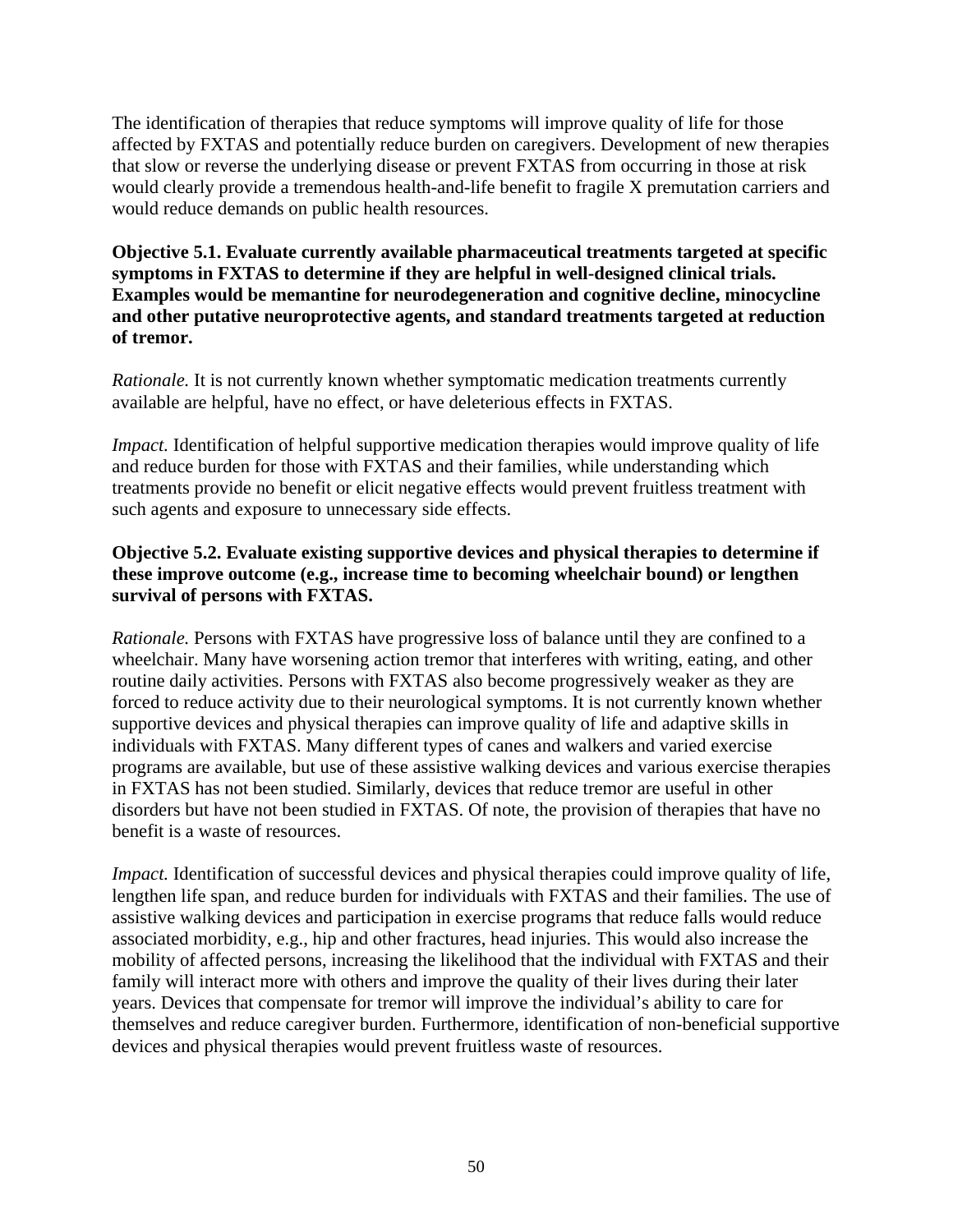### **Objective 5.3. Evaluate new drugs currently in development (e.g., oxybate, mGluR5 blockers) that are targeted to FXTAS symptoms in trials in animal models and human clinical trials.**

*Rationale.* New drugs are being developed for common, well-known disorders, e.g., Parkinson disease and essential tremor, which have symptoms that also occur in FXTAS. For example, Parkinson disease and FXTAS have stiffness and cognitive dysfunction as common features, and both essential tremor and FXTAS have action tremor as a prominent symptom. Thus, drugs in development for Parkinson disease and essential tremor may reduce specific symptoms of FXTAS.

*Impact.* Identification of medications that control the symptoms of FXTAS would improve quality of life and reduce burden for those with FXTAS and their families. Drugs that reduce parkinsonian symptoms may reduce falls and the associated morbidity and would improve mobility. Drugs that reduce parkinsonian symptoms or tremor would allow the affected person to accomplish routine daily activities and reduce the need for caregiver assistance. Similarly, medications that benefit cognitive function would improve quality of life and reduce caregiver burden.

### **Objective 5.4***.* **Utilize screening techniques that test the effect of large numbers of medications in cell culture and in animal models in reducing the toxic mechanisms that occur in FXTAS.**

*Rationale*. Medications may currently be available that directly target the underlying mechanisms of cellular toxicity and may prevent, slow, or reverse the course of the disease itself but are not currently recognized as being of possible benefit for sufferers of FXTAS.

*Impact.* Discovery of such medications would lead to human clinical trials aimed at preventing, slowing, or reversing the underlying cellular toxicity that is the cause of FXTAS. Identification of these medications would result in reduced symptoms of FXTAS and longer life span. Reduced falls, tremor, and cognitive dysfunction would improve the quality of life of affected persons and their families because affected persons would have increased mobility, longer employment capability, and enhanced independence, mental health, and self care. Caregiver and family burden would be less, and ultimately there would be reduced demand on public health resources.

### **Objective 5.5. Evaluate novel therapeutic agents (e.g., RNAi, proteins or peptides, other small molecules) that may reverse cellular toxicity and may reverse or prevent FXTAS symptoms in animal models and in human clinical trials aimed at both treatment and prevention.**

*Rationale*. Medications need to be developed that directly target the underlying mechanisms of cellular toxicity and prevent, reverse, or slow the disease itself but are not available for FXTAS.

*Impact.* Demonstration of the effectiveness of such medications would improve health and quality of life for persons with FXTAS, prevent or reduce suffering related to FXTAS, and reduce demands on public health resources to support individuals with FXTAS. Premutation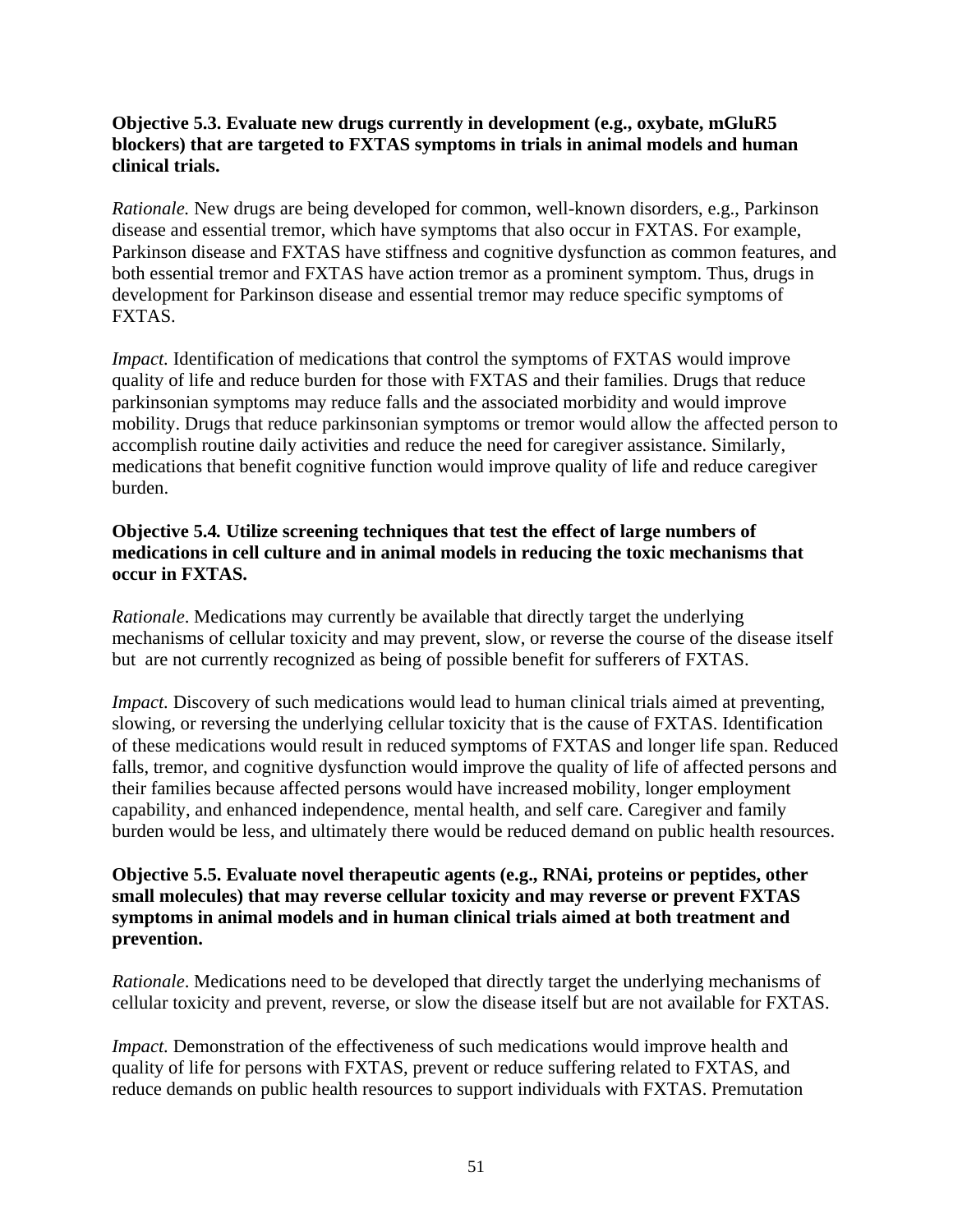carriers without FXTAS may also benefit greatly because such medications may spare them from developing the disorder or enable them to have a slower, less disabling progression of symptoms. Those with psychiatric symptoms may be less affected. Overall, quality of life would be improved for families with *FMR1* mutations.

### **Goal 6 ― Quality-of-Life Issues Associated with FXTAS**

Families with FXTAS struggle with many complex issues. Grandparents diagnosed with FXTAS feel guilt when they find that their grandchild's FXS is a result of a genetic mutation that the grandparent is carrying. The diagnosis of FXTAS in one individual of the family means all family members need to be counseled regarding their risks. The needs of the person with FXTAS drain the family's resources: financially, emotionally, and psychologically. The spouse of more than 40 years deals with an altered marital relationship as the affected person undergoes personality changes, develops dementia, and demands constant supervison. An elderly spouse has to figure out how and when to place her declining husband with FXTAS in a nursing home. Even though these challenging issues are common and obvious, there is little research to document the effects of FXTAS on quality of life, at the level of both the individual and the family. There is little information available on the impact of knowledge of premutation carrier status, and thus future risk of FXTAS, on quality of life. For example, how do individuals cope with the information that they are at risk for a neurodegenerative disorder? Is it best to be informed of one's premutation status in young adulthood and of one's risk for disease in later life, in light of the psychological stress that may occur over the years until symptoms begin, if they do at all? Data is also lacking regarding which symptoms of FXTAS are the most troublesome for the individual and their family. Further, the availability and adequacy of supportive services such as genetic counseling, family and individual counseling, and social work is unknown.

Understanding how the diagnosis of FXTAS or of the fragile X premutation carrier state affects quality of life will allow implementation of effective services to improve the quality of life of affected persons and their families. These services may include individual and marital counseling, programs to educate individuals with FXTAS and their families about the disorder, and provide adaptive guidance regarding changes in recreational and leisure activities and family structure. This would enhance opportunities to provide hope for affected families.

**Objective 6.1. Assess the attitudes of individuals and their families about receiving a** *FMR1* **premutation diagnosis, the optimum time to receive this information, and their interest level regarding learning their carrier status to determine how much information may be shared with parents when a child is identified as being a carrier and who in the family needs to know.** 

*Rationale*. There is little consensus among researchers, clinicians, and families affected by FXS about the optimal time for individuals at risk for the premutation to be tested, or informed, and what kinds of information need to be conveyed, especially because the knowledge base regarding the FXTAS phenotype at different stages of development is rapidly expanding.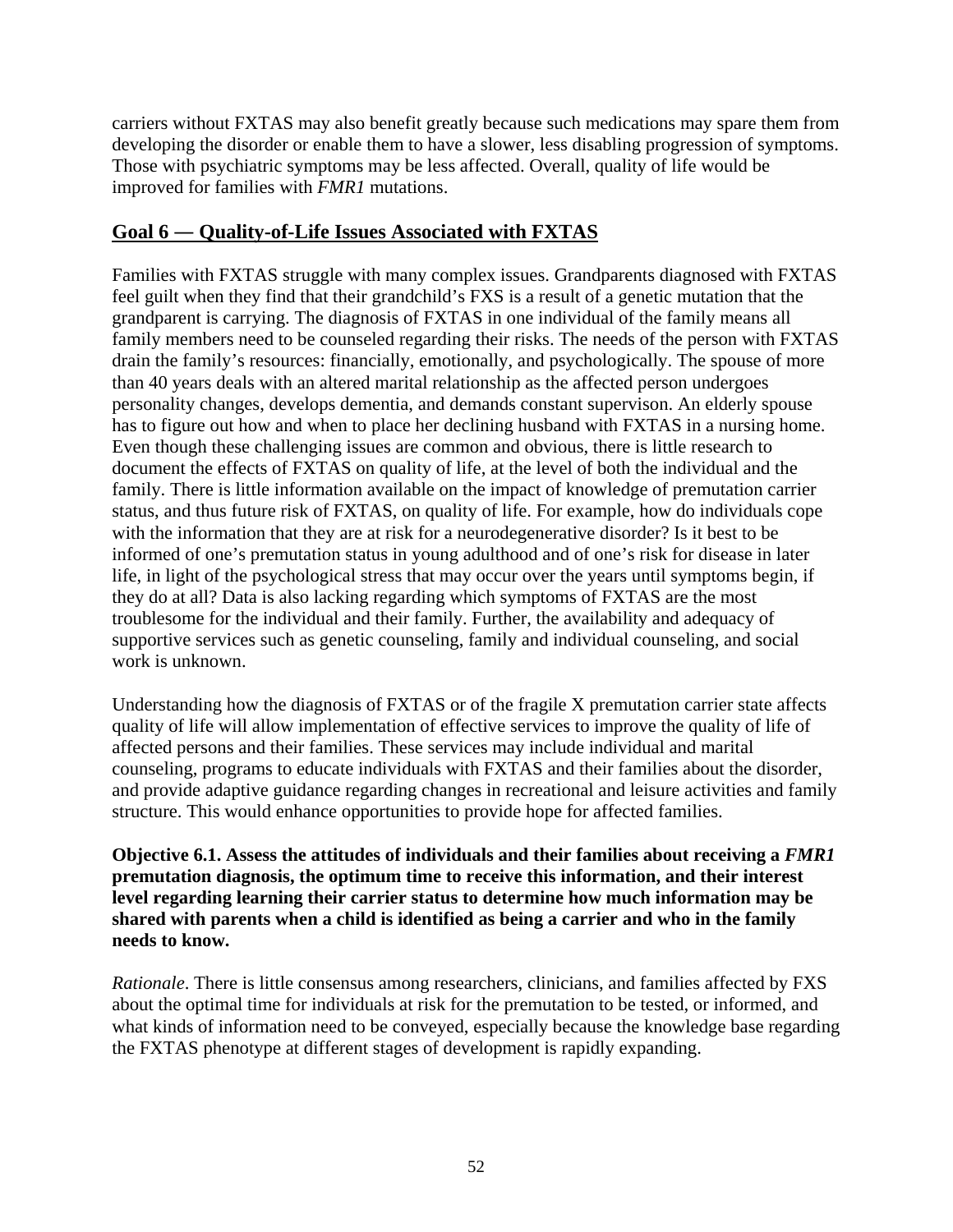*Impact*. The information gained here will lead to more sensitive genetic counseling practices and better-defined recommendations for counseling individuals in FXTAS families.

### **Objective 6.2. Determine the availability and adequacy of genetic counseling for families, its usefulness and complexity, and the understandability of information provided through counseling after diagnosis as an** *FMR1* **premutation carrier.**

*Rationale*. Knowledge regarding the genetics and phenotypes of fragile X-associated disorders is highly complex and can be confusing for families to understand. It is therefore imperative to develop readily available systems for the delivery of accurate information in a field that is rapidly changing.

*Impact.* Knowledge of the current status of effectiveness and accuracy of genetic counseling for *FMR1* mutations will lead to implementation of strategies that will reduce problems with omission of information and potentially damaging misinformation about the premutation carrier state and associated conditions.

### **Objective 6.3. Determine the impact of the** *FMR1* **premutation carrier diagnosis on the quality of life of the carrier individual and of other family members and design interventions to reduce negative effects on quality of life.**

*Rationale.* Although clinical aspects of the *FMR1* carrier state are beginning to be elucidated, there is little, if any, information about how knowledge of carrier status affects the individual in his/her daily life or how family members are affected. Possible beneficial interventions include psychological counseling for the affected individual, family counseling, and genetic counseling.

*Impact*. This information will lead to practical, family-level interventions that may improve the quality of life for individuals who carry the *FMR1* premutation and their families.

### **Objective 6.4. Determine whether quality of life for those affected with FXTAS and their family members is most affected by motor, psychological/psychiatric, or cognitive dysfunction in the individual with FXTAS and determine which aspects of the quality of life are most affected.**

*Rationale*. The broad spectrum of symptoms across neurological, cognitive, and psychiatric domains makes it difficult to determine the degree of impact of each of these problems in a person's daily life. Research aimed at identifying how certain symptoms relate to quality of life in areas such as interpersonal relationships, work, recreation, and self-care will lead to interventions that are more targeted and effective.

*Impact.* With this information, targeted interventions aimed at improving quality of life for individuals with FXTAS and their family members can be developed and, in conjunction with therapies reducing clinical symptoms, will lead to better outcomes for affected individuals and their families.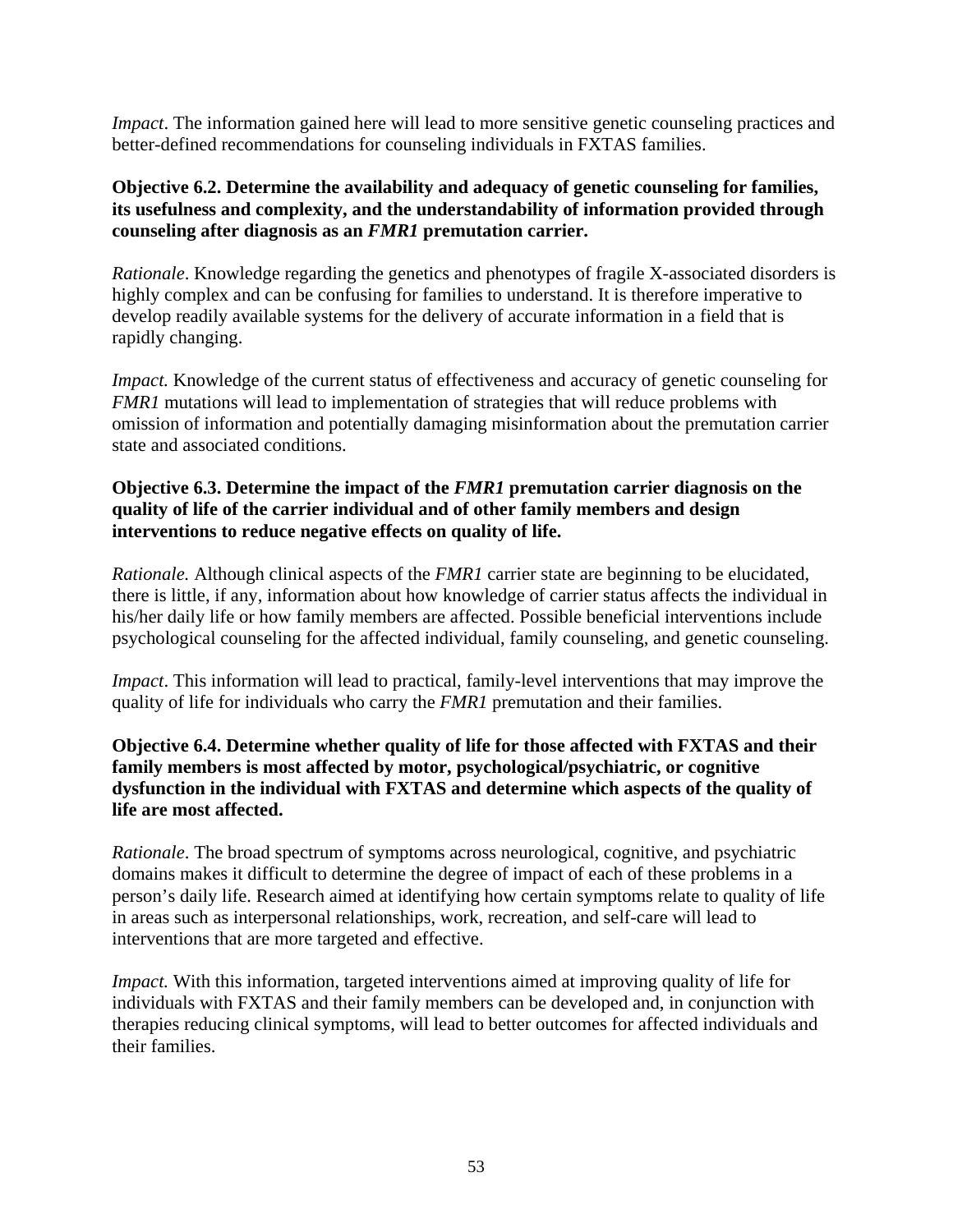### **Objective 6.5. Develop, implement, and evaluate supportive interventions for individuals with FXTAS and their families.**

*Rationale*. New supportive strategies are needed to help the many struggling families dealing with FXTAS. This disorder is novel and is distinct from other neurodegenerative disorders of the aging. For example, persons with Alzheimer disease have trouble finding words and tend to wander away but are not prone to falls, while individuals with FXTAS have minimal language difficulty but have poor insight and disinhibited behavior and fall easily. Research is needed that focuses on what supportive strategies (social, financial, emotional, medical) are most useful for individuals with FXTAS and their families.

*Impact*. Research that results in the availability of focused, beneficial services for individuals with FXTAS and their families will offer them needed support without wasting resources. For example, these strategies may improve the quality of psychological supportive services, genetic counseling, and counseling on financial and life planning. Availability of improved supportive interventions will improve quality of life for individuals with FXTAS and their families. For example, effective interventions aimed at increasing education about FXTAS may reduce anxiety and stress in individuals and family members, and counseling may help to improve marital and family relations that are affected by the development of degenerative disease in a loved one.

**Objective 6.6. Determine the level of awareness among FXTAS-affected families regarding support systems at fragile X clinics and resource groups and their perception of need, adequacy, and availability of expertise in neurological management, psychological/counseling support, and availability of information on possible treatment options.** 

*Rationale*. It is unclear whether families with FXTAS are aware of support systems available to them, whether adequate resources for care exist, or whether families are availing themselves of these resources. It is important that resources are adequate and that affected persons are aware of them and thus able to use them.

*Impact.* Defining the availability and adequacy of currently available resources would prompt practitioners involved in these resources to improve their availability and the quality offered.

### **Goal 7 ― Broader Implications for Other Neurodegenerative Diseases**

The long-term objective of FXTAS research is to develop novel therapeutic strategies that will be broadly applicable to other late-onset neurodegenerative disorders, such as Parkinson and Alzheimer disease, where the specific causes of the late-onset forms of those diseases have not been identified. In this regard, the major advantage to other neurodegenerative disorders of studying FXTAS is that our knowledge of the triggering event (abnormal mRNA) in FXTAS will enable the study of the mechanisms of neural cell death that FXTAS has in common with other neurodegenerative disorders.

Detailed knowledge of the disease mechanism caused by *FMR1* premutation expansions in FXTAS will provide targets for treatments for FXTAS that are likely to be of much broader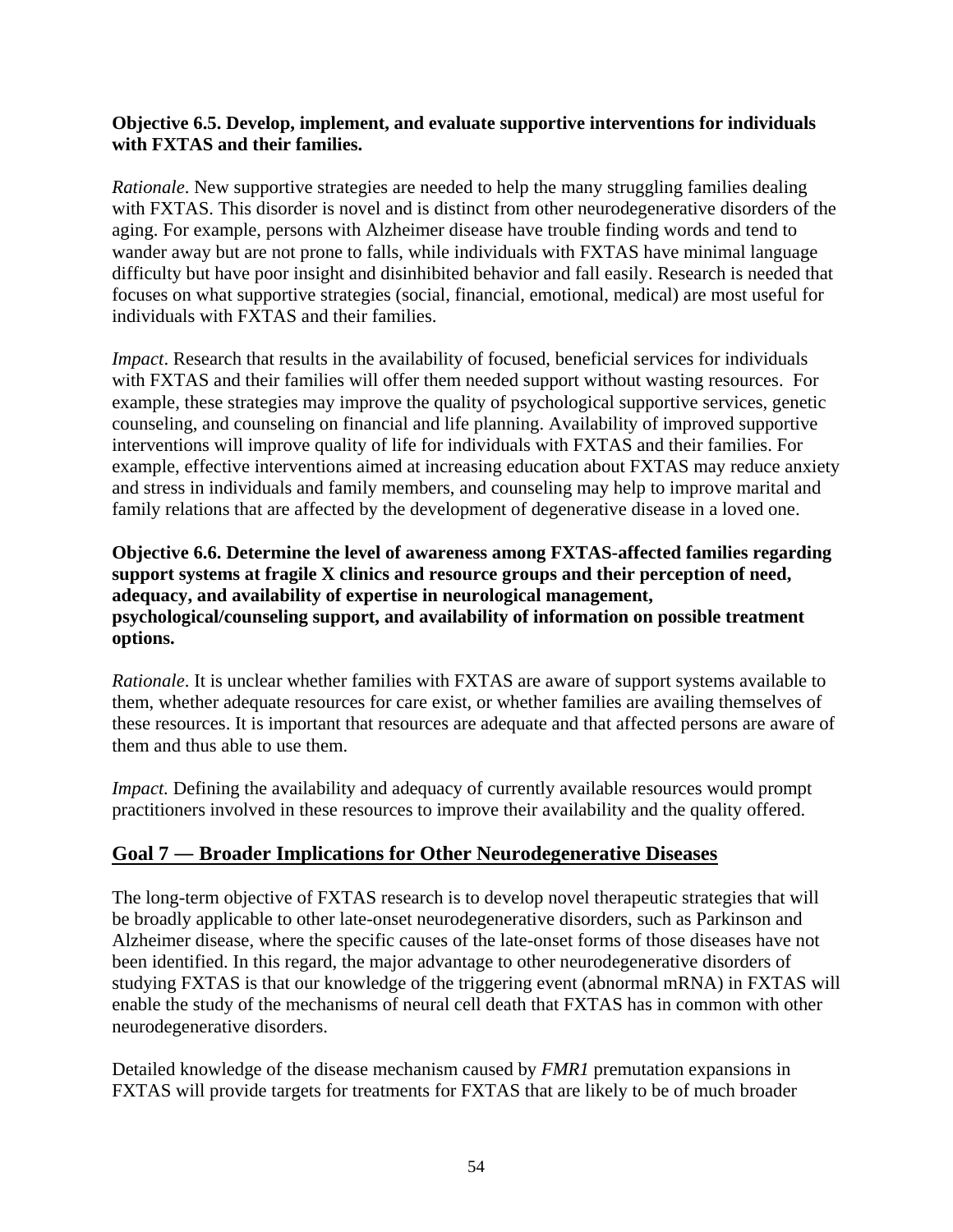benefit to many forms of neurodegeneration involving movement disorders (e.g., Parkinson disease, Amyotrophic Lateral Sclerosis [ALS]) and dementias (e.g., Alzheimer disease, Parkinsonism with dementia).

### **Objective 7.1. Identify the disease pathways that are shared by FXTAS and more common neurodegenerative disorders, such as idiopathic Parkinson disease and Alzheimer disease.**

*Rationale*. Common disease pathways are likely to be shared between FXTAS and more common neurodegenerative disorders. Identification of shared mechanisms will inform both FXTAS and other disorders in the areas of prevention and treatment. Common pathways provide the opportunity for common therapeutic interventions, and because the primary trigger for FXTAS is known, animal models can be established for studying the common pathways.

*Impact*. Development of targeted treatment strategies for a broad range of neurodegenerative disorders, based on studies of FXTAS, would have a huge social impact as treatments for the more common disorders are made available.

### **Objective 7.2. Determine the extent to which Parkinson disease-associated mechanisms (e.g., problems with the cell's ability to dispose of abnormally folded proteins, dysfunction of the energy-producing mitochondria, and oxidative damage) also play roles in FXTAS pathogenesis.**

*Rationale*. Because FXTAS is associated with the formation of the same forms of particles ("inclusions") in the nuclei of neural cells as are found in other neurodegenerative disorders such as Huntington disease, similar pathogenic mechanisms are likely to be involved, such as the inability of the cell to dispose of abnormal protein aggregates or problems with energy generation in the cell.

*Impact*. To the extent that Parkinson disease-associated mechanisms are involved in FXTAS, which does have parkinsonism as a clinical feature, therapeutic approaches designed to target FXTAS will be applicable to Parkinson disease.

### **Objective 7.3. Determine whether the premutation influences the course of other neurodegenerative or non-CNS diseases.**

*Rationale*. Additional neurodegenerative diseases (e.g., Huntington disease, myotonic dystrophy) are caused by microsatellite expansions, and there is now growing evidence that these disorders involve ― at least in part ― some of the same RNA-based causes of disease. Moreover, in Huntington disease as well as more than 100 other sites in the human genome, there are CGGrepeat elements that may also be associated with the disease process. Almost nothing is known about involvement of other CGG repeats.

*Impact*. Elucidation of the molecular etiology of FXTAS will likely also elucidate pathogenic pathways involved in other neurodegenerative disorders caused by unstable microsatellites, again offering up the prospect of common therapeutic approaches to more than a single disorder.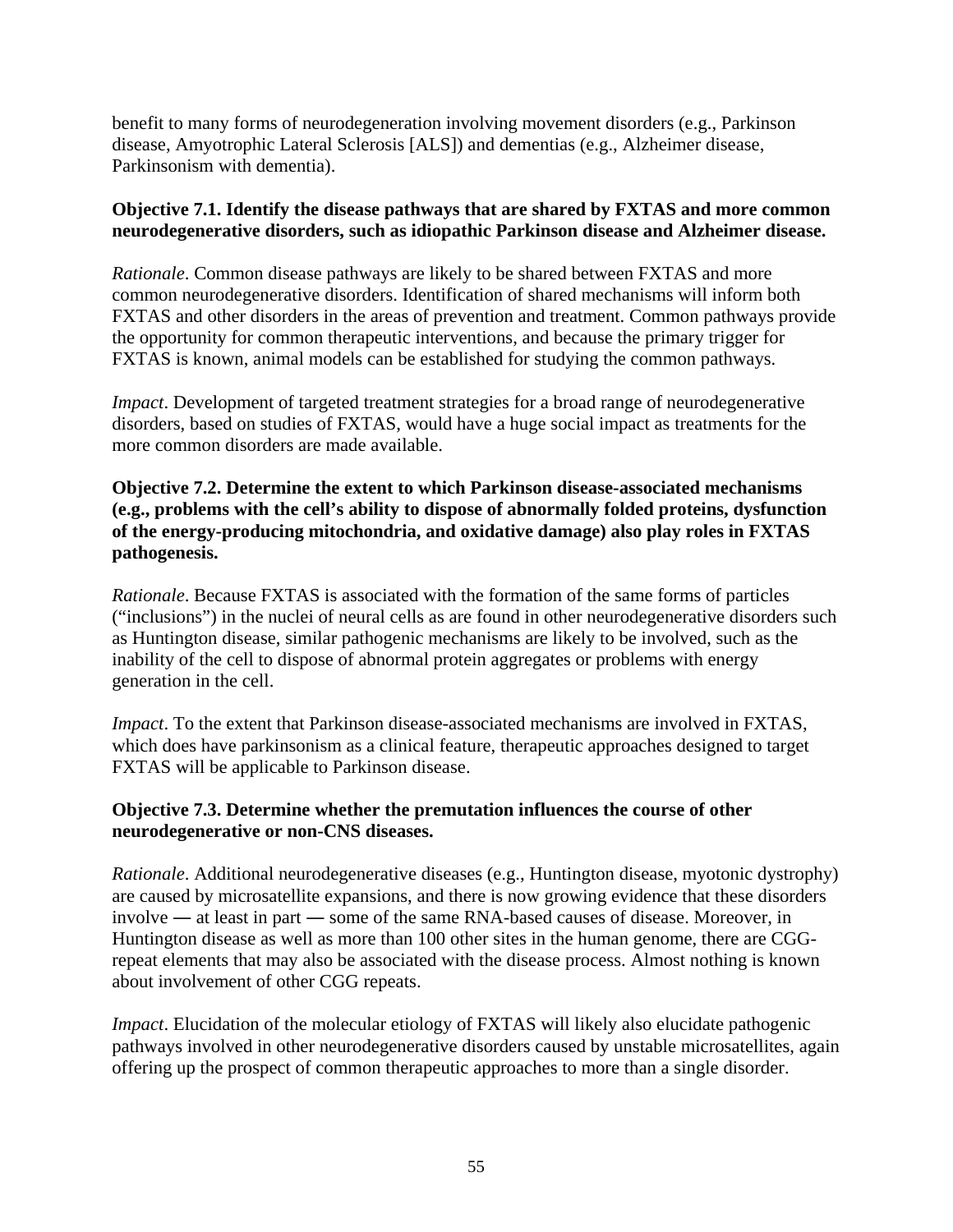### **Infrastructure Needs Objective 7.4. Develop conditional/inducible animal models that recapitulate specific neurotoxic events common to FXTAS and other neurodegenerative diseases.**

*Rationale*. Conditional/inducible animal models have been used successfully to identify the sequence of pathogenic events in other inherited disorders, to understand the ability of tissues to recover after disease has begun, and to clarify the roles of specific disease factors. Animal models that can be induced to express a CGG-repeat element allow the study of the time course of events leading to disease.

*Impact.* Because our knowledge of the biochemical pathways involved in FXTAS disease progression is incomplete, these new models will provide critical information about the temporal and spatial development of CNS pathology. More specifically, identification of the earliest events following expression of the RNA will focus the targets for therapy.

### **Objective 7.5. Establish research initiatives and forums that promote collaborations between investigators studying FXTAS and other late-onset neurodegenerative disorders.**

*Rationale*. Current programs fail to encourage effective interactions between investigators working on FXTAS and those working on other neurodegenerative disorders. New research strategies that promote such interactions will dramatically increase the rate of information transfer among laboratories with shared interest in neurodegenerative disorders, thus reducing the time involved with therapeutic development.

*Impact*. More effective communication between researchers working on different neurodegenerative diseases will promote a more rapid understanding of common mechanisms involved in neurodegeneration.

# **Goal 8 ― Establishing a General Research Infrastructure for FXTAS**

Sufficient general research infrastructure is critical to provide a foundation for research on the cause and disease mechanisms of FXTAS and for developing effective therapeutic interventions.

Establishing a general research infrastructure will be important for accomplishing all of the goals set forth for FXTAS research. Specifically, it will reduce the time involved in the development of targeted therapies for a variety of important neurodegenerative disorders through more efficient pooling of resources to define therapeutic targets that such disorders have in common.

### **Preclinical Research Infrastructure**

**Objective 8.1. Establish standardized endpoints for preclinical trials in animal models and ensure that facilities are available that enable testing of drugs and other therapeutic approaches.** 

*Rationale*. Standardized endpoints (e.g., improvement/remission from specific disease features) and established facilities for drug testing are important for preclinical trials across different institutions. When considering the efficacy of any new drug, particularly for neurodegenerative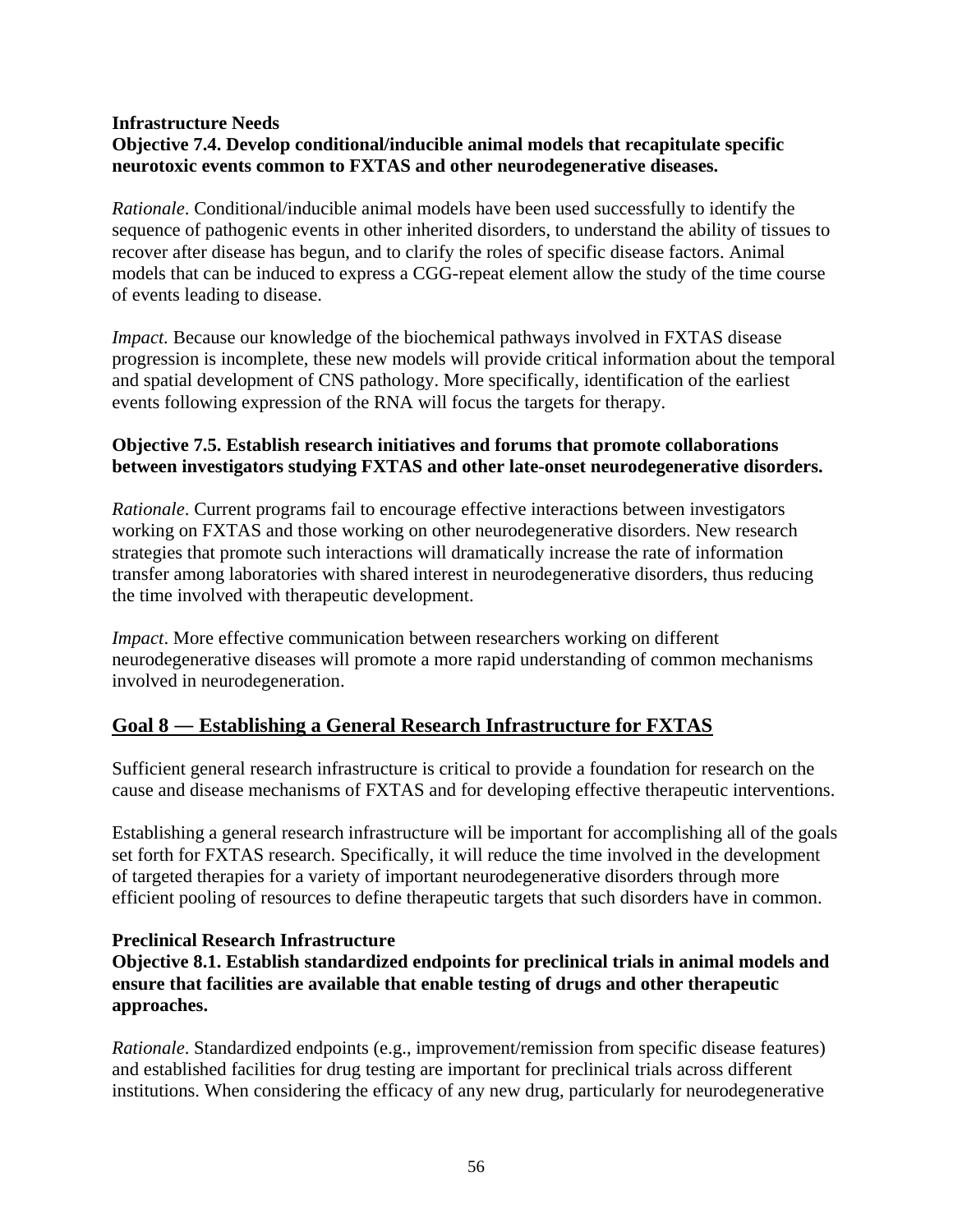disorders whose clinical features are complex, clinical endpoints/successful outcomes should be carefully defined. For Parkinson disease, these would be reduction/elimination of tremor, reduction in stiffness, and improved cognitive abilities; for Alzheimer disease, such outcomes would include improved performance on memory tasks. Also, such endpoints are important in testing drugs, because such therapeutic interventions may affect one feature ― tremor― without affecting another ― memory.

*Impact.* These endpoints/facilities are critical for therapeutic development to establish optimal remission from clinical abnormalities and to create a broad spectrum of interventions (i.e., for both movement disorder and memory). For any disorder with a complex clinical picture, not just those involving neurodegeneration, precise outcome measures are therefore critical. Moreover, such measures are also better able to gauge subtle side effects that may accompany the beneficial effects of a new drug.

### **Objective 8.2. Create a mechanism to maintain animal (e.g., mouse) models of FXTAS at approved vendors in a live state that are available for easy and rapid importation into academic colonies.**

*Rationale*. The ready availability of different animal models to the research community is critical for understanding the disease pathogenesis of FXTAS. When an investigator recognizes a need for additional animals, or animals that express certain features of a disease, the lead time can be reduced from many months in some cases (when such animals are transferred from laboratory to laboratory) to a matter of weeks for procurement, particularly if such animals are kept in certified repositories.

*Impact*. Easy access to the animal models would promote the research in FXTAS. In the absence of such animal models ― for defining the disease process, for development of targeted therapeutics, and for initial drug treatment trials (which are required prior to FDA approval for use in human trials) ― new drugs targeted to a specific disorder will not be developed.

### **Objective 8.3. Encourage the development of cell-based assays (e.g., stem cell-based technologies) that target aspects of pathogenesis and pathophysiology in FXTAS.**

*Rationale*. To identify the effective compounds, the development of cell-based assays would be needed for high-throughput screens, that is, assays that are capable of processing thousands or millions of candidate drugs in a matter of weeks or months prior to any testing in whole animals. This approach not only saves years of work to refine the list of candidate drugs but also avoids the use of much larger animals for simple screening tasks.

*Impact*. The development of cell-based assays is critical for therapeutic development, because appropriate cell models, that is, cells that display features of the disease being studied, will save time, money, and the need for very large numbers of animals (e.g., mice) that would otherwise be needed for initial screening. Because we now know how to build adequate cell models for FXTAS, this disorder can serve as a paradigm for such studies.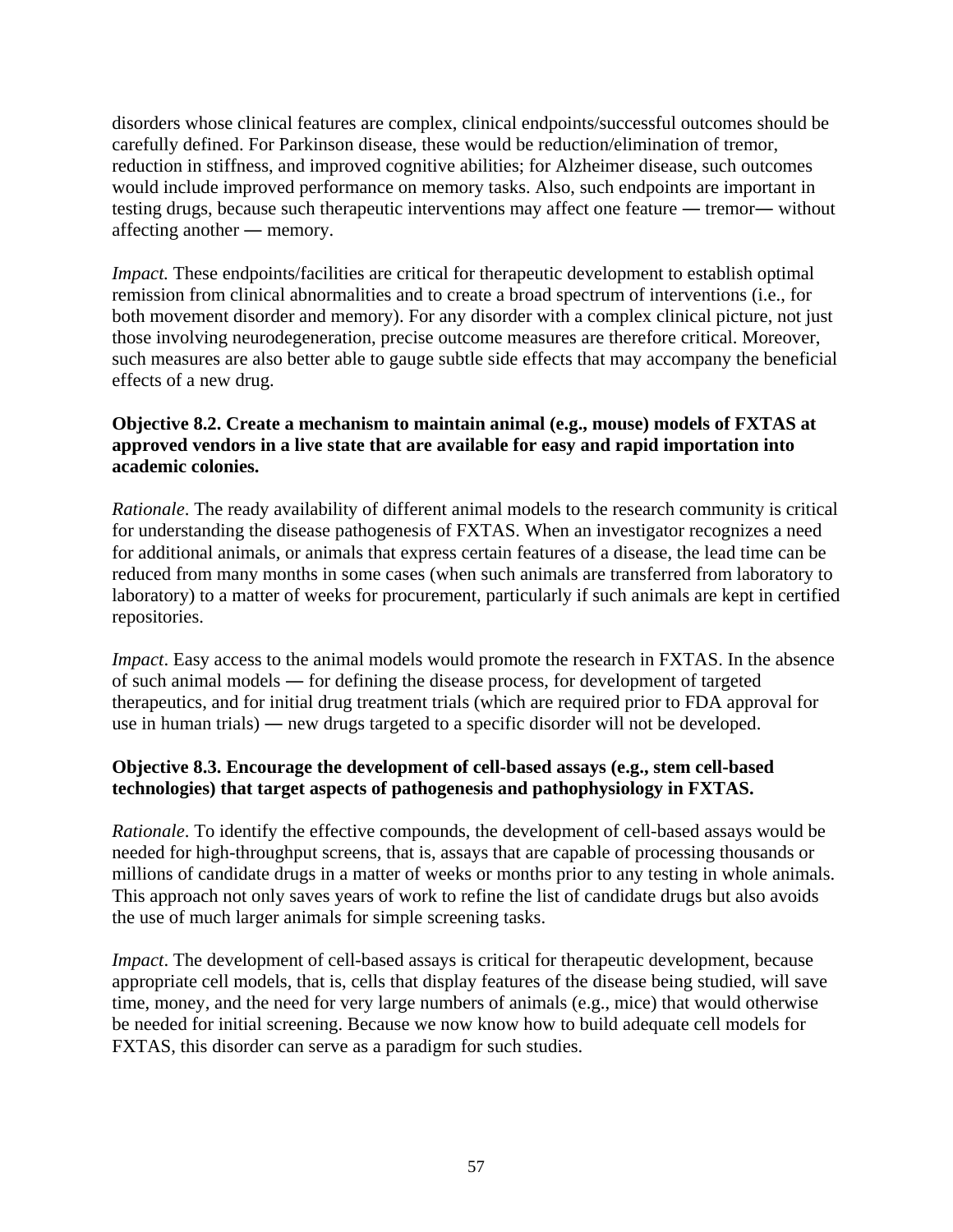#### **Clinical Research and Trial Infrastructure Objective 8.4. Establish a** *FMR1* **premutation patient registry and clinical data and sample repositories, including DNA, cells, and tissues.**

*Rationale*. A patient registry of individuals with a *FMR1* premuation would be important for clinical research and clinical trials for associated disorders. Such a registry would allow the benefits and side effects of candidate drugs to be assessed in much larger populations. Such registries would also provide the foundation for the larger clinical trials that are necessary not only for evaluation of treatment strategies for the neurodegenerative disorders with complex clinical presentations such as FXTAS but also FXPOI.

*Impact*. Establishment of a good patient registry would have a huge impact on the success of therapeutic development and future clinical research because only through such registries, and the participation of the individuals participating in the registries, will optimal treatments be developed.

### **Objective 8.5***.* **Develop a consortium of clinics to work with individuals with FXTAS, where there would be expertise in the use of optimal outcome measures and through which clinical trials could be run at multiple sites in a standardized fashion for future multicenter trials.**

*Rationale*. Clinic consortia would facilitate the numbers of subjects required for detailed clinical trials and would in the interim help with the development of optimal outcome measures and diagnostic standards that are necessary for future multicenter trials.

*Impact*. Utilization of the clinic consortia will substantially reduce the time required to set up and evaluate multiple smaller trials for new drugs. Moreover, such smaller trials may lack sufficient statistical power to adequately evaluate targeted therapies for FXTAS and for related disorders.

### **Objective 8.6***.* **Monitor, coordinate, and communicate the rehabilitation and educational assessment activities of the various federal agencies and voluntary and advocacy groups.**

*Rationale*. The development of effective treatments for FXTAS will require close collaboration among federal agencies, researchers, and advocacy groups in order to adequately fund such large efforts and to facilitate the recruitment of large patient and control groups. Because such efforts are generally daunting for individual investigators, the proposed objective will facilitate this process.

*Impact*. Development of the lines of communication will promote research and therapeutic development for FXTAS as well as the transfer of information gained through FXTAS research to other neurodegenerative disorders.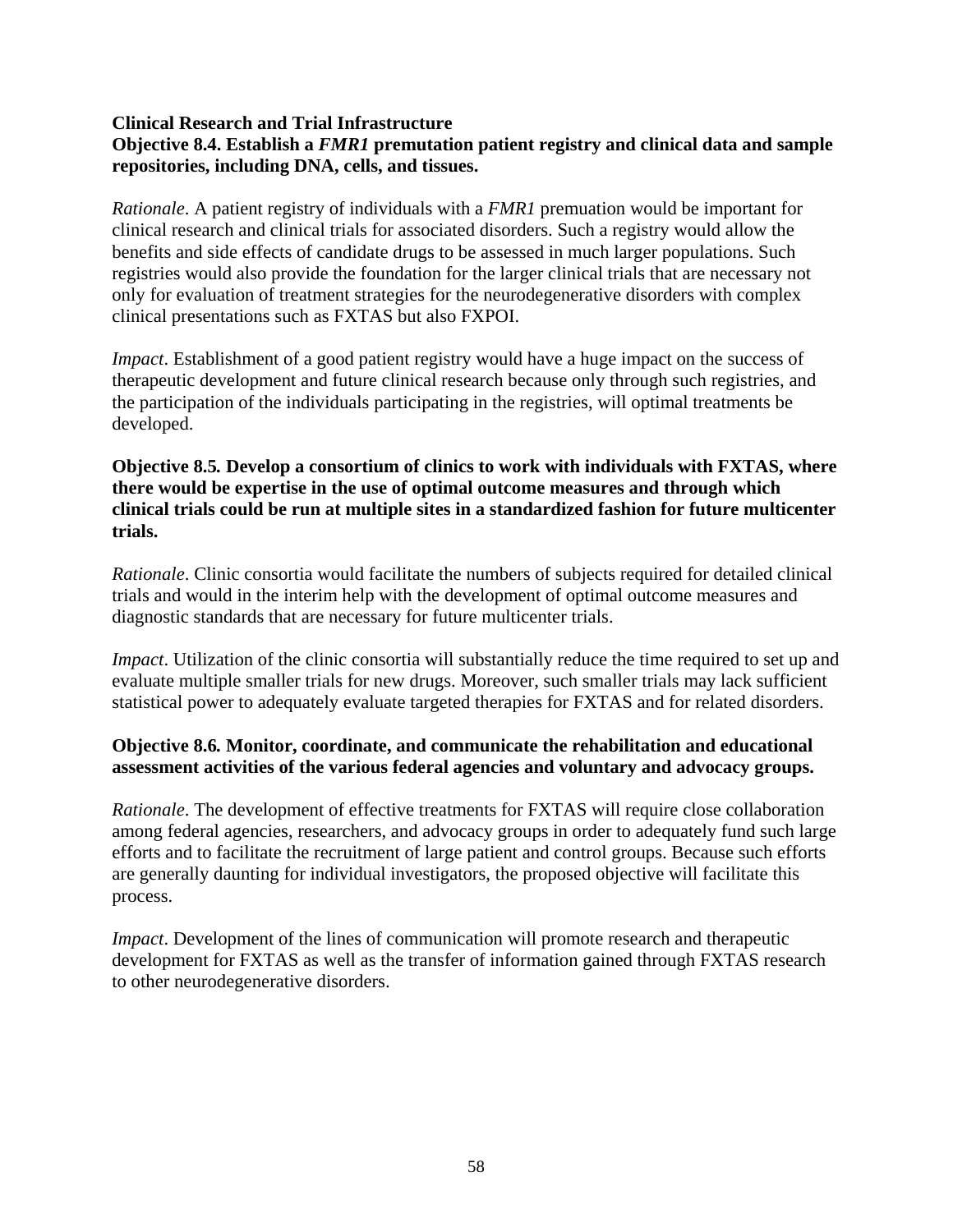#### **Communication and Education**

### **Objective 8.7. Design and implement a Web site that provides information and links to all existing FXTAS resources in both the United States and internationally.**

*Rationale*. The Web site with the information on FXTAS will provide a forum for individuals with FXTAS to receive additional information and for researchers to recruit potential research participants to get involved in clinical research or clinical trials. Such a site will differ from current sites in being much more fully integrated across existing sites and groups, and it will be linked to sites that are more focused on other neurodegenerative disorders. Such multitiered linkage will foster the exchange of information across disorders in a manner that does not now occur.

*Impact*. It will increase the awareness of FXTAS and promote the interactions among individuals with FXTAS, clinical doctors, and basic researchers.

#### **Objective 8.8. Stimulate international collaborations and infrastructure sharing to ensure that opportunities in FXTAS research are exploited and resources are used to maximum advantage.**

*Rationale*. International collaboration will increase our understanding of FXTAS and promote therapeutic development for FXTAS.

*Impact*. Such collaborative efforts will help to define ethnic and geographical differences in the way the disease presents itself, thus defining additional factors that influence the disease process. Moreover, such collaborations foster stronger scientific/medical ties across cultures.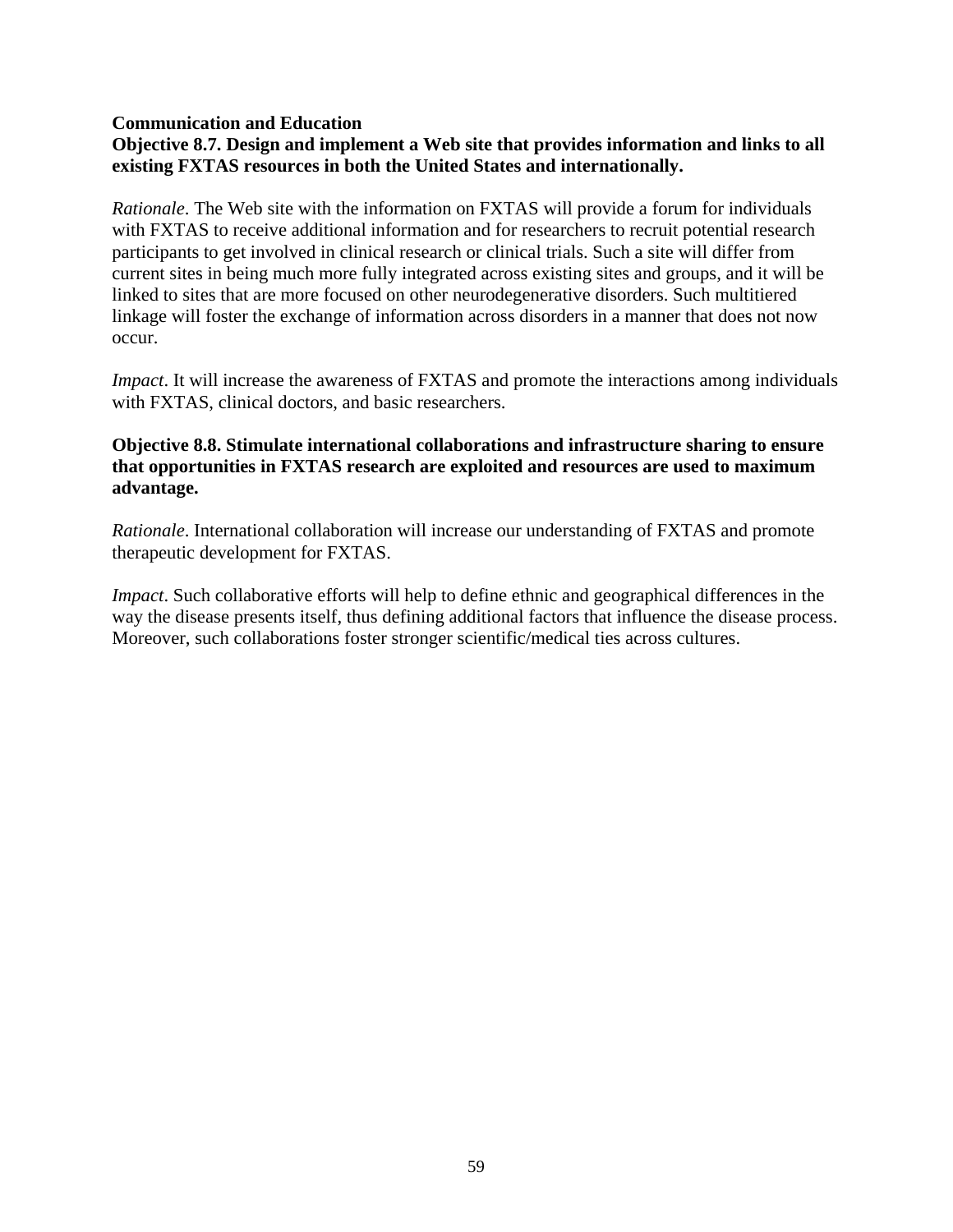# **FXPOI SUMMARY OF GOALS AND OBJECTIVES**

Estimated time to accomplish goal: short-term (ST), zero to three years; intermediate-term (IT), four to six years; long-term, seven to ten years. Perceived risk in terms of success: low risk (LR), moderate risk (MR), high risk (HR).

| Goal I - Disease-Specific Mechanism and Therapeutic Targets                                                                                                                                                                                                                                                                                                                                                                                                                                                                                                                                                                 |                                                                                                          |                                                                                                                                                                   |                                                                                                                                                        |                                                                                                                                                                                 |                                                                                                                         |                                                                                                                                                 |                                                                                                                                                                                                   |                                                                                                                                   |                                                                                     |                                                                                                                                     |                                                                                                                              |
|-----------------------------------------------------------------------------------------------------------------------------------------------------------------------------------------------------------------------------------------------------------------------------------------------------------------------------------------------------------------------------------------------------------------------------------------------------------------------------------------------------------------------------------------------------------------------------------------------------------------------------|----------------------------------------------------------------------------------------------------------|-------------------------------------------------------------------------------------------------------------------------------------------------------------------|--------------------------------------------------------------------------------------------------------------------------------------------------------|---------------------------------------------------------------------------------------------------------------------------------------------------------------------------------|-------------------------------------------------------------------------------------------------------------------------|-------------------------------------------------------------------------------------------------------------------------------------------------|---------------------------------------------------------------------------------------------------------------------------------------------------------------------------------------------------|-----------------------------------------------------------------------------------------------------------------------------------|-------------------------------------------------------------------------------------|-------------------------------------------------------------------------------------------------------------------------------------|------------------------------------------------------------------------------------------------------------------------------|
| Develop model systems in<br>which expanded FMR1<br>CGG repeats provoke the<br>reproductive phenotype<br>observed in humans in<br>order to identify a<br>mechanism and determine<br>the time course of<br>reproductive function (ST,<br>MR).                                                                                                                                                                                                                                                                                                                                                                                 |                                                                                                          | Identify the reproductive,<br>neuroendocrine, and other<br>biological systems affected<br>by the high CGG repeat<br>$(IT, LR)$ .                                  |                                                                                                                                                        | Determine the specific<br>molecular mechanism that<br>causes the CGG repeat to<br>be toxic to the<br>reproductive,<br>neuroendocrine, and other<br>biological systems (IT, LR). |                                                                                                                         | Investigate the association<br>between FMR1 repeat size<br>and reproductive<br>phenotype in women to<br>identify disease<br>mechanism (IT, LR). |                                                                                                                                                                                                   | Identify targeted treatment<br>strategies that extend the<br>reproductive health of a<br>FMR1 premutation carrier<br>$(LT, HR)$ . |                                                                                     |                                                                                                                                     | Identify common pathways<br>of ovarian dysfunction<br>between FXPOI and other<br>forms of ovarian<br>insufficiency (LT, LR). |
| Goal II - FXPOI Disease Progression and Preventive Medicine                                                                                                                                                                                                                                                                                                                                                                                                                                                                                                                                                                 |                                                                                                          |                                                                                                                                                                   |                                                                                                                                                        |                                                                                                                                                                                 |                                                                                                                         |                                                                                                                                                 |                                                                                                                                                                                                   |                                                                                                                                   |                                                                                     |                                                                                                                                     |                                                                                                                              |
| Establish cross-sectional and<br>Characterize menopausal<br>longitudinal studies of hormonal,<br>symptoms, estrogen deficiency-<br>neuropsychological, and<br>associated disorders, androgen<br>neuropsychiatric profiles,<br>deficiency-associated disorders,<br>menstrual cycle alterations,<br>neuropsychological and<br>neuropsychiatric profile, and<br>fertility, and menopause transition<br>in FMR1 premutation carriers<br>other reproductive-related<br>$(ST, LR)$ .<br>disorders (e.g., cancers,<br>endometriosis) and hypothalamic<br>and pituitary function among<br>FMR1 premutation carriers (ST,<br>$LR$ ). |                                                                                                          |                                                                                                                                                                   | Identify biomarkers that predict<br>reproductive health and establish<br>a prospective study to determine<br>their efficacy (IT, MR).                  |                                                                                                                                                                                 |                                                                                                                         |                                                                                                                                                 |                                                                                                                                                                                                   |                                                                                                                                   |                                                                                     |                                                                                                                                     |                                                                                                                              |
| Goal III - Genetic and Environmental Factors that Influence Onset and Severity of FXPOI                                                                                                                                                                                                                                                                                                                                                                                                                                                                                                                                     |                                                                                                          |                                                                                                                                                                   |                                                                                                                                                        |                                                                                                                                                                                 |                                                                                                                         |                                                                                                                                                 |                                                                                                                                                                                                   |                                                                                                                                   |                                                                                     |                                                                                                                                     |                                                                                                                              |
| Characterize effects of potential<br>genetic and environmental<br>modifying factors on qualitative<br>and quantitative traits of FXPOI<br>$(ST, LR)$ .<br>HR).                                                                                                                                                                                                                                                                                                                                                                                                                                                              |                                                                                                          |                                                                                                                                                                   | Conduct genetic and epigenetic<br>studies among premutation<br>carriers to identify genes and<br>onset and severity of<br>reproductive phenotypes (LT, | epigenetic factors that modify the                                                                                                                                              |                                                                                                                         |                                                                                                                                                 |                                                                                                                                                                                                   |                                                                                                                                   |                                                                                     |                                                                                                                                     |                                                                                                                              |
| Goal IV - Diagnosis, Treatment, and Management of FXPOI                                                                                                                                                                                                                                                                                                                                                                                                                                                                                                                                                                     |                                                                                                          |                                                                                                                                                                   |                                                                                                                                                        |                                                                                                                                                                                 |                                                                                                                         |                                                                                                                                                 |                                                                                                                                                                                                   |                                                                                                                                   |                                                                                     |                                                                                                                                     |                                                                                                                              |
| Establish best<br>genetic counseling<br>guidelines for FMR1<br>premutation carriers<br>regarding the risk<br>for fragile X-<br>associated                                                                                                                                                                                                                                                                                                                                                                                                                                                                                   | strategies to<br>facilitate effective<br>family<br>communication,<br>enhance coping<br>and adjustment to | Identify counseling<br>Determine the best<br>reproductive<br>counseling and<br>standard of care for<br>an asymptomatic<br>carrier of the FMR1<br>premutation, and |                                                                                                                                                        | Estimate the<br>frequency<br>distribution of CGG<br>repeats among<br>women with ovarian<br>insufficiency by<br>ethnic group (ST,                                                | Assess current<br>treatments for<br>infertility,<br>menopause<br>transition,<br>osteoporosis, and<br>other estrogen and |                                                                                                                                                 | Determine the<br>symptoms that may<br>of fertility<br>trigger a <i>FMR1</i><br>preservation in<br>diagnostic test<br>among females of<br>premutation who<br>all ages. Generate<br>public awarness |                                                                                                                                   | Determine the role<br>females with FMR1<br>are deemed to have<br>high risk of FXPOI | Establish clinical<br>trials to examine<br>efficacy of<br>treatment<br>strategies for<br>reproductive health<br>based on identified |                                                                                                                              |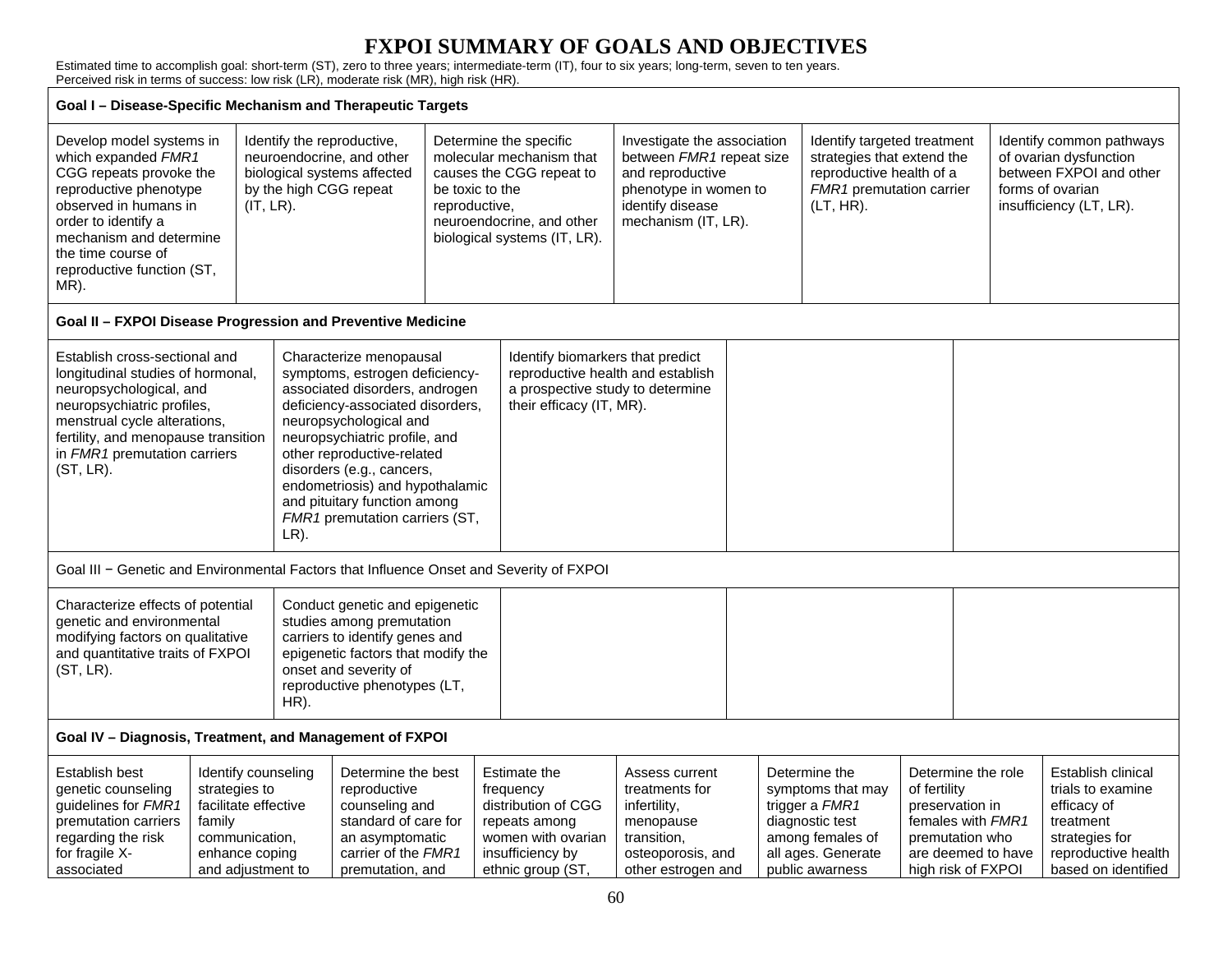| disorders and for<br>fragile X-associated<br>women with ovarian<br>disorders<br>insufficiency<br>$(S-M-LT/MR)$ .<br>regarding the risk<br>for carrying the<br>premutation; and<br>develop education<br>materials about<br>fragile X-associated<br>disorders (ST, LR).                                                                     |                                      | determine the<br>ethical, legal, and<br>social issues of<br>reproductive<br>counseling for<br>minors (IT, LR). | LR).                                                                                                                                           |  | androgen<br>deficiency-related<br>health problems in<br><b>FMR1</b> premutation<br>carriers based on<br>existing clinical data<br>(IT, LR). |                                                                                                                                                                                  | that early<br>symptoms, such as<br>altered menstrual<br>cycles, are<br>important to general<br>health (ST, LR). | (IT, MR). |  | mechanism of<br>FMR1 repeat (LT,<br>HR). |
|-------------------------------------------------------------------------------------------------------------------------------------------------------------------------------------------------------------------------------------------------------------------------------------------------------------------------------------------|--------------------------------------|----------------------------------------------------------------------------------------------------------------|------------------------------------------------------------------------------------------------------------------------------------------------|--|---------------------------------------------------------------------------------------------------------------------------------------------|----------------------------------------------------------------------------------------------------------------------------------------------------------------------------------|-----------------------------------------------------------------------------------------------------------------|-----------|--|------------------------------------------|
|                                                                                                                                                                                                                                                                                                                                           | <b>Goal V - Infrastructure Needs</b> |                                                                                                                |                                                                                                                                                |  |                                                                                                                                             |                                                                                                                                                                                  |                                                                                                                 |           |  |                                          |
| Make FXPOI model systems<br>Establish clinical fragile X<br>available to researchers in order<br>research consortium to share<br>to identify mechanism and<br>knowledge, data, and biological<br>examine potential treatment time<br>samples (ST, LR).<br>points to determine the time<br>course of reproductive function<br>$(ST, LR)$ . |                                      |                                                                                                                | Expand infrastructure to integrate<br>knowledge from fragile X-<br>associated disorders to increase<br>cross-disciplinary studies (MR,<br>LR). |  |                                                                                                                                             | Develop education tools and<br>methods to effectively<br>disseminate knowledge to the<br>public and to health professionals<br>about fragile X-associated<br>disorders (IT, LR). |                                                                                                                 |           |  |                                          |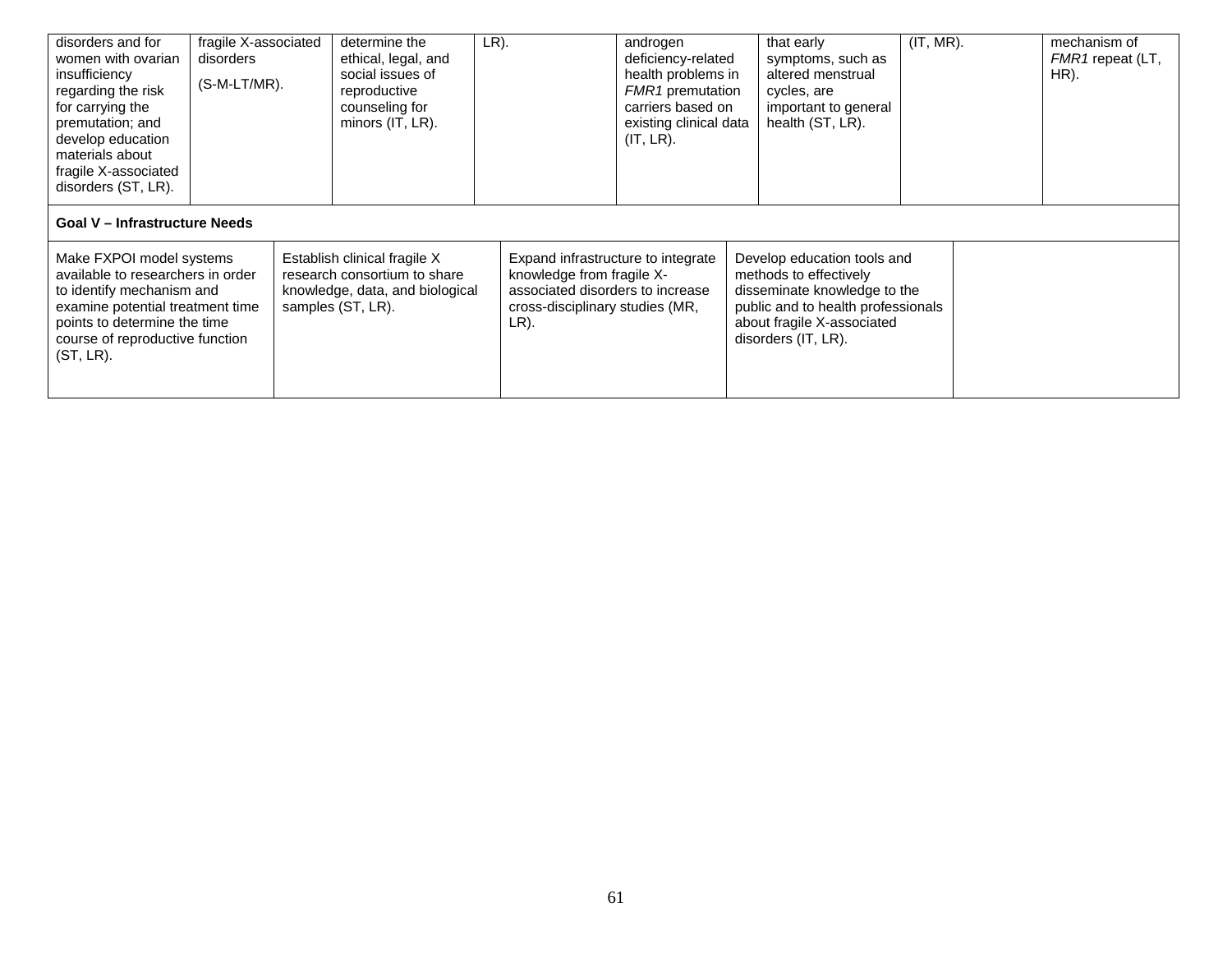# **FRAGILE X-ASSOCIATED PRIMARY OVARIAN INSUFFICIENCY (FXPOI)**

### **GOAL 1 ― FXPOI Disease-specific Mechanism and Therapeutic Targets**

In contrast to FXS and FXTAS, little is known about the underlying pathophysiology and molecular mechanisms underlying FXPOI. While carriers of the full fragile X mutation do not transcribe the *FMR1* gene or produce the protein FMRP, premutation carriers produce *FMR1* transcripts with large CGG-repeat tracks (rCGGs). Furthermore, *FMR1* transcript levels increase with increasing repeat size, but levels of the protein FMRP are slightly decreased. Because FXTAS and FXPOI have been demonstrated only among premutation carriers, these disorders are unlikely to be the result of decreased protein. Rather, studies in animal models of FXTAS suggest that the large track of rCGGs acts in a toxic manner, perhaps by inactivating or sequestering other proteins.

Our understanding of the mechanism for FXPOI lags far behind the FXTAS field: there is no well-described model system for FXPOI, and to date, parallels to the FXTAS mechanism are untested hypotheses. The specific effects of the high CGG repeat on reproductive biology are unknown, but they need to be understood to effectively identify potential treatments.

### **Objective 1.1***.* **Develop model systems in which expanded** *FMR1* **CGG repeats provoke the reproductive phenotype observed in humans in order to identify a mechanism and determine the time course of reproductive function.**

*Rationale.* Human studies of FXPOI are limited to clinical descriptions and genetic and hormonal profiles. To thoroughly explore the disease mechanisms, we need animal models with varying number of CGG repeats, unstable repeats, and cell-type-specific inducible and conditional expression of the CGG repeats. Currently, two *fmr1* premutation mouse models exist that recapitulate the FXTAS phenotype, but their reproductive function has not been studied. Their characterization is urgently needed to know if these mice are useful models of human FXPOI. If not, other model systems need to be developed to understand the pathophysiology and molecular consequences of the high CGG repeat.

*Impact.* Model systems have proven invaluable for studies of both FXS and FXTAS. Once FXPOI pathophysiology is understood in animal models, translational studies can begin to identify prognostic and treatment strategies for women with the premutation.

### **Objective 1.2***.* **Identify the reproductive, neuroendocrine, and other biological systems affected by the high CGG repeat.**

*Rationale.* At least some women with the fragile X premutation and regular menstrual cycles have signs of early ovarian aging and follicle loss (elevated FSH and decreased inhibin B levels and lower anti-mullerian hormone [AMH] levels) compared to noncarriers. However, it is unclear which system is affected by the CGG repeat to cause early ovarian aging. For example,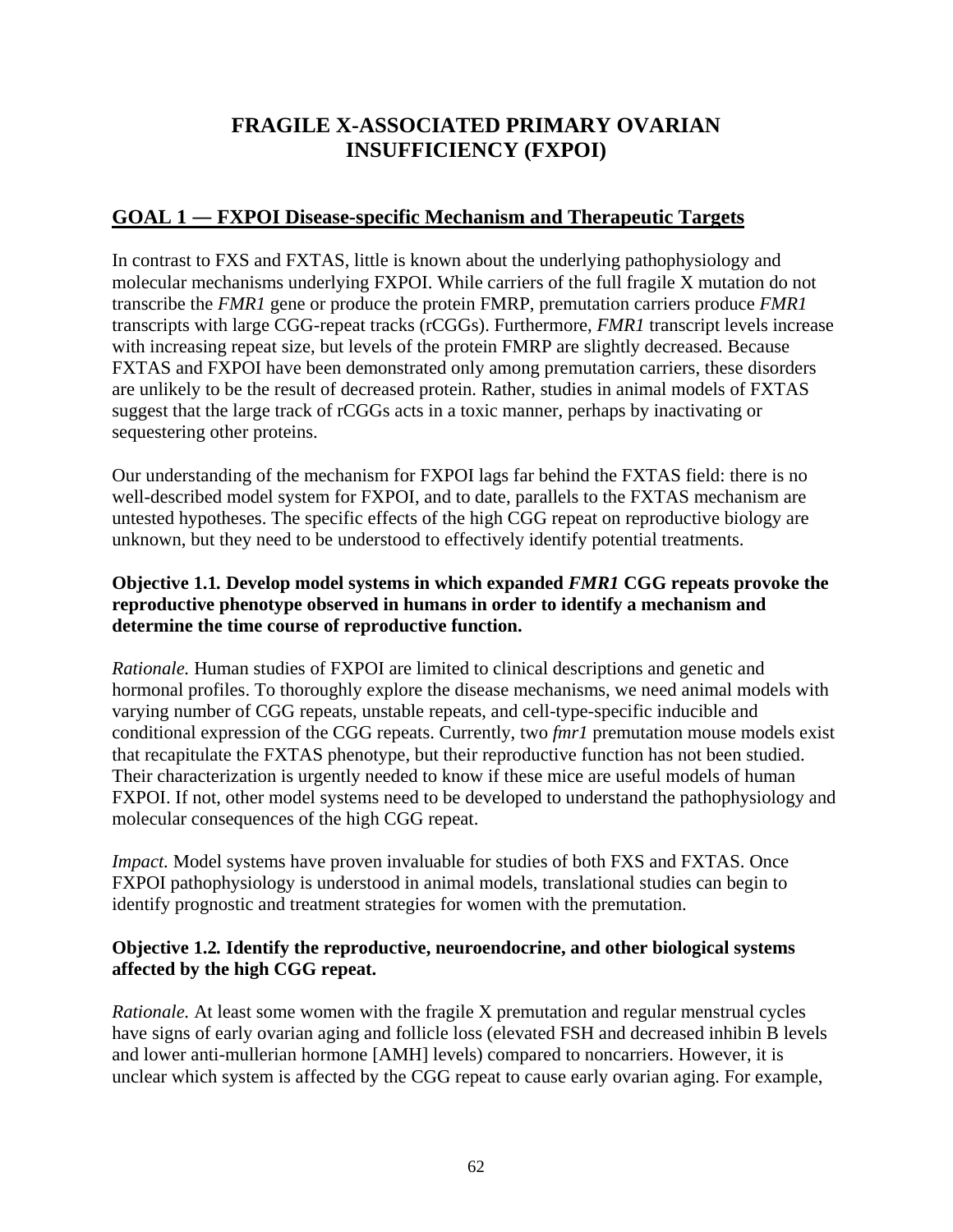the effect of the repeat could target a specific stage of follicle development. Alternatively, it could cause alterations in the hypothalamic-pituitary-gonadal (HPG) axis.

*Impact*. It is imperative to understand the biological system that is influenced by high CGG repeats in order to determine prognostic and treatment strategies. These studies, done in parallel with those in model systems, will identify the target(s) of the toxic effect of the high repeat and provide strategies to ameliorate ovarian insufficiency.

### **Objective 1.3. Determine the specific molecular mechanism that causes the CGG repeat to be toxic to the reproductive, neuroendocrine, and other biological systems.**

*Rationale.* With the precedents of FXTAS and other repeat-sequence disorders, changes in *FMR1* RNA are hypothesized to cause reproductive dysfunction in women with the *FMR1* premutation. The RNA effects might be related to increased *FMR1* mRNA levels or its unusual structure due to the large repeat tracks. This structure could inactivate other proteins by binding them, targeting them for degradation, or sequestering them. It is also possible that the repetitive elements in the premutation *FMR1* transcript act through RNA interference to silence genes with short complementary repeats in their transcripts. FXTAS cells have intranuclear inclusions that, while not pathogenic, stain with anti-ubiquitin antibodies, suggesting a link to proteasome protein degradation. These as well as other possible mechanisms need to be tested to understand the disease process in FXPOI.

*Impact.* Understanding the molecular consequence of high CGG repeats will determine which properties can be altered by therapeutic agents to reduce toxic effects. This strategy has been exploited very successfully in studies of FXS and FXTAS.

### **Objective 1.4. Investigate the association between** *FMR1* **repeat size and reproductive phenotype in women to identify disease mechanism.**

*Rationale.* It is important to note that the *FMR1* repeat classification system of "premutation" and "noncarrier" relates only to the risk for instability and expansion to the full mutation; they do not necessarily correspond to the risk for premutation-associated disorders such as FXPOI. Studies to identify at-risk alleles have not been completed.

The degree of ovarian dysfunction in women with the *FMR1* premutation depends on repeat size, but the relationship is not linear: women with mid-range repeats (80 to 100 repeats) have earlier and more severe ovarian dysfunction than women with smaller or larger premutations. It is possible that the mid-range repeat lengths result in the greatest amount of mRNA and therefore the greatest toxicity or that the mid-range repeat confers a specific mRNA conformation that interacts with different proteins or mRNAs.

*Impact.* Understanding the molecular consequence of high CGG repeats will determine which properties can be altered by therapeutic agents to reduce toxic effects. Furthermore, it is important to determine the characteristics of the structure of the repeat (size and AGG interspersion pattern) that increase risk for reproductive dysfunction, to better counsel asymptomatic women with the premutation.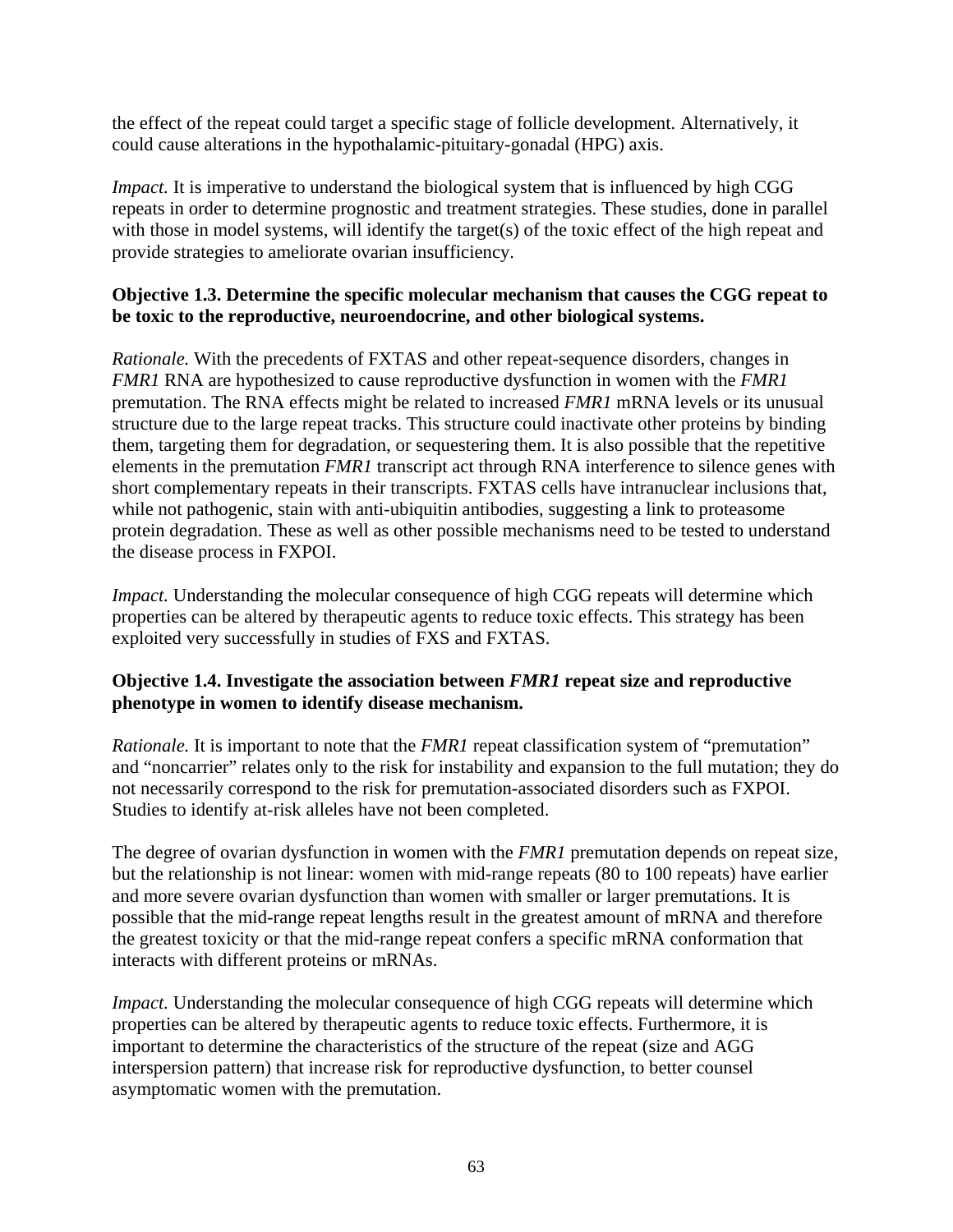### **Objective 1.5***.* **Identify targeted treatment strategies that extend the reproductive health of a** *FMR1* **premutation carrier.**

*Rationale.* No treatment strategy based on the underlying mechanism of the CGG repeat has been identified to extend the reproductive health of a carrier with the premutation. At this time, the symptoms are treated based on current knowledge of other forms of ovarian insufficiency, but their effectiveness is variable or unknown at this time.

*Impact*. Treatment regimes based on the underlying molecular mechanisms and identified biological systems affected by the *FMR1* CGG repeat will be the most effective. Importantly, it may be possible to treat women who carry high-risk *FMR1* alleles *prior to the onset of obvious reproductive dysfunction*, as carriers can be identified easily by molecular tests at any point in their lifetime.

### **Objective 1.6. Identify common pathways of ovarian dysfunction between FXPOI and other forms of ovarian insufficiency.**

*Rationale.* Understanding the pathways involved in FXPOI may shed light on the study of other systems that might be perturbed in other forms of ovarian insufficiency. These can be efficiently investigated using the tools developed for FXPOI. In addition, the effect of the *FMR1* CGG repeat size on ovarian function may be modified by other genes that lead to POI, either interacting in the same pathway or adding to their effect.

*Impact.* The cause of more than 80 percent of POI is unknown. *FMR1* premutation is one of the few known causes, and women at risk can be identified prior to the onset of symptoms. Knowledge of the mechanism underlying FXPOI could help us identify other causes of POI and increase the reproductive health of many individuals. Investigating the impact of other known genes for POI on ovarian function in women with the premutation and a variable number of CGG repeats will unravel the variability in ovarian function in women who have a similar number of CGG repeats.

# **GOAL 2 ― FXPOI Disease Progression and Preventive Medicine**

POI cannot be predicted in a majority of cases, nor can the longitudinal course of ovarian function be predicted. Because *FMR1* premutation status can be determined before the onset of any pathology, longitudinal studies of fragile X premutation carriers would grant us a unique opportunity to examine the course of FXPOI, from elevated FSH levels with regular menses to irregular or missed menstrual cycles, infertility, menopause before the age of 40 years, or early menopause (compared to controls). Associated symptoms, including estrogen deficiency and its consequent osteoporosis and cardiovascular risk, can also be defined.

Studies in human *FMR1* premutation carriers and mouse models raise the possibility that other endocrine and neuroendocrine organs are affected. Intranuclear inclusions have been found in the pituitary and adrenal glands and in the testicular Leydig cells of *FMR1* premutation carriers.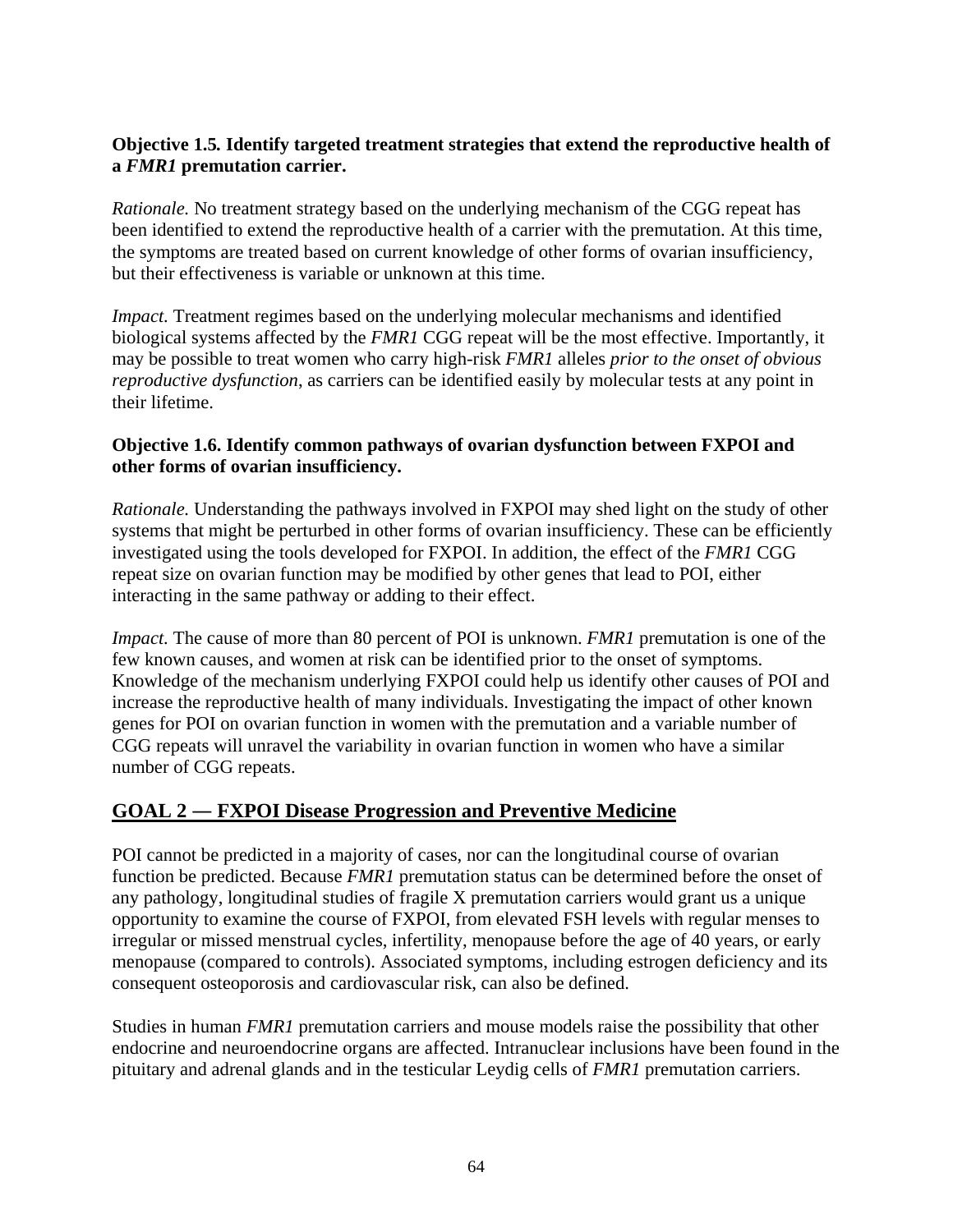Thus, additional studies are needed to define reproductive and endocrine manifestations in the pituitary, gonads, and adrenal glands of both men and women.

The relationship of the endocrine disorders to the neuropsychiatric manifestations also needs investigation. Men and women with FXTAS symptoms reported higher levels of several types of psychological symptoms compared to published norms, possibly due to adrenal gland dysfunction. There also appears to be an increased risk for the development of mood disorders in some women during the menopausal transition.

Identifying women who carry the fragile X premutation provides a unique opportunity to identify women at risk for POI and to study the biomarkers that might predict the longitudinal course of the disease. Identifying these biomarkers will also be critical to counsel individual women about their reproductive potential.

### **Objective 2.1. Establish cross-sectional and longitudinal studies of hormonal, neuropsychological, and neuropsychiatric profiles, menstrual cycle alterations, fertility, and menopause transition in** *FMR1* **premutation carriers.**

The short-term goal is to establish longitudinal studies to examine the course of ovarian function in fragile X premutation carriers. These studies will require a collaborative network and definition of the parameters for measurement, such as the history, physical exam, and serum biomarkers. The intermediate goal is to define the course of reproductive function using data obtained from a longitudinal study of fragile X premutation carriers.

### *Rationale*. See overall rationale for Goal 2.

*Impact.* Determining the time course of the reproductive abnormalities associated with premutations could have an enormous impact on counseling about prognosis, fertility potential, fertility risks such as IDD, and fertility treatment. From a broader health perspective, the time course could also impact counseling regarding the risks for osteoporosis and cardiovascular disease.

### **Objective 2.2. Characterize menopausal symptoms, estrogen deficiency-associated disorders, androgen deficiency-associated disorders, neuropsychological and neuropsychiatric profile, and other reproductive-related disorders (e.g., cancers, endometriosis) and hypothalamic and pituitary function among** *FMR1* **premutation carriers.**

*Rationale*. See overall rationale for Goal 2.

*Impact.* Defining these characteristics will help develop recommendations for testing for estrogen deficiency-associated disorders, alert physicians to possible need for counseling or psychiatric referral, and help women consider possible treatment options for menopausal or neuropsychiatric symptoms. These studies will also determine whether men who carry the premutation need endocrine follow-up and whether follow-up needs to cover all of the neuroendocrine axes.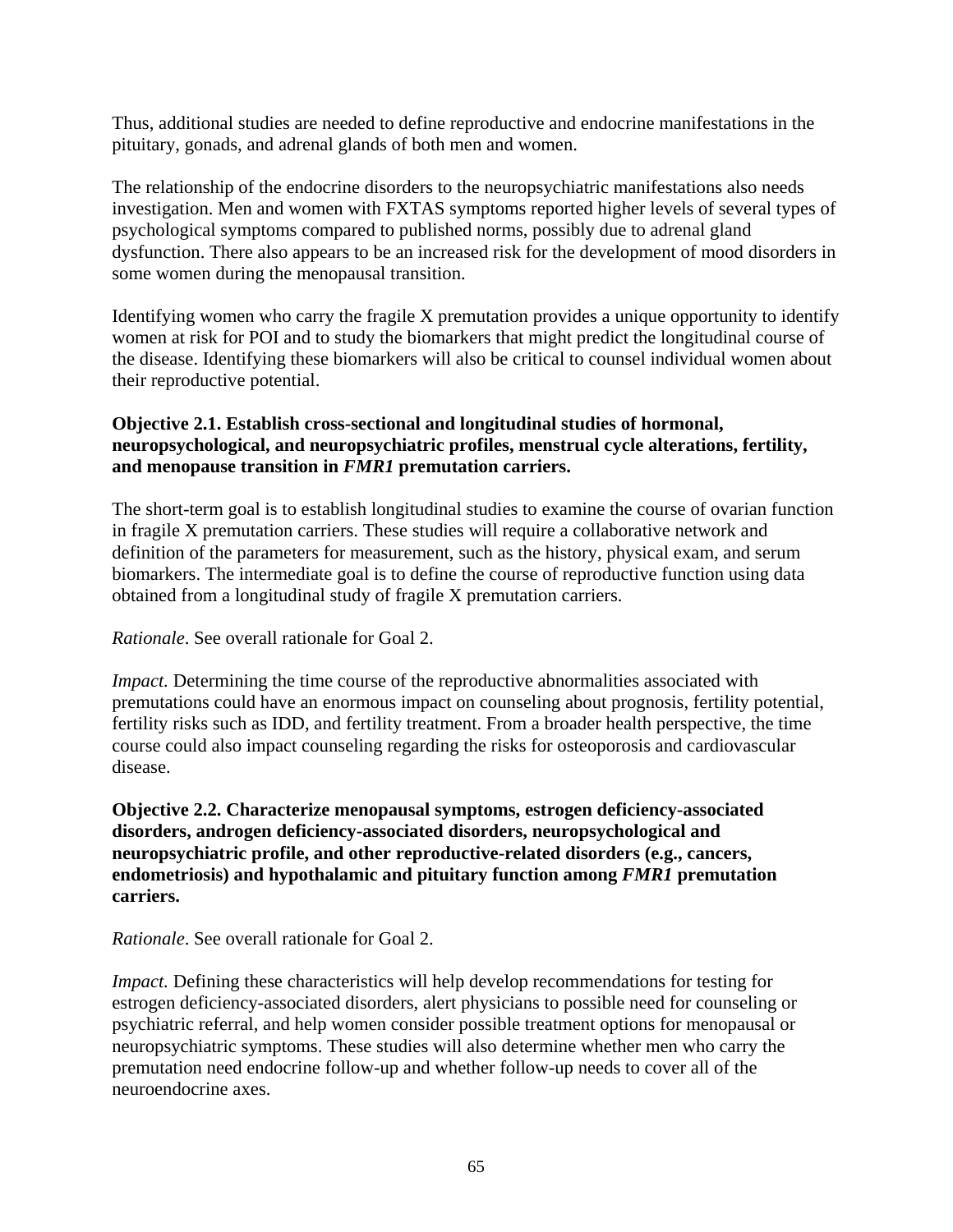### **Objective 2.3***.* **Identify biomarkers that predict reproductive health and establish a prospective study to determine their efficacy (also see Goal 3.1 in the following section).**

The intermediate goal is to identify biomarkers of reproductive health, and the long-term goal is to use them to create a predictive model of reproductive function in fragile X premutation carriers and design a prospective study to establish their validity.

*Rationale.* Biomarkers that reflect reproductive function and capacity would be useful to predict reproductive function and the time to menopause in women who carry the fragile X premutation. Candidate biomarkers include follicle count and levels of the hormones FSH, inhibin A, inhibin B, and anti-mullerian hormone. AMH may be particularly important, as it appears to change ahead of other markers.

*Impact.* Determining the biomarkers that predict reproductive abnormalities associated with premutations could have an enormous impact on counseling about prognosis, fertility potential, fertility risks such as FXS, and fertility treatment, and could help define recommendations for testing. From a broader health perspective, the time course could also impact counseling regarding the risks of osteoporosis and cardiovascular disease. These studies will provide information that is critically important for the clinical care of women who carry the premutation and possibly a broader group of infertility patients.

# **GOAL 3 ― Genetic and Environmental Factors that Influence Onset and Severity of FXPOI**

Genetic markers (such as CGG repeat number, interspersed AGG sequences and X chromosome inactivation ratio [XCI]) and environmental factors (such as smoking) might also affect the reproductive life span in women and the hormonal profile of men and women who carry the *FMR1* premutation.

It is well documented that the *FMR1* alleles vary not only in CGG repeat number but also in patterns of AGG interspersion within the repeat tract. AGG interruptions decrease the risk for expansion of a premutation to a full mutation, and *in vitro*, they prevent the formation of branched hairpin structures, suggesting that AGG interspersions might alter the association between repeat size and presence of disease. In one small preliminary study, AGG interruption was correlated with a protective effect on ovarian aging. Thus, further examination is needed to determine the effects of interspersed AGG repeats, and other factors, on FXPOI.

### **Objective 3.1. Characterize effects of potential genetic and environmental modifying factors on qualitative and quantitative traits of FXPOI.**

*Rationale.* Additional studies that examine potential *FMR1-*related risk factors in known premutation carriers are needed to provide prognostic indicators of the severity of the disorder. Both cross-sectional and cohort study designs would be useful and would be aided by large consortia. DNA samples and reproductive outcome measures such as age at menopause, number of live births, age at each live birth, number of miscarriages, and other reproductive information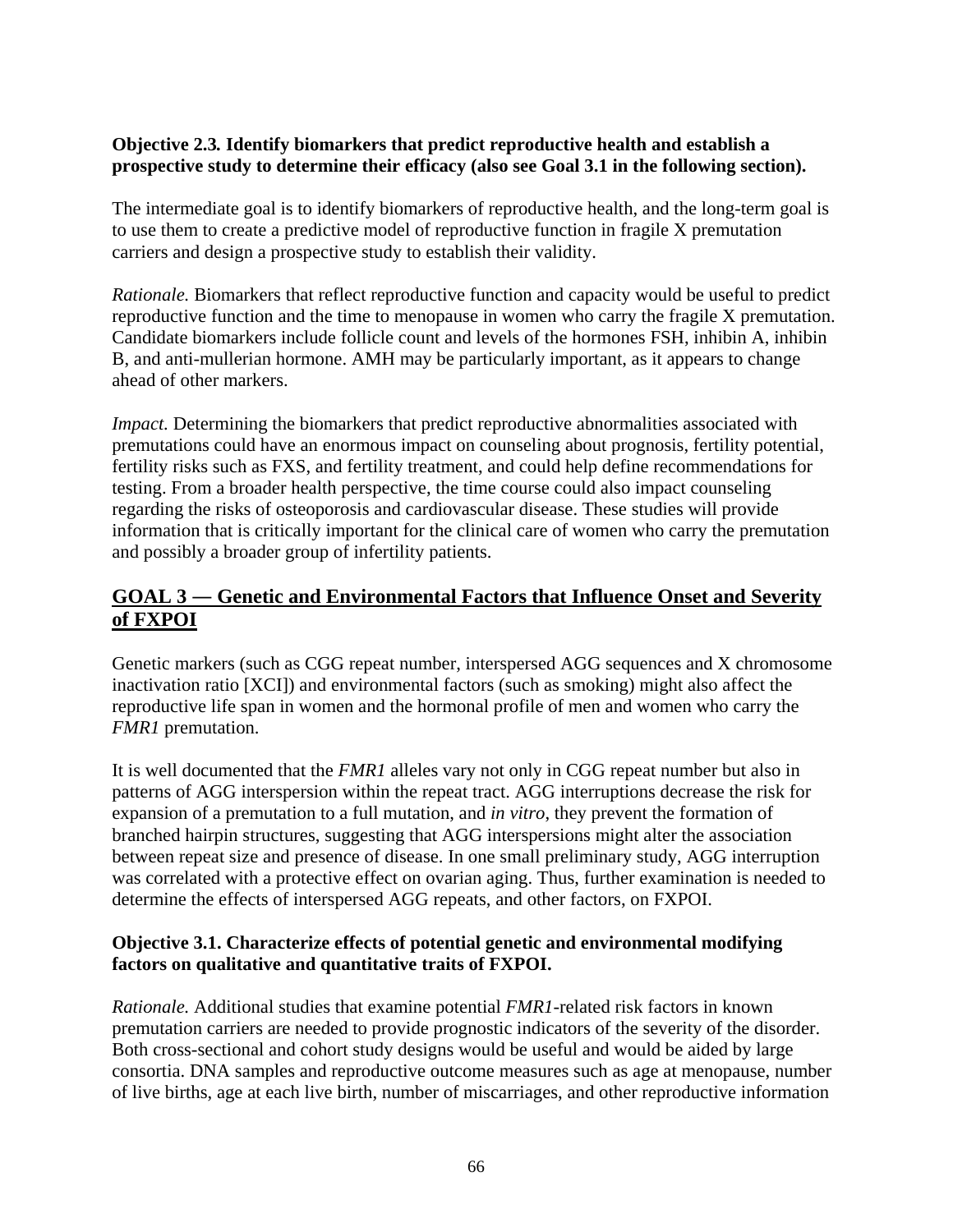may be highly informative. Such data may be examined for the effects of presumed modifying factors (CGG repeat length, AGG interspersion, XCI, smoking) and other, currently unknown, risk factors on both qualitative traits (e.g., FXPOI) and quantitative traits (age at menopause, hormone levels, menstrual cycle characteristics, number of pregnancies, etc).

*Impact.* Determination of the relationship of modifying factors to FXPOI risk in a very large sample of women would provide insight into the biological mechanism of the CGG repeat. In addition, these data would provide predictive markers to increase the accuracy of counseling women who carry a premutation concerning their risk of FXPOI. It is possible that these data could also provide guidance for physicians treating such women. It is also possible that these data will help identify appropriate patients for clinical trials as treatments are developed.

### **Objective 3.2. Conduct genetic and epigenetic studies among premutation carriers to identify genes and epigenetic factors that modify the onset and severity of reproductive phenotypes.**

*Rationale.* Results from family studies indicate that the age of menopause has a strong family component, even after the effect of CGG repeat size is removed. This suggests that there are other sources of genetic variation that contribute to the onset and severity of FXPOI.

*Impact.* Significant linkage and/or association of modifier loci for FXPOI would identify biological pathways that affect the penetrance of the premutation alleles. A better understanding of biological causation can lead to better methods for prevention and treatment of ovarian dysfunction in premutation carriers. In addition, identification of risk alleles would provide predictive information about ovarian dysfunction among women who carry the premutation. Such information would improve genetic counseling and provide better guidance for physicians.

# **GOAL 4 ― Diagnosis, Treatment, and Management of FXPOI**

**Objective 4.1. Establish best genetic counseling guidelines for** *FMR1* **premutation carriers regarding the risk for fragile X-associated disorders and for women with ovarian insufficiency regarding the risk for carrying the premutation; and develop education materials about fragile X-associated disorders.** 

*Rationale.* Because fragile X-associated disorders are the result of an heritable, expanding triplet repeat mutation, the diagnosis of one individual has significant implications not only for their immediate family but also for extended relatives in multiple generations. Research is needed to develop strategies for families to help positively manage the information and to evaluate the effectiveness of these strategies. Outcomes-based research is critically needed to explore perceptions and understanding of genetic risk information, effect on the family, and adjustment to the variable implications of this disorder.

Most women with ovarian insufficiency express interest in carrier testing for fragile X, but women who are found to be premutation carriers are unprepared for their result. This indicates a strong need for genetic counseling for women at risk for FXPOI.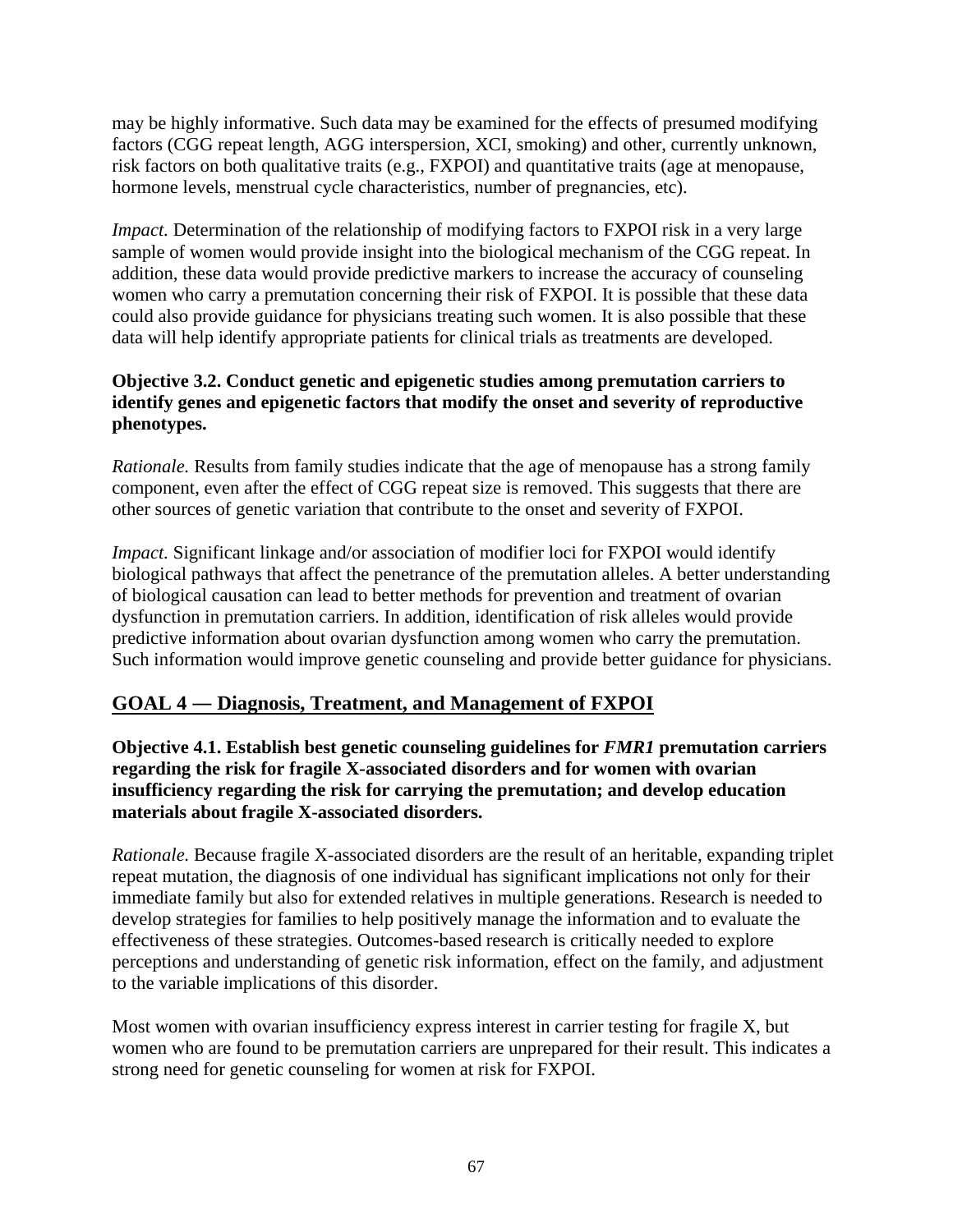Women who need counseling for FXPOI could come from a family with FXS, or they could have no family history of FXS but experience ovarian insufficiency. Current protocols state that women who are *FMR1* premutation carriers should be informed about their risk for FXPOI, but there are limited guidelines for their genetic counseling. There are no guidelines regarding genetic counseling for women with ovarian insufficiency who are offered *FMR1* carrier testing through their specialist or for women identified as premutation carriers as a result of their ovarian insufficiency. Both groups of women need counseling as to reproductive options in view of a potentially reduced reproductive time span, the risk of having a child with FXS, and the health effects of potential early ovarian aging. Women without a family history of FXS need to learn about FXS and cope with the discovery of an inherited condition that might affect other family members.

*Impact.* Findings from this research will inform the development of best-practice guidelines, which will in turn improve the care of women with POI or who are at risk of FXPOI as a result of their premutation carrier status. Because FXPOI could be diagnosed before the onset of any symptoms, developing educational materials is essential in increasing awareness of FXPOI and fragile X-associated disorders among the general public and health care providers.

### **Objective 4.2. Identify counseling strategies to facilitate effective family communication, enhance coping and adjustment to fragile X-associated disorders.**

(Note: We have included fragile X-associated disorders as well as FXPOI in this objective because women who have FXPOI will have relatives with fragile X-associatated disorders, and their experiences will impact on their coping, adjustment, and family communication.)

*Rationale*. The emotional strain of being identified as an *FMR1* premutation carrier goes beyond the individual because carriers then feel obligated to deliver this genetic and medical information to family members. At this time, there are few tools to help individuals do so, especially for the fragile X-associated disorders, where the inheritance of the mutation is complex and the association with different syndromes is unwieldy.

*Impact*. Research to guide the development of genetic counseling strategies will improve the care of women and their families. Informational materials will help educate women and health careproviders about all aspects of fragile X-associated disorders. Importantly, materials and strategies to help communicate information about fragile X-associated disorders to families are essential to all carriers of the *FMR1* mutation in any of its forms.

#### **Objective 4.3. Determine the best reproductive counseling and standard of care for an asymptomatic carrier of the** *FMR1* **premutation, and determine the ethical, legal, and social issues of reproductive counseling for minors.**

*Rationale. FMR1* premutations are challenging to explain to patients and their families because of the complex inheritance involving repeat expansion and the different phenotypes that can be expressed. In addition to concerns women may have regarding the risk of having an affected child, they may feel pressured to have children earlier because of a potentially reduced reproductive time span, and they may suffer anxiety, guilt, and feelings of low self-worth. These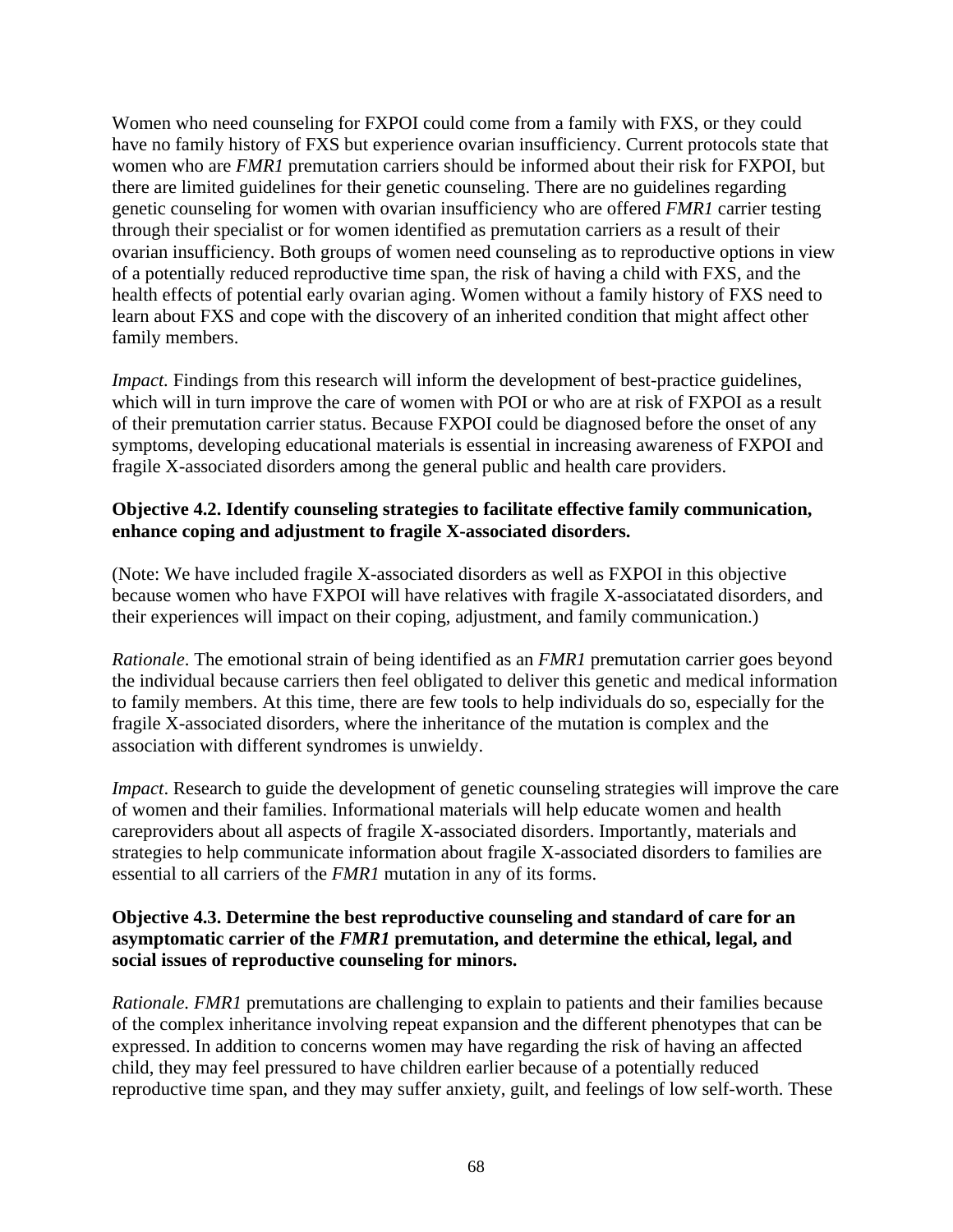issues become more complicated when an adolescent girl is diagnosed as an *FMR1* premutation carrier.

*Impact.* Identification of fragile X mutation carrier status allows girls and women to make informed reproductive decisions. A better understanding of the psychological impact of this condition, which affects future fertility in a girl or young woman,and how this relates to genetic counseling will permit the delivery of higher-quality, more sensitive interactions. This will improve long-term emotional health and permit individuals who carry the *FMR1* premutation to make reproductive choices that benefit their family and society.

### **Objective 4.4. Estimate the frequency distribution of CGG repeats among women with ovarian insufficiency by ethnic group.**

*Rationale.* The prevalence of the fragile X premutation in women with early stages of POI is unknown. Approximately 20 percentof couples presenting for fertility treatment have evidence of these early stages of POI. These women might have a high risk of carrying a fragile X premutation and bearing a child with FXS.

Preliminary small reports suggest that women with ovarian dysfunction ranging in severity from early POI to end-stage POI (POF) have *FMR1* genes enriched for repeat lengths at the upper limit of normal (35 to 41 repeats) and in the intermediate range (55 to 58 repeats) compared to the general population. These findings point to the possibility that the repeat number in the *FMR1* gene may be related to ovarian function and dysfunction even within the normal range. These women are not at risk for bearing a child with FXS in one generation (Nolin et al., 2003). However, it is critical to determine the risk of FXPOI conferred by increasing CGG repeat number in the *FMR1* gene in a large cohort.

The frequency of the *FMR1* CGG repeat number differs among ethnic groups. Several large, population-based studies demonstrate that the prevalence ranges from 1/246 to 1/468 in Caucasian populations. In addition, it appears that there is variability at the fragile X locus that is dependent on ethnic background. For example, studies of the common repeat number and/or prevalence of the premutation have demonstrated a higher prevalence of the premutation in Israel, a similar prevalence of the repeat distribution and premutation in Caucasians and African Americans in the United States, but a smaller common repeat number in Chinese subjects. Thus, studies of *FMR1* premutation prevalence and distribution of the CGG repeat number in various ethnic populations in the United States will be necessary to determine the prevalence of the premutation, particularly among Asian Americans and other ethnic subgroups. In turn, the risk of ovarian dysfunction in these populations in relation to the distribution of the premutation needs definition.

*Impact.* Studying the prevalence of the fragile X premutation in women across the spectrum of POI and across ethnic groups along with the distribution of CGG repeats in women with POI is critical to determine the patient population requiring testing for the premutation. These studies may also point to the importance of determining the repeat number and define the repeat number that confers risk for FXPOI. These studies will be particularly important for women in their childbearing years, especially in the setting of infertility treatment. These studies will facilitate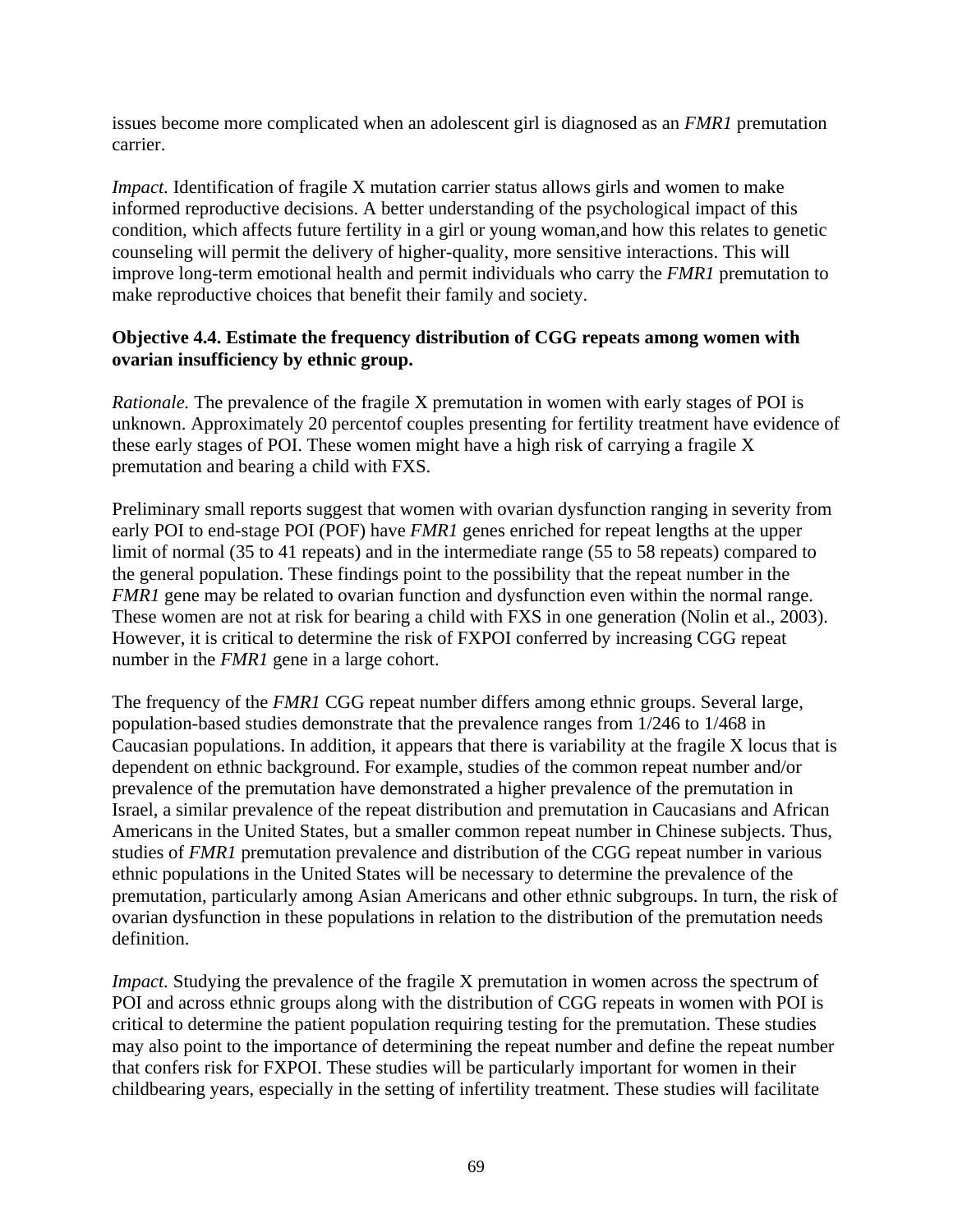early detection of women at risk for infertility and the complications of estrogen deficiency. They also have the potential to prevent FXS. Finally, if there is a relationship between the CGG repeat number and FXPOI, these studies may identify one of the most important predictors of ovarian aging.

## **Objective 4.5. Assess current treatments for infertility, menopause transition, osteoporosis, and other estrogen and androgen deficiency-related health problems in** *FMR1* **premutation carriers based on existing clinical data.**

*Rationale.* Currently, women who carry the *FMR1* premutation receive standard treatment for infertility, FXPOI, and early menopause, but its efficacy in these women is not known. These assessments can be made from existing clinical data or within clinical trials.

*Impact.* Studying the efficacy of infertility treatments and treatment designed to alleviate estrogen and androgen-deficiency complications will provide direct evidence for treatment recommendations in women who carry the fragile X premutation. In addition, if the women can be identified before the onset of problems, the infertility and sex hormone deficiency-related problems may be prevented. Therefore, these studies will be a catalyst to prospective disease prevention trials. Finally, these studies in women with FXPOI may be applicable to any woman who suffers from POI or to men and women who suffer from physiologic sex hormone deficiency in the perimenopause or andropause.

## **Objective 4.6. Determine the symptoms that may trigger a** *FMR1* **diagnostic test among females of all ages. Generate public awareness that early symptoms, such as altered menstrual cycles, are important to general health.**

*Rationale.* It is imperative to define the clinical phenotype of ovarian insufficiency along the entire course of its development. Thus, assessment of the leading-edge symptoms among premutation carriers throughout all life stages is necessary to identify symptoms that may prompt *FMR1* testing among adolescents and women. This would permit earlier diagnosis. It is likely that for some young girls the leading-edge symptom will be failure of pubertal development, for some it may be the failure to establish regular ovulatory menstrual cycles, and for some the leading edge may be onset of secondary oligomenorrhea/amenorrhea or unexplained infertility.

Public awareness is key to help increase the number of early diagnoses. Evidence suggests that many women and clinicians do not take disturbances of the menstrual cycle seriously as a marker of a health disorder in need of evaluation. Women with primary ovarian insufficiency on average have to see three different health care providers before the diagnosis is confirmed by a simple blood test, and the median delay in diagnosis is two years.

*Impact*. Clear data regarding leading-edge symptoms will help clinicians use a more targeted approach when performing evaluations related to *FMR1* mutations. Early diagnoses can help prevent major health problems such as loss of bone density related to estrogen deficiency and will maximize the available reproductive options. Raised awareness will also generate more research and more training of clinicians interested in specializing in these disorders. This benefits many women by giving them more options and better health care overall.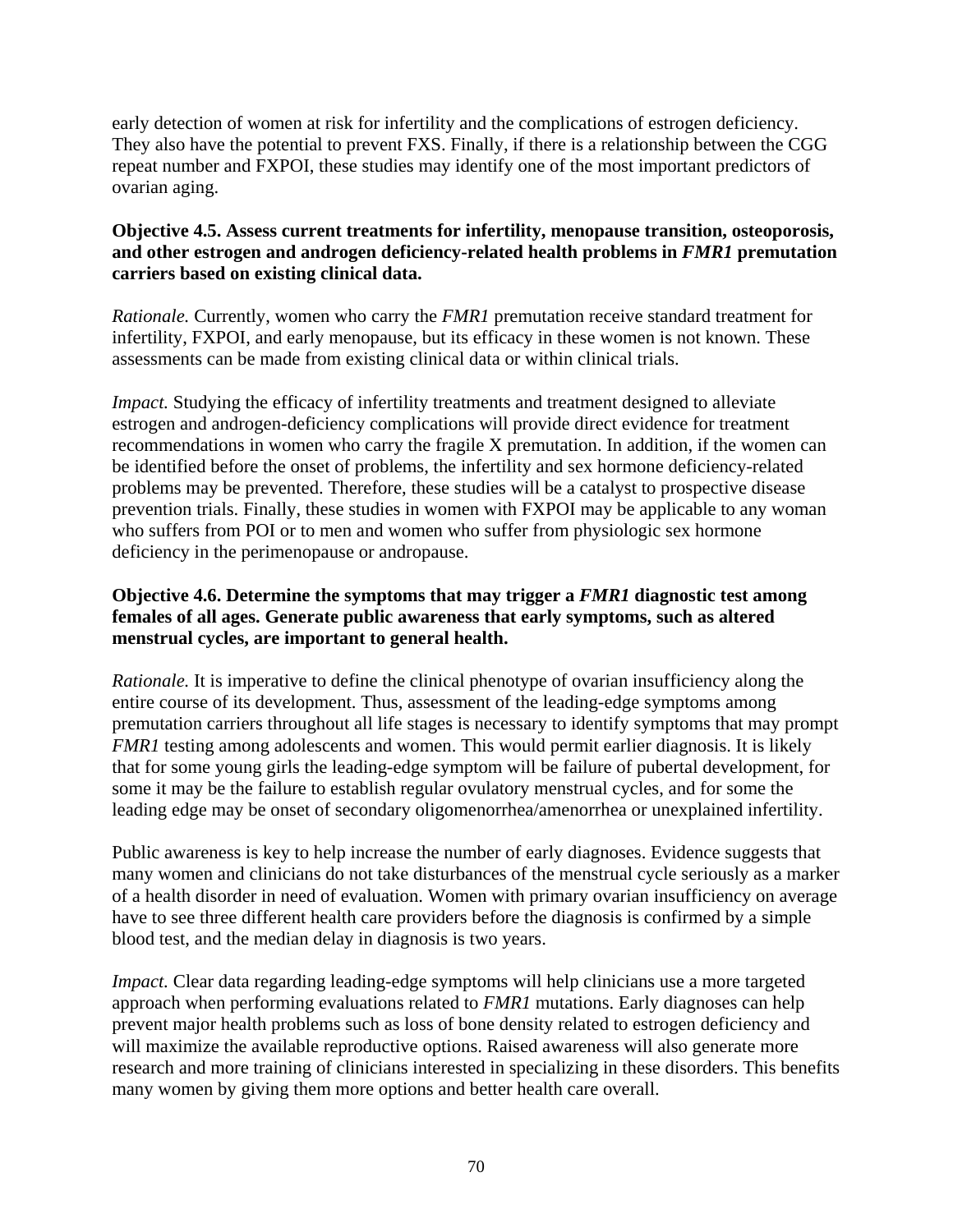## **Objective 4.7. Determine the role of fertility preservation in females with** *FMR1* **premutation who are deemed to have high risk of FXPOI.**

*Rationale.* FXPOI is likely to be one of the very few conditions where risk of ovarian insufficiency can be judged prospectively. It also is likely to be one of the most common genetic conditions associated with future infertility: at least 20 percent of infertility patients have diminished ovarian reserve, and a significant proportion of these patients might carry the *FMR1* premutation or high-normal CGG counts.

Fertility preservation utilizes oocyte, embryo, and ovarian tissue cryopreservation as a safeguard against future infertility. There are no data available on how women with high CGG counts respond to ovarian stimulation regimens and how successful the cryopreservation technologies will be given the existing ovarian dysfunction. Timing of fertility preservation procedures as well as the ethical issues surrounding fertility preservation in children with high CGG repeats also needs to be studied.

*Impact. FMR1* premutations may prove to be one of the most important determinants of future fertility and gonadal function. If appropriate fertility preservation techniques are determined for premutation carriers, preservation of gonadal function and fertility will have a significant and measurable impact on quality of life. For example, preservation and restoration of gonadal function by cryopreservation and future transplantation may prevent not only infertility but also menopause-related health issues.

## **Objective 4.8. Establish clinical trials to examine efficacy of treatment strategies for reproductive health based on identified mechanism of** *FMR1* **repeat.**

*Rationale.* The overarching goal of research on FXPOI is to ameliorate the symptoms associated with FXPOI and extend the reproductive health of a premutation carrier. Once the mechanism of the toxic effect of the CGG repeat is established and potential treatment strategies are identified, clinical trials will be necessary. Thus, this aim can be accomplished with the culmination of the scientific endeavors outlined above and infrastructure outlined below.

*Impact.* Clinical trials are essential to determine efficacy of treatment. Information from these trials will determine the potential to treat infertility and treat estrogen and androgen-deficiency complications. In addition, trials to study treatments that are implemented prior to the onset of problems may prevent infertility and sex hormone deficiencies. Finally, these studies may be applicable to any woman who suffers from POI or men and women who suffer from physiologic sex hormone deficiency in the perimenopause or andropause.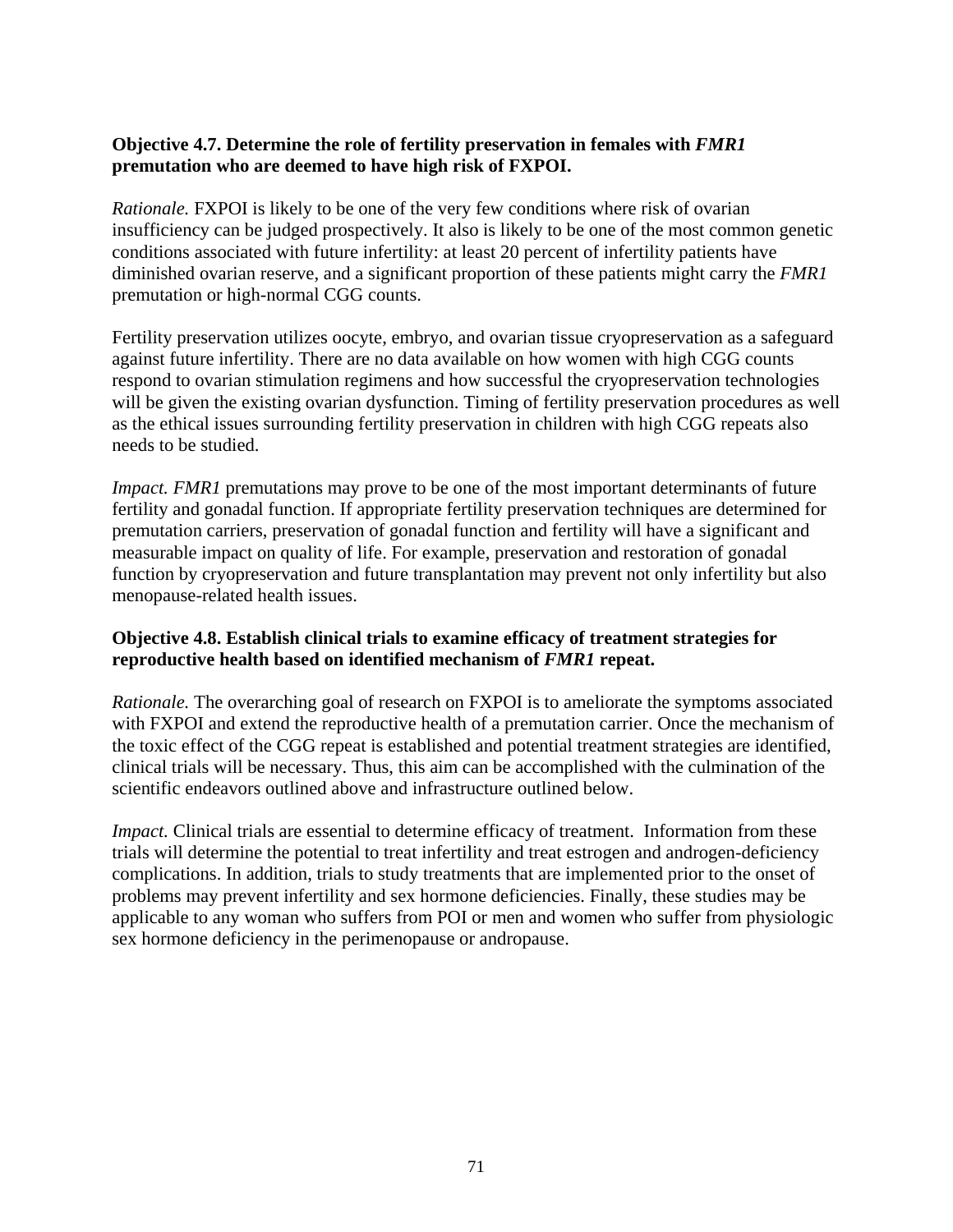## **GOAL 5 ― Infrastructure Needs**

As with FXS, most research to date in the area of FXPOI has relied on individual investigatorinitiated efforts, with little in the way of broad infrastructure support. While this was sufficient in the early stages of research, the FXPOI field has made sufficient advances so that specific core supports would now enhance the quality, timeliness, and efficiency of research. Three examples of areas of needed infrastructure are: (1) a broader array of appropriate nonhuman models of fragile X-associated disorders easily accessible by researchers from a variety of institutions; (2) a human brain, gonad, and tissue bank; and (3) a patient registry or research consortium to maximize access to a large number of individuals with fragile X-associated disorders for both descriptive and intervention studies. Importantly, all of the information that comes from the essential research needs to be disseminated in a coordinated way to increase the translation to the health professionals and community.

## **Objective 5.1***.* **Make FXPOI model systems available to researchers in order to identify mechanism and examine potential treatment time points to determine the time course of reproductive function.**

*Rationale.* As mentioned in Goal 1, development of model systems for FXPOI is far behind FXS and FXTAS. The importance of the development of models is outlined above. Here we focus on ensuring that models are freely available to all researchers to enable progress to be made quickly and efficiently.

*Impact.* Remarkable progress can be made using shared resources and communicating results as quickly as possible. Development of model systems is expensive and labor-intensive. Once the system is established, work can proceed among many interested groups using various approaches.

## **Objective 5.2. Establish clinical** *fragile X* **research consortium to share knowledge, data, and biological samples.**

*Rationale.* A large population of individuals is needed to understand the variable phenotype of those with *FMR1* mutations and to conduct studies to assess the safety and efficacy of interventions. The establishment of a tissue/blood/DNA bank would allow access to a large number of samples from individuals with *FMR1* mutations that could lead to research breakthroughs such as the discovery of biomarkers to predict ovarian function in premutation carriers. A large population in which to study the natural history of disease and interventions would have the statistical power to detect small, but clinically important, differences not detectable in smaller populations.

Clinics that specialize in treating and managing health care for patients with FXS and other fragile X-associated disorders provide a basis for a clinical research consortium. However, other clinic resources are needed to evaluate the natural history of disease and potential interventions in premutation carriers who may not have a family history of FXS, such as individuals diagnosed with FXPOI and FXTAS in fertility and neurology clinics. This population is important to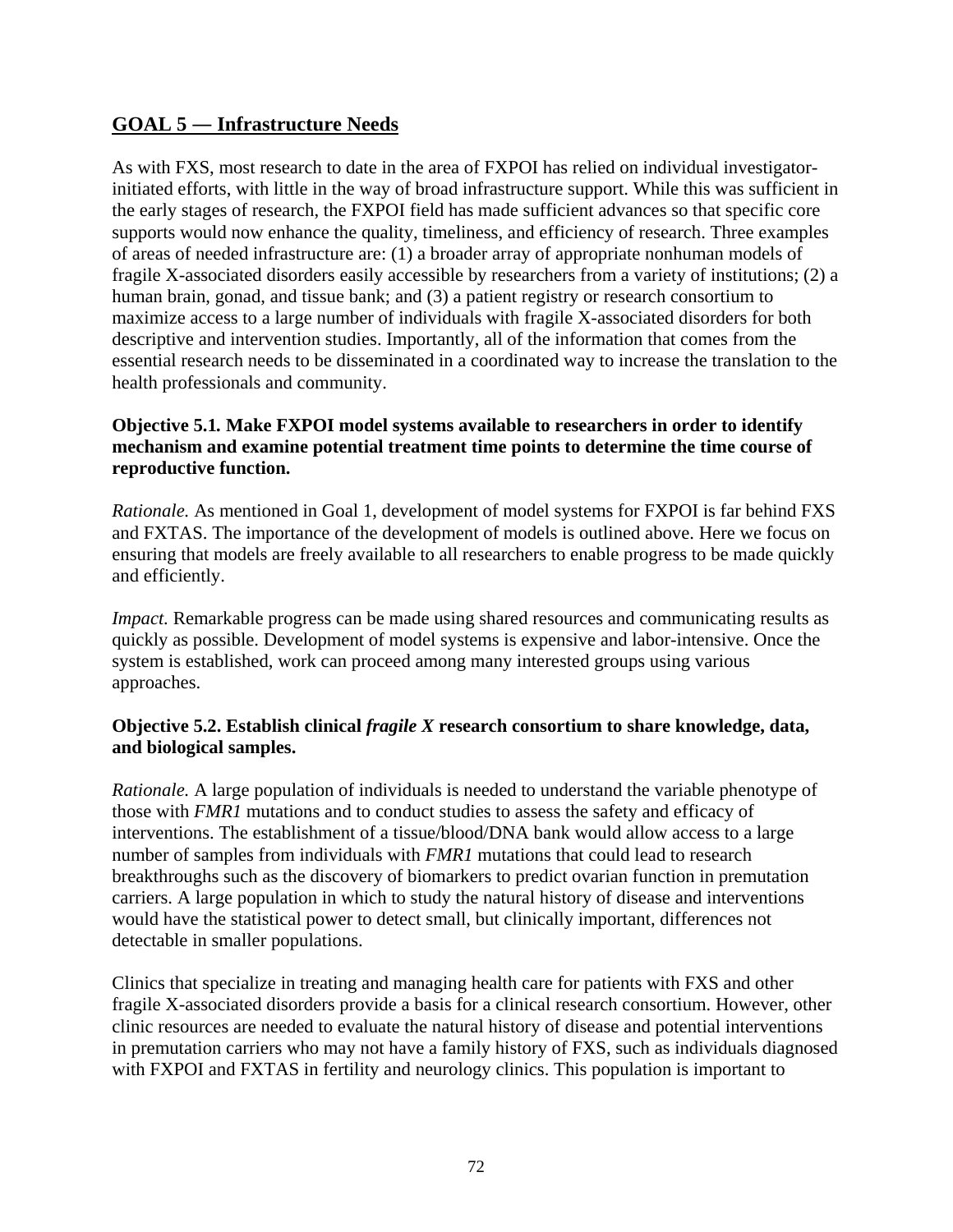include in studies to evaluate differences between premutation carriers with or without a family history of FXS.

Collaboration between clinics is essential, as clinics that care for individuals and families with fragile X-associated disorders individually see small numbers of patients. Exisiting successful clinical consortia such as the Pediatric Oncology Group can be used as models for development of a consortium for fragile X research.

*Impact.* Establishment of a fragile x clinical consortium, and thus a large population of individuals with *FMR1* mutations, would increase our knowledge of fragile X-associated disorders (phenotype, prevalence, biomarkers, age of onset, associated modifying factors, etc.). Adding specialty clinics to the consortium would enable discovery of genetic and/or phenotypic differences between carriers identified through family history of FXS and those without such history. Researchers would be able to identify a large number of individuals eligible for clinical trials.

## **Objective 5.3. Expand infrastructure to integrate knowledge from fragile X-associated disorders to increase cross-disciplinary studies.**

*Rationale.* Creating an infrastructure to integrate knowledge from all fragile X-associated disorders is essential to cross-fertilize the research on each disorder. It is clear that the *FMR1* premutation is toxic to the brain and gonadal tissues. The focus on only one target reduces the ability to treat the person as a whole.

*Impact.* Consolidating knowledge identified through the study of those with fragile X-associated disorders will help researchers, health care and educational professionals, and the community at large. It will advance the field rapidly and help coordinate findings relative to all *FMR1* mutation carriers.

## **Objective 5.4***.* **Develop education tools and methods to effectively disseminate knowledge to the public and to health professionals about fragile X-associated disorders.**

*Rationale.* Research findings need to be disseminated to facilitate the translation of findings into the clinical setting. Disseminating the latest research findings and educating health care providers and the public will increase knowledge and raise awareness about fragile X-associated disorders. Various forms of media will be required to reach these audiences. A significant body of research supports health education as a successful approach to improving knowledge, which in turn contributes to adopting health behaviors and utilization of resources to improve quality of life and health outcomes.

*Impact.* The impact of disseminating research findings will be to increase awareness of fragile Xassociated disorders among health care providers and the general public. Translation of findings from the research to the clinical setting could improve diagnostic practices of physicians in identifying individuals with fragile X-associated disorders and improve treatment/outcomes for affected individuals.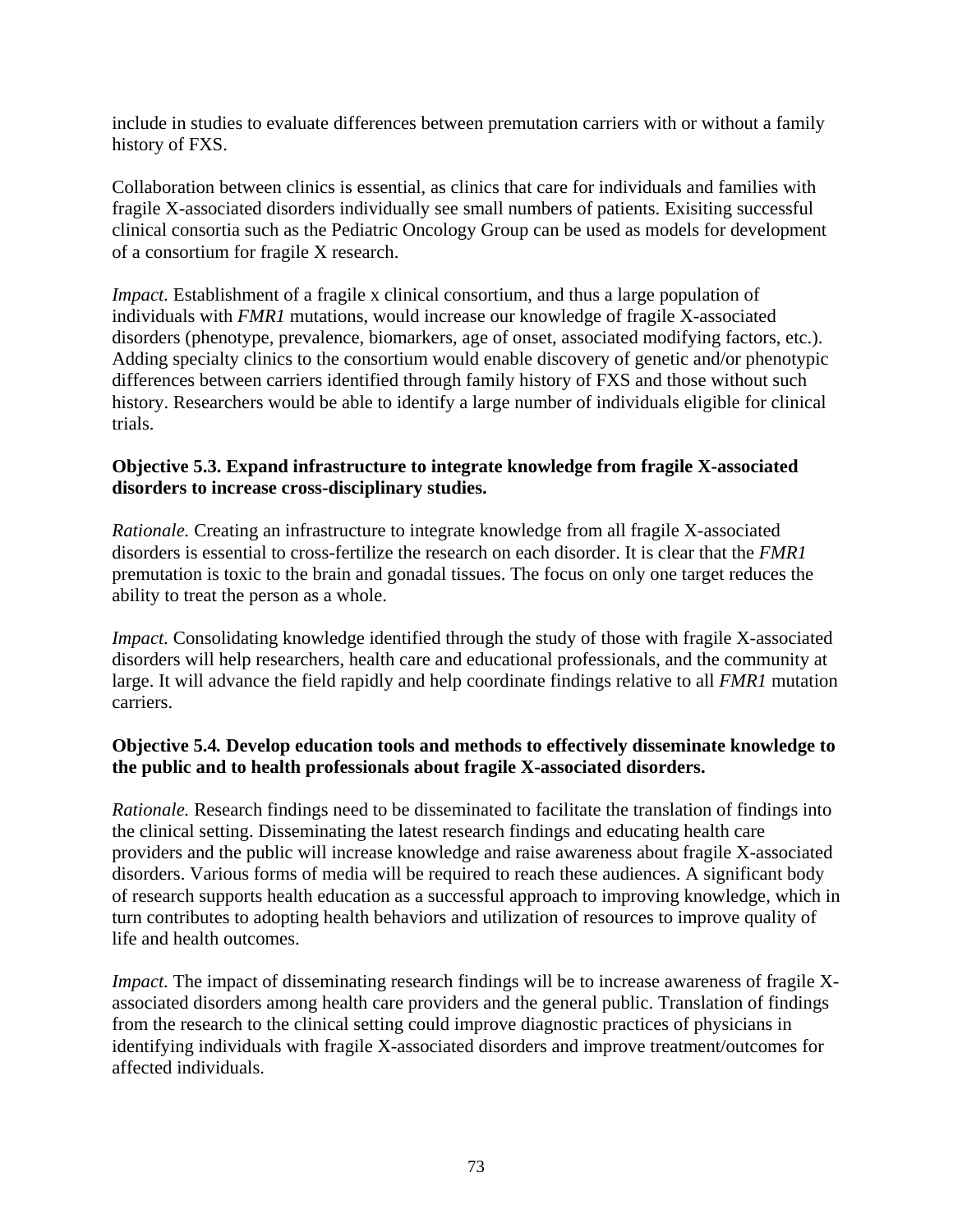# **SUMMARY OF SIMILARITIES AND DIFFERENCES IN RESEARCH PRIORITIES BETWEEN FXS AND ASSOCIATED DISORDERS**

Differences and similarities in research needs between disorders were discussed by the three working groups jointly during the May 2008 Research Plan development meeting. This section identifies areas of overlap that were deliberated and is not considered to be exhaustive. For crossreferencing purposes, the goals identified by the working groups with the most significant commonalities identified are highlighted below.

FXS, FXTAS, and FXPOI all stem from mutations in the same part of the *FMR1* gene, and common research priorities are evident within the goals and objectives described in previous sections. While some of the goals for the three disorders appear to be the same, it must be noted that some of the objectives are actually dissimilar. There are several reasons for this. First and foremost, these disorders are completely different in whom they affect, age ranges of onset, and presumably mechanism of disease. Second, research on each disorder is at different levels of maturity, with FXS studied for decades and FXTAS and FXPOI only being recently indentified. For example, all three working groups emphasized the need for further research on disease mechanisms (pathophysiology) underlying the effects of *FMR1* mutations, but the research objectives for each disorder reflect differences in when, how, and in whom these mechanisms manifest in symptoms of FXS, FXTAS, or FXPOI.

Examples of research priorities with similar themes yet differing objectives by disorder:

- 1. Pathophysiology underlying consequences of FMR1 gene mutations, e.g., FXS (1.1−1.8), FXTAS (1.1−1.7), FXPOI (1.1−1.6).
- 2. Improving diagnosis, e.g., FXS (2.1−2.4), FXTAS (4.1−4.4), FXPOI (4.6−4.8).

3. Developing and assessing treatments and interventions, e.g., FXS (4.1−4.5), FXTAS (5.1−5.5), FXPOI (4.5).

While recognizing the distinctions between disorders is important it must be noted that there are also goals where the objectives overlap across the three disorders. For example, FXS, FXTAS, and FXPOI are heritable, and a single family may be impacted by not only one but possibly by all three disorders in both current and future generations. Thus, all three disorders may share similar needs and issues, particularly when addressing needs associated with family and when issues of testing and counseling and access to care are involved.

Examples of research priorities where goals overlap and opportunities for resource sharing and collaboration across disorders are possible:

4. Determining the population prevalence and incidence of FMR1 allele variants, e.g., FXS (2.3), FXTAS (3.1−3.3), FXPOI (4.4).

5. Impact on the family, e.g., FXS (5.1−5.3), FXTAS (6.1− 6.6), FXPOI (4.1−4.3).

6. Infrastructure to facilitate collaboration and data and resource sharing (e.g., tissue banking, education, registry), e.g., FXS (6.1−6.3), FXTAS (8.3−8.5), FXPOI (5.1−5.4).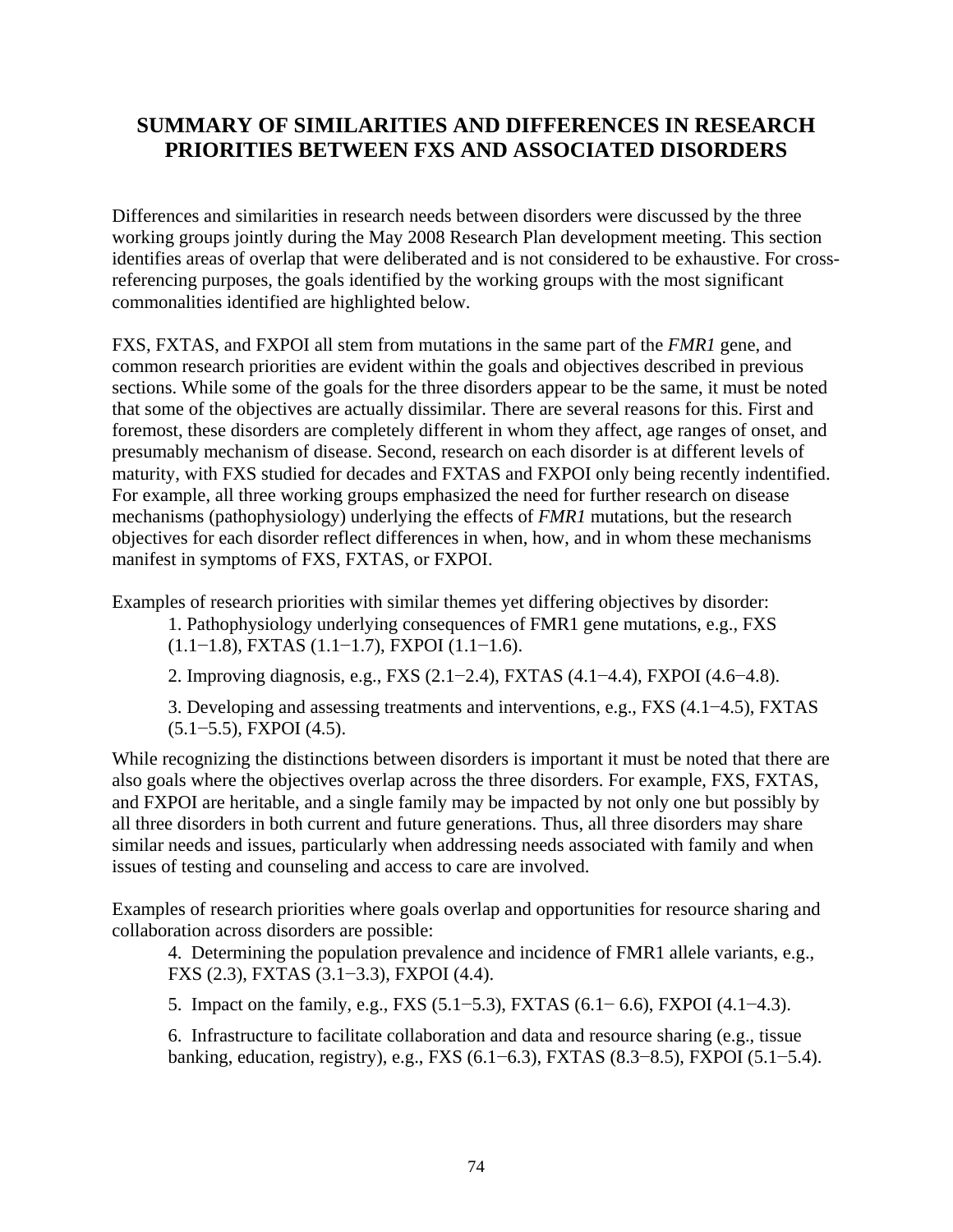## **RESEARCH PLAN IMPLEMENTATION**

The *NIH Research Plan on Fragile X Syndrome and Associated Disorders* was developed with significant input from leading researchers and clinicians in each field along with families and advocate groups, representatives from the NIH FXRCG, parents, and participants from other federal agencies working collaboratively on the FXS, FXTAS, and FXPOI working groups. The goals and objectives for each disorder are intended to be comprehensive but by no means exhaustive and include research priorities that extend from "bench-to-bedside-to-community." Historically, NIH has taken the lead in basic science discoveries that will help drive treatment development and disease prevention, but some aspects of this Research Plan will be more appropriately addressed by other agencies or organizations. While the Research Plan is primarily intended to provide the ICs of NIH with guidelines for prioritizing future research related to FXS, FXTAS, and FXPOI, it is also intended to promote the coordination and collaboration of research among other federal agencies, advocacy groups, and private partners. It is the intent of the working groups and the FXRCG to share the Research Plan with interested agencies and organizations.

The *Research Plan on Fragile X Syndrome and Associated Disorders* will also serve as a means of communicating scientific priorities to the research community. The Plan will be publicized broadly and made available on the NICHD Web site. One of the great strengths in the FXS and associated disorders research fields is the wealth of researchers proposing and performing innovative research. It is intended that this document will further stimulate new investigatorinitiated applications and attract new investigators to the field.

As the NIH and other federal agencies, advocacy, and private partners work together to achieve the goals and objective in this Research Plan, the FXRCG will continue to function in a coordinating capacity to identify and facilitate future collaborative research efforts.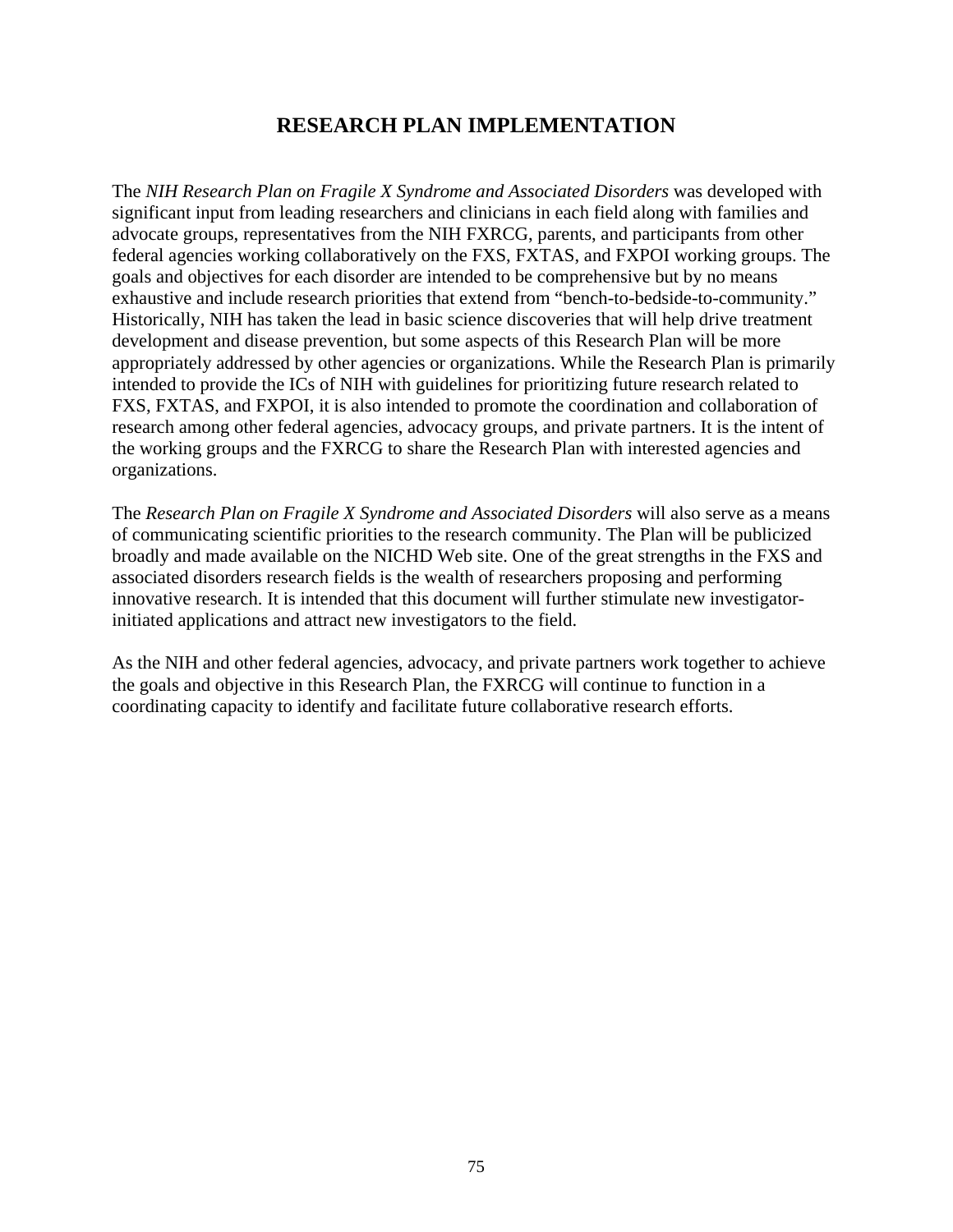# **APPENDIX A: NIH-SUPPORTED FMR1 GENE/FRAGILE X RESEARCH: A SELECTED BIBLIOGRAPHY**

The following citations resulted from a search of MEDLINE, the premier biomedical literature database of the National Library of Medicine. The following terms were used: Fragile X syndrome; FXS; Fragile X Tremor/Ataxia; FXTAS; Fragile X Associated Ovarian Insufficiency; FXPOI; FXPOF; Fragile X Mental Retardation 1 gene; *FMR1*; *FMR1* protein; Research Support, NIH; Extramural.

The keyword [Research Support, NIH] and publication type [Extramural] is the designation for extramural research funded by the National Institutes of Health. This keyword was introduced in 2005.



### **Publications derived from NIH funded research in scientific journals indexed by PubMed.**

**\*estimated, based on six months** 

#### **2008**

- Aguilar, D., et al., *A quantitative assessment of tremor and ataxia in FMR1 premutation carriers using CATSYS.* Am J Med Genet A, 2008. **146A**(5): p. 629-35.
- Allen, E.G., et al., *Detection of early FXTAS motor symptoms using the CATSYS computerised neuromotor test battery.* J Med Genet, 2008. **45**(5): p. 290-7.
- Amiri, K., R.J. Hagerman, and P.J. Hagerman, *Fragile X-associated tremor/ataxia syndrome: an aging face of the fragile X gene.* Arch Neurol, 2008. **65**(1): p. 19-25.
- Amos Wilson, J., et al., *Consensus characterization of 16 FMR1 reference materials: a*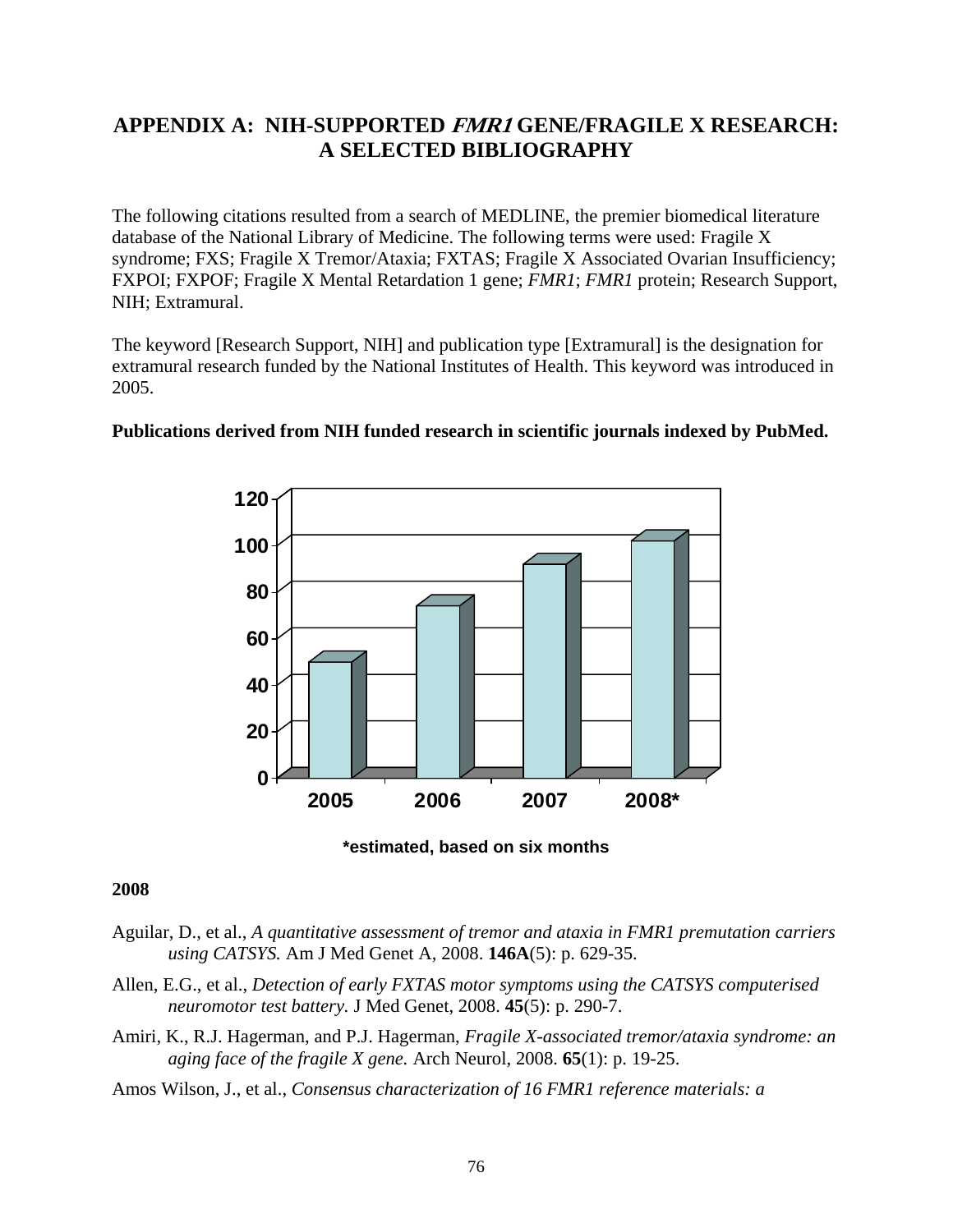*consortium study.* J Mol Diagn, 2008. **10**(1): p. 2-12.

- Angkustsiri, K., et al., *Fragile X syndrome with anxiety disorder and exceptional verbal intelligence.* Am J Med Genet A, 2008. **146**(3): p. 376-9.
- Bailey, D.B., Jr., et al., *Child and genetic variables associated with maternal adaptation to fragile X syndrome: a multidimensional analysis.* Am J Med Genet A, 2008. **146A**(6): p. 720-9.
- Bailey, D.B., Jr., et al., *Ethical, legal, and social concerns about expanded newborn screening: fragile X syndrome as a prototype for emerging issues.* Pediatrics, 2008. **121**(3): p. e693- 704.
- Baranek, G.T., et al., *Developmental trajectories and correlates of sensory processing in young boys with fragile X syndrome.* Phys Occup Ther Pediatr, 2008. **28**(1): p. 79-98.
- Bear, M.F., et al., *Fragile X: translation in action.* Neuropsychopharmacology, 2008. **33**(1): p. 84-7.
- Bhattacharyya, A., et al., *Normal Neurogenesis but Abnormal Gene Expression in Human Fragile X Cortical Progenitor Cells.* Stem Cells Dev, 2008. **17**(1): p. 107-17.
- Brodkin, E.S., *Social behavior phenotypes in fragile X syndrome, autism, and the Fmr1 knockout mouse: theoretical comment on McNaughton et al. (2008).* Behav Neurosci, 2008. **122**(2): p. 483-9.
- Chang, S., et al., *Identification of small molecules rescuing fragile X syndrome phenotypes in Drosophila.* Nat Chem Biol, 2008. **4**(4): p. 256-63.
- Coffee, B., et al., *Mosaic FMR1 deletion causes fragile X syndrome and can lead to molecular misdiagnosis: a case report and review of the literature.* Am J Med Genet A, 2008. **146A**(10): p. 1358-67.
- Coffey, S.M., et al., *Expanded clinical phenotype of women with the FMR1 premutation.* Am J Med Genet A, 2008. **146A**(8): p. 1009-16.
- Cornish, K.M., et al., *Age-dependent cognitive changes in carriers of the fragile X syndrome.* Cortex, 2008. **44**(6): p. 628-36.
- de Vrij, F.M., et al., *Rescue of behavioral phenotype and neuronal protrusion morphology in Fmr1 KO mice.* Neurobiol Dis, 2008. **31**(1): p. 127-32.
- Dictenberg, J.B., et al., *A direct role for FMRP in activity-dependent dendritic mRNA transport links filopodial-spine morphogenesis to fragile X syndrome.* Dev Cell, 2008. **14**(6): p. 926-39.
- Dolen, G. and M.F. Bear, *Role for metabotropic glutamate receptor 5 (mGluR5) in the pathogenesis of fragile X syndrome.* J Physiol, 2008. **586**(6): p. 1503-8.
- Gao, F.B., *Posttranscriptional control of neuronal development by microRNA networks.* Trends Neurosci, 2008. **31**(1): p. 20-6.
- Garcia-Nonell, C., et al., *Secondary medical diagnosis in fragile X syndrome with and without autism spectrum disorder.* Am J Med Genet A, 2008. **146A**(15): p. 1911-6.
- Gothelf, D., et al., *Neuroanatomy of fragile X syndrome is associated with aberrant behavior*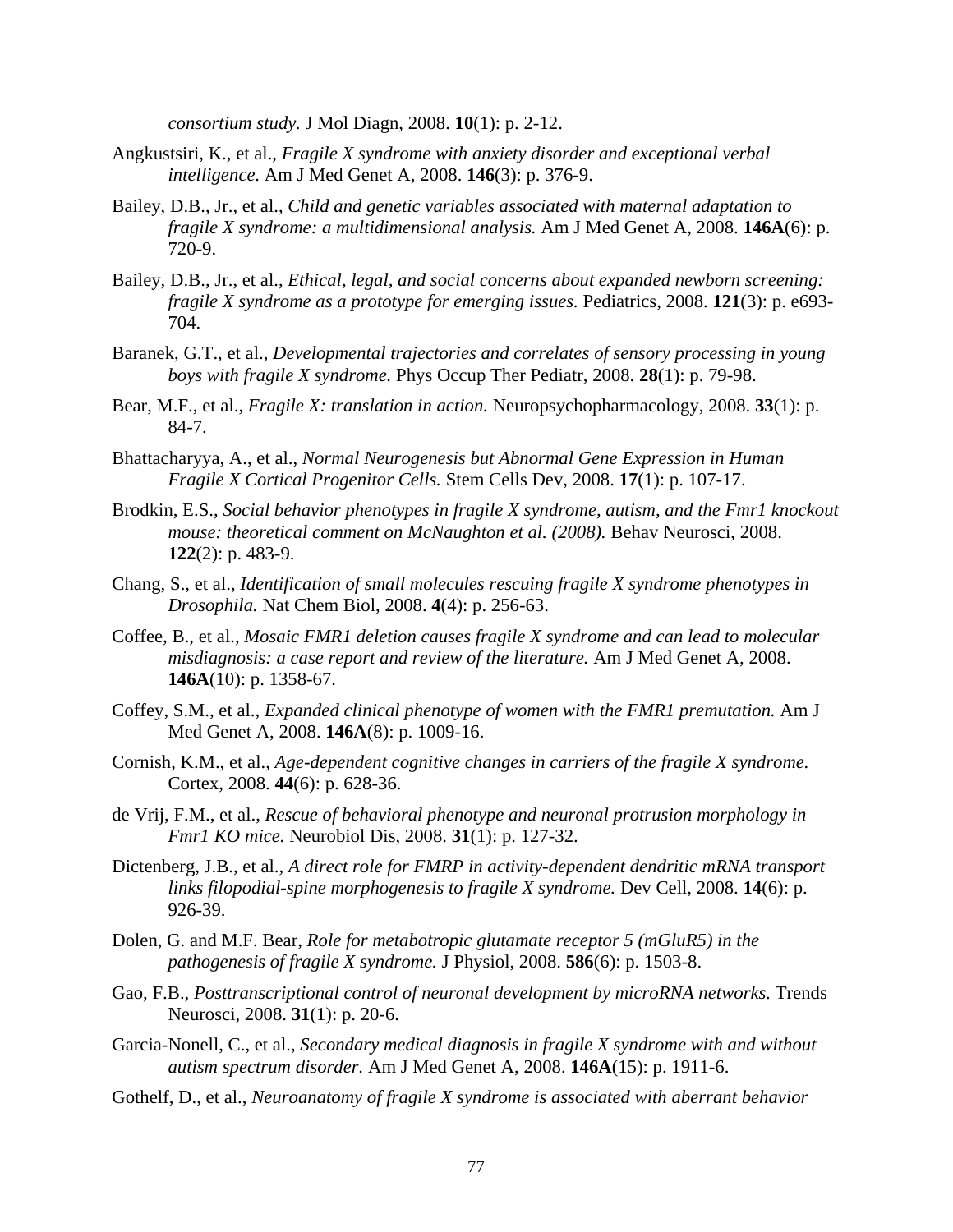*and the fragile X mental retardation protein (FMRP).* Ann Neurol, 2008. **63**(1): p. 40-51.

- Grigsby, J., et al., *Cognitive profile of fragile X premutation carriers with and without fragile Xassociated tremor/ataxia syndrome.* Neuropsychology, 2008. **22**(1): p. 48-60.
- Hessl, D., et al., *Brief report: aggression and stereotypic behavior in males with fragile X syndrome--moderating secondary genes in a "single gene" disorder.* J Autism Dev Disord, 2008. **38**(1): p. 184-9.
- Hooper, S.R., et al., *Executive functions in young males with fragile X syndrome in comparison to mental age-matched controls: baseline findings from a longitudinal study.* Neuropsychology, 2008. **22**(1): p. 36-47.
- Iacoangeli, A., et al., *On BC1 RNA and the fragile X mental retardation protein.* Proc Natl Acad Sci U S A, 2008. **105**(2): p. 734-9.
- Jenkins, E.C., et al., *Reduced telomere length in older men with premutation alleles of the fragile X mental retardation 1 gene.* Am J Med Genet A, 2008. **146A**(12): p. 1543-6.
- Jiang, Y.H., et al., *Genomic analysis of the chromosome 15q11-q13 Prader-Willi syndrome region and characterization of transcripts for GOLGA8E and WHCD1L1 from the proximal breakpoint region.* BMC Genomics, 2008. **9**: p. 50.
- Kim, S.H., et al., *Aberrant early-phase ERK inactivation impedes neuronal function in fragile X syndrome.* Proc Natl Acad Sci U S A, 2008. **105**(11): p. 4429-34.
- Leehey, M.A., et al., *FMR1 CGG repeat length predicts motor dysfunction in premutation carriers.* Neurology, 2008. **70**(16 Pt 2): p. 1397-402.
- Loesch, D.Z., et al., *A low symptomatic form of neurodegeneration in younger carriers of the FMR1 premutation, manifesting typical radiological changes.* J Med Genet, 2008. **45**(3): p. 179-81.
- McConkie-Rosell, A., et al., *Living with genetic risk: effect on adolescent self-concept.* Am J Med Genet C Semin Med Genet, 2008. **148C**(1): p. 56-69.
- McNaughton, C.H., et al., *Evidence for social anxiety and impaired social cognition in a mouse model of fragile X syndrome.* Behav Neurosci, 2008. **122**(2): p. 293-300.
- Mili, S., K. Moissoglu, and I.G. Macara, *Genome-wide screen reveals APC-associated RNAs enriched in cell protrusions.* Nature, 2008. **453**(7191): p. 115-9.
- Moon, J., et al., *A mouse model of fragile X syndrome exhibits heightened arousal and/or emotion following errors or reversal of contingencies.* Dev Psychobiol, 2008. **50**(5): p. 473-85.
- Moy, S.S. and J.J. Nadler, *Advances in behavioral genetics: mouse models of autism.* Mol Psychiatry, 2008. **13**(1): p. 4-26.
- Murphy, M.M. and M.M. Mazzocco, *Rote numeric skills may mask underlying mathematical disabilities in girls with fragile x syndrome.* Dev Neuropsychol, 2008. **33**(3): p. 345-64.
- Murphy, M.M. and M.M. Mazzocco, *Mathematics learning disabilities in girls with fragile X or Turner syndrome during late elementary school.* J Learn Disabil, 2008. **41**(1): p. 29-46.
- Nakayama, S., et al., *Role of the WWOX gene, encompassing fragile region FRA16D, in*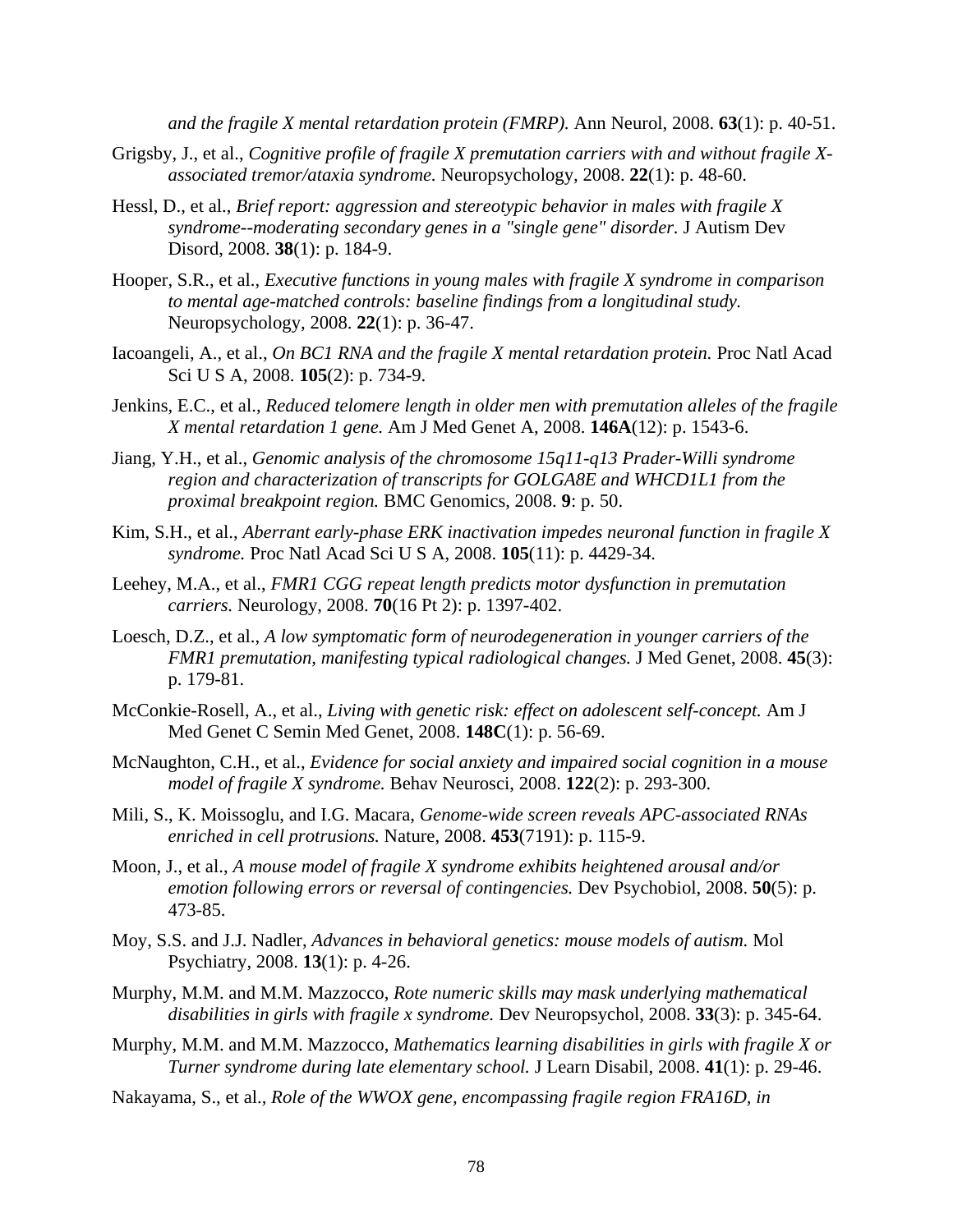*suppression of pancreatic carcinoma cells.* Cancer Sci, 2008. **99**(7): p. 1370-6.

- Park, S., et al., *Elongation factor 2 and fragile X mental retardation protein control the dynamic translation of Arc/Arg3.1 essential for mGluR-LTD.* Neuron, 2008. **59**(1): p. 70-83.
- Price, J.R., et al., *Syntactic complexity during conversation of boys with fragile X syndrome and Down syndrome.* J Speech Lang Hear Res, 2008. **51**(1): p. 3-15.
- Roberts, J., et al., *Arousal modulation in females with fragile X or Turner syndrome.* J Autism Dev Disord, 2008. **38**(1): p. 20-7.
- Rohr, J., et al., *Anti-Mullerian hormone indicates early ovarian decline in fragile X mental retardation (FMR1) premutation carriers: a preliminary study.* Hum Reprod, 2008. **23**(5): p. 1220-5.
- Ronesi, J.A. and K.M. Huber, *Homer interactions are necessary for metabotropic glutamate receptor-induced long-term depression and translational activation.* J Neurosci, 2008. **28**(2): p. 543-7.
- Shan, G., S. Xu, and P. Jin, *FXTAS: a bad RNA and a hope for a cure.* Expert Opin Biol Ther, 2008. **8**(3): p. 249-53.
- Soontarapornchai, K., et al., *Abnormal nerve conduction features in fragile X premutation carriers.* Arch Neurol, 2008. **65**(4): p. 495-8.
- Sulkowski, G.M. and L.M. Kaufman, *Oculomotor abnormalities in a patient with fragile Xassociated tremor/ataxia syndrome.* J AAPOS, 2008. **12**(2): p. 195-6.
- Tassone, F., et al., *A rapid polymerase chain reaction-based screening method for identification of all expanded alleles of the fragile X (FMR1) gene in newborn and high-risk populations.* J Mol Diagn, 2008. **10**(1): p. 43-9.
- Tessier, C.R. and K. Broadie, *Drosophila fragile X mental retardation protein developmentally regulates activity-dependent axon pruning.* Development, 2008. **135**(8): p. 1547-57.
- Wirojanan, J., et al., *A girl with fragile X premutation from sperm donation.* Am J Med Genet A, 2008. **146**(7): p. 888-92.
- Wirojanan, J., et al., *Two boys with fragile x syndrome and hepatic tumors.* J Pediatr Hematol Oncol, 2008. **30**(3): p. 239-41.
- Zhang, J., et al., *Fragile X-related proteins regulate mammalian circadian behavioral rhythms.* Am J Hum Genet, 2008. **83**(1): p. 43-52.

#### **2007**

- Abbeduto, L., N. Brady, and S.T. Kover, *Language development and fragile X syndrome: profiles, syndrome-specificity, and within-syndrome differences.* Ment Retard Dev Disabil Res Rev, 2007. **13**(1): p. 36-46.
- Adams, J.S., et al., *Volumetric brain changes in females with fragile X-associated tremor/ataxia syndrome (FXTAS).* Neurology, 2007. **69**(9): p. 851-9.
- Allen, E.G., et al., *Examination of reproductive aging milestones among women who carry the FMR1 premutation.* Hum Reprod, 2007. **22**(8): p. 2142-52.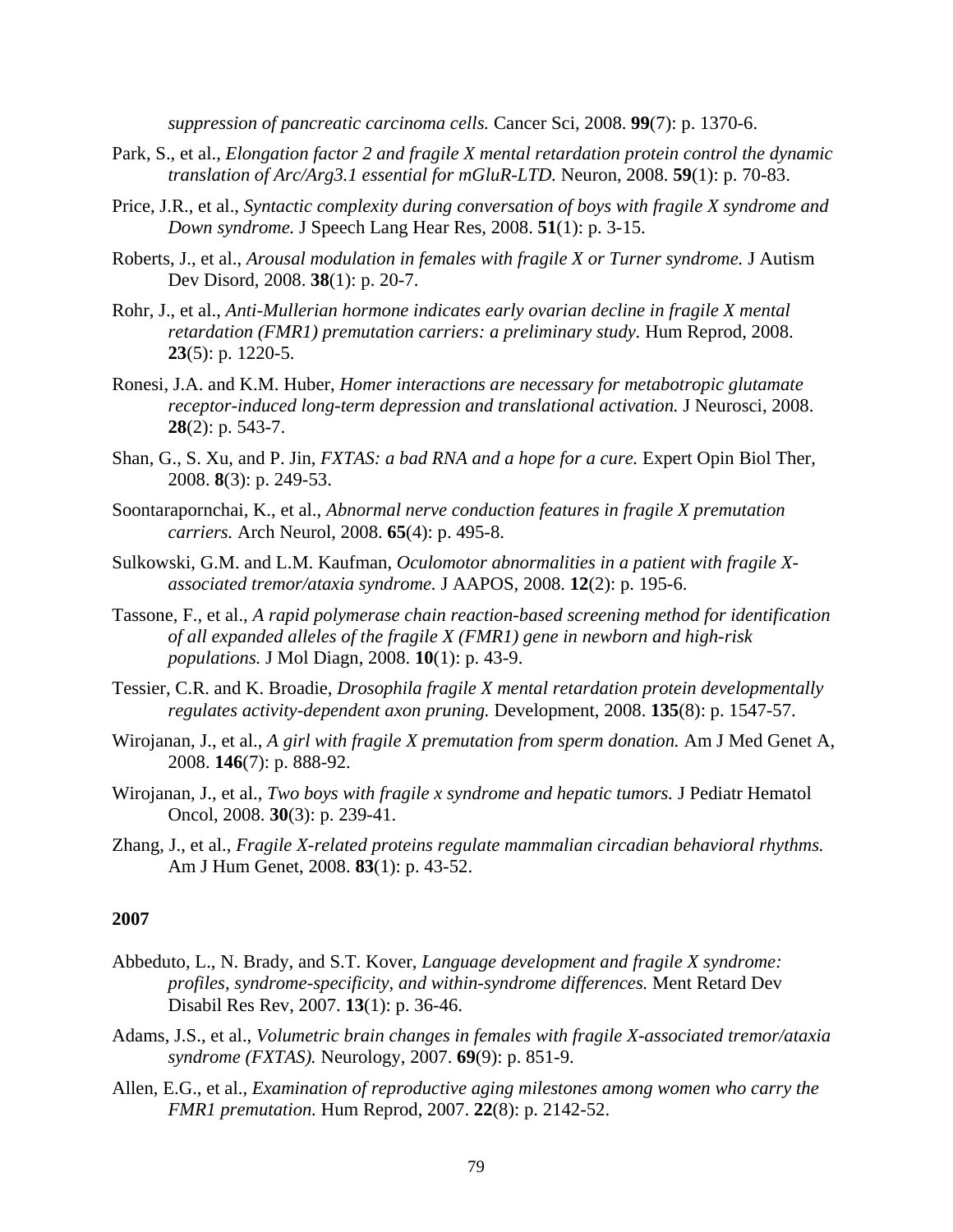- Anido, A., L.M. Carlson, and S.L. Sherman, *Attitudes toward fragile X mutation carrier testing from women identified in a general population survey.* J Genet Couns, 2007. **16**(1): p. 97- 104.
- Banerjee, P., et al., *Substitution of critical isoleucines in the KH domains of Drosophila fragile X protein results in partial loss-of-function phenotypes.* Genetics, 2007. **175**(3): p. 1241-50.
- Berry-Kravis, E., et al., *Neuropathic features in fragile X premutation carriers.* Am J Med Genet A, 2007. **143**(1): p. 19-26.
- Bourgeois, J.A., et al., *Cognitive, anxiety and mood disorders in the fragile X-associated tremor/ataxia syndrome.* Gen Hosp Psychiatry, 2007. **29**(4): p. 349-56.
- Brouwer, J.R., et al., *Elevated Fmr1 mRNA levels and reduced protein expression in a mouse model with an unmethylated Fragile X full mutation.* Exp Cell Res, 2007. **313**(2): p. 244- 53.
- Brylawski, B.P., et al., *Mapping of an origin of DNA replication in the promoter of fragile X gene FMR1.* Exp Mol Pathol, 2007. **82**(2): p. 190-6.
- Chang, T.C. and J.T. Mendell, *microRNAs in vertebrate physiology and human disease.* Annu Rev Genomics Hum Genet, 2007. **8**: p. 215-39.
- Chiosea, S., et al., *Overexpression of Dicer in precursor lesions of lung adenocarcinoma.* Cancer Res, 2007. **67**(5): p. 2345-50.
- Chiu, S., et al., *Early acceleration of head circumference in children with fragile x syndrome and autism.* J Dev Behav Pediatr, 2007. **28**(1): p. 31-5.
- Clifford, S., et al., *Autism spectrum phenotype in males and females with fragile X full mutation and premutation.* J Autism Dev Disord, 2007. **37**(4): p. 738-47.
- Cornish, K., G. Scerif, and A. Karmiloff-Smith, *Tracing syndrome-specific trajectories of attention across the lifespan.* Cortex, 2007. **43**(6): p. 672-85.
- Dias, E.P., et al., *Association between decreased WWOX protein expression and thyroid cancer development.* Thyroid, 2007. **17**(11): p. 1055-9.
- Dolen, G., et al., *Correction of fragile X syndrome in mice.* Neuron, 2007. **56**(6): p. 955-62.
- Duan, P., et al., *Generation of polyclonal antiserum for the detection of methylarginine proteins.* J Immunol Methods, 2007. **320**(1-2): p. 132-42.
- Durkin, S.G. and T.W. Glover, *Chromosome fragile sites.* Annu Rev Genet, 2007. **41**: p. 169-92.
- Dykens, E.M. and R.M. Hodapp, *Three steps toward improving the measurement of behavior in behavioral phenotype research.* Child Adolesc Psychiatr Clin N Am, 2007. **16**(3): p. 617- 30.
- Fidler, D.J., A. Philofsky, and S.L. Hepburn, *Language phenotypes and intervention planning: bridging research and practice.* Ment Retard Dev Disabil Res Rev, 2007. **13**(1): p. 47-57.
- Freudenreich, C.H., *Chromosome fragility: molecular mechanisms and cellular consequences.* Front Biosci, 2007. **12**: p. 4911-24.
- Giorgi, C., et al., *The EJC factor eIF4AIII modulates synaptic strength and neuronal protein expression.* Cell, 2007. **130**(1): p. 179-91.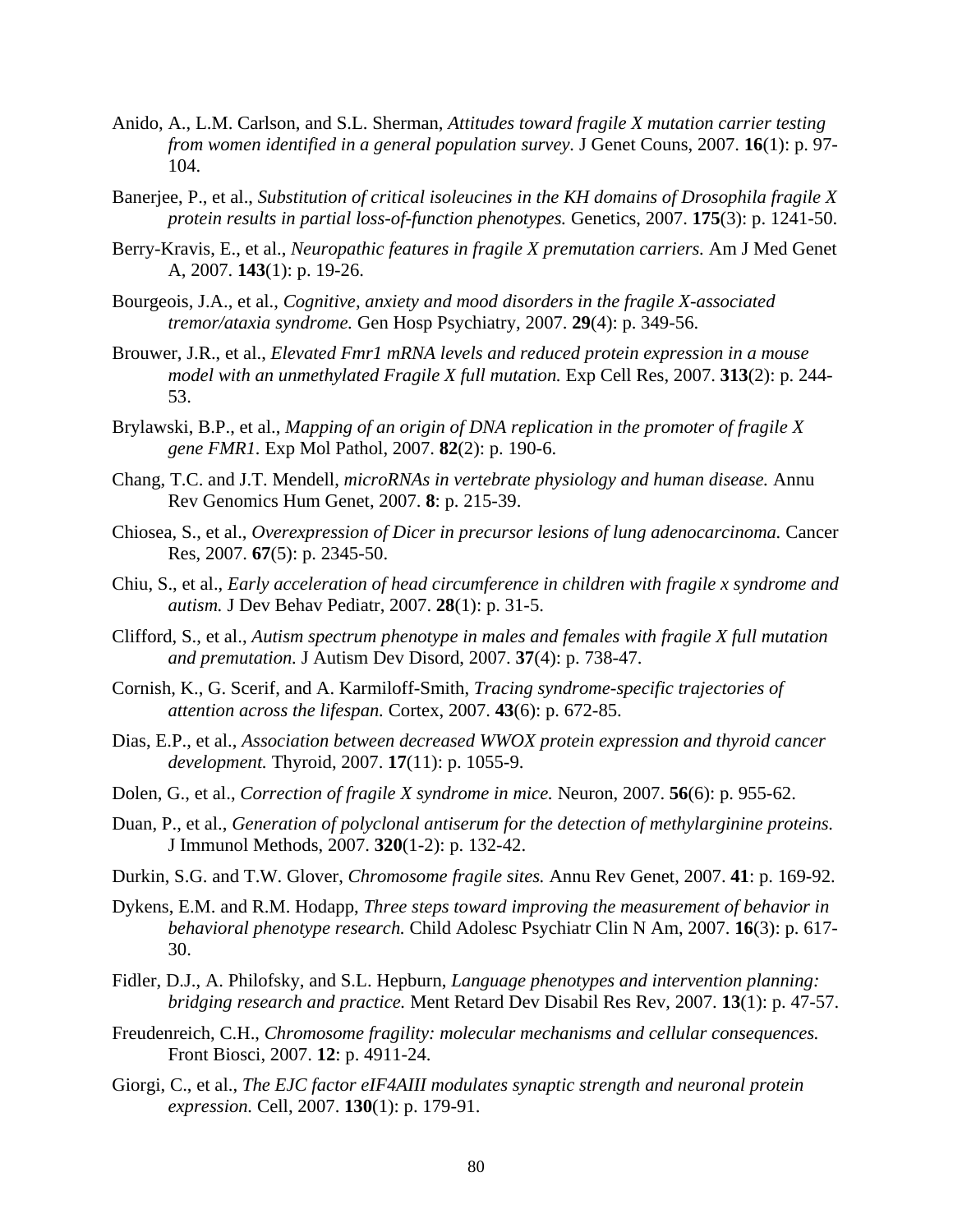- Govaerts, L.C., et al., *Exceptional good cognitive and phenotypic profile in a male carrying a mosaic mutation in the FMR1 gene.* Clin Genet, 2007. **72**(2): p. 138-44.
- Gray, S.J., et al., *An origin of DNA replication in the promoter region of the human fragile X mental retardation (FMR1) gene.* Mol Cell Biol, 2007. **27**(2): p. 426-37.
- Greco, C.M., et al., *Testicular and pituitary inclusion formation in fragile X associated tremor/ataxia syndrome.* J Urol, 2007. **177**(4): p. 1434-7.
- Grigsby, J., et al., *Impairment of executive cognitive functioning in males with fragile Xassociated tremor/ataxia syndrome.* Mov Disord, 2007. **22**(5): p. 645-50.
- Hagerman, P.J. and R.J. Hagerman, *Fragile X-associated tremor/ataxia syndrome--an older face of the fragile X gene.* Nat Clin Pract Neurol, 2007. **3**(2): p. 107-12.
- Hagerman, R.J., et al., *Neuropathy as a presenting feature in fragile X-associated tremor/ataxia syndrome.* Am J Med Genet A, 2007. **143A**(19): p. 2256-60.
- Hall, S.S., D.D. Burns, and A.L. Reiss, *Modeling family dynamics in children with fragile x syndrome.* J Abnorm Child Psychol, 2007. **35**(1): p. 29-42.
- Hanson, J.E. and D.V. Madison, *Presynaptic FMR1 genotype influences the degree of synaptic connectivity in a mosaic mouse model of fragile X syndrome.* J Neurosci, 2007. **27**(15): p. 4014-8.
- Hayashi, M.L., et al., *Inhibition of p21-activated kinase rescues symptoms of fragile X syndrome in mice.* Proc Natl Acad Sci U S A, 2007. **104**(27): p. 11489-94.
- Head, L.S. and L. Abbeduto, *Recognizing the role of parents in developmental outcomes: a systems approach to evaluating the child with developmental disabilities.* Ment Retard Dev Disabil Res Rev, 2007. **13**(4): p. 293-301.
- Hessl, D., et al., *Amygdala dysfunction in men with the fragile X premutation.* Brain, 2007. **130**(Pt 2): p. 404-16.
- Hoeft, F., et al., *Fronto-striatal dysfunction and potential compensatory mechanisms in male adolescents with fragile X syndrome.* Hum Brain Mapp, 2007. **28**(6): p. 543-54.
- Jacquemont, S., et al., *Fragile-X syndrome and fragile X-associated tremor/ataxia syndrome: two faces of FMR1.* Lancet Neurol, 2007. **6**(1): p. 45-55.
- Jin, P., et al., *Pur alpha binds to rCGG repeats and modulates repeat-mediated neurodegeneration in a Drosophila model of fragile X tremor/ataxia syndrome.* Neuron, 2007. **55**(4): p. 556-64.
- Jung, J. and N. Bonini, *CREB-binding protein modulates repeat instability in a Drosophila model for polyQ disease.* Science, 2007. **315**(5820): p. 1857-9.
- Keller-Bell, Y.D. and L. Abbeduto, *Narrative development in adolescents and young adults with fragile x syndrome.* Am J Ment Retard, 2007. **112**(4): p. 289-99.
- Kelley, D.J., et al., *The cyclic AMP cascade is altered in the fragile X nervous system.* PLoS ONE, 2007. **2**(9): p. e931.
- Kosmider, B. and R.D. Wells, *Fragile X repeats are potent inducers of complex, multiple site rearrangements in flanking sequences in Escherichia coli.* DNA Repair (Amst), 2007.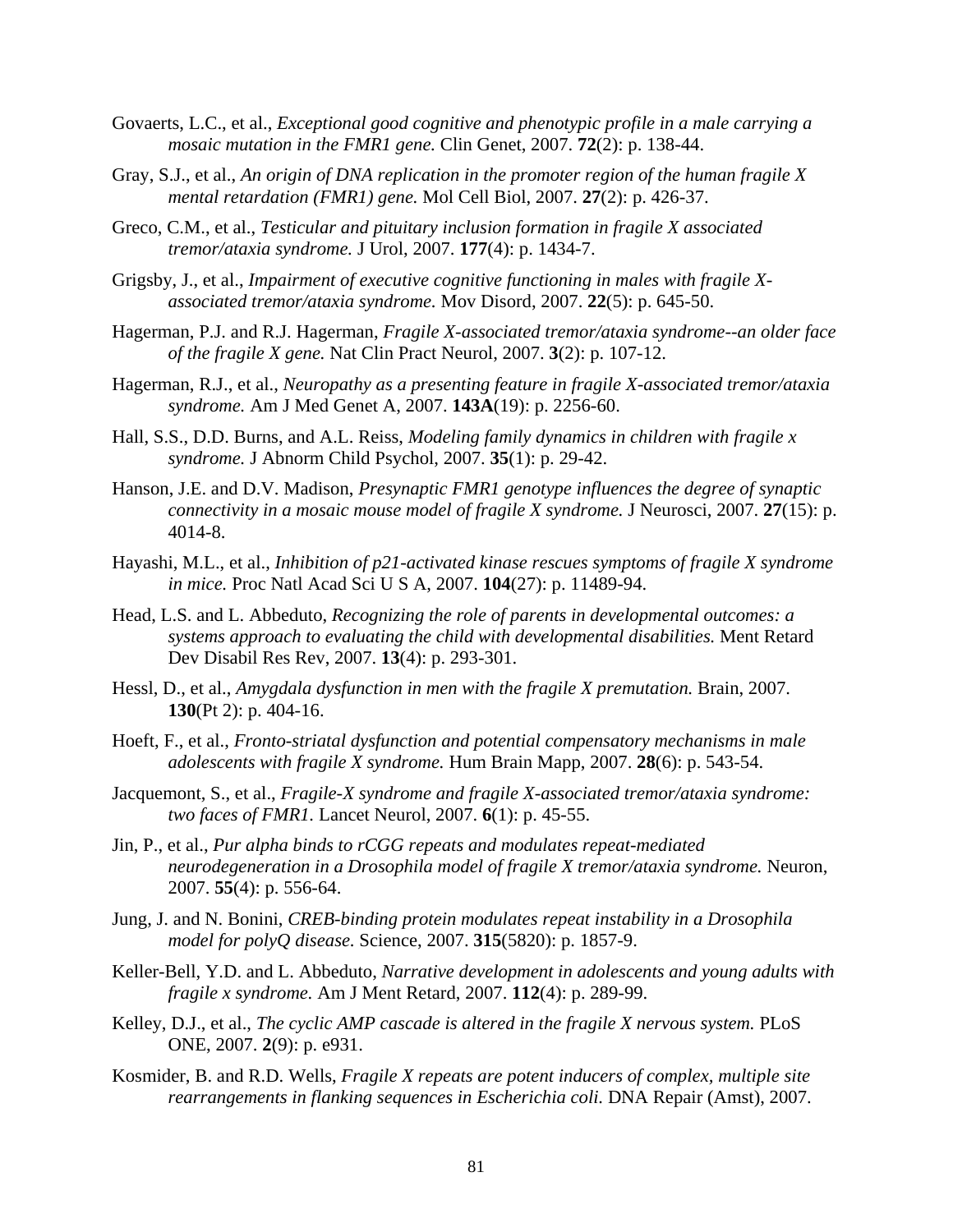**6**(12): p. 1850-63.

- Ladd, P.D., et al., *An antisense transcript spanning the CGG repeat region of FMR1 is upregulated in premutation carriers but silenced in full mutation individuals.* Hum Mol Genet, 2007. **16**(24): p. 3174-87.
- Lasker, A.G., M.M. Mazzocco, and D.S. Zee, *Ocular motor indicators of executive dysfunction in fragile X and Turner syndromes.* Brain Cogn, 2007. **63**(3): p. 203-20.
- Lauterborn, J.C., et al., *Brain-derived neurotrophic factor rescues synaptic plasticity in a mouse model of fragile X syndrome.* J Neurosci, 2007. **27**(40): p. 10685-94.
- Lee, A.D., et al., *3D pattern of brain abnormalities in Fragile X syndrome visualized using tensor-based morphometry.* Neuroimage, 2007. **34**(3): p. 924-38.
- Lee, H., et al., *Regulation of the sodium/sulfate co-transporter by farnesoid X receptor alpha.* J Biol Chem, 2007. **282**(30): p. 21653-61.
- Leehey, M.A., et al., *Progression of tremor and ataxia in male carriers of the FMR1 premutation.* Mov Disord, 2007. **22**(2): p. 203-6.
- Loesch, D.Z., et al., *Molecular and cognitive predictors of the continuum of autistic behaviours in fragile X.* Neurosci Biobehav Rev, 2007. **31**(3): p. 315-26.
- Loesch, D.Z., et al., *Transcript levels of the intermediate size or grey zone fragile X mental retardation 1 alleles are raised, and correlate with the number of CGG repeats.* J Med Genet, 2007. **44**(3): p. 200-4.
- Loesch, D.Z., et al., *Tremor/ataxia syndrome and fragile X premutation: diagnostic caveats.* J Clin Neurosci, 2007. **14**(3): p. 245-8.
- McCloskey, M.L., et al., *Encoding PCR products with batch-stamps and barcodes.* Biochem Genet, 2007. **45**(11-12): p. 761-7.
- Menon, L. and M.R. Mihailescu, *Interactions of the G quartet forming semaphorin 3F RNA with the RGG box domain of the fragile X protein family.* Nucleic Acids Res, 2007. **35**(16): p. 5379-92.
- Moser, J.J., et al., *Markers of mRNA stabilization and degradation, and RNAi within astrocytoma GW bodies.* J Neurosci Res, 2007. **85**(16): p. 3619-31.
- Muddashetty, R.S., et al., *Dysregulated metabotropic glutamate receptor-dependent translation of AMPA receptor and postsynaptic density-95 mRNAs at synapses in a mouse model of fragile X syndrome.* J Neurosci, 2007. **27**(20): p. 5338-48.
- Muller, R.A., *The study of autism as a distributed disorder.* Ment Retard Dev Disabil Res Rev, 2007. **13**(1): p. 85-95.
- Murphy, M.M. and L. Abbeduto, *Gender differences in repetitive language in fragile X syndrome.* J Intellect Disabil Res, 2007. **51**(Pt 5): p. 387-400.
- Murphy, M.M., et al., *Contribution of social and information-processing factors to eye-gaze avoidance in fragile X syndrome.* Am J Ment Retard, 2007. **112**(5): p. 349-60.
- Nakamoto, M., et al., *Fragile X mental retardation protein deficiency leads to excessive mGluR5-dependent internalization of AMPA receptors.* Proc Natl Acad Sci U S A, 2007.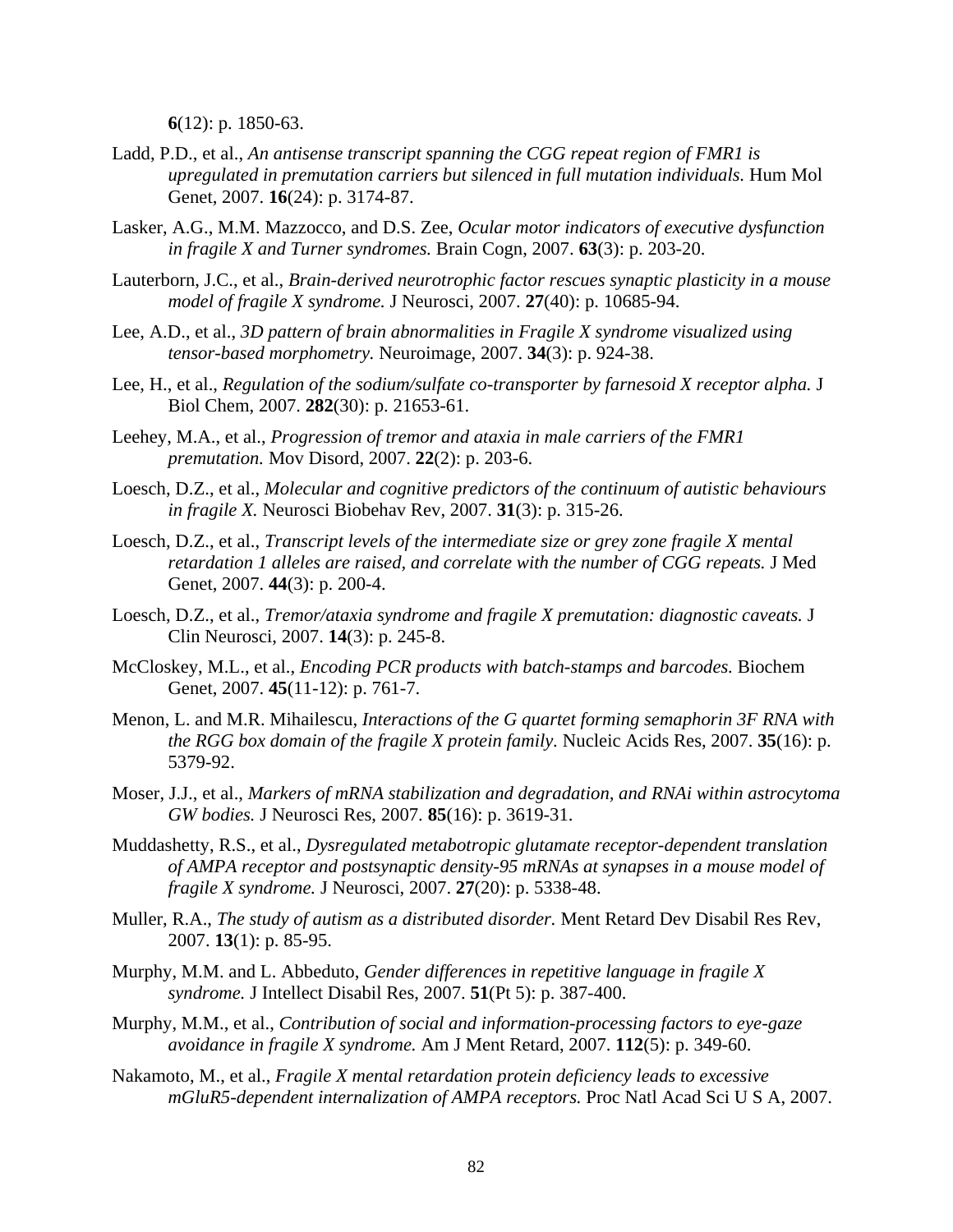**104**(39): p. 15537-42.

- Narayanan, U., et al., *FMRP phosphorylation reveals an immediate-early signaling pathway triggered by group I mGluR and mediated by PP2A.* J Neurosci, 2007. **27**(52): p. 14349- 57.
- Nishimura, Y., et al., *Genome-wide expression profiling of lymphoblastoid cell lines distinguishes different forms of autism and reveals shared pathways.* Hum Mol Genet, 2007. **16**(14): p. 1682-98.
- Nowicki, S.T., et al., *The Prader-Willi phenotype of fragile X syndrome.* J Dev Behav Pediatr, 2007. **28**(2): p. 133-8.
- Okou, D.T., et al., *Microarray-based genomic selection for high-throughput resequencing.* Nat Methods, 2007. **4**(11): p. 907-9.
- Orr, H.T. and H.Y. Zoghbi, *Trinucleotide repeat disorders.* Annu Rev Neurosci, 2007. **30**: p. 575-621.
- Pan, L. and K.S. Broadie, *Drosophila fragile X mental retardation protein and metabotropic glutamate receptor A convergently regulate the synaptic ratio of ionotropic glutamate receptor subclasses.* J Neurosci, 2007. **27**(45): p. 12378-89.
- Pfeiffer, B.E. and K.M. Huber, *Fragile X mental retardation protein induces synapse loss through acute postsynaptic translational regulation.* J Neurosci, 2007. **27**(12): p. 3120- 30.
- Price, T.J., et al., *Decreased nociceptive sensitization in mice lacking the fragile X mental retardation protein: role of mGluR1/5 and mTOR.* J Neurosci, 2007. **27**(51): p. 13958-67.
- Probst, F.J., et al., *Chromosomal microarray analysis (CMA) detects a large X chromosome deletion including FMR1, FMR2, and IDS in a female patient with mental retardation.* Am J Med Genet A, 2007. **143A**(12): p. 1358-65.
- Reiss, A.L. and S.S. Hall, *Fragile X syndrome: assessment and treatment implications.* Child Adolesc Psychiatr Clin N Am, 2007. **16**(3): p. 663-75.
- Roberts, J., et al., *Discourse skills of boys with fragile X syndrome in comparison to boys with Down syndrome.* J Speech Lang Hear Res, 2007. **50**(2): p. 475-92.
- Roberts, J., et al., *Receptive vocabulary, expressive vocabulary, and speech production of boys with fragile X syndrome in comparison to boys with down syndrome.* Am J Ment Retard, 2007. **112**(3): p. 177-93.
- Roberts, J.E., et al., *Expressive language during conversational speech in boys with fragile X syndrome.* Am J Ment Retard, 2007. **112**(1): p. 1-17.
- Roberts, J.E., et al., *Social approach and autistic behavior in children with fragile X syndrome.* J Autism Dev Disord, 2007. **37**(9): p. 1748-60.
- Scambler, D.J., et al., *A preliminary study of screening for risk of autism in children with fragile X syndrome: testing two risk cut-offs for the Checklist for Autism in Toddlers.* J Intellect Disabil Res, 2007. **51**(Pt 4): p. 269-76.
- Scerif, G., et al., *Delineation of early attentional control difficulties in fragile X syndrome: focus on neurocomputational changes.* Neuropsychologia, 2007. **45**(8): p. 1889-98.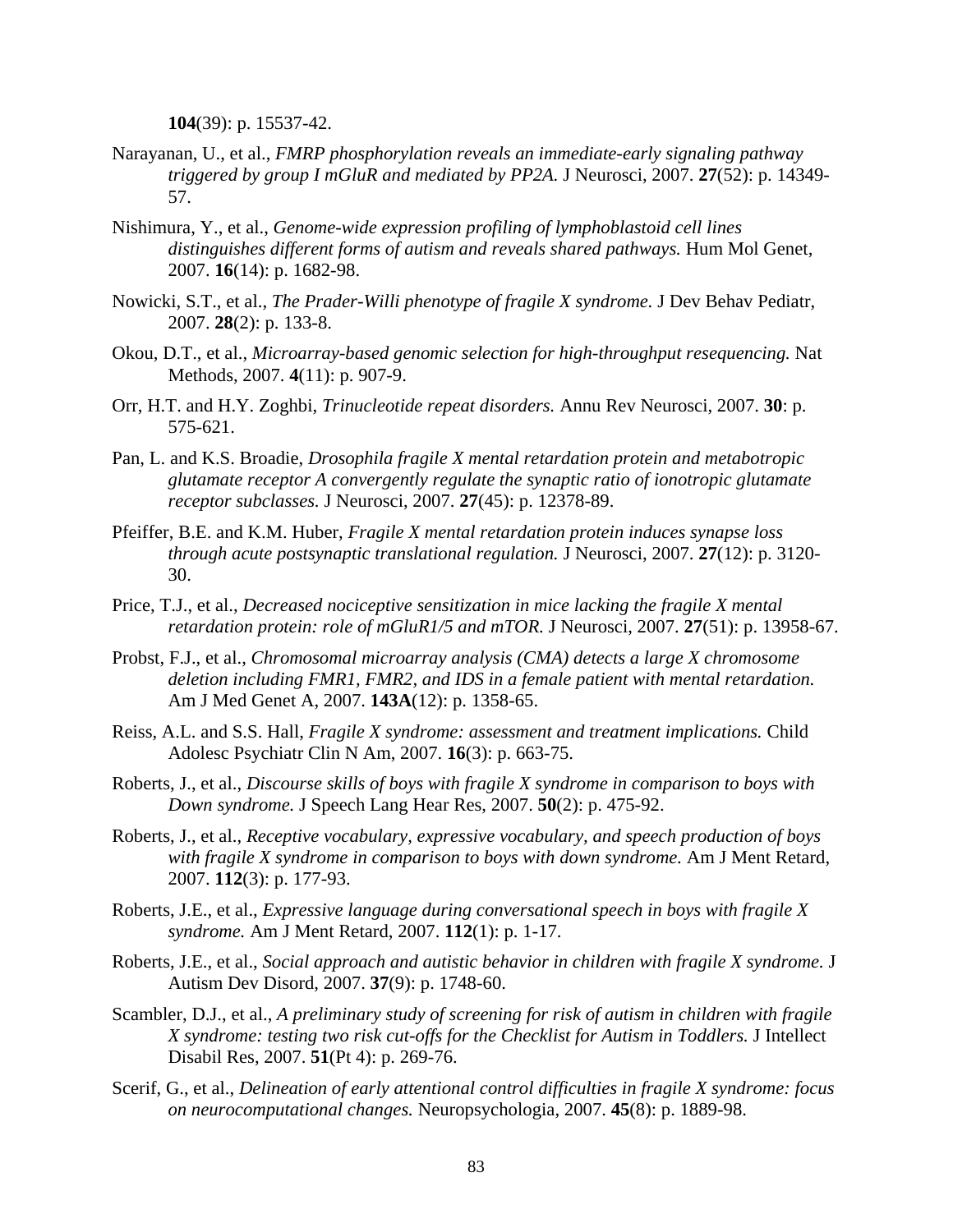- Selby, L., C. Zhang, and Q.Q. Sun, *Major defects in neocortical GABAergic inhibitory circuits in mice lacking the fragile X mental retardation protein.* Neurosci Lett, 2007. **412**(3): p. 227-32.
- Sofola, O.A., et al., *Argonaute-2-dependent rescue of a Drosophila model of FXTAS by FRAXE premutation repeat.* Hum Mol Genet, 2007. **16**(19): p. 2326-32.
- Sofola, O.A., et al., *RNA-binding proteins hnRNP A2/B1 and CUGBP1 suppress fragile X CGG premutation repeat-induced neurodegeneration in a Drosophila model of FXTAS.* Neuron, 2007. **55**(4): p. 565-71.
- Solomon, M., et al., *A genetic etiology of pervasive developmental disorder guides treatment.* Am J Psychiatry, 2007. **164**(4): p. 575-80.
- Sullivan, K., et al., *Sustained attention and response inhibition in boys with fragile X syndrome: measures of continuous performance.* Am J Med Genet B Neuropsychiatr Genet, 2007. **144B**(4): p. 517-32.
- Sullivan, K., S. Hooper, and D. Hatton, *Behavioural equivalents of anxiety in children with fragile X syndrome: parent and teacher report.* J Intellect Disabil Res, 2007. **51**(Pt 1): p. 54-65.
- Taffe, J.R., et al., *Short form of the developmental behaviour checklist.* Am J Ment Retard, 2007. **112**(1): p. 31-9.
- Tassone, F., et al., *CGG repeat length correlates with age of onset of motor signs of the fragile X-associated tremor/ataxia syndrome (FXTAS).* Am J Med Genet B Neuropsychiatr Genet, 2007. **144B**(4): p. 566-9.
- Tassone, F., et al., *Elevated FMR1 mRNA in premutation carriers is due to increased transcription.* RNA, 2007. **13**(4): p. 555-62.
- Vasudevan, S. and J.A. Steitz, *AU-rich-element-mediated upregulation of translation by FXR1 and Argonaute 2.* Cell, 2007. **128**(6): p. 1105-18.
- Vasudevan, S., Y. Tong, and J.A. Steitz, *Switching from repression to activation: microRNAs can up-regulate translation.* Science, 2007. **318**(5858): p. 1931-4.
- Volk, L.J., et al., *Multiple Gq-coupled receptors converge on a common protein synthesisdependent long-term depression that is affected in fragile X syndrome mental retardation.* J Neurosci, 2007. **27**(43): p. 11624-34.
- Wang, W., et al., *RNA transport and localized protein synthesis in neurological disorders and neural repair.* Dev Neurobiol, 2007. **67**(9): p. 1166-82.
- Westmark, C.J. and J.S. Malter, *FMRP mediates mGluR5-dependent translation of amyloid precursor protein.* PLoS Biol, 2007. **5**(3): p. e52.
- Wilson, B.M. and C.L. Cox, *Absence of metabotropic glutamate receptor-mediated plasticity in the neocortex of fragile X mice.* Proc Natl Acad Sci U S A, 2007. **104**(7): p. 2454-9.
- Yan, Y. and K. Broadie, *In vivo assay of presynaptic microtubule cytoskeleton dynamics in Drosophila.* J Neurosci Methods, 2007. **162**(1-2): p. 198-205.
- Yang, L., et al., *Fragile X mental retardation protein modulates the fate of germline stem cells in Drosophila.* Hum Mol Genet, 2007. **16**(15): p. 1814-20.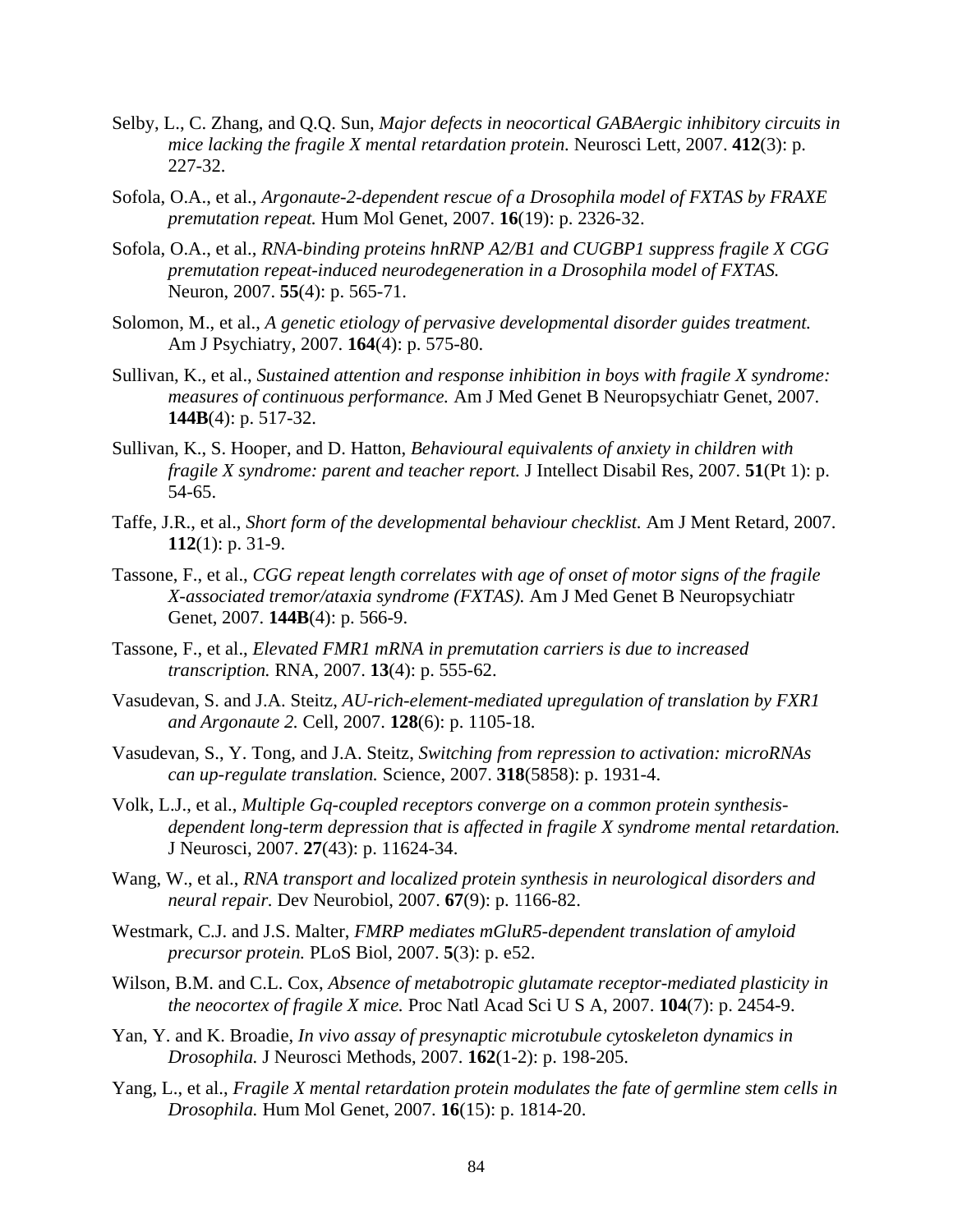- Zhang, H. and C.H. Freudenreich, *An AT-rich sequence in human common fragile site FRA16D causes fork stalling and chromosome breakage in S. cerevisiae.* Mol Cell, 2007. **27**(3): p. 367-79.
- Zhu, M. and R.S. Weiss, *Increased common fragile site expression, cell proliferation defects, and apoptosis following conditional inactivation of mouse Hus1 in primary cultured cells.* Mol Biol Cell, 2007. **18**(3): p. 1044-55.
- Zumwalt, M., et al., *Secondary structure and dynamics of the r(CGG) repeat in the mRNA of the fragile X mental retardation 1 (FMR1) gene.* RNA Biol, 2007. **4**(2): p. 93-100.

#### **2006**

- Abbeduto, L., et al., *Collaboration in referential communication: comparison of youth with down syndrome or fragile X syndrome.* Am J Ment Retard, 2006. **111**(3): p. 170-83.
- Admire, A., et al., *Cycles of chromosome instability are associated with a fragile site and are increased by defects in DNA replication and checkpoint controls in yeast.* Genes Dev, 2006. **20**(2): p. 159-73.
- Albertson, D.G., *Gene amplification in cancer.* Trends Genet, 2006. **22**(8): p. 447-55.
- Antar, L.N., et al., *Local functions for FMRP in axon growth cone motility and activitydependent regulation of filopodia and spine synapses.* Mol Cell Neurosci, 2006. **32**(1-2): p. 37-48.
- Bacalman, S., et al., *Psychiatric phenotype of the fragile X-associated tremor/ataxia syndrome (FXTAS) in males: newly described fronto-subcortical dementia.* J Clin Psychiatry, 2006. **67**(1): p. 87-94.
- Barbee, S.A., et al., *Staufen- and FMRP-containing neuronal RNPs are structurally and functionally related to somatic P bodies.* Neuron, 2006. **52**(6): p. 997-1009.
- Barnes, E.F., et al., *A comparison of oral structure and oral-motor function in young males with fragile X syndrome and Down syndrome.* J Speech Lang Hear Res, 2006. **49**(4): p. 903- 17.
- Bourgeois, J.A., et al., *Dementia with mood symptoms in a fragile X premutation carrier with the fragile X-associated tremor/ataxia syndrome: clinical intervention with donepezil and venlafaxine.* J Neuropsychiatry Clin Neurosci, 2006. **18**(2): p. 171-7.
- Brady, N., et al., *Communication in young children with fragile X syndrome: a qualitative study of mothers' perspectives.* Am J Speech Lang Pathol, 2006. **15**(4): p. 353-64.
- Brennan, F.X., D.S. Albeck, and R. Paylor, *Fmr1 knockout mice are impaired in a leverpress escape/avoidance task.* Genes Brain Behav, 2006. **5**(6): p. 467-71.
- Budimirovic, D.B., et al., *Autism spectrum disorder in Fragile X syndrome: differential contribution of adaptive socialization and social withdrawal.* Am J Med Genet A, 2006. **140A**(17): p. 1814-26.
- Chmiel, N.H., D.C. Rio, and J.A. Doudna, *Distinct contributions of KH domains to substrate binding affinity of Drosophila P-element somatic inhibitor protein.* RNA, 2006. **12**(2): p.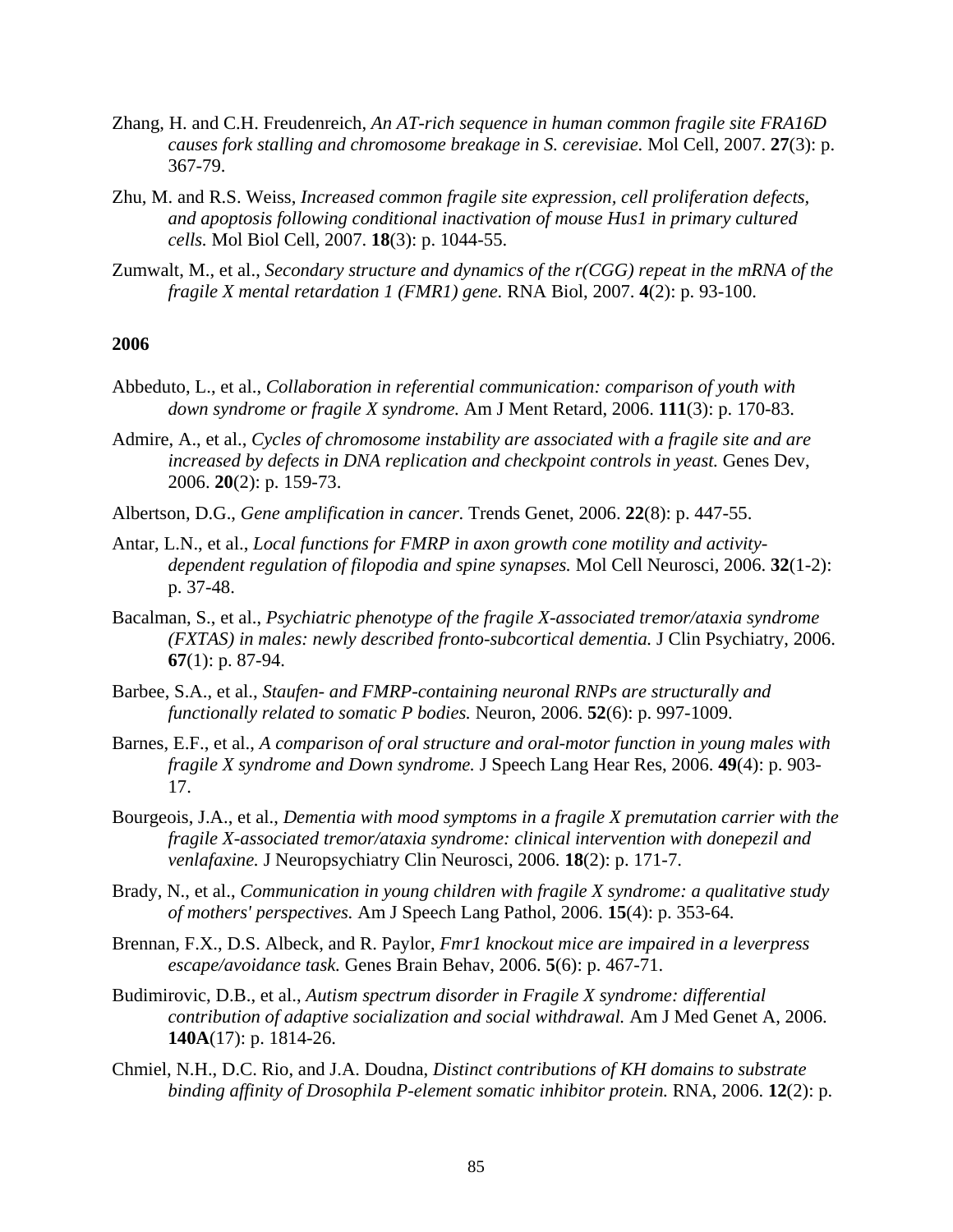283-91.

- Cohen, S., et al., *Molecular and imaging correlates of the fragile X-associated tremor/ataxia syndrome.* Neurology, 2006. **67**(8): p. 1426-31.
- Deshpande, G., G. Calhoun, and P. Schedl, *The drosophila fragile X protein dFMR1 is required during early embryogenesis for pole cell formation and rapid nuclear division cycles.* Genetics, 2006. **174**(3): p. 1287-98.
- Dickson, C.A., et al., *Matching-to-sample assessment of stimulus overselectivity in students with intellectual disabilities.* Am J Ment Retard, 2006. **111**(6): p. 447-53.
- Dolzhanskaya, N., et al., *Methylation regulates the intracellular protein-protein and protein-RNA interactions of FMRP.* J Cell Sci, 2006. **119**(Pt 9): p. 1933-46.
- Durkin, S.G., et al., *Depletion of CHK1, but not CHK2, induces chromosomal instability and breaks at common fragile sites.* Oncogene, 2006. **25**(32): p. 4381-8.
- Farzin, F., et al., *Autism spectrum disorders and attention-deficit/hyperactivity disorder in boys with the fragile X premutation.* J Dev Behav Pediatr, 2006. **27**(2 Suppl): p. S137-44.
- Garber, K., et al., *Transcription, translation and fragile X syndrome.* Curr Opin Genet Dev, 2006. **16**(3): p. 270-5.
- Gheldof, N., T.M. Tabuchi, and J. Dekker, *The active FMR1 promoter is associated with a large domain of altered chromatin conformation with embedded local histone modifications.* Proc Natl Acad Sci U S A, 2006. **103**(33): p. 12463-8.
- Glover, T.W., *Common fragile sites.* Cancer Lett, 2006. **232**(1): p. 4-12.
- Greco, C.M., et al., *Neuropathology of fragile X-associated tremor/ataxia syndrome (FXTAS).* Brain, 2006. **129**(Pt 1): p. 243-55.
- Grigsby, J., et al., *Impairment in the cognitive functioning of men with fragile X-associated tremor/ataxia syndrome (FXTAS).* J Neurol Sci, 2006. **248**(1-2): p. 227-33.
- Grigsby, J., et al., *Cognitive impairment in a 65-year-old male with the fragile X-associated tremor-ataxia syndrome (FXTAS).* Cogn Behav Neurol, 2006. **19**(3): p. 165-71.
- Grossman, A.W., et al., *Local protein synthesis and spine morphogenesis: Fragile X syndrome and beyond.* J Neurosci, 2006. **26**(27): p. 7151-5.
- Grossman, A.W., et al., *Hippocampal pyramidal cells in adult Fmr1 knockout mice exhibit an immature-appearing profile of dendritic spines.* Brain Res, 2006. **1084**(1): p. 158-64.
- Hagerman, R.J., *Lessons from fragile X regarding neurobiology, autism, and neurodegeneration.* J Dev Behav Pediatr, 2006. **27**(1): p. 63-74.
- Hall, D.A., et al., *Symptomatic treatment in the fragile X-associated tremor/ataxia syndrome.* Mov Disord, 2006. **21**(10): p. 1741-4.
- Hall, D.A., et al., *Prevalence of FMR1 repeat expansions in movement disorders. A systematic review.* Neuroepidemiology, 2006. **26**(3): p. 151-5.
- Hall, S., M. DeBernardis, and A. Reiss, *Social escape behaviors in children with fragile X syndrome.* J Autism Dev Disord, 2006. **36**(7): p. 935-47.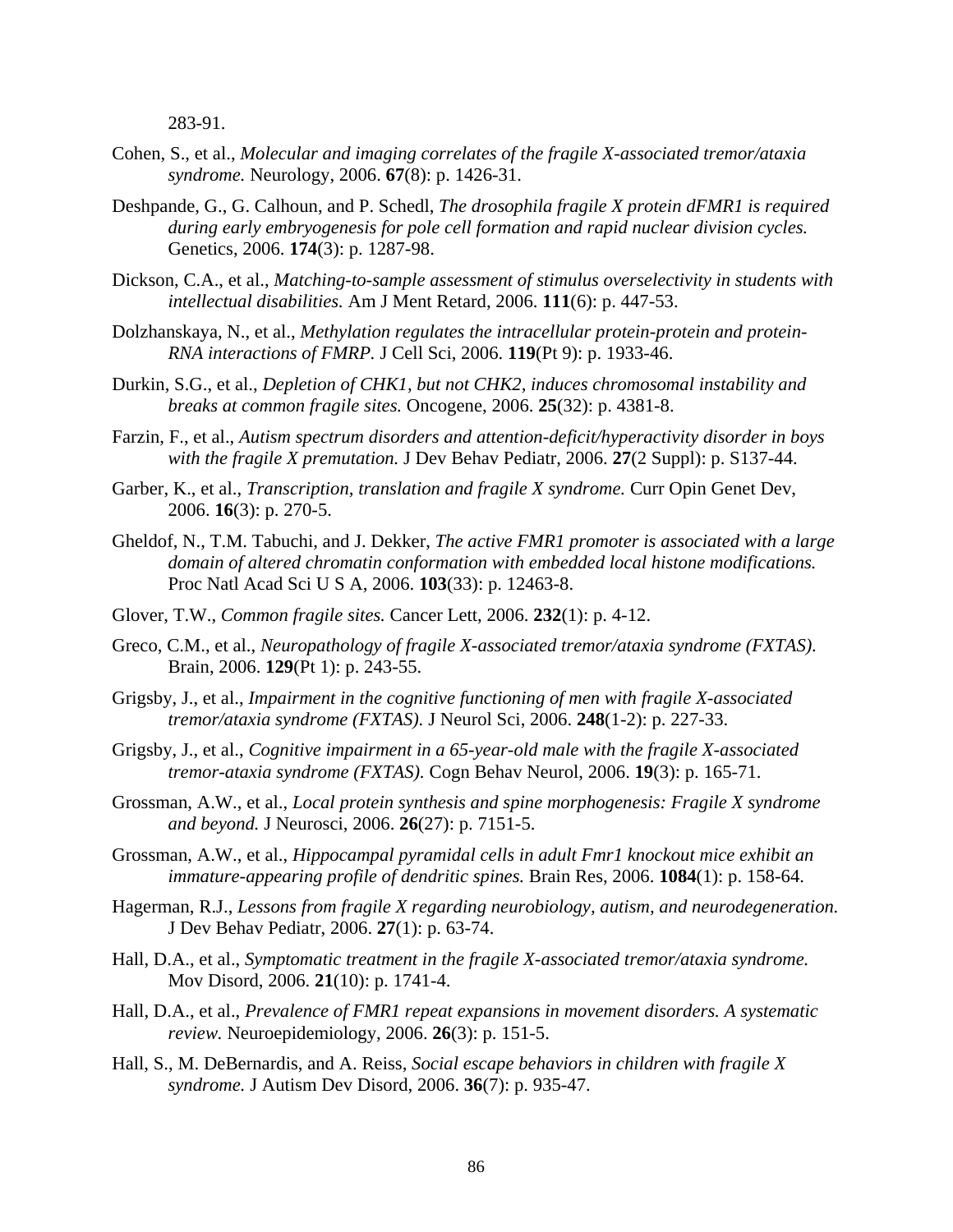- Hall, S.S., G.M. Debernardis, and A.L. Reiss, *The acquisition of stimulus equivalence in individuals with fragile X syndrome.* J Intellect Disabil Res, 2006. **50**(Pt 9): p. 643-51.
- Hatton, D.D., et al., *Autistic behavior in children with fragile X syndrome: prevalence, stability, and the impact of FMRP.* Am J Med Genet A, 2006. **140A**(17): p. 1804-13.
- Hessl, D., et al., *Social behavior and cortisol reactivity in children with fragile X syndrome.* J Child Psychol Psychiatry, 2006. **47**(6): p. 602-10.
- Hiraki, S., et al., *Attitudes of genetic counselors towards expanding newborn screening and offering predictive genetic testing to children.* Am J Med Genet A, 2006. **140**(21): p. 2312-9.
- Hou, L., et al., *Dynamic translational and proteasomal regulation of fragile X mental retardation protein controls mGluR-dependent long-term depression.* Neuron, 2006. **51**(4): p. 441-54.
- Iliopoulos, D., et al., *Roles of FHIT and WWOX fragile genes in cancer.* Cancer Lett, 2006. **232**(1): p. 27-36.
- Iwahashi, C.K., et al., *Protein composition of the intranuclear inclusions of FXTAS.* Brain, 2006. **129**(Pt 1): p. 256-71.
- Jacquemont, S., et al., *Size bias of fragile X premutation alleles in late-onset movement disorders.* J Med Genet, 2006. **43**(10): p. 804-9.
- Johnson, E.M., et al., *Role of Pur alpha in targeting mRNA to sites of translation in hippocampal neuronal dendrites.* J Neurosci Res, 2006. **83**(6): p. 929-43.
- Kim, S.H., et al., *Fragile X mental retardation protein shifts between polyribosomes and stress granules after neuronal injury by arsenite stress or in vivo hippocampal electrode insertion.* J Neurosci, 2006. **26**(9): p. 2413-8.
- Kosmider, B. and R.D. Wells, *Double-strand breaks in the myotonic dystrophy type 1 and the fragile X syndrome triplet repeat sequences induce different types of mutations in DNA flanking sequences in Escherichia coli.* Nucleic Acids Res, 2006. **34**(19): p. 5369-82.
- Kuo, M.T., et al., *Association of fragile site-associated (FSA) gene expression with epithelial differentiation and tumor development.* Biochem Biophys Res Commun, 2006. **340**(3): p. 887-93.
- Lewis, P., et al., *Cognitive, language and social-cognitive skills of individuals with fragile X syndrome with and without autism.* J Intellect Disabil Res, 2006. **50**(Pt 7): p. 532-45.
- Lewis, P., et al., *Psychological well-being of mothers of youth with fragile X syndrome: syndrome specificity and within-syndrome variability.* J Intellect Disabil Res, 2006. **50**(Pt 12): p. 894-904.
- Lightbody, A.A., S.S. Hall, and A.L. Reiss, *Chronological age, but not FMRP levels, predicts neuropsychological performance in girls with fragile X syndrome.* Am J Med Genet B Neuropsychiatr Genet, 2006. **141B**(5): p. 468-72.
- Loat, C.S., et al., *Investigating the relationship between FMR1 allele length and cognitive ability in children: a subtle effect of the normal allele range on the normal ability range?* Ann Hum Genet, 2006. **70**(Pt 5): p. 555-65.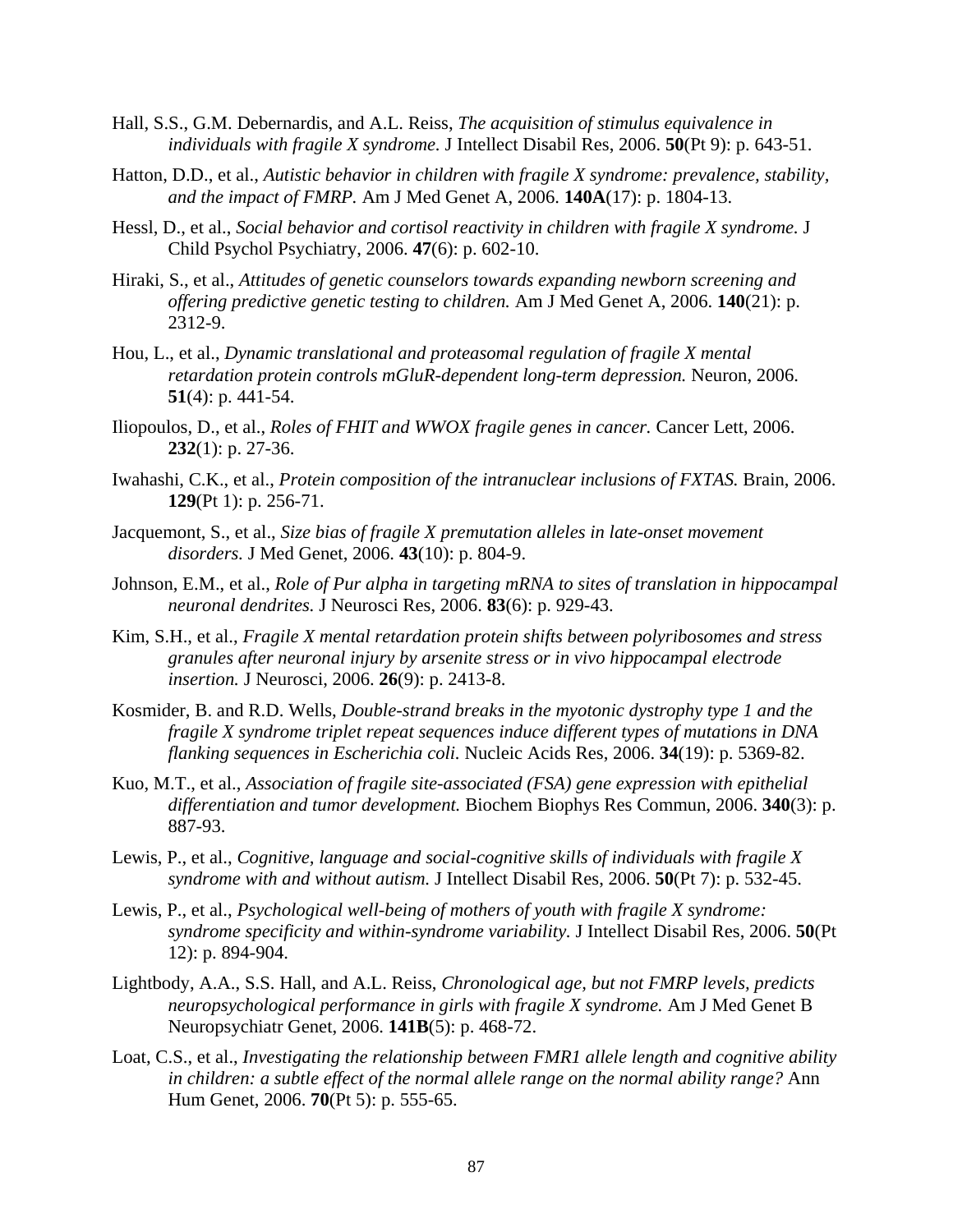- Louis, E., et al., *Parkinsonism, dysautonomia, and intranuclear inclusions in a fragile X carrier: a clinical-pathological study.* Mov Disord, 2006. **21**(3): p. 420-5.
- Markham, J.A., et al., *Corticosterone response to acute stress in a mouse model of Fragile X syndrome.* Psychoneuroendocrinology, 2006. **31**(6): p. 781-5.
- Mazzocco, M.M., N. Singh Bhatia, and K. Lesniak-Karpiak, *Visuospatial skills and their association with math performance in girls with fragile X or Turner syndrome.* Child Neuropsychol, 2006. **12**(2): p. 87-110.
- Mazzocco, M.M., et al., *Language use in females with fragile X or Turner syndrome during brief initial social interactions.* J Dev Behav Pediatr, 2006. **27**(4): p. 319-28.
- Megosh, H.B., et al., *The role of PIWI and the miRNA machinery in Drosophila germline determination.* Curr Biol, 2006. **16**(19): p. 1884-94.
- Mientjes, E.J., et al., *The generation of a conditional Fmr1 knock out mouse model to study Fmrp function in vivo.* Neurobiol Dis, 2006. **21**(3): p. 549-55.
- Miller, C.T., et al., *Genomic amplification of MET with boundaries within fragile site FRA7G and upregulation of MET pathways in esophageal adenocarcinoma.* Oncogene, 2006. **25**(3): p. 409-18.
- Mirkin, S.M., *DNA structures, repeat expansions and human hereditary disorders.* Curr Opin Struct Biol, 2006. **16**(3): p. 351-8.
- Monzo, K., et al., *Fragile X mental retardation protein controls trailer hitch expression and cleavage furrow formation in Drosophila embryos.* Proc Natl Acad Sci U S A, 2006. **103**(48): p. 18160-5.
- Moon, J., et al., *Attentional dysfunction, impulsivity, and resistance to change in a mouse model of fragile X syndrome.* Behav Neurosci, 2006. **120**(6): p. 1367-79.
- Murphy, M.M., et al., *Mathematics learning disability in girls with Turner syndrome or fragile X syndrome.* Brain Cogn, 2006. **61**(2): p. 195-210.
- Nosyreva, E.D. and K.M. Huber, *Metabotropic receptor-dependent long-term depression persists in the absence of protein synthesis in the mouse model of fragile X syndrome.* J Neurophysiol, 2006. **95**(5): p. 3291-5.
- Osborne, R.J. and C.A. Thornton, *RNA-dominant diseases.* Hum Mol Genet, 2006. **15 Spec No 2**: p. R162-9.
- Parrini, E., et al., *Periventricular heterotopia: phenotypic heterogeneity and correlation with Filamin A mutations.* Brain, 2006. **129**(Pt 7): p. 1892-906.
- Price, T.J., et al., *The RNA binding and transport proteins staufen and fragile X mental retardation protein are expressed by rat primary afferent neurons and localize to peripheral and central axons.* Neuroscience, 2006. **141**(4): p. 2107-16.
- Ramos, D. and C.M. Aldaz, *WWOX, a chromosomal fragile site gene and its role in cancer.* Adv Exp Med Biol, 2006. **587**: p. 149-59.
- Ranum, L.P. and T.A. Cooper, *RNA-mediated neuromuscular disorders.* Annu Rev Neurosci, 2006. **29**: p. 259-77.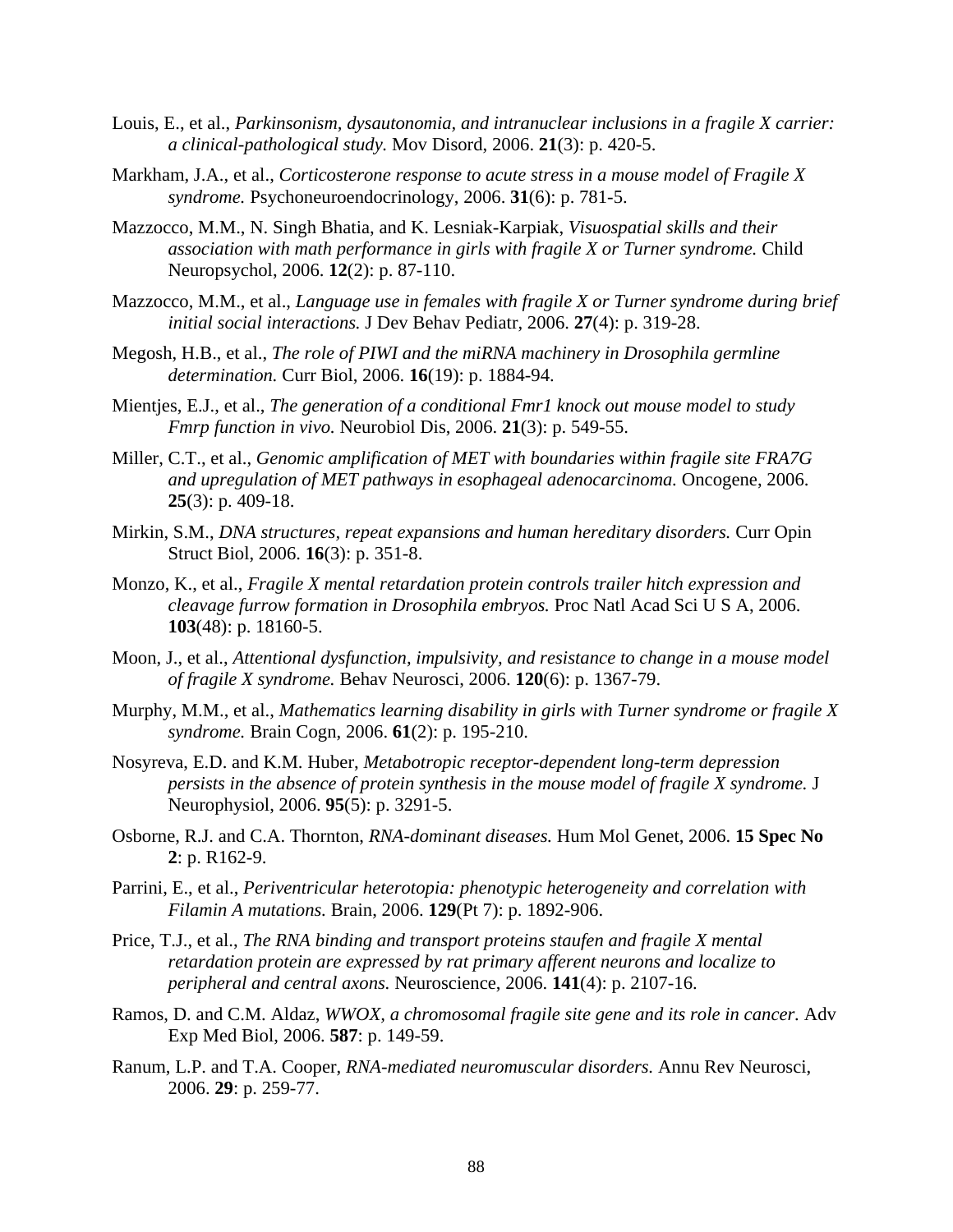- Raveendranathan, M., et al, *Genome-wide replication profiles of S-phase checkpoint mutants reveal fragile sites in yeast.* EMBO J, 2006. **25**(15): p. 3627-39.
- Smith, K.T., R.D. Nicholls, and D. Reines, *The gene encoding the fragile X RNA-binding protein is controlled by nuclear respiratory factor 2 and the CREB family of transcription factors.* Nucleic Acids Res, 2006. **34**(4): p. 1205-15.
- Spencer, C.M., et al., *Exaggerated behavioral phenotypes in Fmr1/Fxr2 double knockout mice reveal a functional genetic interaction between Fragile X-related proteins.* Hum Mol Genet, 2006. **15**(12): p. 1984-94.
- Stankiewicz, P., et al., *Minimal phenotype in a girl with trisomy 15q due to t(X;15)(q22.3;q11.2) translocation.* Am J Med Genet A, 2006. **140**(5): p. 442-52.
- Stetler, A., et al., *Identification and characterization of the methyl arginines in the fragile X mental retardation protein Fmrp.* Hum Mol Genet, 2006. **15**(1): p. 87-96.
- Sullivan, K., et al., *ADHD symptoms in children with FXS.* Am J Med Genet A, 2006. **140**(21): p. 2275-88.
- Wang, Y.H., *Chromatin structure of human chromosomal fragile sites.* Cancer Lett, 2006. **232**(1): p. 70-8.
- Wei, Y., et al., *Molecular cloning of Chinese hamster 1q31 chromosomal fragile site DNA that is important to mdr1 gene amplification reveals a novel gene whose expression is associated with spermatocyte and adipocyte differentiation.* Gene, 2006. **372**: p. 44-52.
- Yun, S.W., et al., *Fmrp is required for the establishment of the startle response during the critical period of auditory development.* Brain Res, 2006. **1110**(1): p. 159-65.
- Zajac, D.J., et al., *Articulation rate and vowel space characteristics of young males with fragile X syndrome: preliminary acoustic findings.* J Speech Lang Hear Res, 2006. **49**(5): p. 1147-55.
- Zanotti, K.J., et al., *Thermodynamics of the fragile X mental retardation protein RGG box interactions with G quartet forming RNA.* Biochemistry, 2006. **45**(27): p. 8319-30.

#### **2004-2005**

- Acharya, K., P.D. Ackerman, and L.F. Ross, *Pediatricians' attitudes toward expanding newborn screening.* Pediatrics, 2005. **116**(4): p. e476-84.
- Allen, E.G., et al., *Examination of the effect of the polymorphic CGG repeat in the FMR1 gene on cognitive performance.* Behav Genet, 2005. **35**(4): p. 435-45.
- Anido, A., et al., *Women's attitudes toward testing for fragile X carrier status: a qualitative analysis.* J Genet Couns, 2005. **14**(4): p. 295-306.
- Antar, L.N., et al., *Localization of FMRP-associated mRNA granules and requirement of microtubules for activity-dependent trafficking in hippocampal neurons.* Genes Brain Behav, 2005. **4**(6): p. 350-9.
- Arocena, D.G., et al., *Induction of inclusion formation and disruption of lamin A/C structure by premutation CGG-repeat RNA in human cultured neural cells.* Hum Mol Genet, 2005.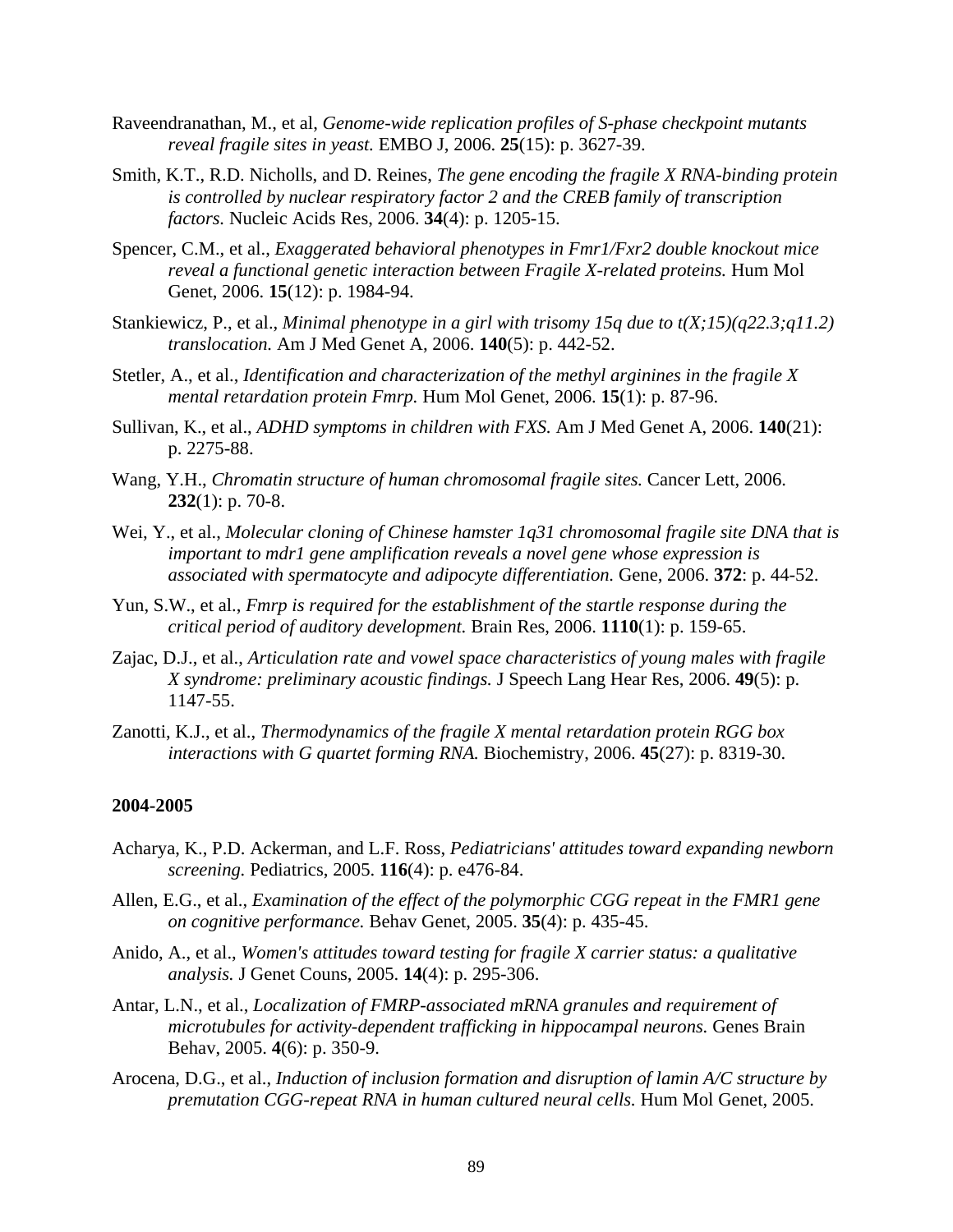**14**(23): p. 3661-71.

- Bear, M.F., *Therapeutic implications of the mGluR theory of fragile X mental retardation.* Genes Brain Behav, 2005. **4**(6): p. 393-8.
- Bettencourt da Cruz, A., et al., *Disruption of the MAP1B-related protein FUTSCH leads to changes in the neuronal cytoskeleton, axonal transport defects, and progressive neurodegeneration in Drosophila.* Mol Biol Cell, 2005. **16**(5): p. 2433-42.
- Biancalana, V., et al., *FMR1 premutations associated with fragile X-associated tremor/ataxia syndrome in multiple system atrophy.* Arch Neurol, 2005. **62**(6): p. 962-6.
- Chuang, S.C., et al., *Prolonged epileptiform discharges induced by altered group I metabotropic glutamate receptor-mediated synaptic responses in hippocampal slices of a fragile X mouse model.* J Neurosci, 2005. **25**(35): p. 8048-55.
- Coon, H., et al., *Evidence for linkage on chromosome 3q25-27 in a large autism extended pedigree.* Hum Hered, 2005. **60**(4): p. 220-6.
- Corrigan, E.C., et al., *A woman with spontaneous premature ovarian failure gives birth to a child with fragile X syndrome.* Fertil Steril, 2005. **84**(5): p. 1508.
- Darnell, J.C., et al., *Kissing complex RNAs mediate interaction between the Fragile-X mental retardation protein KH2 domain and brain polyribosomes.* Genes Dev, 2005. **19**(8): p. 903-18.
- Darnell, J.C., O. Mostovetsky, and R.B. Darnell, *FMRP RNA targets: identification and validation.* Genes Brain Behav, 2005. **4**(6): p. 341-9.
- Di Prospero, N.A. and K.H. Fischbeck, *Therapeutics development for triplet repeat expansion diseases.* Nat Rev Genet, 2005. **6**(10): p. 756-65.
- Galvez, R. and W.T. Greenough, *Sequence of abnormal dendritic spine development in primary somatosensory cortex of a mouse model of the fragile X mental retardation syndrome.* Am J Med Genet A, 2005. **135**(2): p. 155-60.
- Galvez, R., R.L. Smith, and W.T. Greenough, *Olfactory bulb mitral cell dendritic pruning abnormalities in a mouse model of the Fragile-X mental retardation syndrome: further support for FMRP's involvement in dendritic development.* Brain Res Dev Brain Res, 2005. **157**(2): p. 214-6.
- Genereux, D.P., et al., *A population-epigenetic model to infer site-specific methylation rates from double-stranded DNA methylation patterns.* Proc Natl Acad Sci U S A, 2005. **102**(16): p. 5802-7.
- Glover, T.W., et al., *Mechanisms of common fragile site instability.* Hum Mol Genet, 2005. **14 Spec No. 2**: p. R197-205.
- Gothelf, D., et al., *The contribution of novel brain imaging techniques to understanding the neurobiology of mental retardation and developmental disabilities.* Ment Retard Dev Disabil Res Rev, 2005. **11**(4): p. 331-9.
- Guler, G., et al., *Concordant loss of fragile gene expression early in breast cancer development.* Pathol Int, 2005. **55**(8): p. 471-8.
- Hall, D.A., et al., *Initial diagnoses given to persons with the fragile X associated tremor/ataxia*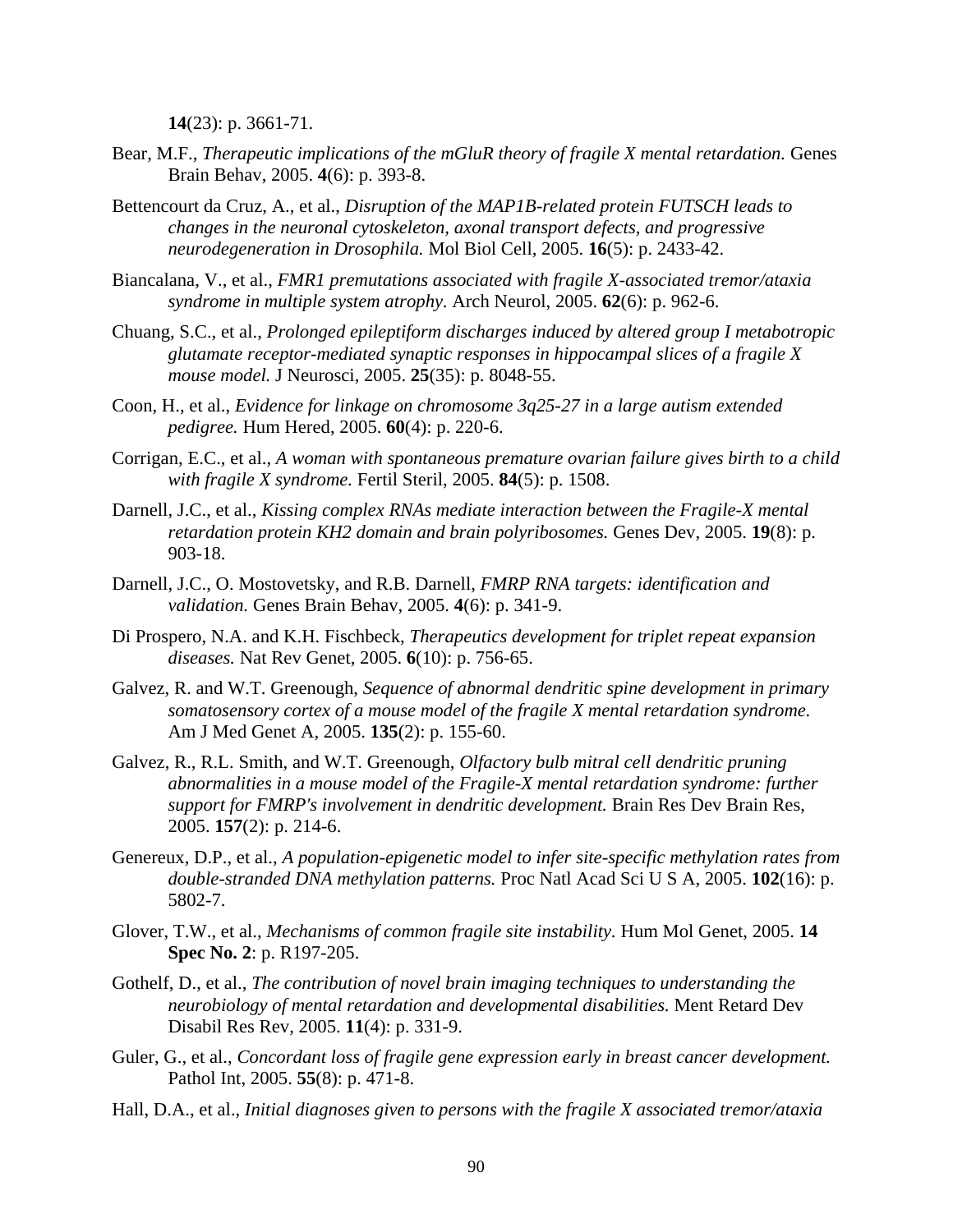*syndrome (FXTAS).* Neurology, 2005. **65**(2): p. 299-301.

- Haydar, T.F., *Advanced microscopic imaging methods to investigate cortical development and the etiology of mental retardation.* Ment Retard Dev Disabil Res Rev, 2005. **11**(4): p. 303-16.
- Hessl, D., et al., *Abnormal elevation of FMR1 mRNA is associated with psychological symptoms in individuals with the fragile X premutation.* Am J Med Genet B Neuropsychiatr Genet, 2005. **139B**(1): p. 115-21.
- Howlett, N.G., et al., *The Fanconi anemia pathway is required for the DNA replication stress response and for the regulation of common fragile site stability.* Hum Mol Genet, 2005. **14**(5): p. 693-701.
- Irwin, S.A., et al., *Fragile X mental retardation protein levels increase following complex environment exposure in rat brain regions undergoing active synaptogenesis.* Neurobiol Learn Mem, 2005. **83**(3): p. 180-7.
- Jacquemont, S., et al., *Spastic paraparesis, cerebellar ataxia, and intention tremor: a severe variant of FXTAS?* J Med Genet, 2005. **42**(2): p. e14.
- Kerber, K.A., et al., *Late-onset pure cerebellar ataxia: differentiating those with and without identifiable mutations.* J Neurol Sci, 2005. **238**(1-2): p. 41-5.
- Kirk, J.W., M.M. Mazzocco, and S.T. Kover, *Assessing executive dysfunction in girls with fragile X or Turner syndrome using the Contingency Naming Test (CNT).* Dev Neuropsychol, 2005. **28**(3): p. 755-77.
- Koekkoek, S.K., et al., *Deletion of FMR1 in Purkinje cells enhances parallel fiber LTD, enlarges spines, and attenuates cerebellar eyelid conditioning in Fragile X syndrome.* Neuron, 2005. **47**(3): p. 339-52.
- Larson, J., et al., *Age-dependent and selective impairment of long-term potentiation in the anterior piriform cortex of mice lacking the fragile X mental retardation protein.* J Neurosci, 2005. **25**(41): p. 9460-9.
- Lim, J.H., A.B. Booker, and J.R. Fallon, *Regulating fragile X gene transcription in the brain and beyond.* J Cell Physiol, 2005. **205**(2): p. 170-5.
- Lim, J.H., et al., *AP-2alpha selectively regulates fragile X mental retardation-1 gene transcription during embryonic development.* Hum Mol Genet, 2005. **14**(14): p. 2027-34.
- Lim, J.H., et al., *Developmental expression of Xenopus fragile X mental retardation-1 gene.* Int J Dev Biol, 2005. **49**(8): p. 981-4.
- Loesch, D.Z., et al., *Evidence for, and a spectrum of, neurological involvement in carriers of the fragile X pre-mutation: FXTAS and beyond.* Clin Genet, 2005. **67**(5): p. 412-7.
- Loesch, D.Z., et al., *Magnetic resonance imaging study in older fragile X premutation male carriers.* Ann Neurol, 2005. **58**(2): p. 326-30.
- Lugli, G., et al., *Dicer and eIF2c are enriched at postsynaptic densities in adult mouse brain and are modified by neuronal activity in a calpain-dependent manner.* J Neurochem, 2005. **94**(4): p. 896-905.
- McInnes, L.A., et al., *A genetic study of autism in Costa Rica: multiple variables affecting IQ*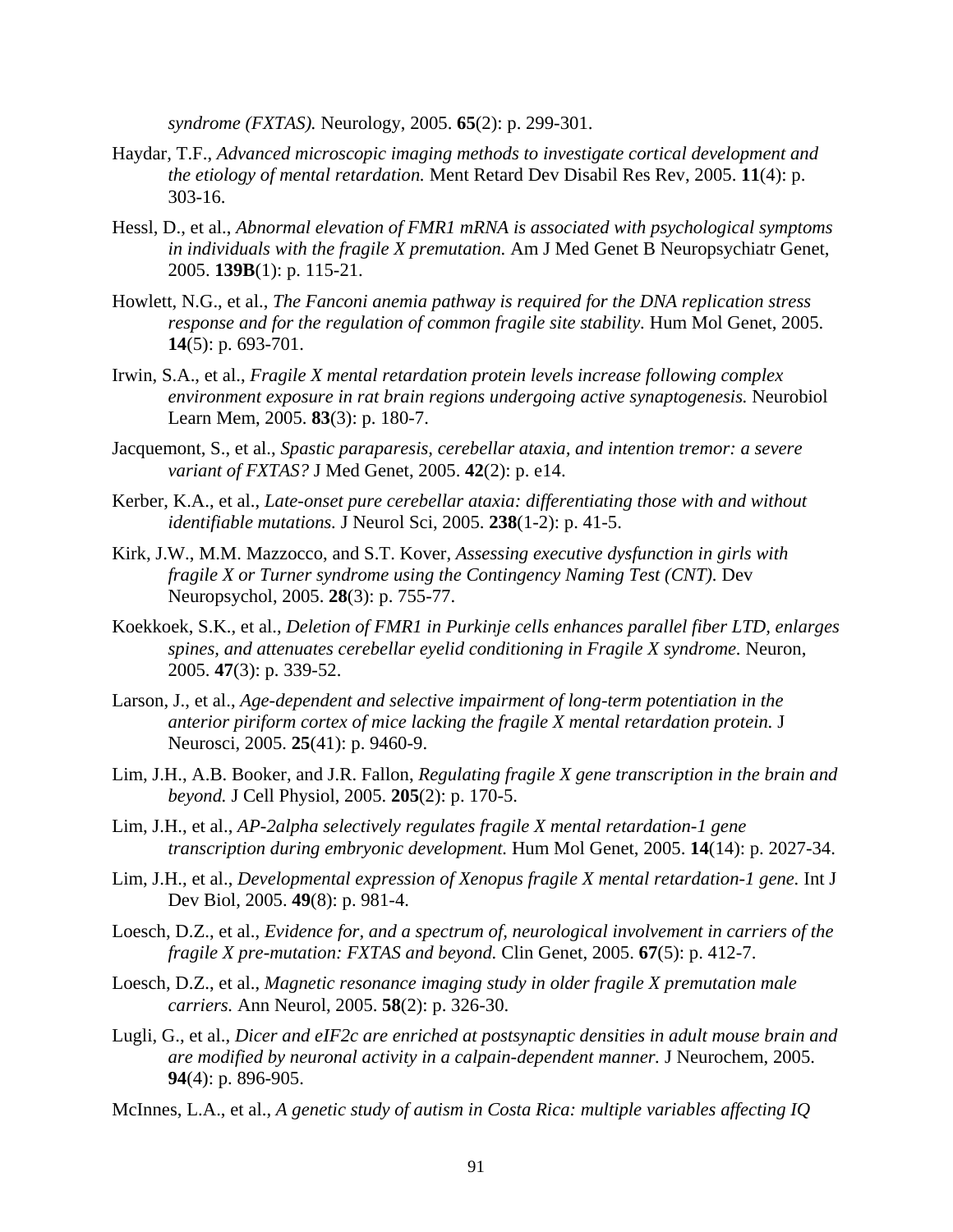*scores observed in a preliminary sample of autistic cases.* BMC Psychiatry, 2005. **5**: p. 15.

- McKinney, B.C., et al., *Dendritic spine abnormalities in the occipital cortex of C57BL/6 Fmr1 knockout mice.* Am J Med Genet B Neuropsychiatr Genet, 2005. **136B**(1): p. 98-102.
- Mothersead, P.K., et al., *GRAND ROUNDS: an atypical progressive dementia in a male carrier of the fragile X premutation: an example of fragile X-associated tremor/ataxia syndrome.* Appl Neuropsychol, 2005. **12**(3): p. 169-78.
- Musci, T.J. and A.B. Caughey, *Cost-effectiveness analysis of prenatal population-based fragile X carrier screening.* Am J Obstet Gynecol, 2005. **192**(6): p. 1905-12; discussion 1912-5.
- Poehlmann, J., et al., *Family experiences associated with a child's diagnosis of fragile X or Down syndrome: evidence for disruption and resilience.* Ment Retard, 2005. **43**(4): p. 255-67.
- Reeve, S.P., et al., *The Drosophila fragile X mental retardation protein controls actin dynamics by directly regulating profilin in the brain.* Curr Biol, 2005. **15**(12): p. 1156-63.
- Restifo, L.L., *Mental retardation genes in drosophila: New approaches to understanding and treating developmental brain disorders.* Ment Retard Dev Disabil Res Rev, 2005. **11**(4): p. 286-94.
- Restivo, L., et al., *Enriched environment promotes behavioral and morphological recovery in a mouse model for the fragile X syndrome.* Proc Natl Acad Sci U S A, 2005. **102**(32): p. 11557-62.
- Roberts, J., et al., *Auditory brainstem responses in young males with Fragile X syndrome.* J Speech Lang Hear Res, 2005. **48**(2): p. 494-500.
- Roberts, J., et al., *A comparison of phonological skills of boys with fragile X syndrome and Down syndrome.* J Speech Lang Hear Res, 2005. **48**(5): p. 980-95.
- Roberts, J.E., et al., *Blink rate in boys with fragile X syndrome: preliminary evidence for altered dopamine function.* J Intellect Disabil Res, 2005. **49**(Pt 9): p. 647-56.
- Rogers, S.J. and S. Ozonoff, *Annotation: what do we know about sensory dysfunction in autism? A critical review of the empirical evidence.* J Child Psychol Psychiatry, 2005. **46**(12): p. 1255-68.
- Saluto, A., et al., *An enhanced polymerase chain reaction assay to detect pre- and full mutation alleles of the fragile X mental retardation 1 gene.* J Mol Diagn, 2005. **7**(5): p. 605-12.
- Schwartz, M., et al., *Homologous recombination and nonhomologous end-joining repair pathways regulate fragile site stability.* Genes Dev, 2005. **19**(22): p. 2715-26.
- Seixas, A.I., et al., *FXTAS, SCA10, and SCA17 in American patients with movement disorders.* Am J Med Genet A, 2005. **136**(1): p. 87-9.
- Sullivan, A.K., et al., *Association of FMR1 repeat size with ovarian dysfunction.* Hum Reprod, 2005. **20**(2): p. 402-12.
- Thavathiru, E., et al., *Expression of common chromosomal fragile site genes, WWOX/FRA16D and FHIT/FRA3B is downregulated by exposure to environmental carcinogens, UV, and BPDE but not by IR.* Mol Carcinog, 2005. **44**(3): p. 174-82.